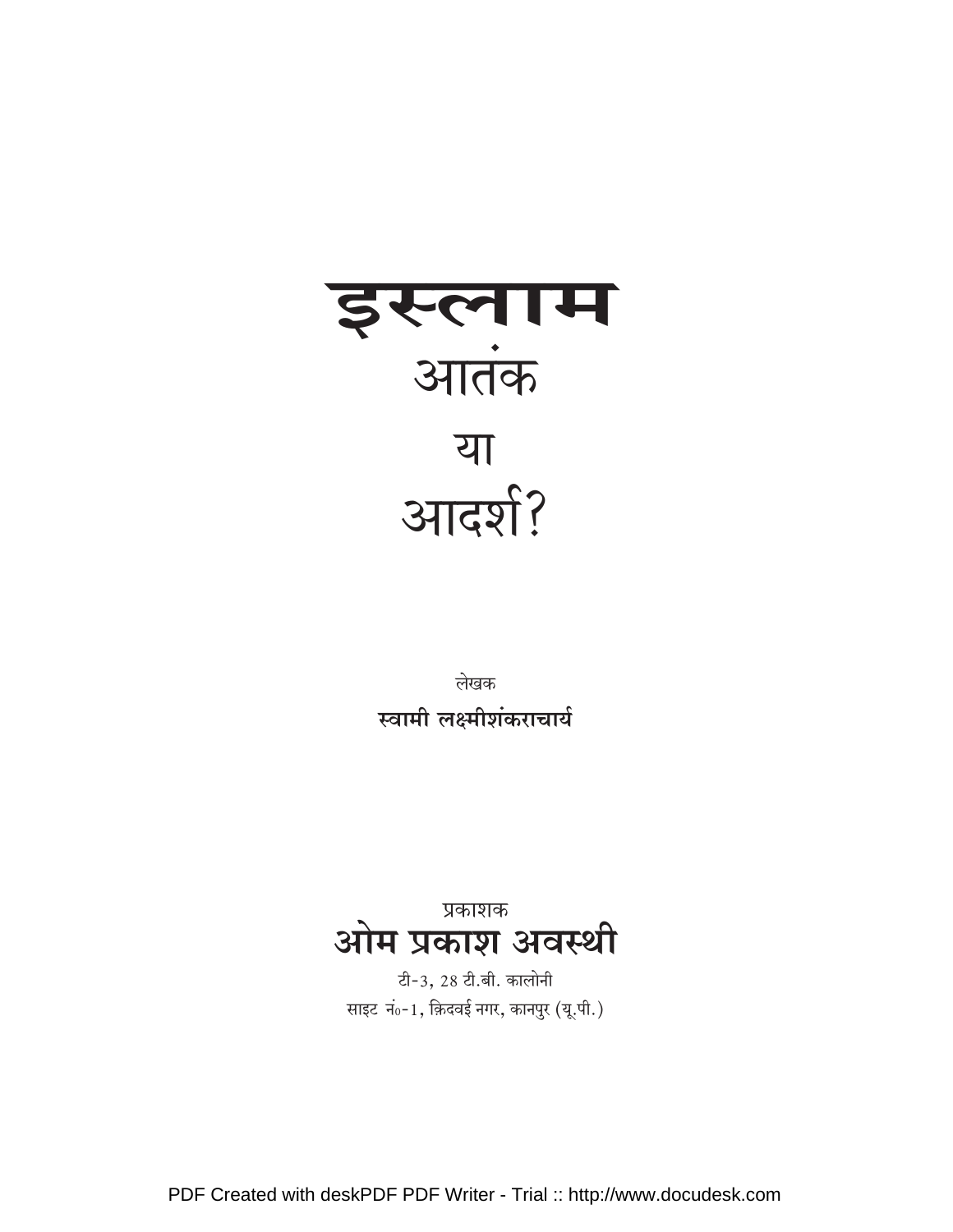ISLAM AATANK YA AADARSH? (HINDI)

#### © लेखक

इस पुस्तक के सर्वाधिकार सुरक्षित हैं। लेखक की लिखित अनुमति के बिना इसके किसी भी अंश को फ़ोटोकॉपी एवं रिकार्डिंग सहित इलेक्ट्रानिक अथवा मशीनी, किसी भी माध्यम से, अथवा ज्ञान के संग्रहण एवं पुनर्प्रयोग की प्रणाली द्वारा, किसी भी रूप में, पुनरुत्पादित अथवा संचारित-प्रसारित नहीं किया जा सकता।

### पुस्तक मंगाने के लिए सम्पर्क करें

09212117559 09212567559 e-mail: mssbookservice@gmail.com

| सस्करण | ٠ | $2010$ ई.                |
|--------|---|--------------------------|
| पृष्ठ  |   | 96                       |
| मूल्य  |   | 100.00                   |
| मुद्रक |   | एच. एस. आफसेट, नई दिल्ली |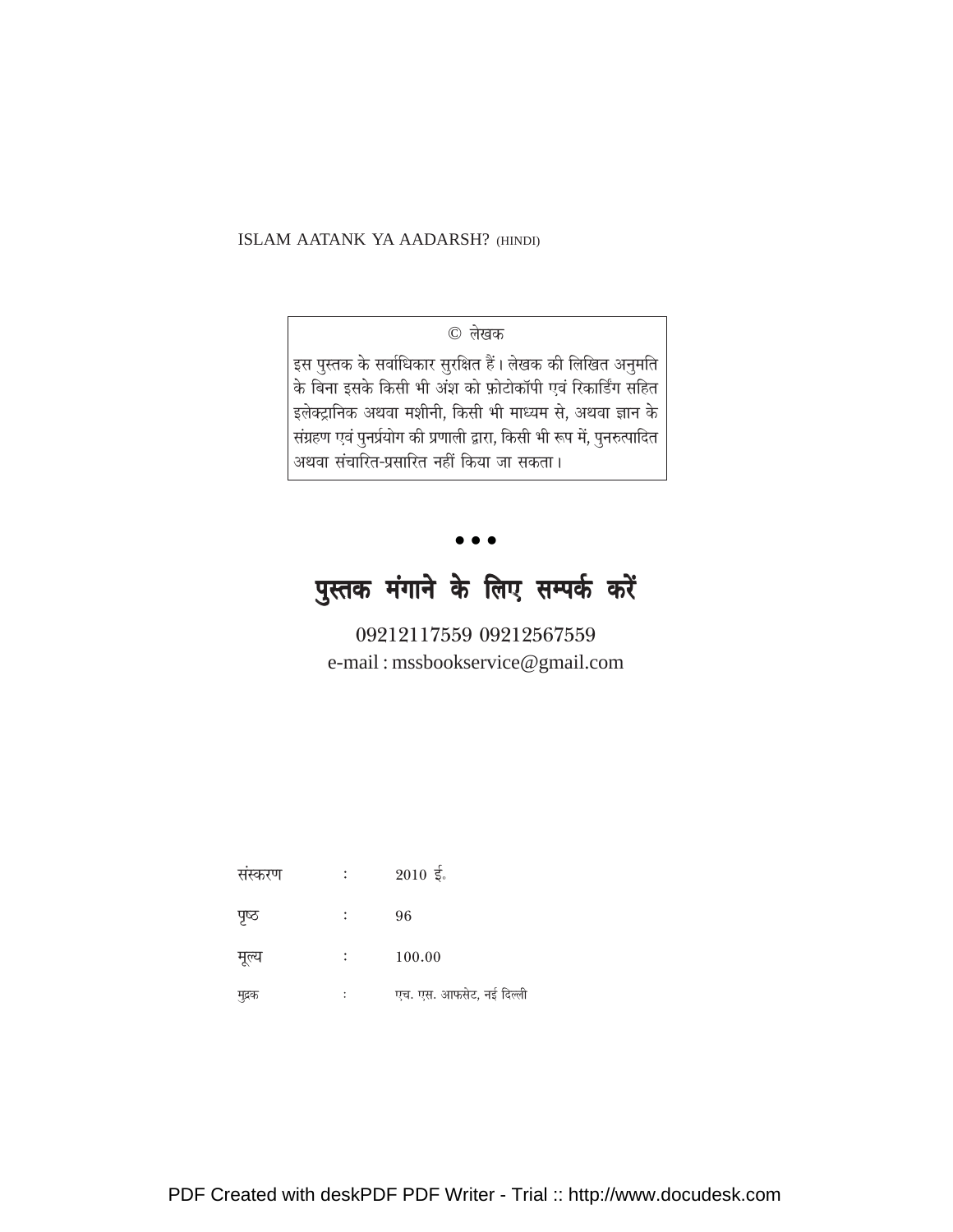| n.<br>ιэ | $\mathbf{C}$ – ि $\mathbf{F}$<br>71. |
|----------|--------------------------------------|
|          |                                      |

| हज़रत मुहम्मद (सल्ल॰) की संक्षिप्त जीवनी  9                        |
|--------------------------------------------------------------------|
|                                                                    |
|                                                                    |
|                                                                    |
| मानवता की भलाई के लिए अनुकरणीय श्रेष्ठ सदाचार है, इस्लाम में :  61 |
|                                                                    |
| इस्लाम में दुनिया का सर्वोच्च व्यावहारिक मानवीय आदर्श  66          |
|                                                                    |
|                                                                    |
| सनातन वैदिक धर्म और इस्लाम में आश्चर्यजनक समानताएं  76             |
|                                                                    |
|                                                                    |
|                                                                    |
|                                                                    |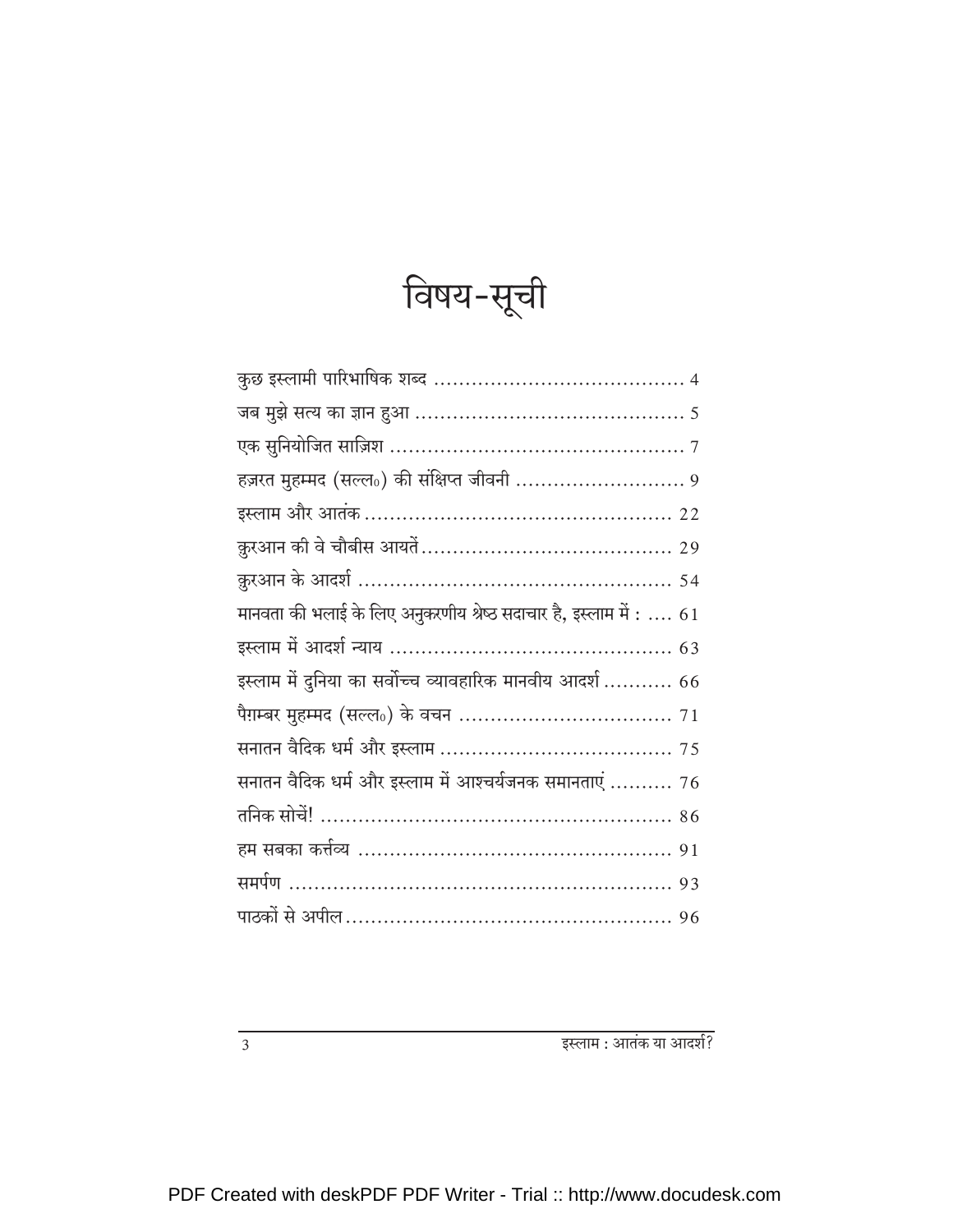# कुछ इस्लामी पारिभाषिक शब्द

ईमान: विश्वास, आस्था, मानना। ईमान वास्तव में पुष्टि करने और मानने को कहते हैं। इसका विलोम है इनकार, झूठलाना, कुफ्र आदि। इस्लाम की शिक्षाओं को जो कि ईश्वर की ओर से आई हैं. उन्हें मानना और सच्चे दिल से स्वीकार करना।

किताबवाले (अहले-किताब): वे लोग जिन्हें अल्लाह की ओर से किताब प्रदान हुई थी। यह संकेत है यहुदियों और ईसाइयों की ओर जिन्हें अल्लाह ने तौरेत और इनजील नामक किताबें प्रदान की थीं।

काफ़िर: कुफ़्र करनेवाला, इनकार करनेवाला, सच्चाई को छिपानेवाला, अकृतज्ञ। वे लोग जो उन सच्चाइयों को मानने और स्वीकार करने से इनकार करते हैं जिनकी शिक्षा ईश्वर के पैग़म्बर ने दी है। 'काफ़िर' शब्द व्याकरण की दृष्टि से गणवाचक संज्ञा है, यह अपमानबोधक शब्द नहीं है। क़ुरआन में जहाँ भी ईश्वर और उसकी शिक्षाओं और उसके आदेशों का इनकार करनेवालों के लिए 'काफ़िर' शब्द प्रयुक्त हुआ है तो उसका उद्देश्य गाली, घृणा और निरादर नहीं है, बल्कि उनके इनकार करने के कारण वास्तविकता प्रकट करने के लिए ऐसा कहा गया है। 'काफ़िर' शब्द हिन्दू का पर्यायवाची भी नहीं है जैसा कि दुष्प्रचार किया जाता है। 'काफ़िर' शब्द का लगभग पर्यायवाची शब्द 'नास्तिक' है। इस्लाम की दृष्टि में किसी व्यक्ति के मात्र इस इनकार के कारण न तो उसे इस दुनिया में कोई सज़ा दी जा सकती है और न किसी मानवीय अधिकार से उसे वंचित रखा जा सकता है। वह सांसारिक मामलों में समानाधिकार रखता है।

हर धर्म में उस धर्म की मौलिक धारणाओं एवं शिक्षाओं को माननेवालों और न माननेवालों के लिए अलग-अलग विशेष शब्द प्रयुक्त किए जाते हैं। जैसे, हिन्दू धर्म में उन लोगों के लिए नास्तिक, अनार्य, असभ्य, दस्यु और मलिच्छ शब्द प्रयुक्त हुए हैं जो हिन्दू धर्म के अनुयायी न हों।

रसूल, नबी: पैग़म्बर, दूत, वह व्यक्ति जो पैग़म्बरी के पद पर नियुक्त हो। वह व्यक्ति जिसके द्वारा परमेश्वर लोगों को अपना मार्ग दिखाता और उन तक अपना सदेश पहुँचाता है।

जिहाद: जानतोड़ कोशिश, ध्येय की सिद्धि के लिए सम्पूर्ण शक्ति लगा देना। युद्ध के लिए क़ुरआन में 'क़िताल' शब्द प्रयुक्त हुआ है। जिहाद का अर्थ क़िताल के अर्थ से कहीं अधिक विस्तृत है। जो व्यक्ति सत्य के लिए अपने धन, अपनी लेखनी, अपनी वाणी आदि से प्रयत्नशील हो और इसके लिए अपने को थकाता हो वह जिहाद ही कर रहा है। सत्य के लिए युद्ध भी करना पड़ सकता है और उसके लिए प्राणों का बलिदान भी किया जा सकता है। यह भी जिहाद का एक अंग है। जिहाद को उसी समय इस्लामी जिहाद कहा जाएगा जबकि वह ईश्वर के लिए हो और ईश्वर के दिए हुए निर्देशों के अनुसार हो, न कि धन-दौलत की प्राप्ति के लिए हो।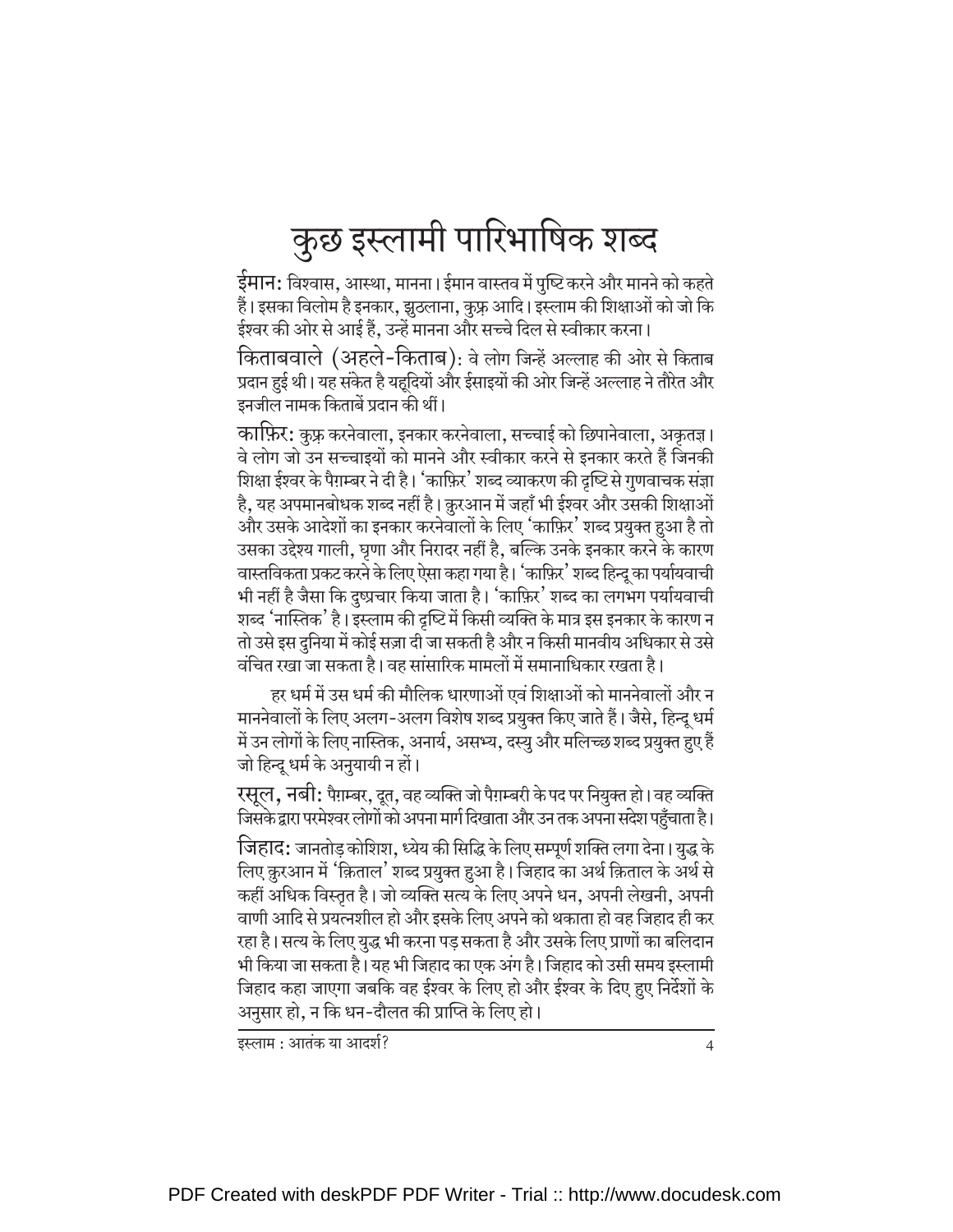### जब मुझे सत्य का ज्ञान हुआ

कई साल पहले दैनिक जागरण में श्री बलराज मधोक का लेख 'दंगे क्यों होते हैं?' पढ़ा था। इस लेख में हिन्दू-मुस्लिम दंगा होने का कारण क़ुरआन मजीद में काफ़िरों से लडने के लिए अल्लाह के फ़रमान बताए गए थे। लेख में क़ुरआन मजीद की वे आयतें भी दी गई थीं।

इसके बाद दिल्ली से प्रकाशित एक पैम्फ़लेट (पर्चा) 'क़ुरआन की चौबीस आयतें, जो अन्य धर्मावलम्बियों से झगडा करने का आदेश देती हैं' किसी व्यक्ति ने मुझे दिया। इसे पढ़ने के बाद मेरे मन में जिज्ञासा हुई कि मैं क़ुरआन पढ़ँ। इस्लामी पुस्तकों की दुकान से क़ुरआन का हिन्दी अनुवाद मुझे मिला। क़ुरआन मजीद के इस हिन्दी अनुवाद में वे सभी आयतें मिलीं, जो पैम्फ़लेट में लिखी थीं। इससे मेरे मन में यह ग़लत धारणा बनी कि इतिहास में हिन्दू राजाओं व मुस्लिम बादशाहों के बीच जंग में हुई मार-काट तथा आज के दंगों और आतंकवाद का कारण इस्लाम है। दिमाग़ भ्रमित हो चुका था, इसलिए हर आतंकवादी घटना मुझे इस्लाम से जुड़ती दिखाई देने लगी।

इस्लाम, इतिहास और आज की घटनाओं को जोड़ते हुए मैंने एक पुस्तक लिख डाली 'इस्लामिक आतंकवाद का इतिहास' जिसका अंग्रेज़ी अनुवाद 'The History of Islamic Terrorism' के नाम से सुदर्शन प्रकाशन, सीता कुंज, लिबर्टी गार्डेन, रोड नम्बर-3, मलाड (पश्चिम), मुम्बई 400064 से प्रकाशित हुआ।

हाल में मैंने इस्लाम धर्म के विद्वानों (उलमा) के बयानों को पढ़ा कि इस्लाम का आतंकवाद से कोई सम्बन्ध नहीं है। इस्लाम प्रेम, सदुभावना व भाईचारे का धर्म है। किसी बेगुनाह को मारना इस्लाम धर्म के विरुद्ध है। आतंकवाद के ख़िलाफ़ फ़तवा (धर्मादेश) भी जारी हुआ।

इसके बाद मैंने क़ुरआन मजीद में जिहाद के लिए आई आयतों के बारे में जानने के लिए मुस्लिम विद्वानों से सम्पर्क किया, जिन्होंने मुझे बताया कि क़ुरआन मजीद की आयतें भिन्न-भिन्न तत्कालीन परिस्थितियों में उतरीं। इसलिए क़ुरआन मजीद का केवल अनुवाद ही न देखकर यह भी देखा जाना ज़रूरी है कि कौन-सी आयत किस परिस्थिति में उतरी, तभी उसका सही मतलब और मक़सद पता चल पाएगा।

 $\overline{5}$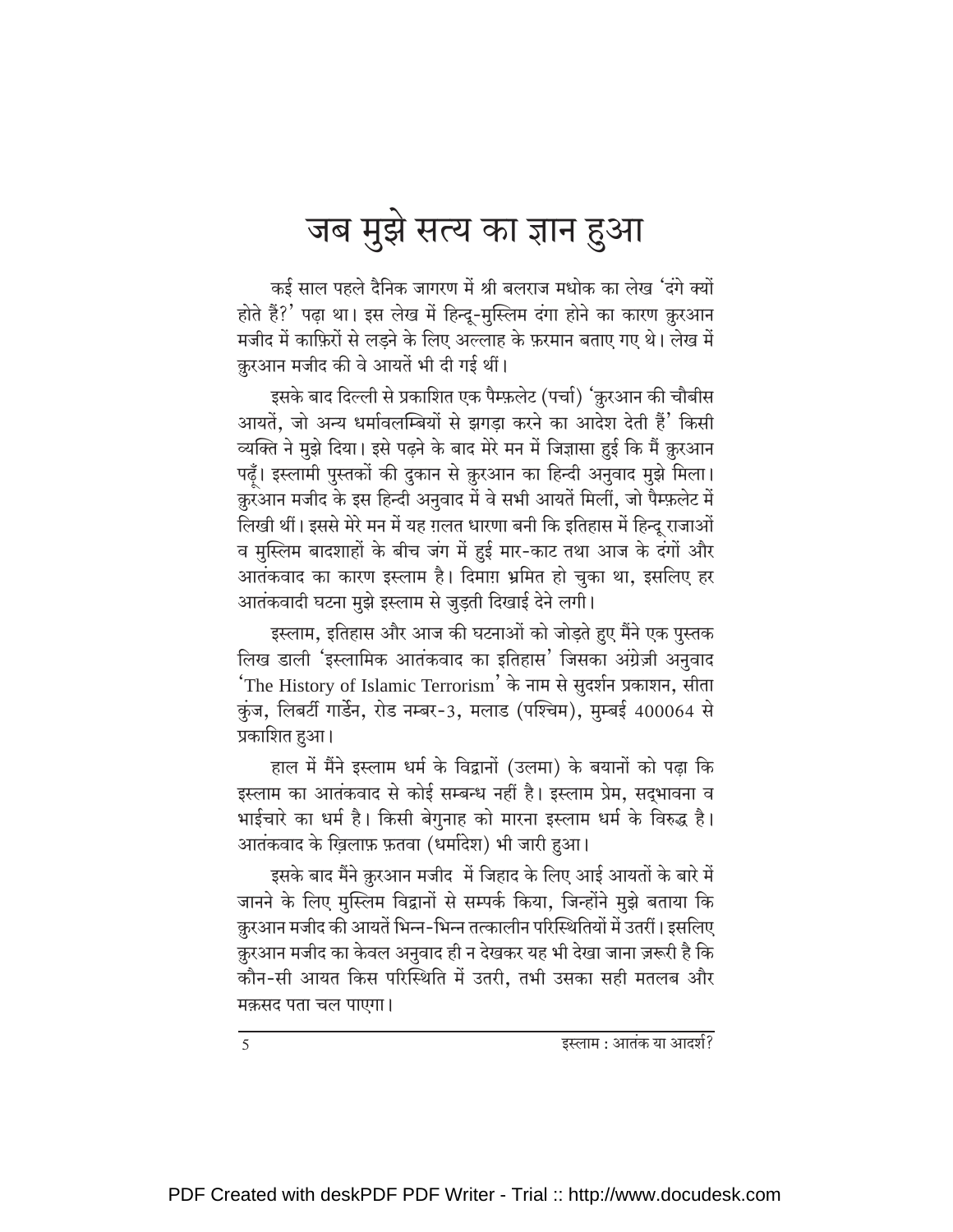साथ ही ध्यान देने योग्य है कि क़ुरआन इस्लाम के पैग़म्बर मुहम्मद  $($ सल्ल $_0$ <sup>1</sup> पर उतारा गया था। अत: क़ुरआन को सही मायने में जानने के लिए पैग़म्बर मुहम्मद (सल्ल0) की जीवनी से परिचित होना भी ज़रूरी है।

विद्वानों ने मुझसे कहा, "आपने क़ुरआन मजीद की जिन आयतों का हिन्दी अनुवाद अपनी किताब में लिया है, वे आयतें उन अत्याचारी काफ़िर और मुशरिक लोगों के लिए उतारी गईं जो अल्लाह के रसूल (सल्ल0) से लड़ाई करते और मुल्क में फ़साद करने के लिए दौडते फिरते थे। सत्य-धर्म की राह में रोडा 's उलनेवाले ऐसे लोगों के विरुद्ध ही क़ुरआन में जिहाद का फ़रमान है।

उन्होंने मुझसे कहा कि इस्लाम की सही जानकारी न होने के कारण लोग क़ुरआन मजीद की पवित्र आयतों का मतलब समझ नहीं पाते। यदि आपने पूरे क़ुरआन मजीद के साथ हज़रत मुहम्मद (सल्ल0) की जीवनी भी पढ़ी होती, तो आप भ्रमित न होते।

मुस्लिम विद्वानों के सुझाव के अनुसार मैंने सबसे पहले पैग़म्बर हज़रत मुहम्मद (सल्ल0) की जीवनी पढ़ी।<sup>2</sup> जीवनी पढ़ने के बाद इसी नज़रिए से जब मन की शुद्धता के साथ क़ुरआन मजीद शुरू से अन्त तक पढ़ा, तो मुझे क़ुरआन मजीद की आयतों का सही मतलब और मक़सद समझ में आने लगा।

सत्य सामने आने के बाद मुझे अपनी भूल का एहसास हुआ कि मैं अनजाने में भ्रमित था और इसी कारण ही मैंने अपनी उक्त किताब 'इस्लामिक आतंकवाद का इतिहास' में आतंकवाद को इस्लाम से जोड़ा है जिसका मुझे हार्दिक खेद है।

मैं अल्लाह से, पैग़म्बर मुहम्मद (सल्ल॰) से और सभी मुस्लिम भाइयों से सार्वजनिक रूप से माफ़ी माँगता हूँ तथा अज्ञानता में लिखे व बोले शब्दों को वापस लेता हूँ। जनता से मेरी अपील है कि 'इस्लामिक आतंकवाद का इतिहास' पुस्तक में जो लिखा है उसे शुन्य समझें।

|               | स्वामी लक्ष्मीशंकराचार्य                                                               |
|---------------|----------------------------------------------------------------------------------------|
| ब्रहस्पतिवार, | e-mail: laxmishankaracharya@yahoo.in                                                   |
| 10/7/2008     | मोबाइल नं.: 09415594441-09935037145                                                    |
| 1.            | सल्ल0: इसका पूर्ण रूप है, 'सल-लल-लाहु अलैहि वसल्लम' जिसका अर्थ है, 'अल्लाह उन पर       |
|               | रहमत और सलामती की बारिश करे!' हज़रत मुहम्मद (सल्ल0) का नाम लिखते, लेते या सुनते हैं तो |

आदर और प्रेम के लिए दुआ के ये शब्द बढ़ा देते हैं।

र्'जीवनी हज़रत मुहम्मद<sup>7</sup> लेखक मुहम्मद इनायतुल्लाह सुब्हानी अनुवादक नसीम ग़ाज़ी फ़लाही,<br>प्रकाशक मर्कज़ी मक्तबा इस्लामी पब्लिशर्स, अबुल-फ़ज़्ल इन्कलेव, जामिआ़ नगर, नई दिल्ली-25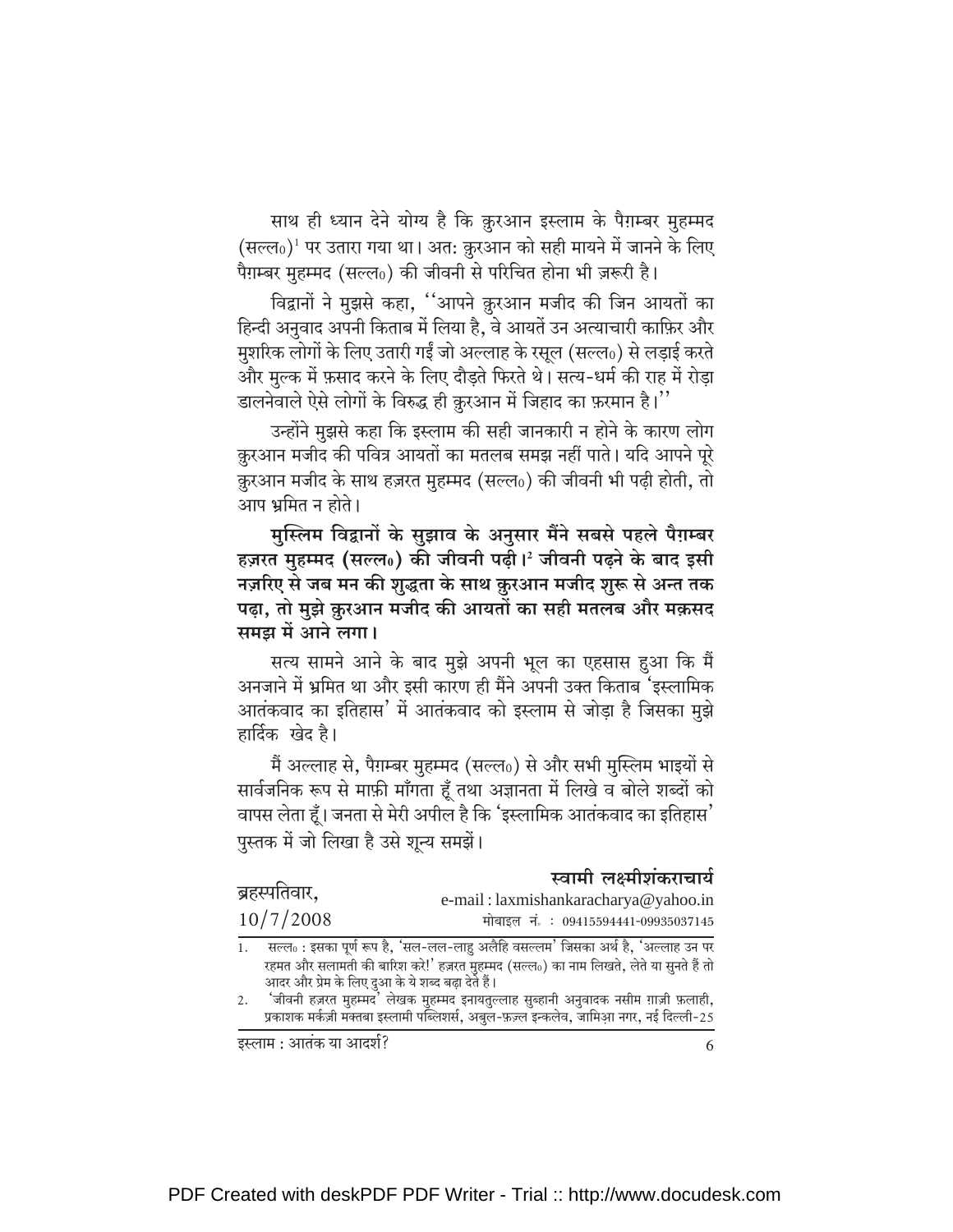## एक सुनियोजित साज़िश

शुरुआत कुछ इस तरह हुई कि भारत सहित दुनिया में यदि कहीं विस्फोट हुआ या किसी व्यक्ति अथवा व्यक्तियों की हत्या हुई और उस घटना में संयोगवश कोई मुसलमान शामिल हुआ तो उसे इस्लामिक आतंकवाद कहा गया। थोड़े ही समय में मीडिया सहित कुछ ताक़तों ने अपने-अपने निजी फ़ायदों के लिए इसे सुनियोजित तरीक़े से इस्लामिक आतंकवाद की परिभाषा में बदल दिया। सुनियोजित साज़िश के अन्तर्गत किए गए इस प्रचार का परिणाम यह हुआ कि आज कहीं भी विस्फोट हो जाए तो उसे तुरन्त इस्लामी आतंकवादी घटना मानकर ही चला जाता है।

इसी माहौल में पूरी दुनिया में जनता के बीच मीडिया के माध्यम से और पश्चिमी दुनिया सहित कई अलग-अलग देशों में, अलग-अलग भाषाओं में सैकड़ों किताबें लिख-लिखकर यह प्रचारित किया गया कि दुनिया में आतंकवाद की जड़ इस्लाम है।

इस दुष्प्रचार में यह प्रमाणित किया गया कि क़ुरआन में अल्लाह की आयतें मुसलमानों को आदेश देती हैं कि वे अन्य धर्म को माननेवाले काफ़िरों से लडें. उनकी बेरहमी के साथ हत्या करें या उन्हें आतंकित कर ज़बरदस्ती मुसलमान बनाएँ, उनके पूजास्थलों को नष्ट करेंह्न यह जिहाद है और इस जिहाद करनेवाले को अल्लाह जन्नत देगा। इस तरह योजनाबद्ध तरीक़े से इस्लाम को बदनाम करने के लिए उसे निर्दोषों की हत्या करानेवाला आतंकवादी धर्म घोषित कर दिया गया और जिहाद का मतलब आतंकवाद बताया गया।

सच्चाई क्या है? यह जानने के लिए हम वही तरीक़ा अपनाएंगे जिस तरीक़े से हमें सच्चाई का ज्ञान हुआ था। मेरे द्वारा शुद्ध मन से किए गए इस पवित्र प्रयास में यदि अनजाने में कोई ग़लती हो गई हो तो उसके लिए पाठक मुझे क्षमा करेंगे।

| इस्लाम : आतंक या आदर्श? |  |
|-------------------------|--|
|                         |  |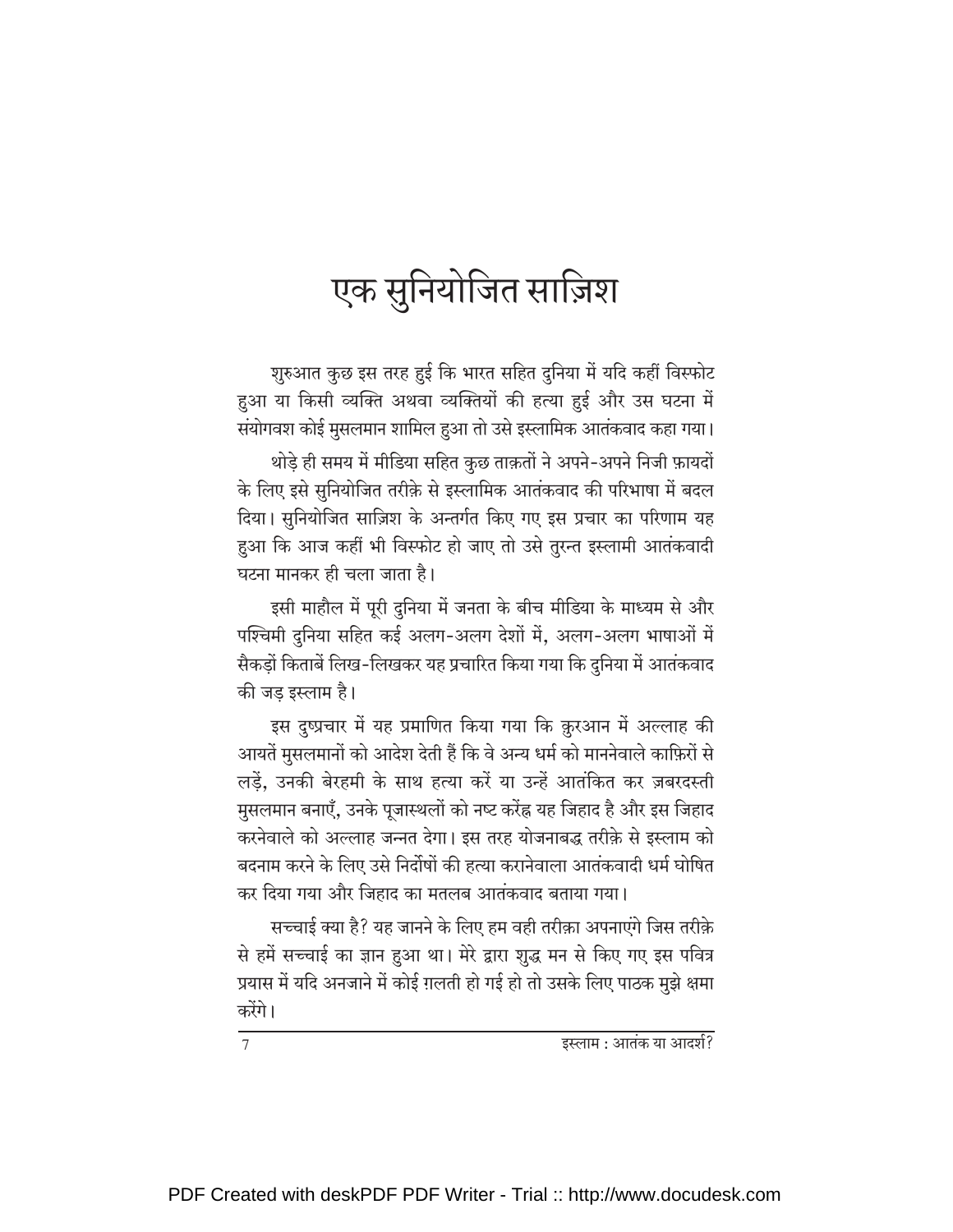इस्लाम के बारे में कुछ भी प्रमाणित करने के लिए यहां हम तीन कसौटियों को लेंगेह्र

- 1. क़ुरआन मजीद में अल्लाह के आदेश
- 2. पैग़म्बर हज़रत मुहम्मद (सल्ल0) की जीवनी
- 3. हज़रत मुहम्मद (सल्ल0) के कथन यानी हदीस

इन तीनों कसौटियों से अब हम देखते हैं कि:

- क्या वास्तव में इस्लाम निर्दोषों से लडने और उनकी हत्या करने व हिंसा फैलाने का आदेश देता है?
- क्या वास्तव में इस्लाम दूसरों के पूजाघरों को तोड़ने का आदेश देता है?
- क्या वास्तव में इस्लाम लोगों को ज़बरदस्ती मुसलमान बनाने का आदेश देता है?
- क्या वास्तव में हमला करने. निर्दोषों की हत्या करने और आतंक फैलाने का नाम ही जिहाद है?
- क्या वास्तव में इस्लाम एक आतंकवादी धर्म है?

सर्वप्रथम यह बताना आवश्यक है कि हज़रत मुहम्मद (सल्ल0) अल्लाह के अन्तिम पैग़म्बर हैं। अल्लाह ने आसमान से क़ुरआन मुहम्मद (सल्ल0) पर ही उतारा। अल्लाह का पैग़म्बर होने के बाद से जीवन-पर्यन्त 23 सालों तक आप (सल्ल0) ने जो किया, वह क़ुरआन के अनुसार ही किया।

दूसरों शब्दों में, हज़रत मुहम्मद (सल्ल0) के जीवन के ये 23 साल क़ुरआन या इस्लाम का व्यावहारिक रूप हैं। अत: क़ुरआन या इस्लाम को जानने का सबसे महत्त्वपूर्ण और आसान तरीक़ा हज़रत मुहम्मद (सल्ल0) की पवित्र जीवनी है, यह मेरा स्वयं का भी अनुभव है। पैग़म्बर मुहम्मद (सल्ल0) की जीवनी और क़ुरआन मजीद पढ़कर पाठक स्वयं निर्णय कर सकते हैं कि इस्लाम आतंक है या आदर्श!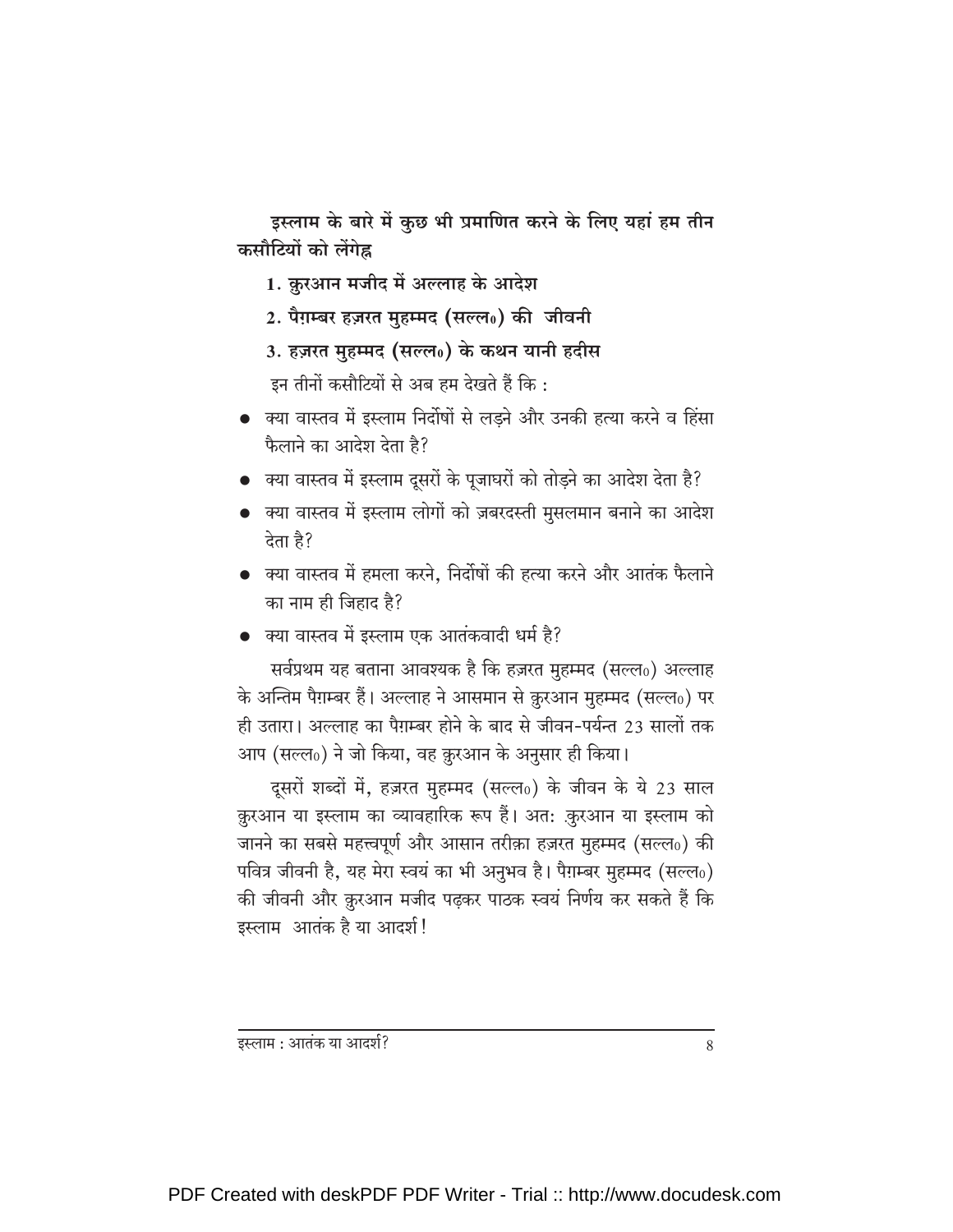### हज़रत मुहम्मद (सल्ल $_0$ ) की संक्षिप्त जीवनी

पैग़म्बर हज़रत मुहम्मद (सल्ल0) की पवित्र जीवनी लिखनेवाले विद्वान लिखते हैं किह्न पैग़म्बर मुहम्मद (सल्ल0) का जन्म मक्का के क़ुरैश क़बीले के सरदार अब्दुल-मुत्तलिब के बेटे अब्दुल्लाह के घर सन् 570 ई0 में हुआ। मुहम्मद (सल्ल0) के जन्म से पहले ही उनके पिता अब्दुल्लाह का निधन हो गया था। मुहम्मद (सल्ल0) जब 6 साल के हुए तो माँ आमिना भी चल बसीं। 8 साल की उम्र में दादा अब्दुल-मुत्तलिब का भी देहान्त हो गया तो चाचा अबू-तालिब के संरक्षण में आप (सल्ल0) पले-बढ़े।

25 वर्ष की उम्र में मुहम्मद (सल्ल0) का विवाह ख़दीजा से हुआ। ख़दीजा मक्का के एक बहुत ही समृद्धशाली और सम्मानित परिवार की विधवा महिला थीं।

उस समय मक्का के लोग काबा में स्थित 360 मूर्तियों की उपासना करते थे। मक्का में मूर्ति-पूजा का प्रचलन शाम (सीरिया) से आया। वहाँ सबसे पहले जो मूर्ति स्थापित की गई वह 'हुबल' नाम के देवता की थी, जो सीरिया से लाई गई थी। इसके बाद 'इसाफ' और 'नाइला' की मूर्तियाँ ज़मज़म नामक कुएँ पर स्थापित की गईं। फिर हर क़बीले ने अपनी-अपनी अलग-अलग मूर्तियाँ स्थापित कीं। जैसे क़ुरैश क़बीले ने 'उज़्ज़ा' की, ताइफ़ के क़बीले सक़ीफ़ ने 'लात' की, मदीना के औस और ख़ज़रज क़बीलों ने 'मनात' की मूर्तियाँ स्थापित कीं। ऐसे ही वद्द, सुवाअ, यग़ूस, नसर आदि प्रमुख मूर्तियाँ थीं। इनके अलावा हज़रत इबराहीम, हज़रत इस्माईल, हज़रत ईसा आदि की तस्वीरें व मूर्तियाँ ख़ाना काबा में मौजूद थीं।

ऐसी परिस्थितियों में 40 वर्ष की उम्र में मुहम्मद (सल्ल0) को प्रथम बार रमज़ान के महीने में मक्का से 6 मील की दूरी पर 'ग़ारे-हिरा' नामक गुफा में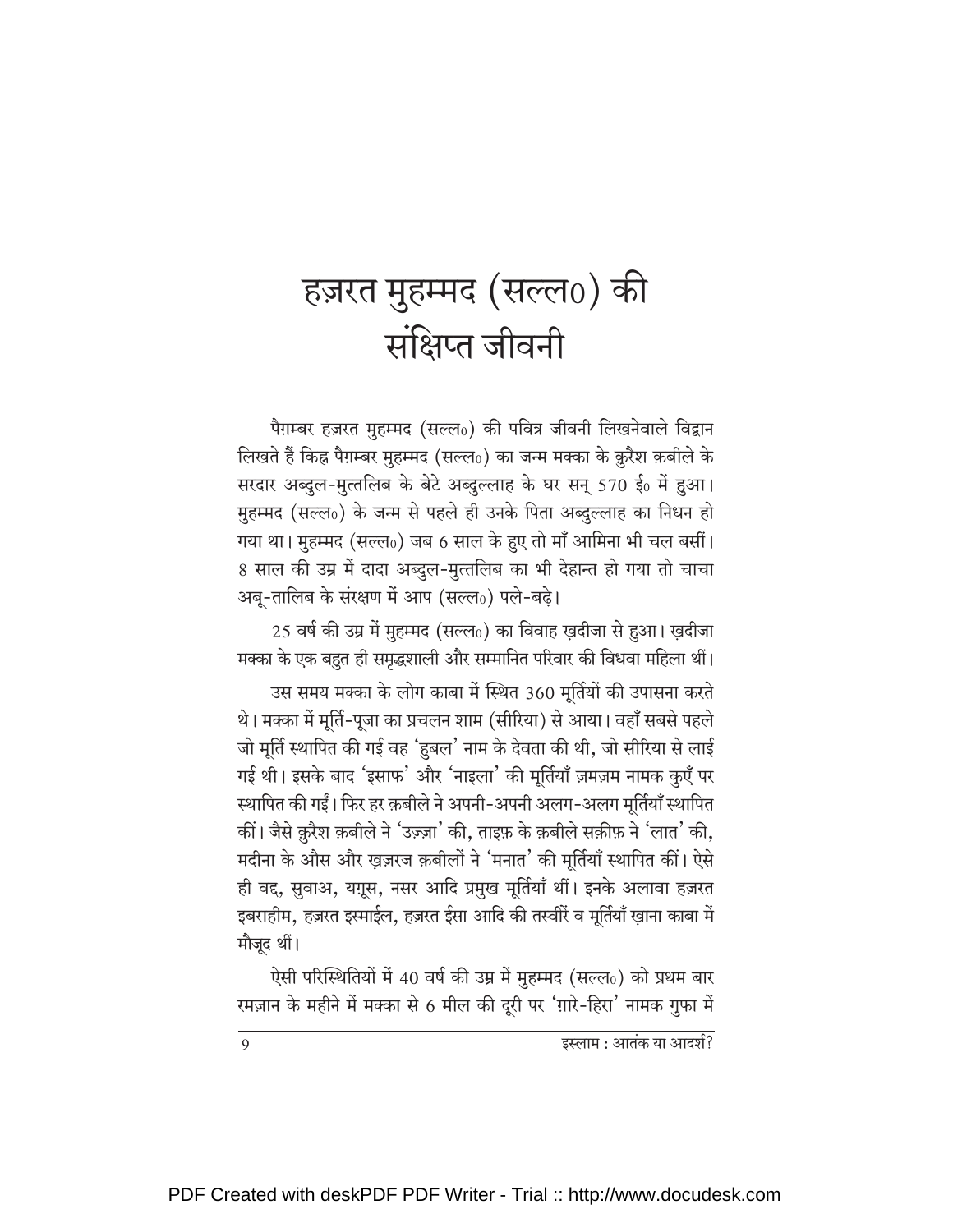एक फ़रिश्ते जिबरील से अल्लाह का सन्देश प्राप्त हुआ। इसके बाद अल्लाह के पैग़म्बर हज़रत मुहम्मद (सल्ल0) को समय-समय पर अल्लाह के आदेश मिलते रहे। अल्लाह के यही आदेश, क़रआन है।

मुहम्मद (सल्ल0) लोगों को अल्लाह का पैग़ाम देने लगे कि ''अल्लाह (परमेश्वर) एक है उसका कोई शरीक नहीं। केवल वही पूजा के योग्य है। सब लोगों को उसी की इबादत करनी चाहिए। अल्लाह ने मुझे नबी (पैग़म्बर) बनाया है। मुझ पर अपनी आयतें उतारी हैं ताकि मैं लोगों को सत्य बताऊँ, सत्य की सीधी राह दिखाऊँ।" जो लोग मुहम्मद (सल्ल0) के इस पैग़ाम पर ईमान (यानी विश्वास) लाए, वे मुस्लिम अर्थात् मुसलमान कहलाए। मुस्लिम का अर्थ है आज्ञाकारी, फ़रमांबरदार, अपने आपको ईश्वर के हवाले कर देनेवाला।

बीवी ख़दीजा (रज़ि0)<sup>1</sup> पैग़म्बर मुहम्मद पर विश्वास लाकर पहली मुसलमान बनीं। इसके बाद चाचा अबू-तालिब के बेटे अली (रज़ि0) और मुंह बोले बेटे ज़ैद (रज़ि0) व पैग़म्बर (सल्ल0) के गहरे दोस्त अबू-बक्र सिद्दीक़ (रज़ि0) ने मुसलमान बनने के लिए ''अश्हदु अल्ला इला-ह इल्लल्लाहु व अश्हदु अन-न मुहम्मदर्रसूलुल्लाह'' यानी ''मैं गवाही देता हूँ कि अल्लाह के सिवा कोई पूज्य नहीं है और मैं गवाही देता हूँ कि मुहम्मद अल्लाह के रसूल हैं '' कहकर इस्लाम क़बूल किया।

मक्का के अन्य लोग भी ईमान (यानी विश्वास) लाकर मुसलमान बनने लगे। कुछ समय बाद ही क़ुरैश के सरदारों को मालूम हो गया कि मुहम्मद (सल्ल0) अपने बाप-दादा के धर्म बहुदेववाद और मूर्तिपूजा के स्थान पर किसी नए धर्म का प्रचार कर रहे हैं और बाप-दादा के धर्म को समाप्त कर रहे हैं। यह जानकर मुहम्मद (सल्ल0) के अपने ही क़बीले क़ुरैश के लोग बहुत क्रोधित हो गए। मक्का के सारे बहुदेववादी काफ़िर सरदार इकटूठे होकर मुहम्मद (सल्ल0) की शिकायत लेकर उनके चाचा अबू-तालिब के पास गए। अबू-तालिब ने मुहम्मद (सल्ल0) को बुलवाया और कहा, ''मुहम्मद, ये अपने क़ुरैश क़बीले के

<sup>्&</sup>lt;br>रज़ि॰ : इसका पूर्ण रूप है, 'रज़ियल्लाहु अन्हा' इसके मायने हैं, 'अल्लाह उनसे राज़ी हो!' सहाबी (औरत) के साथ यह आदर और प्रेम सूचक दुआ बढ़ा देते हैं। पुरुष सहाबी के साथ 'रज़ियल्लाहु अन्ह' पढते हैं। सहाबी उस खुशक़िस्मत मुसलमान को कहते हैं जिसे पैग़म्बर मुहम्मद (सल्ल6) से मुलाक़ात

का मौक़ा मिला हो।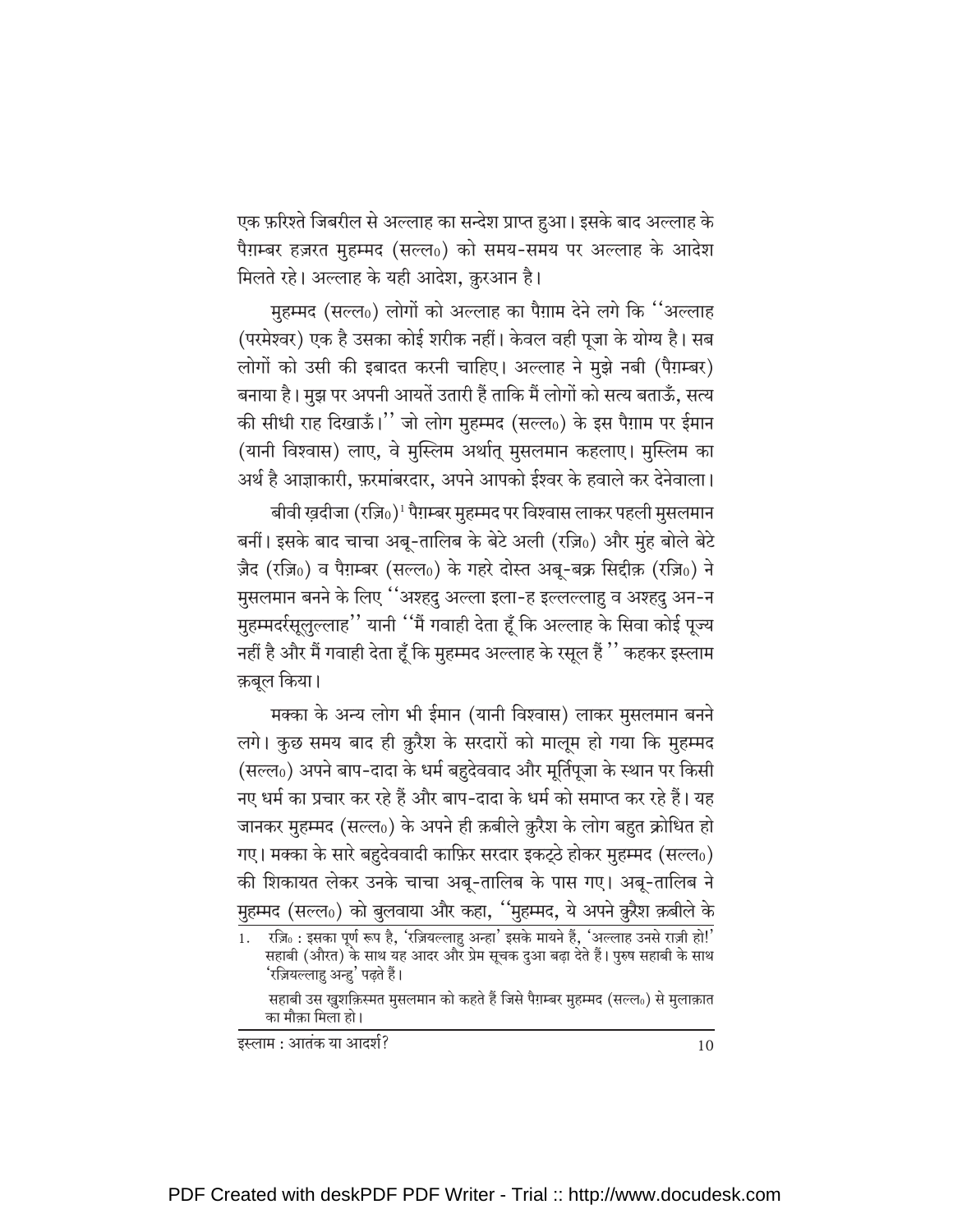असरदार सरदार हैं, ये चाहते हैं कि तुम यह प्रचार न करो कि अल्लाह के सिवा कोई पूज्य नहीं है और ये चाहते हैं कि तुम अपने बाप-दादा के धर्म पर क़ायम रहो।''

मुहम्मद (सल्ल0) ने 'ला इला-ह इल्लल्लाह' (अल्लाह के अलावा कोई पूज्य नहीं है) इस सत्य का प्रचार छोड़ने से इनकार कर दिया। क़ुरैश के सरदार क्रोधित होकर चले गए।

इसके बाद क़ुरैश के इन सरदारों ने तय किया कि अब हम मुहम्मद को हर प्रकार से कुचल देंगे। अत: वे मुहम्मद (सल्ल0) और उनके साथियों को बेरहमी के साथ तरह-तरह से सताते, अपमानित करते और उनपर पत्थर बरसाते।

इसके बावजूद मुहम्मद (सल्ल0) ने उनकी दुष्टता का जवाब सदैव सज्जनता और सदव्यवहार से ही दिया।

मुहम्मद (सल्ल0) व आपके साथी मुसलमानों के विरोध में क़ुरैश का साथ देने के लिए अरब के और बहुत-से क़बीले थे जिन्होंने आपस में यह समझौता कर लिया था कि कोई क़बीला किसी मुसलमान को पनाह नहीं देगा। प्रत्येक क़बीले की ज़िम्मेदारी थी कि जहां कहीं मुसलमान मिल जाएं उनको खुब मारें-पीटें और हर तरह से अपमानित करें, जिससे कि वे अपने बाप-दादा के धर्म की ओर लौट आने को मजबूर हो जाएं।

दिन-प्रतिदिन उनके अत्याचार बढ़ते गए। उन्होंने निर्दोष असहाय मुसलमानों को क़ैद किया, मारा-पीटा, भूखा-प्यासा रखा। मक्का की तपती रेत पर नंगा लिटाया. लोहे की गर्म छडों से दाग़ा और तरह-तरह के अत्याचार किए।

उदाहरण के लिए हज़रत यासिर (रज़ि0) और उनकी बीवी हज़रत सुमय्या (रज़ि0) तथा उनके पुत्र हज़रत अम्मार (रज़ि0) मक्का के ग़रीब लोग थे और इस्लाम क़बूल कर के मुसलमान बन गए थे। उनके मुसलमान बनने से नाराज़ मक्का के इस्लाम-विरोधी उन्हें सज़ा देने के लिए जब कड़ी दोपहर हो जाती तो उनके कपडे उतार कर उन्हें तपती रेत पर लिटा देते।

हज़रत यासिर (रज़ि0) ने इन ज़ुल्मों को सहते हुए तड़प-तड़प कर जान दे दी। मुहम्मद (सल्ल0) व मुसलमानों का सबसे बड़ा विरोधी अबू-जहल बड़ी बेदर्दी से हज़रत सुमय्या (रज़ि0) पर ज़ुल्म करता रहता। एक दिन उन्होंने अबू-जहल को बद्दुआ दे दी जिससे नाराज़ होकर अबू-जहल ने भाला मारकर  $11$ इस्लाम : आतंक या आदर्श?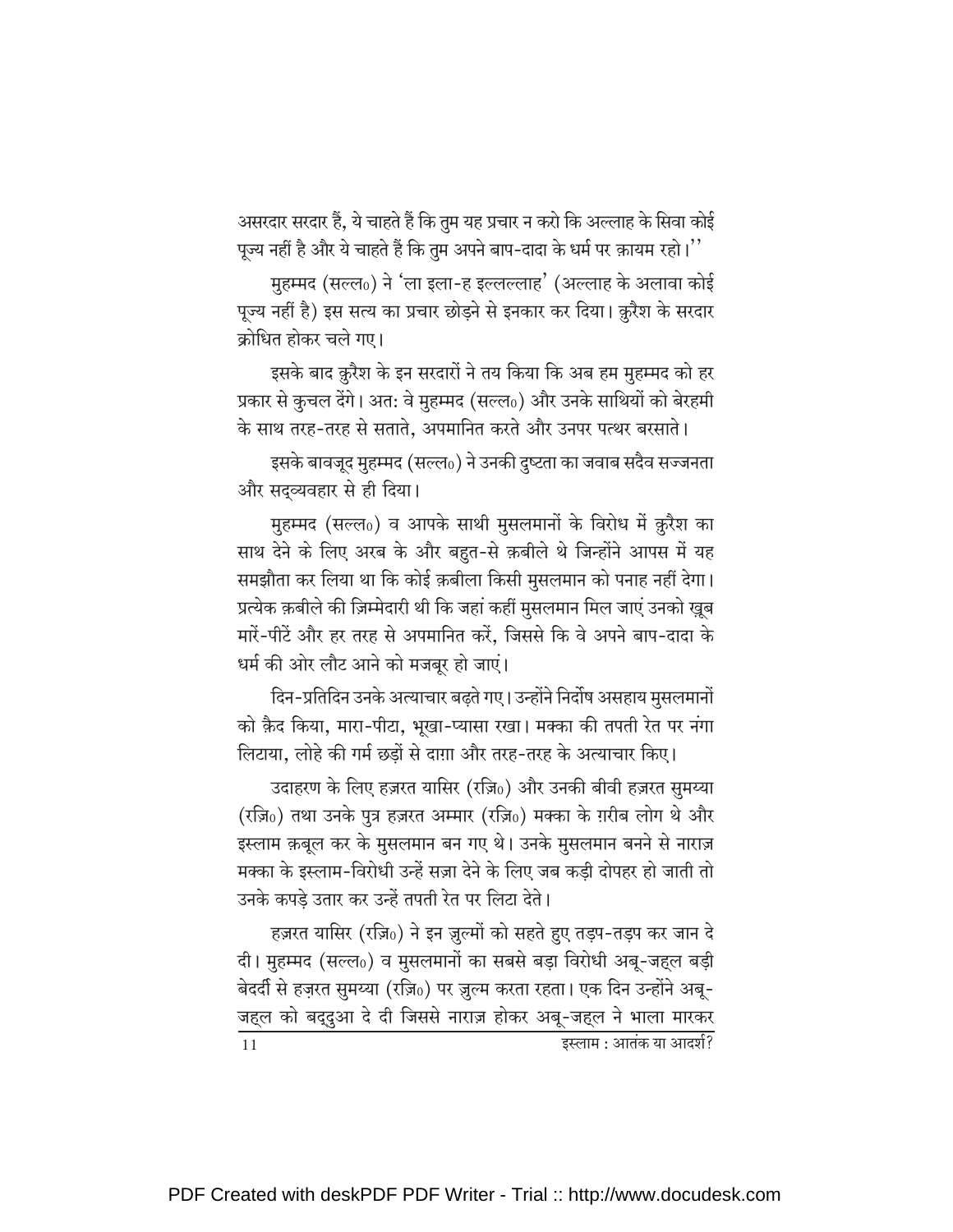हज़रत सुमय्या (रज़ि0) का क़त्ल कर दिया। इस तरह इस्लाम में **हज़रत** सुमय्या (रज़ि॰) ही सबसे पहले सत्य की रक्षा के लिए शहीद बनीं।

क़ुरैश, हज़रत अम्मार (रज़ि0) को लोहे का कवच पहनाकर धूप में लिटा देते। तपती हुई रेत पर लिटाने के बाद मारते-मारते बेहोश कर देते।

इस्लाम क़बूल कर मुसलमान बने हज़रत बिलाल (रज़ि0), क़ुरैश सरदार उमय्या के ग़ुलाम थे। उमय्या ने यह जानकर कि बिलाल मुसलमान बन गए हैं, उनका खाना-पीना बन्द कर दिया। ठीक दोपहर में भूखे-प्यासे ही वह उन्हें बाहर पत्थर पर लिटा देता और छाती पर बहुत भारी पत्थर रखवाकर कहता, "लो मुसलमान बनने का मज़ा चखो।"

उस समय जितने भी ग़ुलाम, मुसलमान बन गए थे उन सभी पर इसी तरह के अत्याचार हो रहे थे। हज़रत मुहम्मद (सल्ल0) के जिगरी दोस्त हज़रत अबू-बक्र (रज़ि0) ने उन सबको ख़रीद-ख़रीद कर ग़ुलामी से आज़ाद कर दिया।

कुरैश यदि किसी को क़ुरआन की आयतें पढ़ते सुन लेते या नमाज़ पढ़ते देख लेते, तो पहले उसकी बहुत हंसी उड़ाते फिर उसे बहुत सताते। इस डर के कारण मुसलमानों को नमाज़ पढ़नी होती तो छिपकर पढ़ते और क़ुरआन पढ़ना होता तो धीमी आवाज़ में पढते।

एक दिन क़ुरैश काबा में बैठे हुए थे। अब्दुल्लाह-बिन-मसऊद (रज़ि0) काबा के पास नमाज़ पढ़ने लगे, तो वहां बैठे सारे काफ़िर कुरैश उन पर टूट पड़े और उन्होंने अब्दुल्लाह को मारते-मारते बे-दम कर दिया।

जब मक्का में काफ़िरों के अत्याचारों के कारण मुसलमानों का जीना दूभर हो गया तो मुहम्मद (सल्ल0) ने उनसे कहा, "हब्शा चले जाओ।"

हब्शा का बादशाह नज्जाशी ईसाई था। अल्लाह के रसूल का हुक्म पाते ही बहुत-से मुसलमान हब्शा चले गए। जब क़ुरैश को पता चला तो उन्होंने अपने दो आदमियों को दूत बनाकर हब्शा के बादशाह के पास भेजकर कहलवाया कि ''हमारे यहां के कुछ मुजरिमों ने भागकर आपके यहां शरण ली है। इन्होंने हमारे धर्म से बग़ावत की है और आपका ईसाई धर्म भी स्वीकार नहीं किया है. फिर भी आपके यहाँ रह रहे हैं। ये अपने बाप-दादा के धर्म से बग़ावत कर एक ऐसा नया धर्म लेकर चल रहे हैं, जिसे न हम जानते हैं और न आप। ये हमारे इस्लाम : आतंक या आदर्श? 12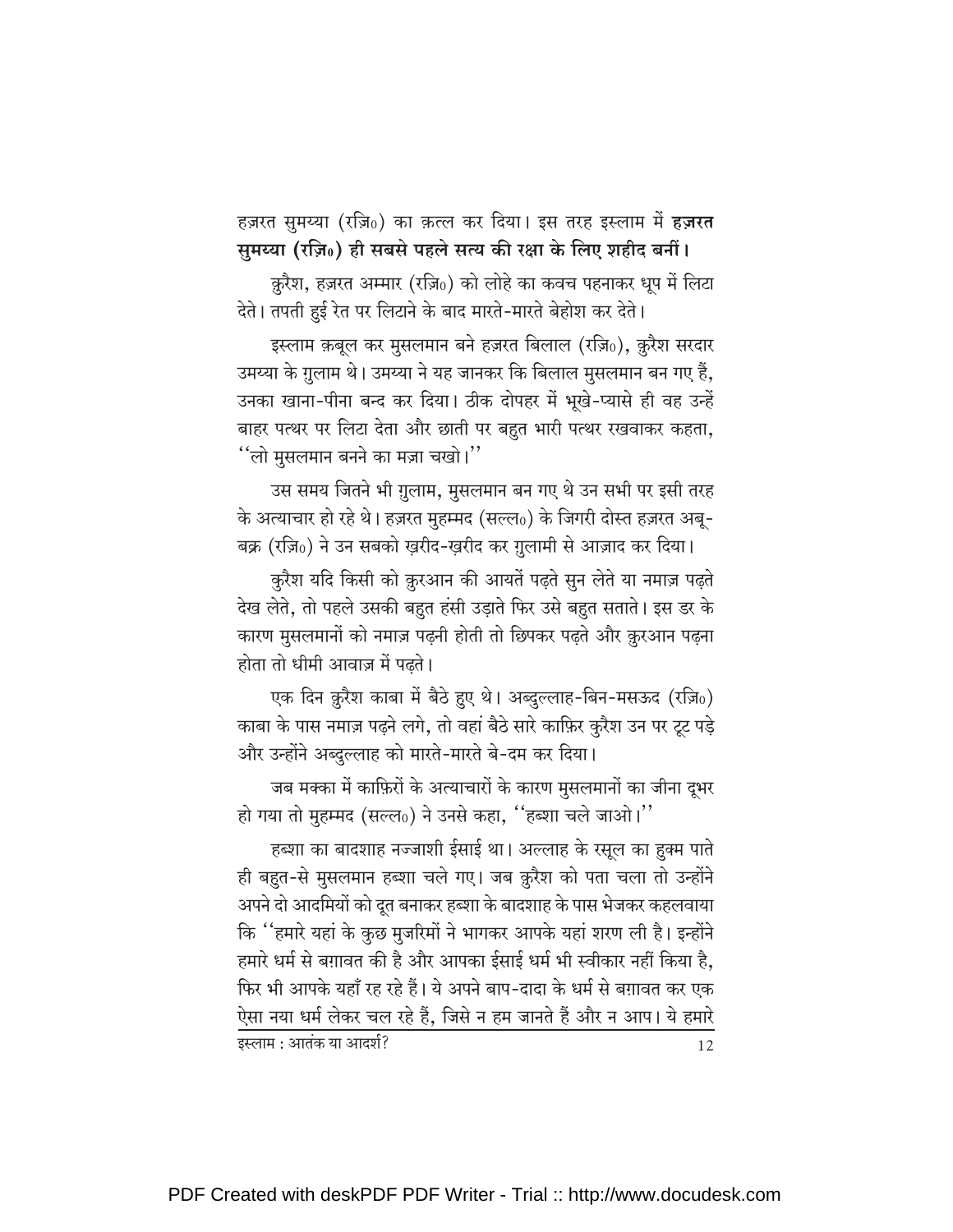मुजरिम हैं, इनको लेने के लिए हम आए हैं।''

बादशाह नज्जाशी ने मुसलमानों से पूछा, ''तुम लोग कौन-सा ऐसा नया धर्म लेकर चल रहे हो, जिसे हम नहीं जानते?''

इस पर मुसलमानों की ओर से हज़रत जाफ़र (रज़ि0) बोलेह्न ''हे बादशाह! पहले हम लोग असभ्य और गँवार थे। बुतों की पूजा करते थे, गन्दे काम करते थे, पड़ोसियों से व आपस में झगड़ा करते रहते थे। इस बीच अल्लाह ने हममें अपना एक रसूल (पैग़म्बर) भेजा। उसने हमें सत्य-धर्म इस्लाम की ओर बुलाया। उसने हमें अल्लाह का पैग़ाम देते हुए कहा कि हम केवल एक ईश्वर की पूजा करें, बेजान बूतों की पूजा छोड दें, सत्य बोलें और पडोसियों के साथ अच्छा व्यवहार करें. किसी के साथ अत्याचार और अन्याय न करें. व्यभिचार और गन्दे कार्यों को छोड दें. अनाथों और कमज़ोरों का माल न खाएं. पाक दामन औरतों पर तोहमत न लगाएं, नमाज़ पढें और खैरात यानी दान दें।

हमने उसके इस पैग़ाम को और उसको सच्चा जाना और हम उसपर ईमान (विश्वास) लाकर मुसलमान बन गए।"

हज़रत जाफ़र (रज़ि0) के जवाब से बादशाह नज्जाशी बहुत प्रभावित हुआ। उसने दूतों को यह कहकर वापस कर दिया कि ये लोग अब यहीं रहेंगे।

मक्का में ख़त्ताब के पुत्र उमर बड़े ही क्रोधी किन्तु बड़े बहादुर एवं साहसी व्यक्ति थे। अल्लाह के रसूल (सल्ल0) ने अल्लाह से प्रार्थना की कि यदि उमर ईमान लाकर मुसलमान बन जाएं तो इस्लाम को बडी मदद मिले। लेकिन उमर मुसलमानों के प्रति बड़े ही निर्दयी थे। जब उन्हें यह मालूम हुआ कि नज्जाशी ने मुसलमानों को अपने यहाँ शरण दे दी है तो वे बहुत क्रोधित हुए। उमर ने सोचा कि सारे फ़साद की जड़ मुहम्मद ही हैं, अब मैं उन्हें ही मारकर फ़साद की यह जड़ समाप्त कर दूंगा।

ऐसा सोचकर उमर तलवार उठाकर चल दिए। रास्ते में उनकी भेंट नुअैम-बिन-अब्दुल्लाह से हो गई जो पहले ही इस्लाम क़बूल कर चुके थे, लेकिन उमर को यह मालूम नहीं था। बातचीत में जब नुअैम को पता चला कि उमर अल्लाह के रसूल (सल्ल0) का क़त्ल करने जा रहे हैं तो उन्होंने उमर के इरादे का रुख बदलने के लिए कहा, ''तुम्हारे बहन-बहनोई मुसलमान हो गए हैं, पहले उनसे तो निपटो।''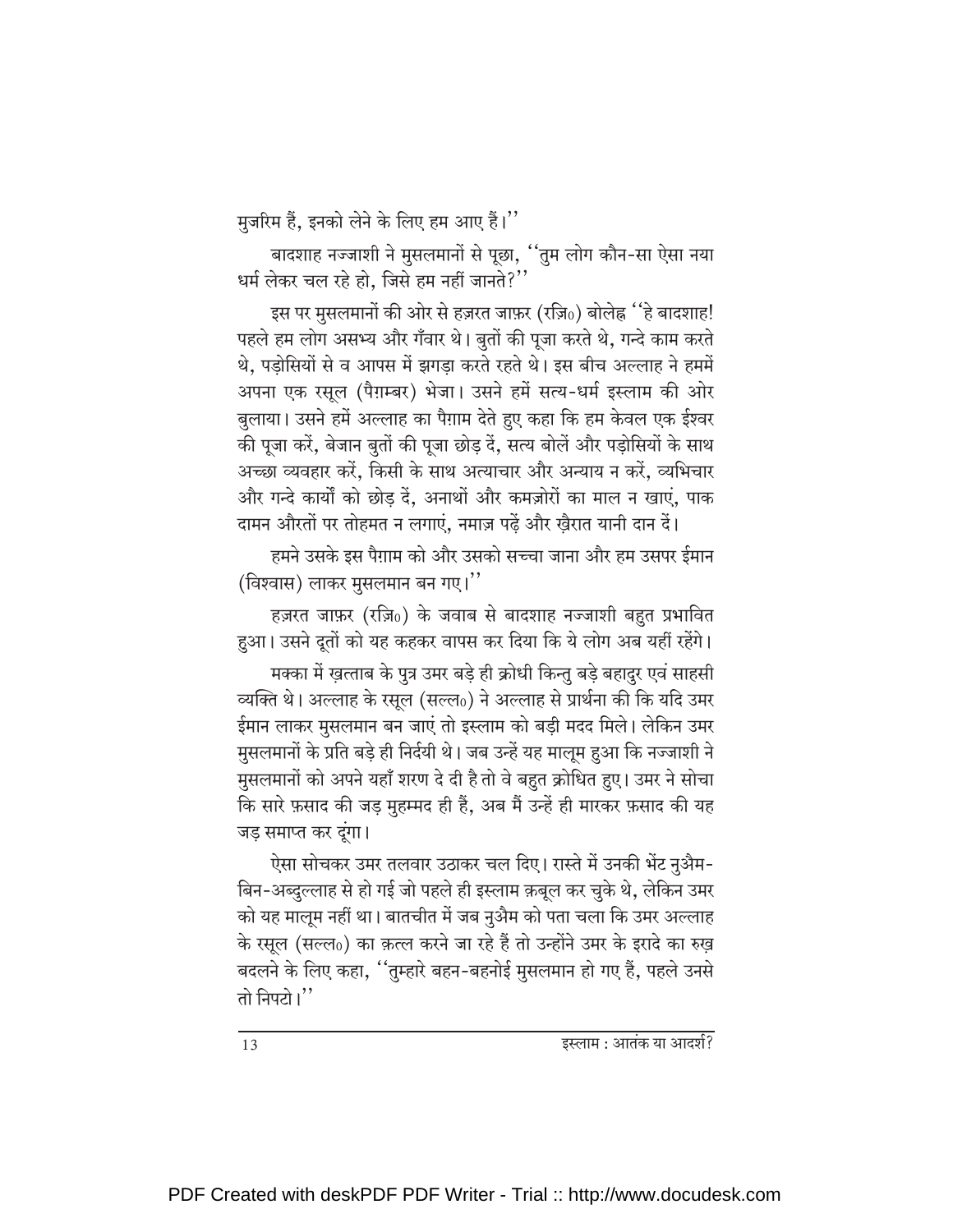यह सुनते ही कि उनकी बहन और बहनोई मुहम्मद का धर्म इस्लाम क़बूल कर मुसलमान बन चुके हैं, उमर ग़ुस्से से पागल हो गए और सीधे बहन के घर जा पहुंचे।

भीतर से कुछ पढ़ने की आवाज़ आ रही थी। उस समय ख़ब्बाब (रज़ि0) क़ुरआन पढ़ रहे थे। उमर की आवाज़ सुनते ही वे डर के मारे अन्दर छिप गए। क़ुरआन के जिन पन्नों को वे पढ़ रहे थे, उमर की बहन फ़ातिमा (रज़ि0) ने उन्हें छिपा दिया, फिर बहनोई सईद (रज़ि0) ने दरवाज़ा खोला।

उमर ने यह कहते हुए कि ''क्या तुम लोग सोचते हो कि तुम्हारे मुसलमान बनने की मुझे ख़बर नहीं है?" यह कहते हुए उमर ने बहन-बहनोई को मारना-पीटना शुरू कर दिया और इतना मारा कि बहन का सिर फट गया। किन्तु इतनी मार खाने के बाद भी बहन ने इस्लाम छोड़ने से इनकार कर दिया।

बहन के इस दृढ़ संकल्प ने उमर के इरादे को हिलाकर रख दिया। उन्होंने अपनी बहन से क़ुरआन के पन्ने दिखाने को कहा। क़ुरआन के उन पन्नों को पढ़ने के बाद उमर का भी मन बदल गया। अब वे मुसलमान बनने का इरादा कर मुहम्मद (सल्ल0) से मिलने के लिए चल दिए।

उमर ने अल्लाह के रसूल (सल्ल0) से विनम्रतापूर्वक कहा, ''मैं इस्लाम स्वीकार करने आया हूँ। मैं गवाही देता हूँ कि अल्लाह के अलावा कोई पूज्य नहीं है और मैं गवाही देता हूँ कि मुहम्मद अल्लाह के रसूल हैं। अब मैं मुसलमान हूं।"

इस तरह मुसलमानों की संख्या निरन्तर बढ़ रही थी। इसे रोकने के लिए क़ुरैश ने आपस में एक समझौता किया। इस समझौते के अनुसार क़ुरैश के सरदार मुहम्मद (सल्ल0) के परिवार के प्रमुख अबू-तालिब के पास गए और उनसे कहा, ''आप मुहम्मद को हमारे हवाले कर दें। हम उसका क़त्ल कर देंगे और इस खुन के बदले हम आपको बहुत-सा धन देंगे। यदि आप ऐसा नहीं करेंगे तो हम सब घेराव करके आप लोगों को नज़रबन्द रखेंगे। न आप लोगों से कभी कुछ ख़रीदेंगे, न बेचेंगे और न ही किसी प्रकार का लेन-देन करेंगे। आप सब भूख से तड़प-तड़प कर मर जाओगे।''

अबू-तालिब ने मुहम्मद (सल्ल0) को उनके हवाले करने से इनकार कर दिया, जिसके कारण मुहम्मद (सल्ल0) अपने चाचा अबू-तालिब और समूचे

इस्लाम : आतंक या आदर्श?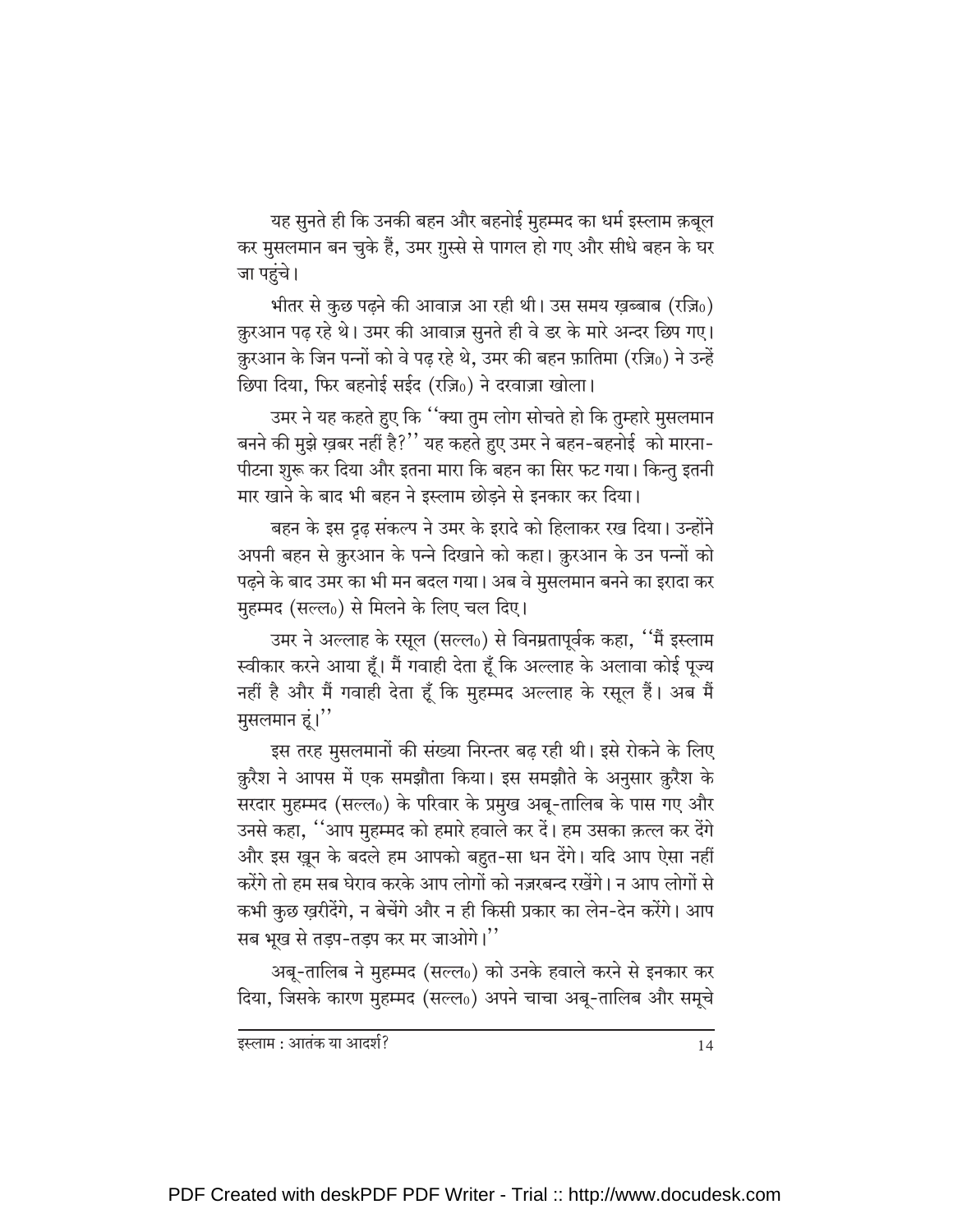ख़ानदान के साथ एक घाटी में नज़रबन्द कर दिए गए। भूख के कारण उन्हें पत्ते तक खाने पड़े। लम्बे समय के बाद मुसलमानों के कुछ हमदर्दों के प्रयास से यह नज़रबन्दी समाप्त हुई।

इसके कुछ दिनों के बाद चाचा अबू-तालिब चल बसे। थोड़े ही दिनों के बाद बीवी ख़दीजा (रज़ि0) भी नहीं रहीं।

मक्का के काफ़िरों ने बहुत कोशिश की कि मुहम्मद (सल्ल0) अल्लाह का पैग़ाम पहुंचाना छोड़ दें। चाचा अबू-तालिब की मौत के बाद उन काफ़िरों के हौसले और बढ़ गए। एक दिन मुहम्मद (सल्ल0) काबा में नमाज़ पढ़ रहे थे। किसी ने ओझड़ी (गन्दगी) लाकर उनके ऊपर डाल दी, लेकिन उन्होंने न कुछ बुरा-भला कहा और न कोई बदुदुआ दी।

इसी प्रकार एक बार मुहम्मद (सल्ल0) कहीं जा रहे थे, रास्ते में किसी ने उनके सिर पर मिट्टी डाल दी। वे घर वापस लौट आए। पिता पर लगातार हो रहे अत्याचारों को सोचकर बेटी फ़ातिमा उनका सिर धोते हुए रोने लगीं। मुहम्मद (सल्ल0) ने बेटी को तसल्ली देते हुए कहा, ''बेटी, रो मत! अल्लाह तुम्हारे बाप की मदद करेगा।''

मुहम्मद (सल्ल0) जब कुरैश के ज़ुल्मों से तंग आ गए और उनकी ज़्यादतियां असहनीय हो गईं, तो वे ताइफ़<sup>1</sup> गए, लेकिन यहां किसी ने उनको ठहराना तक पसन्द नहीं किया। अल्लाह के पैग़ाम को झूठा कहकर मुहम्मद (सल्ल0) को अल्लाह का रसूल मानने से इनकार कर दिया। यहाँ तक कि सक़ीफ़ क़बीले के एक सरदार ने ताइफ़ के ग़ुण्डों को मुहम्मद (सल्ल0) के पीछे लगा दिया, जिन्होंने पत्थर मार-मारकर उनको बुरी तरह ज़ख़्मी कर दिया। किसी तरह उन्होंने अंगूर के एक बाग़ में पहुँचकर अपनी जान बचाई।

मक्का में क़ुरैश को जब ताइफ़ का सारा हाल मालूम हुआ तो वे बड़े ख़ुश हुए और मुहम्मद (सल्ल॰) की खूब हंसी उड़ाई। उन्होंने आपस में तय किया कि मुहम्मद अगर लौटकर मक्का आए तो उनका क़त्ल कर देंगे।

मुहम्मद (सल्ल0) ताइफ़ से मक्का के लिए रवाना हुए। हिरा नामक स्थान

रेगिस्तान के बीच उपजाऊ भाग को नखलिस्तान कहते हैं।

<sup>1.</sup> ताइफ़ एक नख़लिस्तान<sup>•</sup> था जहाँ मक्का के अमीर क़ुरैश सरदारों के अंगूर के बाग़, खेती की ज़मीनें और महल थे जिनकी देखभाल वहाँ का सक़ीफ़ नाम का क़बीला करता था।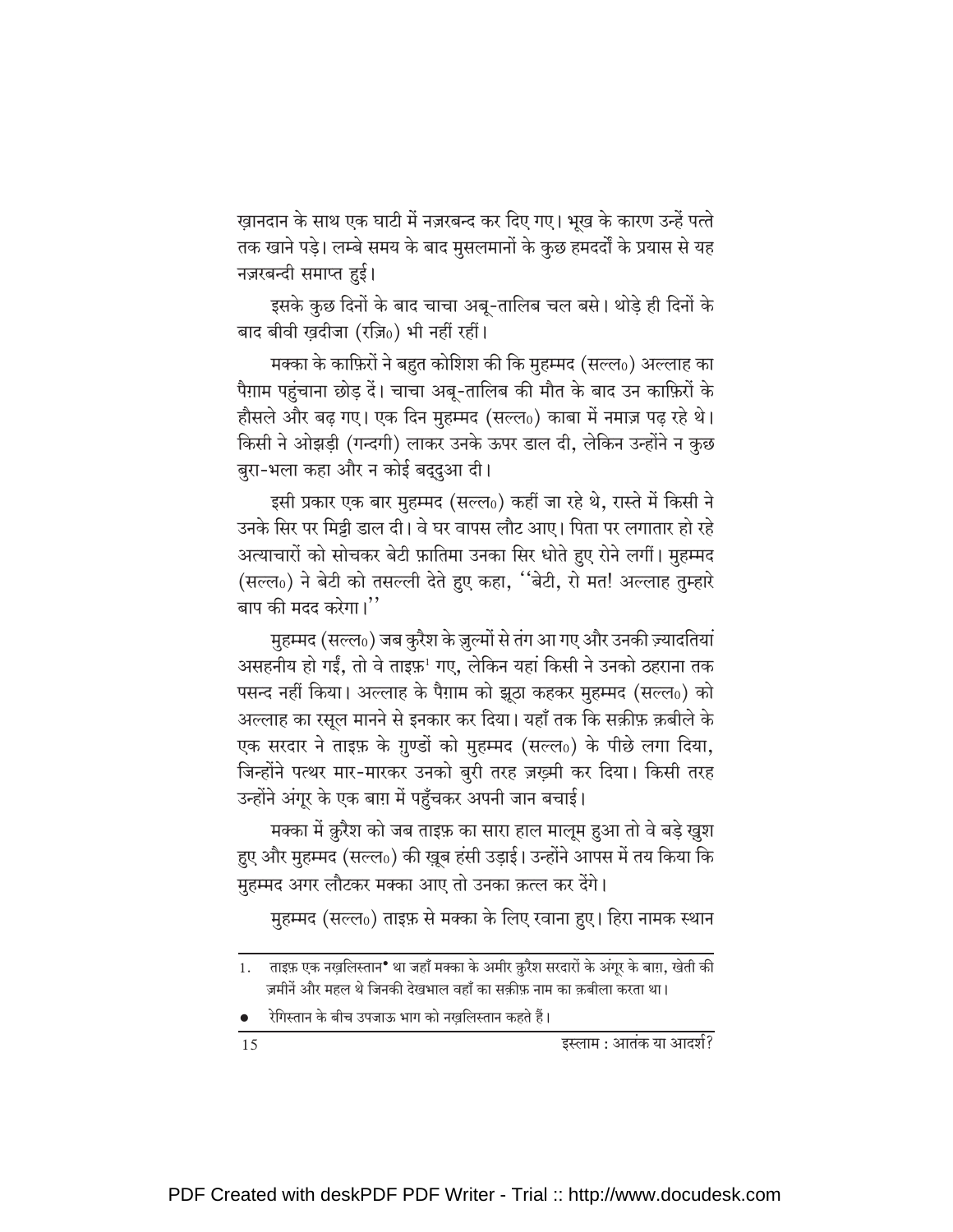पर पहुंचे तो वहां पर क़ुरैश के कुछ लोग मिल गए। ये लोग मुहम्मद (सल्ल0) के हमदर्द थे। उनसे मालूम हुआ कि क़ुरैश उनका क़त्ल करने को तैयार बैठे हैं।

अल्लाह के रसूल अपनी बीवी ख़दीजा के एक रिश्तेदार अदी के बेटे मुतइम की पनाह में मक्का में दाख़िल हुए। चूंकि मुतइम मुहम्मद (सल्ल0) को पनाह दे चुके थे, इसलिए कोई कुछ न बोला लेकिन मुहम्मद (सल्ल0) जब काबा पहुंचे, तो अबू-जहल ने उनकी खूब हंसी उड़ाई।

मुहम्मद (सल्ल0) सत्य-प्रचार का काम करते रहे। उन्होंने अरब के अन्य क़बीलों को भी इस्लाम की ओर बुलाना शुरू कर दिया। इसके परिणामस्वरूप मदीना में इस्लाम फैलने लगा।

मदीना वासियों ने अल्लाह के रसूल की बातों पर ईमान (यानी विश्वास) लाने के साथ उनकी सुरक्षा करने की भी प्रतिज्ञा की। मदीनावालों ने आपस में तय किया कि इस बार जब हज करने मक्का जाएंगे तो अपने प्यारे रसूल (सल्ल0) को मदीना आने का निमन्त्रण देंगे।

जब हज का समय आया तो मदीना से मुसलमानों और ग़ैर-मुसलमानों का एक बड़ा क़ाफ़िला हज करने के लिए मक्का के लिए चला। मदीना के मुसलमानों की मुहम्मद (सल्ल0) से काबा में मुलाक़ात हुई। इनमें से 75 लोगों ने जिनमें दो औरतें भी थीं पहले से तय की हुई जगह पर रात में अल्लाह के रसूल से मुलाक़ात की। अल्लाह के रसूल (सल्ल0) से बातचीत करने के बाद मदीनावालों ने सत्य की और सत्य को बतानेवाले अल्लाह के रसूल (सल्ल0) की रक्षा करने की बैअत (यानी प्रतिज्ञा) की।

रात में हुई इस प्रतिज्ञा की पूरी ख़बर क़ुरैश को मिल गई थी। सुबह क़ुरैश को जब पता चला कि मदीनावाले निकल गए तो उन्होंने उनका पीछा किया परन्तु वे पकड़ में न आए। लेकिन उनमें से एक व्यक्ति सअद (रज़ि0) पकड़ लिए गए। क़ुरैश उन्हें मारते-पीटते बाल पकड़ कर घसीटते हुए मक्का लाए।

मक्का में मुसलमानों के लिए क़ुरैश के अत्याचार असहनीय हो चुके थे। इसलिए मुहम्मद (सल्ल0) ने मुसलमानों को मदीना चले जाने के लिए कहा और हिदायत दी कि एक-एक, दो-दो करके निकलो ताकि क़ुरैश तुम्हारा इरादा

इस्लाम : आतंक या आदर्श?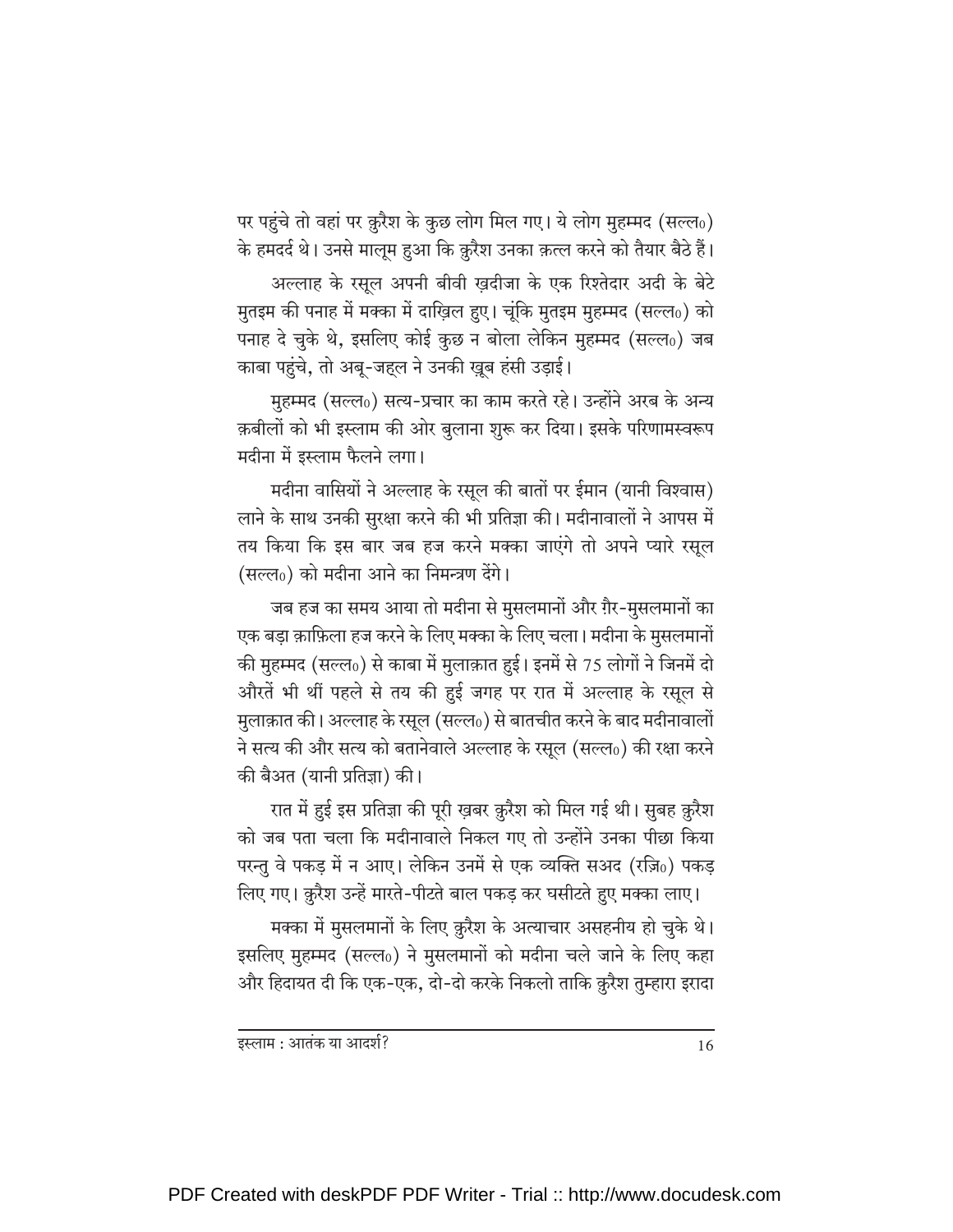भांप न सकें। मुसलमान चोरी-छिपे मदीना की ओर जाने लगे। अधिकांश मुसलमान निकल गए लेकिन कुछ क़ुरैश की पकड़ में आ गए और क़ैद कर लिए गए। उन्हें बडी बेरहमी से सताया गया ताकि वे मुहम्मद (सल्लू) के बताए धर्म को छोड़कर अपने बाप-दादा के धर्म में लौट आएं।

अब मक्का में इन बन्दी मुसलमानों के अलावा अल्लाह के रसूल (सल्लू), अबू-बक्र (रज़ि0), और अली (रज़ि0) ही बचे थे, जिनपर काफ़िर क़ुरैश घात लगाए बैठे थे।

मदीना के लिए मुसलमानों की हिजरत से यह हुआ कि मदीना में इस्लाम का प्रचार-प्रसार शुरू हो गया। लोग तेज़ी से मुसलमान बनने लगे।

मुसलमानों का ज़ोर बढ़ने लगा। मदीना में मुसलमानों की बढ़ती ताक़त देखकर क़ुरैश चिन्तित हुए। अत: एक दिन क़ुरैश अपने मंत्रणागृह 'दारुन्नदवा' में जमा हुए। यहाँ सब ऐसी तरकीब सोचने लगे जिससे मुहम्मद (सल्ल0) का खातिमा किया जा सके और इस्लाम का प्रवाह रुक जाए। अबू-जहल के प्रस्ताव पर सब की राय से तय हुआ कि प्रत्येक क़बीले से एक-एक व्यक्ति को लेकर एक साथ मुहम्मद पर हमला बोलकर उनकी हत्या कर दी जाए। इससे मुहम्मद के परिवारवाले तमाम सम्मिलित क़बीलों का मुक़ाबला नहीं कर पाएंगे और समझौता करने को मजबूर हो जाएंगे।

फिर पहले से तय की हुई रात को काफ़िरों ने हत्या के लिए मुहम्मद (सल्ल0) के घर को हर तरफ़ से घेर लिया जिससे कि मुहम्मद (सल्ल0) के बाहर निकलते ही उनकी हत्या कर दें। लेकिन अल्लाह ने इस ख़तरे से मुहम्मद (सल्ल0) को सावधान कर दिया। उन्होंने अपने चचेरे भाई अली (रज़ि0) से जो उनके साथ रहते थे, कहाह्न

''अली! मुझको अल्लाह से हिजरत का आदेश मिल चुका है। दुश्मन आज हमारे घर को घेरे हुए हैं और मेरी हत्या पर आतुर हैं। मैं मदीना जा रहा हूँ। तुम मेरे बिस्तर पर मेरी चादर ओढ़कर सो जाओ, अल्लाह तुम्हारी रक्षा करेगा। सुबह जाकर सबकी अमानतें वापस कर देना। बाद में तुम भी मदीना चले आना।''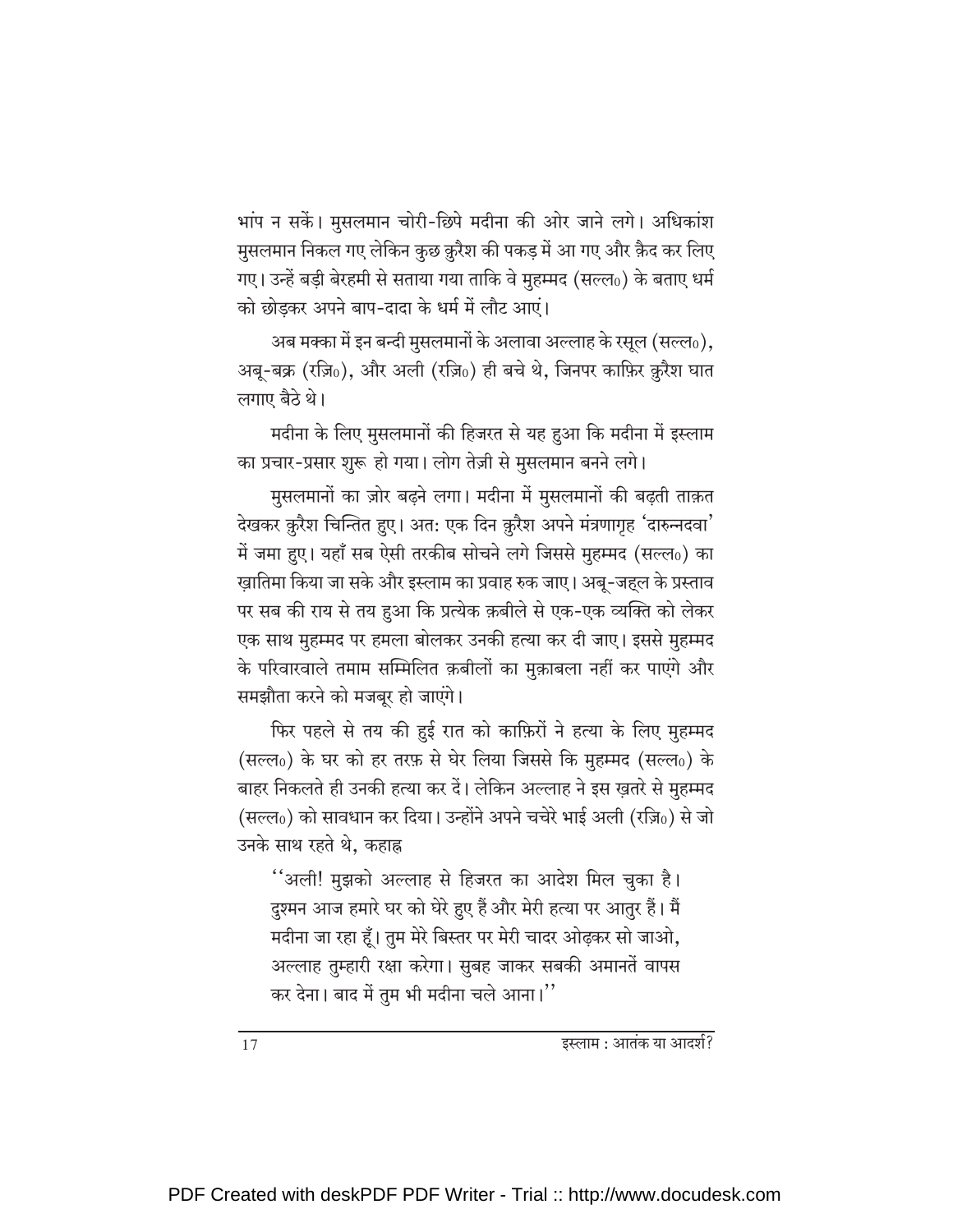क़ुरैश हालाँकि पैग़म्बर मुहम्मद (सल्ल0) की जान के दुश्मन थे, परन्तु आप (सल्ल0) ही के पास वे अपनी अमानतें रखते थे। उस समय भी आपके पास लोगों की बहुत-सी अमानतें थीं। यही वजह थी कि आप (सल्ल0) अली (रज़ि0) को अपने साथ न ले गए बल्कि लोगों की अमानतें वापस करने के लिए उन्हें मक्का ही में छोड गए।

हज़रत मुहम्मद (सल्ल0) अपने प्रिय साथी अबू-बक्र (रज़ि0) के साथ मक्का से मदीना के लिए निकले। मदीना, मक्का से उत्तर दिशा की ओर है, लेकिन दृश्मनों से बचने के लिए मुहम्मद (सल्ल0) मक्का से दक्षिण दिशा में यमन के रास्ते पर सौर की गुफा में पहुंचे, क्योंकि उन्हें विश्वास था कि दुश्मन उनकी तलाश में उत्तर की ओर ही जाएंगे। तीन दिन उसी गुफा में ठहरे रहे। जब मुहम्मद (सल्ल0) व हज़रत अबू-बक्र (रज़ि0) की तलाश बन्द हो गई तब आप (सल्ल0) व अबू-बक्र (रज़ि0) गुफा से निकलकर मदीना की ओर चल दिए।

कई दिन-रात चलने के बाद 24 सितम्बर सन् 622 ई0 को मदीना से पहले क़ुबा नाम की एक बस्ती में पहुँचे जहाँ मुसलमानों के कई परिवार आबाद थे। यहाँ मुहम्मद (सल्ल0) ने एक मस्जिद की बुनियाद डाली, जो 'क़ुबा मस्जिद' के नाम से प्रसिद्ध है। यहीं पर अली (रज़ि0) की मुहम्मद (सल्ल0) से मुलाक़ात हो गई। कुछ दिन यहाँ ठहरने के बाद पैग़म्बर मुहम्मद (सल्ल0) मदीना पहुंचे। मदीना पहुंचने पर उनका सब ओर भव्य हार्दिक स्वागत हुआ।

अल्लाह के पैग़म्बर (सल्ल0) के मदीना पहुंचने के बाद वहाँ एकेश्वरवादी सत्य-धर्म इस्लाम बड़ी तेज़ी से बढ़ने लगा। हर ओर 'ला इला-ह इल्लल्लाह मुहम्मदुर्रसूलुल्लाह' यानी 'अल्लाह के अलावा कोई पूज्य नहीं और मुहम्मद अल्लाह के रसूल हैं' की गूंज सुनाई देने लगी।

काफ़िर क़ुरैश, मुनाफ़िक़ों<sup>1</sup> (यानी कपटाचारियों) की मदद से मदीना की खबर लेते रहते। सत्य-धर्म इस्लाम का प्रवाह रोकने के लिए अब वे मदीना पर हमला करने की योजनाएँ बनाने लगे।

<sup>1.</sup> मुनाफ़िक़ (Hypocrite)ह्न कपटाचारी, कपटी, छली, निफ़ाक़ रखनेवाला। ऐसा व्यक्ति जो अपने को मुसलमान कहता हो किन्तु इस्लाम से उसका सच्चा सम्बन्ध न हो। उसने इस्लाम और मुसलमानों को नुक़सान पहुँचाने के लिए इस्लाम क़बूल किया हो।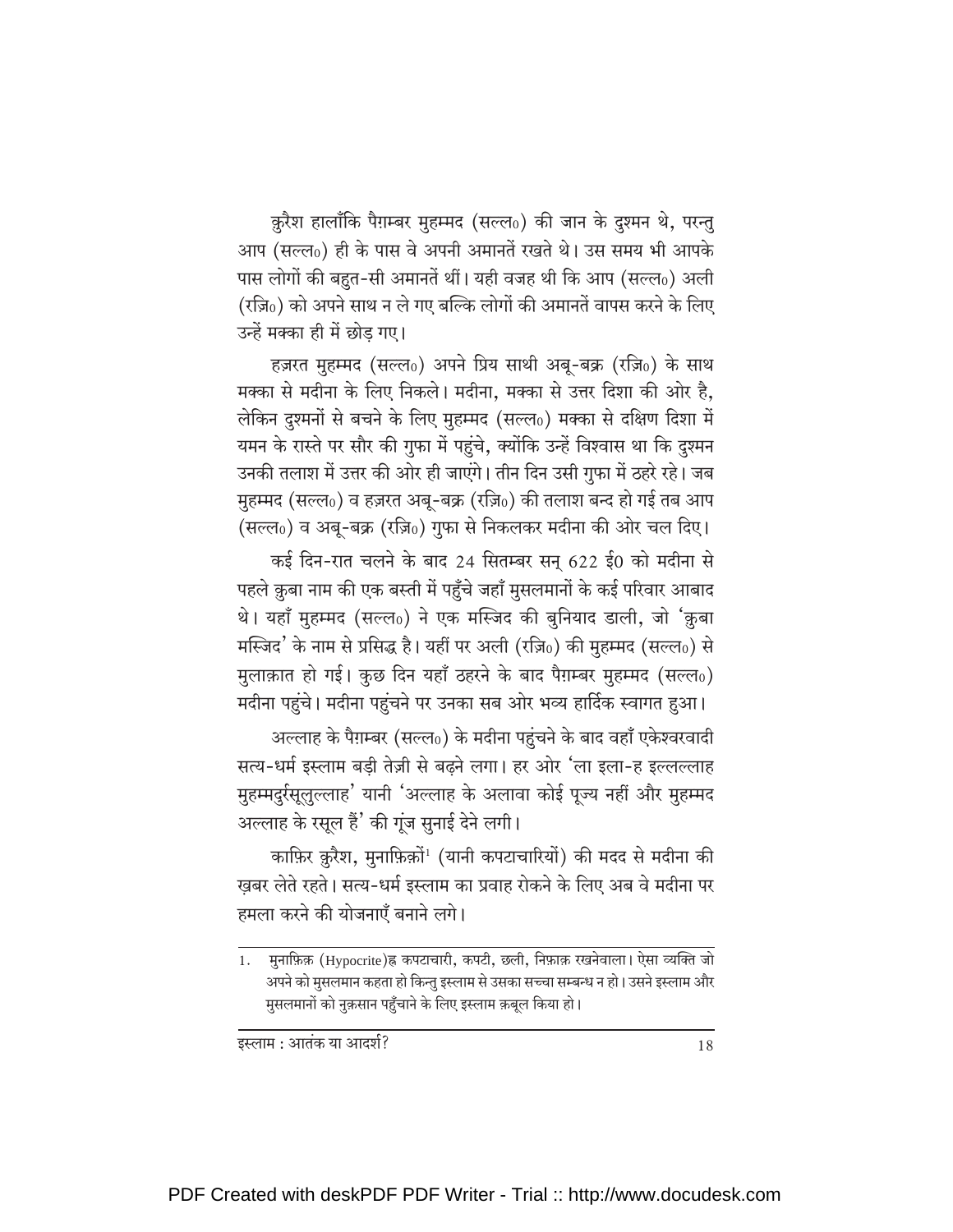क़ुरैश लगातार कई सालों से मुसलमानों पर हर तरह के अत्याचार करने के साथ-साथ उन्हें नष्ट करने पर उतारू थे, यहाँ तक कि मुहम्मद (सल्ल0) पर विश्वास लानेवालों (यानी मुसलमानों) को अपना वतन छोड़ना पड़ा, अपनी दौलत, जायदाद छोड़नी पड़ी। बहरहाल मुसलमान सब्र का दामन थामे ही रहे। लेकिन अत्याचारियों ने मदीना में भी उनका पीछा न छोड़ा और एक बड़ी सेना के साथ मुसलमानों पर हमला कर दिया।

#### जब पानी सिर से ऊपर हो गया तब अल्लाह ने भी मुसलमानों को लड़ने की इजाज़त दे दी। अल्लाह का हुक्म आ पहुंचा

''जिन मुसलमानों से (ख़ामख़ाह) लड़ाई की जाती है, उनको इजाज़त है (कि वे भी लड़ें), क्योंकि उनपर ज़ुल्म हो रहा है और ख़ुदा (उनकी मदद करेगा, वह) यक़ीनन उनकी मदद पर क़ुदरत रखता है।'' (क़ुरआन, सूरा-22, आयत-39)

असत्य के लिए लडनेवाले अत्याचारियों से युद्ध करने का आदेश अल्लाह की ओर से आ चुका था। मुसलमानों को भी सत्य-धर्म इस्लाम की रक्षा के लिए तलवार उठाने की इजाज़त मिल चुकी थी। अब जिहाद (असत्य और आतंकवाद के विरोध के लिए प्रयास अर्थात् धर्मयुद्ध) शुरू हो गया। इस्लाम के दुश्मनों ने कई बार मुसलमानों के शहर मदीना पर चढाई की ताकि वे पैग़म्बर और पैग़म्बर के अनुयाइयों का सफ़ाया कर सकें, मगर वे अपने कुप्रयासों में सफल न हो सके।

सत्य की स्थापना के लिए और अन्याय, अत्याचार तथा आतंक की समाप्ति के लिए किए गए जिहाद (यानी धर्मरक्षा व आत्मरक्षा के लिए युद्ध) में अल्लाह के रसूल (सल्ल0) की विजय होती रही। मक्का और आस-पास के काफ़िर मुश्ख्कि औंधे मुंह गिरे।

इसके बाद पैग़म्बर मुहम्मद (सल्ल0) दस हज़ार मुसलमानों की सेना के साथ मक्का में असत्य व आतंकवाद की जड को समाप्त करने के लिए चले। अल्लाह के रसूल (सल्ल0) की सफलताओं और मुसलमानों की अपार शक्ति को देख मक्का के काफ़िरों ने हथियार डाल दिए। बिना किसी खुन-खराबे के मक्का फ़तूह कर लिया गया। इस तरह सत्य और शान्ति की जीत तथा असत्य और आतंकवाद की हार हुई।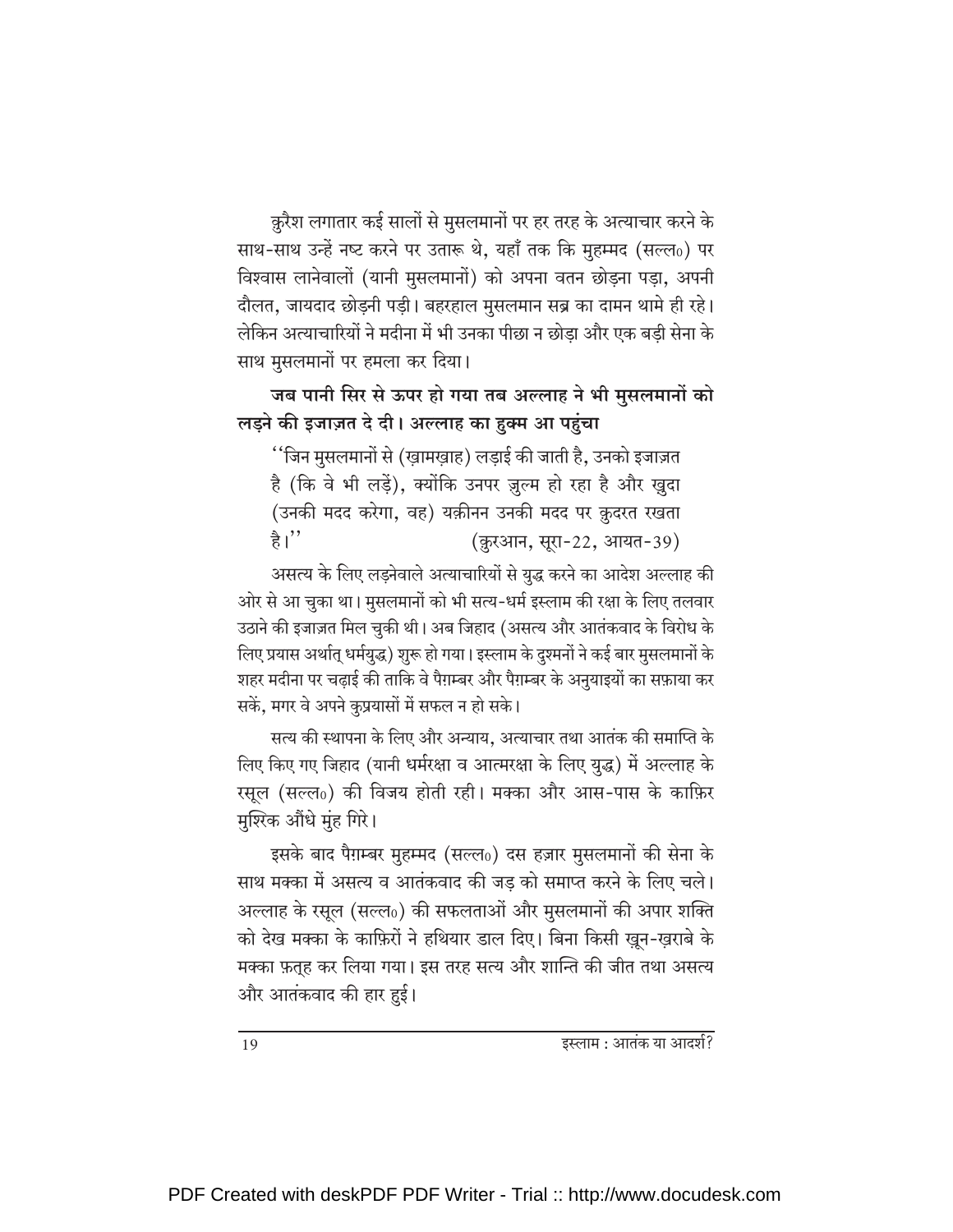मक्का में, उसी मक्का में जहाँ कल अन्याय और अपमान था, आज पैग़म्बर और मुसलमानों का स्वागत हो रहा था। उदारता और दयालुता की मूर्ति बने अल्लाह के रसूल (सल्ल0) ने उन सभी लोगों को माफ़ कर दिया, जिन्होंने आप (सल्ल0) और मुसलमानों पर बेदर्दी से ज़ूल्म किया तथा अपना वतन छोड़ने को मजबूर किया था। आज वे ही मक्कावाले अल्लाह के रसूल के सामने खुशी से कह रहे थे:

''ला इला-ह इल्लल्लाह मुहम्मदुर्रसूलुल्लाह''

और झूंड के झूंड प्रतिज्ञा कर रहे थेह्न

"अश्हदु अल्ला इला-ह इल्लल्लाहु व अश्हदु अन-न मुहम्मदर्रसूलुल्लाह" (मैं) गवाही देता हूँ कि अल्लाह के अलावा कोई पूज्य नहीं है और मैं गवाही देता हूँ कि मुहम्मद अल्लाह के रसूल हैं।)

हज़रत मुहम्मद (सल्लू) की पवित्र जीवनी पढ़ने के बाद मैंने पाया कि पैग़म्बर मुहम्मद (सल्ल0) ने एकेश्वरवाद के सत्य को स्थापित करने के लिए अपार कष्ट झेले।

मक्का के काफ़िर सत्य-धर्म की राह में रोड़ा डालने के लिए मुहम्मद (सल्ल0) को तथा उनके बताए सत्य-मार्ग पर चलनेवाले मुसलमानों को लगातार तेरह सालों तक हर तरह से प्रताडित और अपमानित करते रहे। इस घोर अत्याचार के बाद भी मुहम्मद (सल्ल0) ने धैर्य बनाए रखा। यहाँ तक कि उनको अपना वतन मक्का छोडकर मदीना जाना पडा। लेकिन मक्का के मुश्खि क़ुरैश ने मुहम्मद (सल्ल0) और मुसलमानों का पीछा यहाँ भी नहीं छोड़ा। जब पानी सिर से ऊपर हो गया तो अपनी और मुसलमानों की तथा सत्य की रक्षा के लिए मजबूर होकर मुहम्मद (सल्ल0) को लड़ना पड़ा। इस तरह मुहम्मद (सल्ल0) पर और मुसलमानों पर लड़ाई थोपी गई।

इन्हीं परिस्थितियों में सत्य की रक्षा के लिए जिहाद (यानी आत्मरक्षा और धर्मरक्षा के लिए धर्मयुद्ध) की आयतें और अन्यायी तथा अत्याचारी काफ़िरों व मुश्ख्तिों को दण्ड देनेवाली आयतें अल्लाह की ओर से मुहम्मद (सल्ल0) पर आसमान से उतरीं।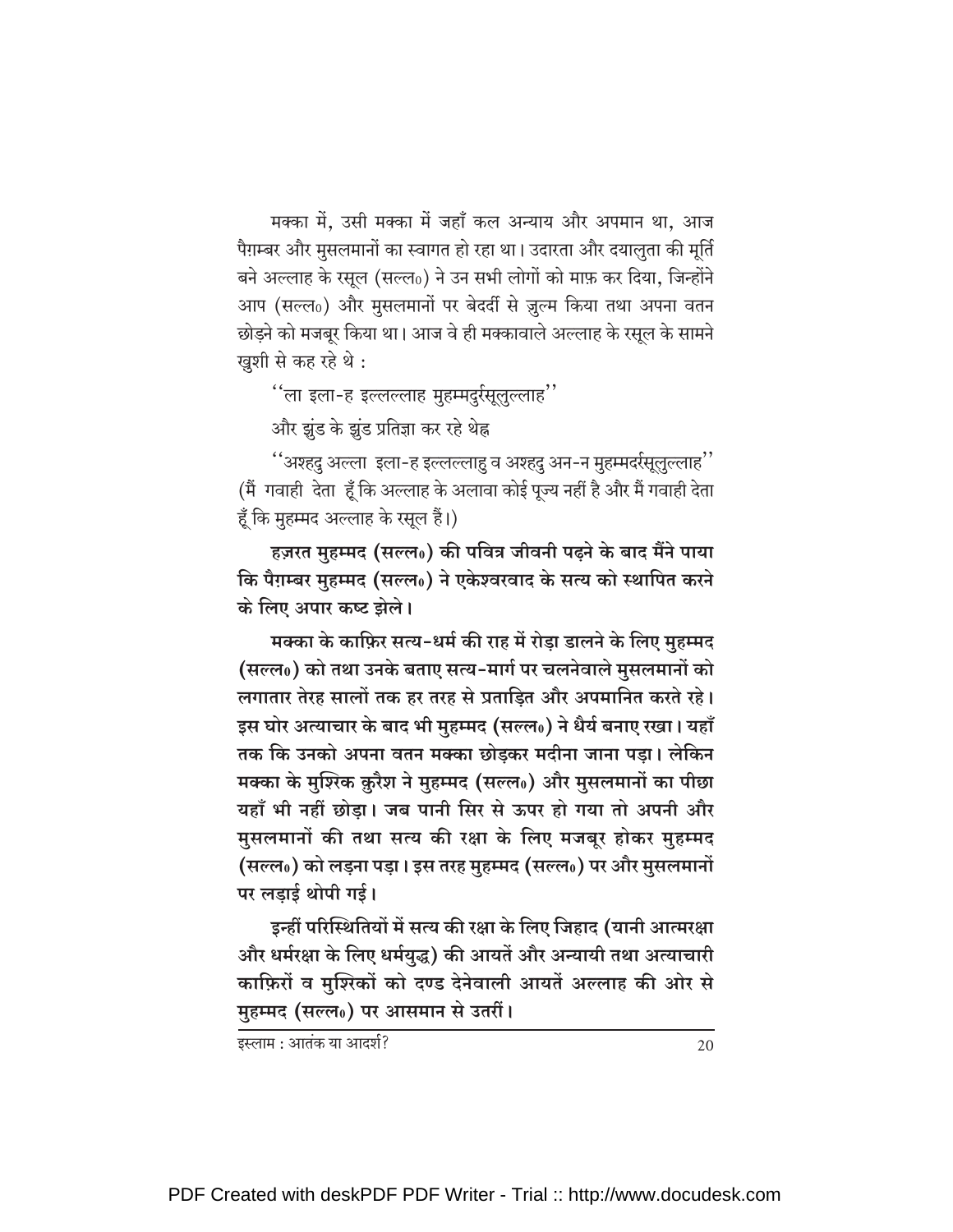पैग़म्बर हज़रत मुहम्मद (सल्ल0) द्वारा लड़ी गई लड़ाइयाँ आक्रमण के लिए न होकर. आक्रमण व आतंकवाद से बचाव के लिए थीं. क्योंकि अत्याचारियों के साथ ऐसा किए बिना शान्ति की स्थापना नहीं हो सकती थी।

अल्लाह के रसूल (सल्लू) ने सत्य तथा शान्ति के लिए अन्तिम सीमा तक धैर्य रखा और धैर्य की अन्तिम सीमा से युद्ध की शुरुआत होती है। इस प्रकार का युद्ध ही धर्मयुद्ध (यानी जिहाद) कहलाता है।

विशेष रूप से ध्यान देने योग्य है कि क़ुरैश जिन्होंने मुहम्मद (सल्ल0) व मुसलमानों पर भयानक अत्याचार किए थे, फ़तृह मक्का (यानी मक्का विजय) के दिन वे थर-थर काँप रहे थे कि आज क्या होगा? लेकिन मुहम्मद (सल्ल0) ने उन्हें माफ़ कर गले लगा लिया।

अल्लाह ने हज़रत मुहम्मद (सल्ल0) को किसी एक देश या किसी एक समुदाय के लिए पैग़म्बर बनाकर नहीं भेजा बल्कि सम्पूर्ण संसार के लिए, और सम्पूर्ण मानव-जाति के लिए पैग़म्बर बनाकर भेजा। क़ुरआन की सूरा-7, आयत-158 में है:

''(ऐ मुहम्मद!) कह दो कि लोगो! मैं तुम सब की तरफ़ ख़ुदा का भेजा हुआ (यानी उसका रसूल) हूं। (वह) जो आसमानों और ज़मीन का बादशाह है, उसके सिवा कोई माबूद [यानी पूज्य] नहीं। वही ज़िन्दगी बख्शता है और वही मौत देता है, तो खुदा पर और उसके रसूल पैग़म्बर उम्मी पर, जो खुदा पर और उसके तमाम कलाम पर ईमान रखते हैं, ईमान लाओ और उनकी पैरवी करो. ताकि हिदायत पाओ।''

पैग़म्बर हज़रत मुहम्मद (सल्ल0) की इस पवित्र जीवनी से सिद्ध होता है कि इस्लाम का अन्तिम उद्देश्य दुनिया में सत्य और शान्ति की स्थापना और आतंकवाद का विरोध है।

अत: इस्लाम को हिंसा और आतंक से जोड़ना सबसे बड़ा असत्य है। यदि कोई ऐसी घटना होती है तो उसको इस्लाम से या सम्पूर्ण मुस्लिम समुदाय से जोड़ा नहीं जा सकता।

इस्लाम : आतंक या आदर्श?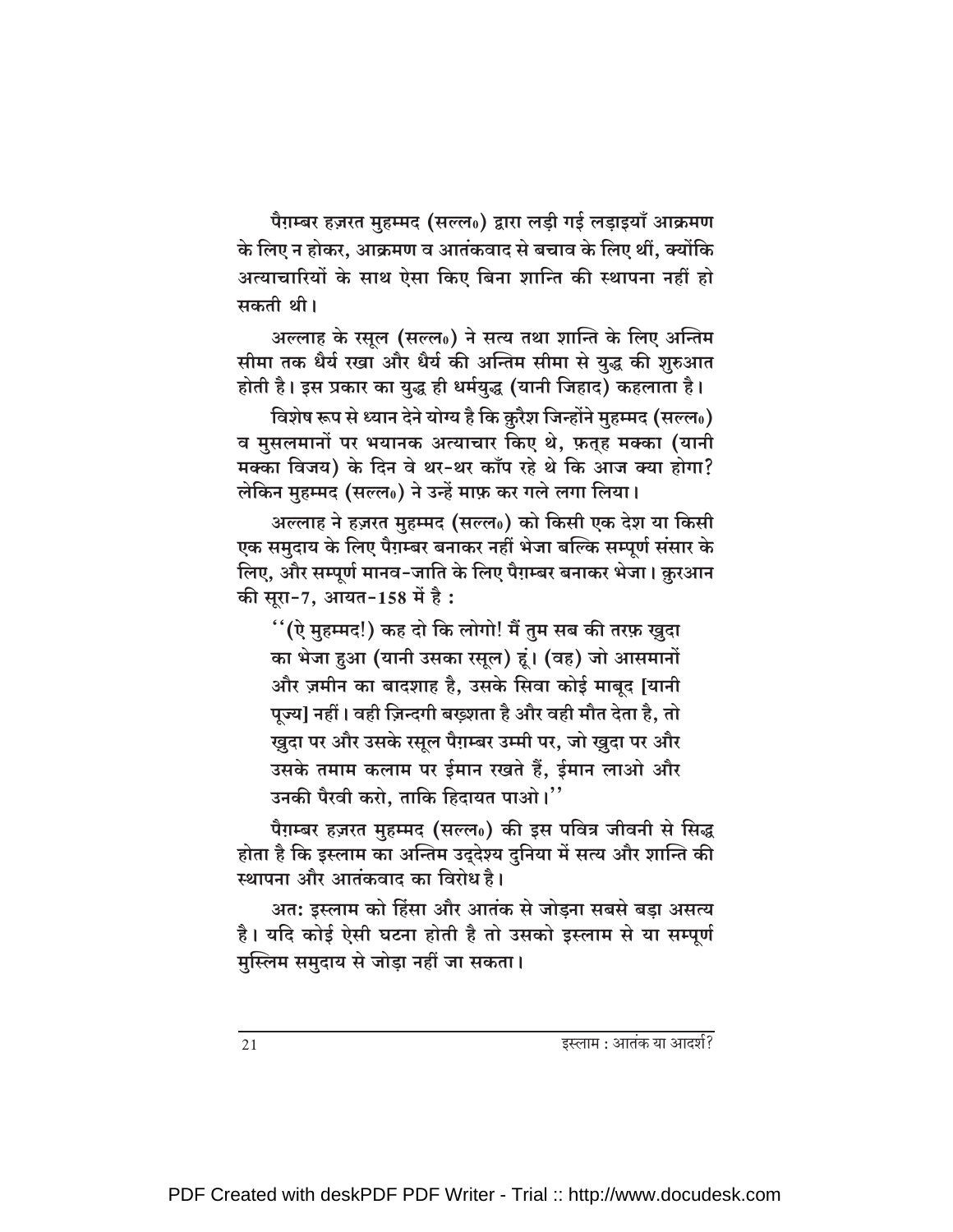### इस्लाम और आतंक

अब इस्लाम को विस्तार से जानने के लिए इस्लाम की बुनियाद क़ुरआन की ओर चलते हैं।

इस्लाम, आतंक है या आदर्श? यह जानने के लिए मैं क़ुरआन मजीद की कुछ आयतें दे रहा हूं जिन्हें मैंने मौलाना फ़तूह मुहम्मद ख़ाँ जालन्धरी द्वारा अनुवादित और महमूद एण्ड कम्पनी मरोल पाइप लाइन, मुम्बई- 59 से प्रकाशित क़ुरआन मजीद से लिया है।

पाठक इस बात को ध्यान में रखें कि क़ुरआन मजीद के अनुवाद में यदा-कदा [ ] (बड़े ब्रेकिट) शब्दों की व्याख्या के लिए लगाए गए हैं। ये ब्रेकिट लेखक की ओर से है।

यह बात ध्यान देने योग्य है कि क़ुरआन मजीद का अनुवाद करते समय इस बात का विशेष ध्यान रखना पडता है कि किसी भी आयत का भावार्थ ज़रा भी बदलने न पाए, क्योंकि किसी भी क़ीमत पर यह बदला नहीं जा सकता। इसी लिए अलग-अलग भाषाओं में अलग-अलग अनुवादकों द्वारा क़ुरआन मजीद के किए अनुवाद का भाव एक ही रहता है। ग़ैर-मुस्लिम भाई यदि इस अनवाद के कठिन शब्दों को न समझ पाएं तो वे मधुर सन्देश संगम E-20, अबुल-फ़ज़्ल इंक्लेव, जामिआ़ नगर, नई दिल्ली-25 द्वारा प्रकाशित और मौलाना मुहम्मद फ़ारूक़ ख़ाँ द्वारा अनुवादित पवित्र क़ुरआन का भी सहारा ले सकते हैं।

क़ुरआन की शुरुआत 'बिसमिल्लाहिर्रहमानिर्रहीम' से होती है, जिसका अर्थ है- 'शुरू अल्लाह का नाम लेकर, जो बड़ा क्रपालु, अत्यन्त दयालु है।

ध्यान दें। ऐसा अल्लाह, जो बड़ा क्रपालु और अत्यन्त दयालु है वह ऐसे फ़रमान कैसे जारी कर सकता है, जो किसी को कष्ट पहुंचाने वाले हों अथवा हिंसा या आतंक फैलानेवाले हों? अल्लाह की इसी कृपालुता और दयालुता का पूर्ण प्रभाव अल्लाह के पैग़म्बर मुहम्मद (सल्ल॰) के व्यावहारिक जीवन में देखने को मिलता है।

इस्लाम : आतंक या आदर्श?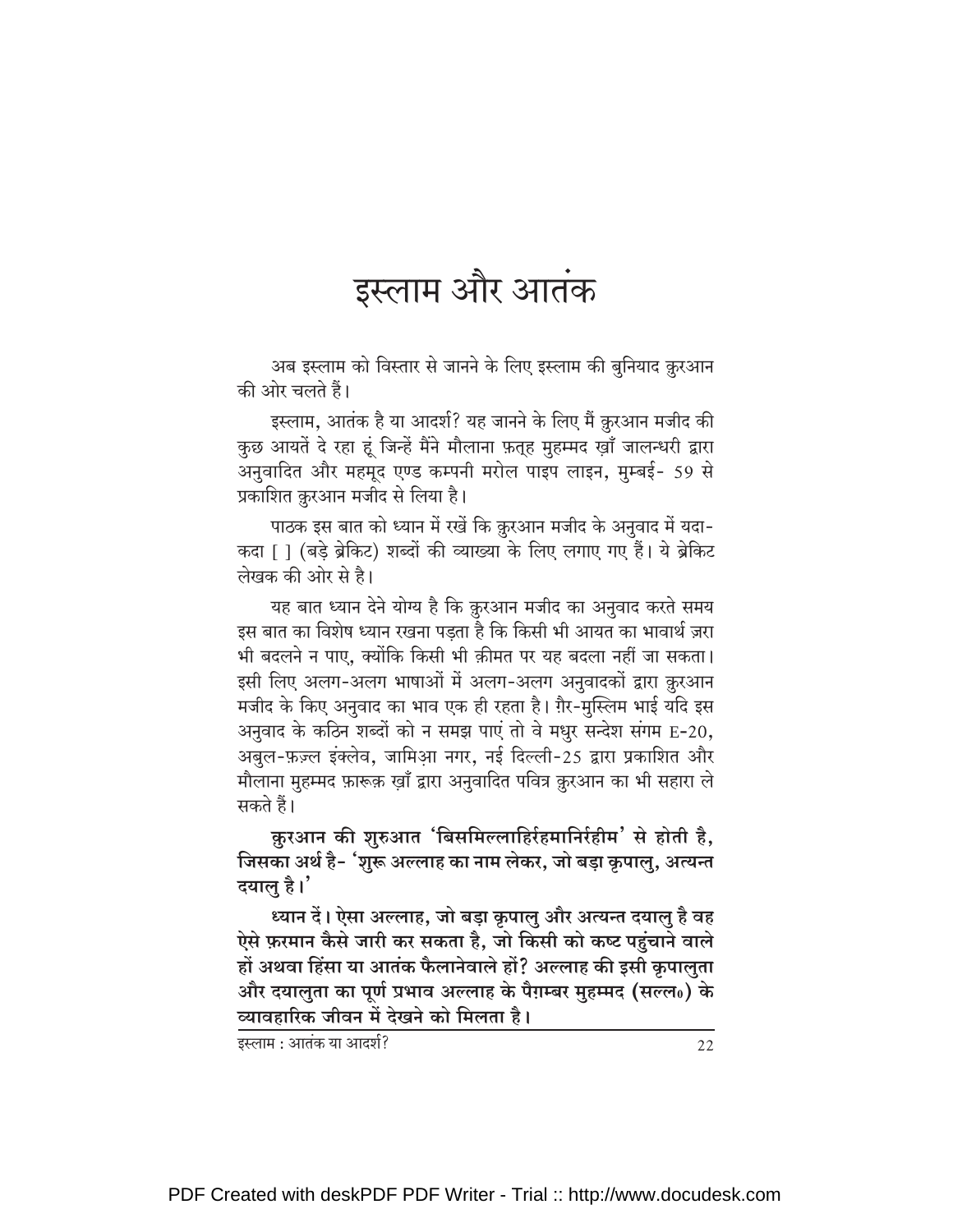क़ुरआन की आयतों से व पैग़म्बर मुहम्मद (सल्ल0) की जीवनी से पता चलता है कि मुसलमानों को उन काफ़िरों से लड़ने का आदेश दिया गया जो आक्रमणकारी थे, अत्याचारी थे। यह लड़ाई अपने बचाव के लिए थी। देखें क़ुरआन मजीद में अल्लाह के आदेश :

''और (ऐ मुहम्मद! उस वक़्त को याद करो) जब काफ़िर लोग तुम्हारे बारे में चाल चल रहे थे कि तुमको क़ैद कर दें या जान से मार डालें या (वतन से) निकाल दें तो (इधर से) वे चाल चल रहे थे और (उधर) ख़ुदा चाल चल रहा था और ख़ुदा सबसे बेहतर चाल चलनेवाला है।" (क़ुरआन, सूरा-8, आयत-30) ''ये वे लोग हैं कि अपने घरों से ना-हक़ निकाल दिए गए. (उन्होंने कुछ क़ुसुर नहीं किया)। हां, ये कहते हैं कि हमारा परवरदिगार खुदा है और अगर खुदा लोगों को एक-दूसरे से न हटाता रहता तो (राहिबों के) पूजा-घर और (ईसाइयों के) गिरजे और (यहूदियों की) और (मुसलमानों की) मस्जिदें, जिनमें खुदा का बहुत-सा ज़िक्र किया जाता है, गिराई जा चुकी होतीं। और जो शख़्स ख़ुदा की मदद करता है, खुदा उसकी ज़रूर मदद करता है। बेशक खुदा ताक़तवाला और ग़ालिब [यानी प्रभुत्वशाली] है।''

(क़ुरआन, सूरा- 22, आयत- 40)

''ये क्या कहते हैं कि इसने क़ुरआन ख़ुद से बना लिया है? कह दो कि अगर सच्चे हो तो तुम भी ऐसी दस सूरतें बना लाओ और खुदा के सिवा जिस-जिस को बुला सकते हो, बुला भी लो।"

(क़ुरआन, सूरा- 11, आयत- 13) ''(ऐ पैग़म्बर!) काफ़िरों का शहरों में [शानो-शौकत के साथ] चलना-फिरना तुम्हें धोखा न दे।" (क़ुरआन, सूरा- 3, आयत- 196) ''जिन मुसलमानों से (खामखाह) लड़ाई की जाती है, उनको इजाज़त है (कि वे भी लड़ें), क्योंकि उनपर ज़ुल्म हो रहा है और खुदा (उन की मदद करेगा, वह) यक़ीनन उनकी मदद पर क़ुदरत रखता है।''

(क़ुरआन, सूरा- 22, आयत- 39)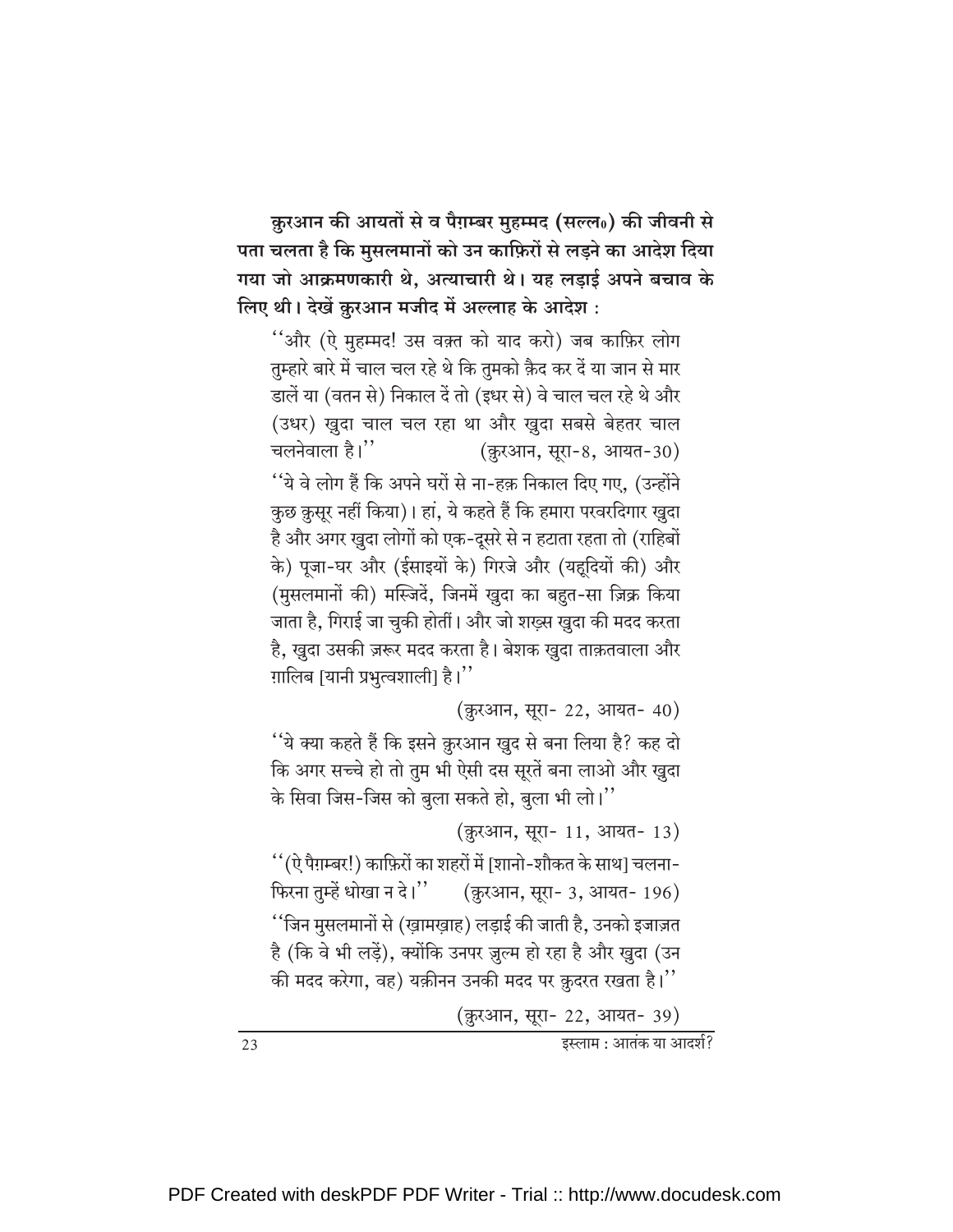''और उनको |यानी काफ़िर क़ुरैश को| जहाँ पाओ, क़त्ल कर दो और जहाँ से उन्होंने तुमको निकाला है (यानी मक्का से) वहाँ से तुम (क़ुरआन, सूरा- 2, आयत- 191) भी उनको निकाल दो। $"$ ''जो लोग खुदा और उसके रसूल से लड़ाई करें और मुल्क में फ़साद करने को दौड़ते फिरें, उनकी यह सज़ा है कि क़त्ल कर दिए जाएं या सूली चढ़ा दिए जाएं या उनके एक-एक तरफ़ के हाथ और एक-एक तरफ़ के पांव काट दिए जाएं। यह तो दुनिया में उनकी रुसवाई है और आखिरत [यानी क़ियामत के दिन] में उनके लिए बड़ा (भारी) अज़ाब (तैयार) है।

हाँ, जिन लोगों ने इससे पहले कि तुम्हारे क़ाबू आ जाएं, तौबा कर ली, तो जान रखो कि ख़ुदा बख़्शनेवाला, मेहरबान है।''

(क़ुरआन, सूरा- 5, आयत- 33, 34)

इस्लाम के बारे में झूठा प्रचार किया जाता है कि क़ुरआन में अल्लाह के आदेशों के कारण ही मुसलमान लोग ग़ैर-मुसलमानों का जीना हराम कर देते हैं, जबकि इस्लाम में कहीं भी निर्दोषों से लड़ने की इजाज़त नहीं है, भले ही वे काफ़िर या मुश्ख्कि या दुश्मन ही क्यों न हों। विशेष रूप से देखिए अल्लाह के ये आदेश :

''जिन लोगों ने तुमसे दीन [धर्म] के बारे में जंग नहीं की और न तुम को तुम्हारे घरों से निकाला, उनके साथ भलाई और इंसाफ का सुलुक करने से खुदा तुमको मना नहीं करता। खुदा तो इंसाफ़ करनेवालों को दोस्त रखता है।'' (क़ुरआन, सूरा- 60, आयत- 8) ''खुदा उन्हीं लोगों के साथ तुमको दोस्ती करने से मना करता है, जिन्होंने तुम से दीन के बारे में लड़ाई की और तुमको तुम्हारे घरों से निकाला और तुम्हारे निकालने में औरों की मदद की, तो जो लोग ऐसों से दोस्ती करेंगे, वही ज़ालिम हैं।'' (क़ुरआन, सूरा- 60, आयत- 9) इस्लाम में दुश्मन के साथ भी ज़्यादती करना मना है, देखिए : ''और जो लोग तुमसे लडते हैं, तुम भी खुदा की राह में उनसे लडो,

इस्लाम : आतंक या आदर्श?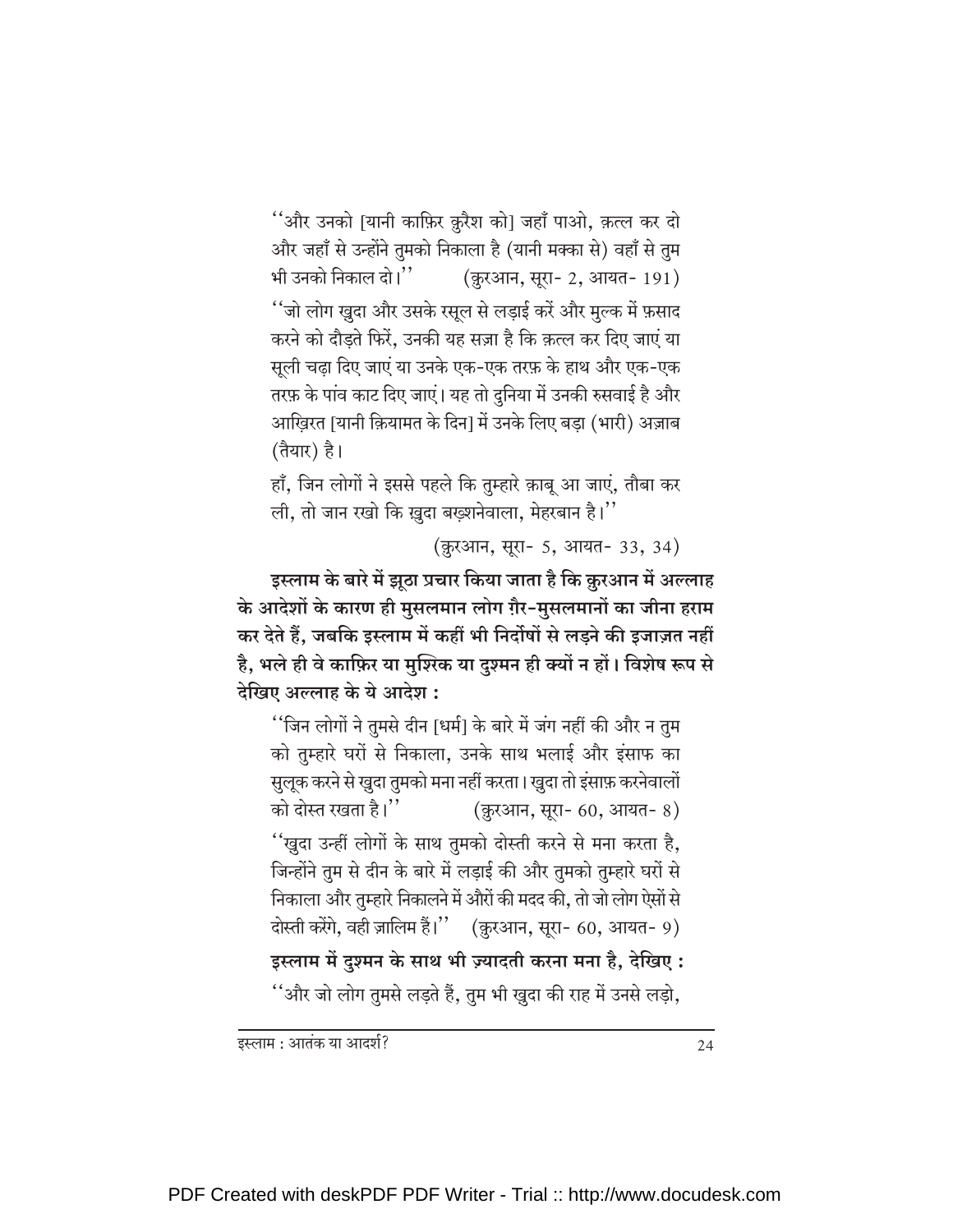मगर ज़्यादती [अत्याचार] न करना कि ख़ुदा ज़्यादती करनेवालों को (क़ुरआन, सूरा- 2, आयत- 190) दोस्त नहीं रखता।'' ''ये खुदा की आयतें हैं, जो हम तुमको सेहत के साथ पढ़कर सुनाते हैं और अल्लाह अह्ले-आलम [अर्थात् जनता] पर ज़ूल्म नहीं करना चाहता। $"$ (क़ुरआन, सूरा- 3, आयत- 108)

इस्लाम का प्रथम उददेश्य दुनिया में शान्ति की स्थापना है, लड़ाई तो अन्तिम विकल्प है और यही तो आदर्श धर्म है, जो नीचे दी गई इस आयत में दिखाई देता है:

"(ऐ पैग़म्बर!) कुफ़्फ़ार से कह दो कि अगर वे अपने फ़ेलों [कर्मों] से बाज़ आ जाएं, तो जो हो चुका, वह उन्हें माफ़ कर दिया जाएगा और अगर फिर (वही हरकतें) करने लगेंगे तो अगले लोगों का (जो) तरीक़ा जारी हो चुका है (वही उनके हक़ में बरता जाएगा)।''

(क़ुरआन, सुरा- 8, आयत- 38)

इस्लाम में दृश्मनों के साथ भी सच्चा न्याय करने का आदेश, न्याय का सर्वोच्च आदर्श प्रस्तुत करता है इसे नीचे दी गई आयत में देखिए:

''ऐ ईमानवालो ! खुदा के लिए इंसाफ़ की गवाही देने के लिए खड़े हो जाया करो और लोगों की दुश्मनी तुमको इस बात पर तैयार न करे कि इंसाफ़ छोड़ दो। इंसाफ़ किया करो कि यही परहेज़गारी की बात है और खुदा से डरते रहो। कुछ शक नहीं कि खुदा तुम्हारे तमाम कामों से ख़बरदार है।" (क़ुरआन, सूरा- 5, आयत- 8)

इस्लाम में किसी निर्दोष की हत्या की इजाज़त नहीं है। ऐसा करनेवाले की एक ही सज़ा है, ख़ून के बदले ख़ून। लेकिन यह सज़ा केवल क़ातिल को ही मिलनी चाहिए और इसमें ज़्यादती मना है। इसे ही तो कहते हैं

सच्चा इंसाफ़। देखिए नीचे दिया गया अल्लाह का यह आदेश :

''और जिस जानदार का मारना खुदा ने हराम किया है, उसे क़त्ल न करना मगर जायज़ तौर पर (यानी शरीअत के फ़तवे [आदेश] के मुताबिक़) और जो शख़्स ज़ुल्म से क़त्ल किया जाए, हमने उसके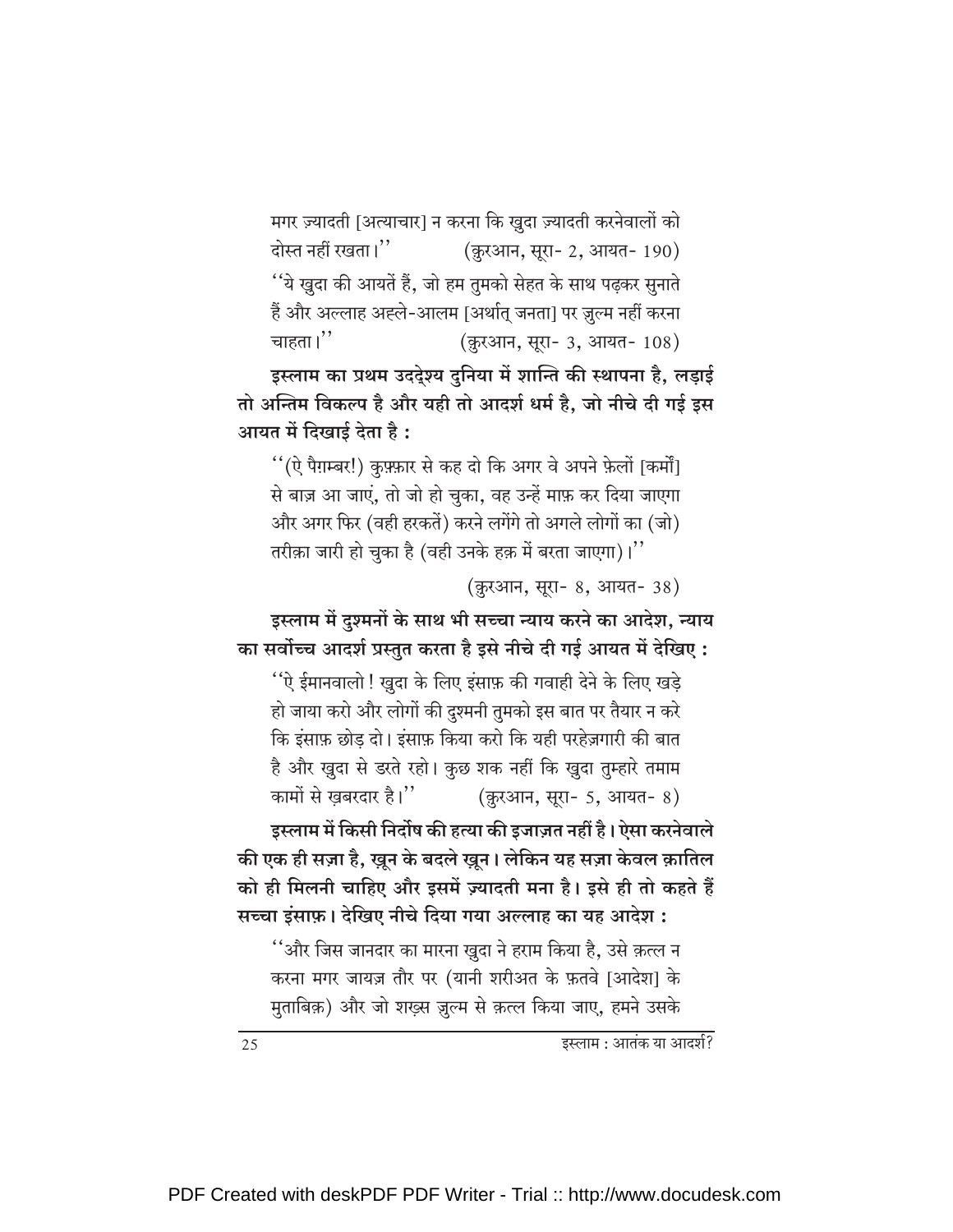वारिस को इख्तियार दिया है (कि ज़ालिम क़ातिल से बदला ले) तो उसको चाहिए कि क़त्ल (के क़िसास) में ज़्यादती न करे कि वह (क़ुरआन, सूरा- 17, आयत- 33) मंसूर व फ़तहयाब है।''

इस्लाम देश में हिंसा (फ़साद) करने की इजाज़त नहीं देता। देखिए अल्लाह का यह आदेश :

''लोगों को उनकी चीज़ें कम न दिया करो और मुल्क में फ़साद न करते फिरो।'' (क़ुरआन, सूरा- 26, आयत- 183)

ज़ालिमों को अल्लाह की चेतावनी :

''जो लोग खुदा की आयतों [आदेशों] को नहीं मानते और नबियों पिग़म्बरों। को ना-हक़ क़त्ल करते रहे हैं और जो इंसाफ़ करने का हुक्म देते हैं, उन्हें भी मार डालते हैं, उनको दु:ख देनेवाले अज़ाब की खुशखबरी सुना दो।'' (क़ुरआन, सूरा- 3, आयत-21)

सत्य के लिए कष्ट सहनेवाले, लड़ने-मरनेवाले लोग ईश्वर की क्रपा के पात्र होंगे. उसके प्रिय होंगे :

''तो उनके परवरदिगार ने उनकी दुआ क़बूल कर ली। (और फ़रमाया) कि मैं किसी अमल करनेवाले के अमल को. मर्द हो या औरत ज़ाया नहीं करता। तुम एक दूसरे की जिन्स हो, तो जो लोग मेरे लिए वतन छोड़ गए और अपने घरों से निकाले गए और सताए गए और लड़े और क़त्ल किए गए मैं उनके गुनाह दूर कर दूंगा और उनको बहिश्तों में दाख़िल करूंगा, जिनके नीचे नहरें बह रही हैं। (यह) ख़ुदा के यहाँ से बदला है और खुदा के यहाँ अच्छा बदला है।''

(क़ुरआन, सूरा- 3, आयत- 195)

इस्लाम को बदनाम करने के लिए लिख-लिखकर प्रचारित किया गया कि इस्लाम तलवार के बल पर प्रचारित व प्रसारित मज़हब है। मक्का सहित सम्पूर्ण अरब व दुनिया के अधिकांश मुसलमान, तलवार के ज़ोर पर ही मुसलमान बनाए गए थे, इस तरह इस्लाम का प्रसार ज़ोर-ज़बरदस्ती से हुआ।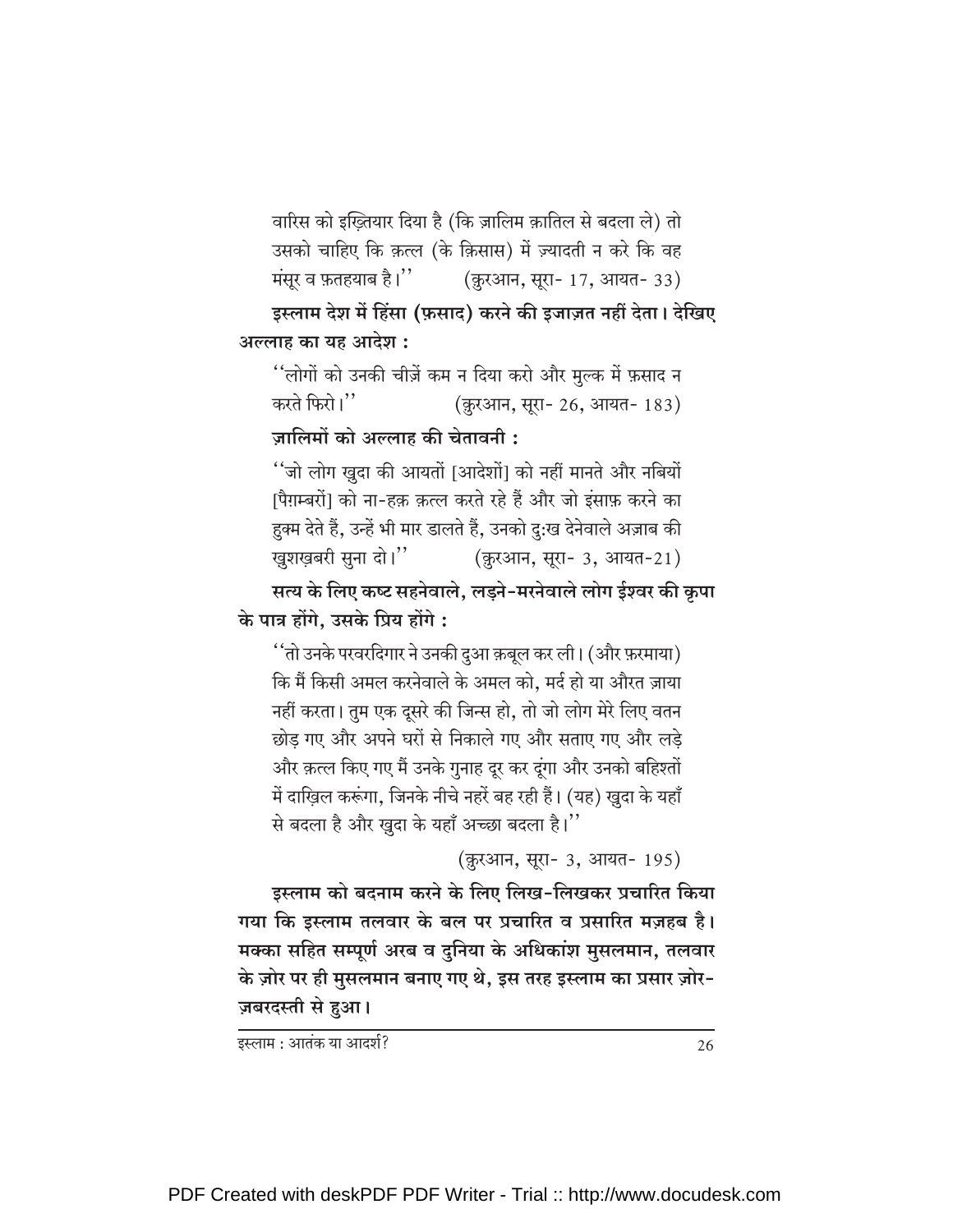### जबकि इस्लाम में किसी को ज़ोर-ज़बरदस्ती से मुसलमान बनाने की सख़्त मनाही है। देखिए क़ुरआन मजीद में अल्लाह के ये आदेश :

''और अगर तुम्हारा परवरदिगार [यानी अल्लाह] चाहता तो जितने लोग ज़मीन पर हैं, सबके सब ईमान ले आते। तो क्या तुम लोगों पर ज़बरदस्ती करना चाहते हो कि वे मोमिन [यानी मुसलमान] हो जाएं। $"$ (क़ुरआन, सूरा- 10, आयत- 99) ''(ऐ पैग़म्बर! इस्लाम के इन मुंकिरों |नास्तिकों| से) कह दो कि ऐ काफ़िरो! जिन (बुतों) को तुम पूजते हो, उनको मैं नहीं पूजता और जिस (खुदा) की मैं इबादत करता हूँ, उसकी तुम इबादत नहीं करते, और (मैं फिर कहता हूँ कि) जिनकी तुम पूजा करते हो, उनकी मैं पूजा करने वाला नहीं हूँ। और न तुम उसकी बन्दगी करनेवाले (मालूम होते) हो, जिसकी मैं बन्दगी करता हूँ। तुम अपने दीन [धर्म] पर, मैं अपने दीन पर।" (क़ुरआन, सूरा- 109, आयतह्न 1-6) ''ऐ पैग़म्बर! अगर ये लोग तुमसे झगड़ने लगें, तो कहना कि मैं और मेरी पैरवी करनेवाले तो खुदा के फ़रमांबरदार [अर्थात आज्ञाकारी] हो चुके और अह्ले-किताब और अनपढ़ लोगों से कहो कि क्या तुम भी (खुदा के फ़रमांबरदार बनते और) इस्लाम लाते हो? अगर ये लोग इस्लाम ले आएं तो बेशक हिदायत पा लें और अगर (तुम्हारा कहा) न मानें तो तुम्हारा काम सिर्फ़ खुदा का पैग़ाम पहुँचा देना है। और खुदा (अपने) बन्दों को देख रहा है।"

#### (क़ुरआन, सूरा- 3, आयत- 20) ''कह दो कि ऐ अह्ले-किताब! जो बात हमारे और तुम्हारे दर्मियान एक ही (मान ली गई) है, उसकी तरफ़ आओ, वह यह कि खुदा के सिवा हम किसी की इबादत [पूजा] न करें और उसके साथ किसी चीज़ को शरीक [यानी साझी] न बनाएं और हममें से कोई किसी को खुदा के सिवा अपना कारसाज़ न समझे। अगर ये लोग (इस बात को) न मानें तो (उनसे) कह दो कि तुम गवाह रहो कि हम (खुदा के) फ़रमांबरदार हैं।" (क़ुरआन, सूरा- 3, आयत- 64)

 $\overline{\overline{\mathsf{g}}$ स्लाम : आतंक या आदर्श?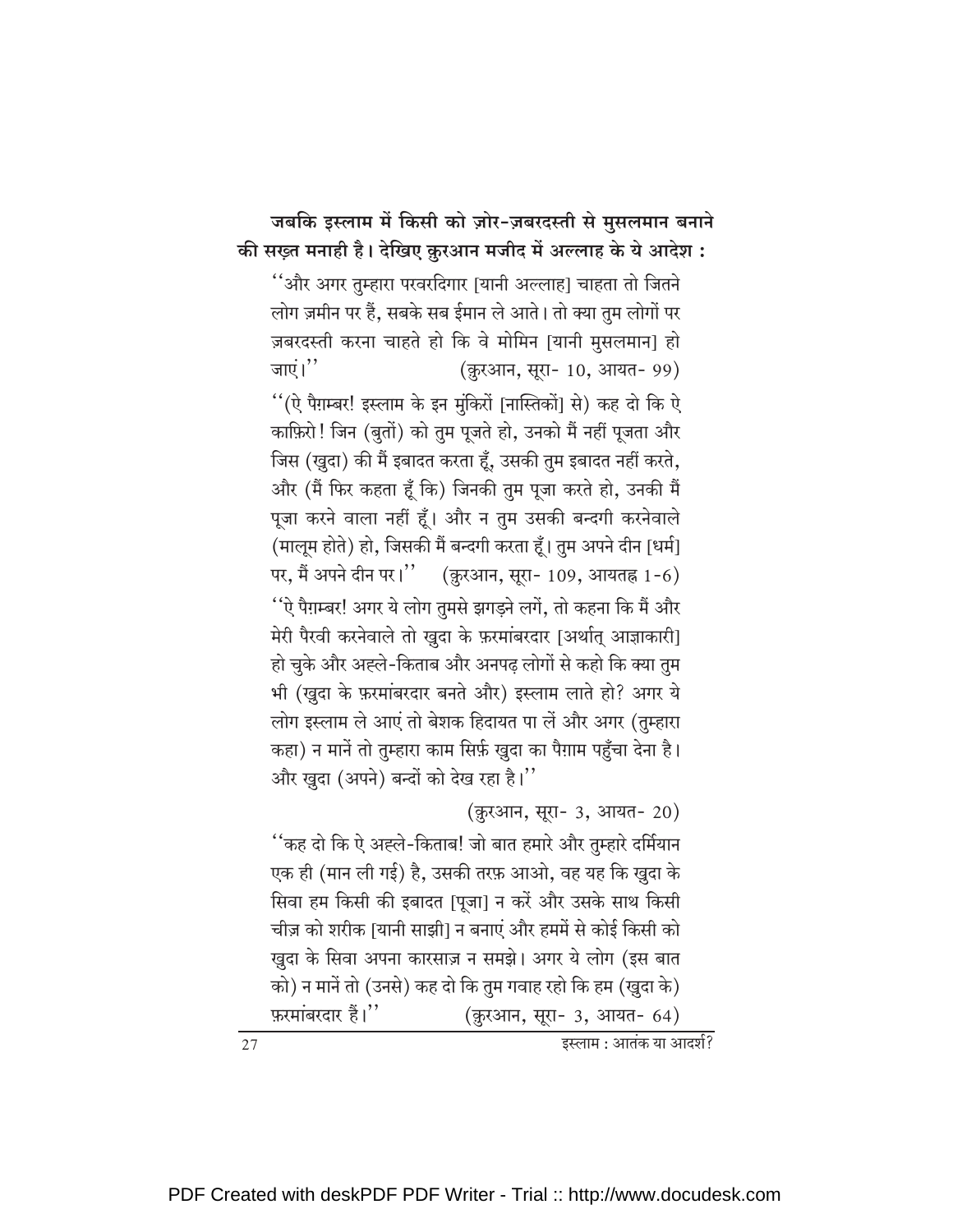इस्लाम में ज़ोर-ज़बरदस्ती से धर्म परिवर्तन की मनाही के साथ-साथ इससे भी आगे बढ़कर किसी भी प्रकार की ज़ोर-ज़बरदस्ती की इजाज़त नहीं है। देखिए अल्लाह का यह आदेश:

"दीने-इस्लाम |इस्लाम धर्म। में ज़बरदस्ती नहीं है।"

(क़ुरआन, सूरा- 2, आयत- 256)

जो बुरे काम करेगा और असत्य नीति अपनाएगा मरने के बाद आनेवाले जीवन में उसका फल भोगेगा।

''हाँ, जो बुरे काम करे और उसके गुनाह (हर तरफ़ से) उसको घेर लें तो ऐसे लोग दोज़ख़ (में जाने) वाले हैं। (और) वे हमेशा उसमें (जलते) रहेंगे।" (क़ुरआन, सुरा-2, आयत- 81)

निष्कर्ष - पैग़म्बर मुहम्मद (सल्ल0) की जीवनी व क़ुरआन मजीद की इन आयतों को देखने के बाद स्पष्ट है कि हज़रत मुहम्मद (सल्ल0) की करनी और क़ुरआन की कथनी में कहीं भी आतंकवाद नहीं है।

इससे सिद्ध होता है कि इस्लाम की अधूरी जानकारी रखनेवाले ही अज्ञानता के कारण इस्लाम को आतंकवाद से जोड़ते हैं।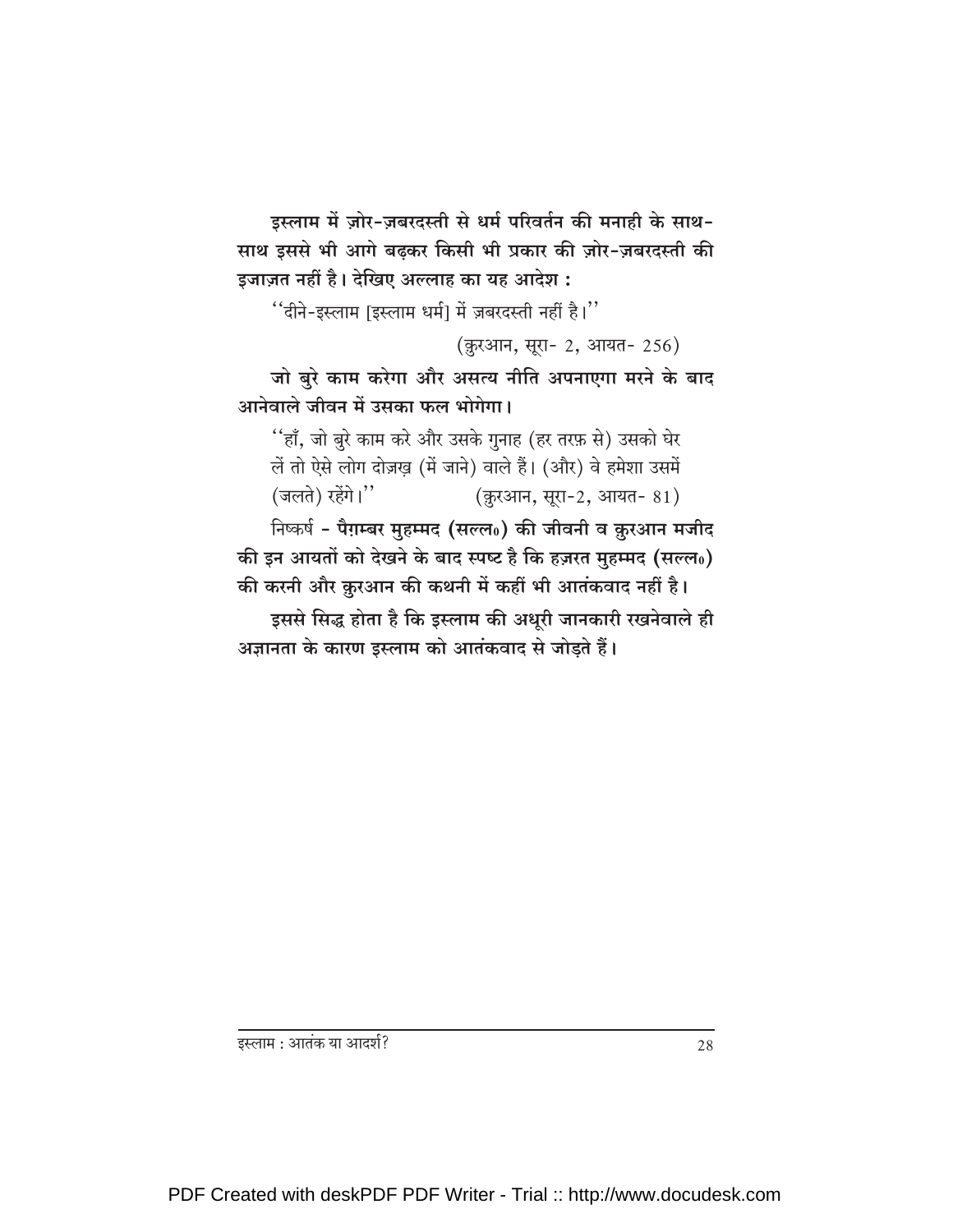# क़ुरआन की वे चौबीस आयतें

कुछ लोग क़ुरआन की 24 आयतों वाला एक पैम्फ़लेट कई सालों से देश की जनता के बीच बांट रहे हैं जो भारत की लगभग सभी मुख्य क्षेत्रीय भाषाओं में छपता है। इस पैम्फ़लेट का शीर्षक है 'क़ुरआन की कुछ आयतें जो ईमानवालों (मुसलमानों) को अन्य धर्मावलम्बियों से झगड़ा करने का आदेश देती हैं', जैसा कि किताब की शुरुआत में 'जब मुझे सत्य का ज्ञान हुआ' में मैंने लिखा है कि इसी पर्चे को पढ़कर मैं भ्रमित हो गया था। यह पर्चा जैसा छपा है, वैसा ही नीचे दे रहा हूँ:

#### क़ुरआन की कुछ आयतें जो ईमानवालों (मुसलमानों) को अन्य धर्मावलम्बियों से झगडा करने का आदेश देती हैं।

1- ''फिर, जब हराम के महीने बीत जाएं, तो 'मुश्ख्कों' को जहाँ कहीं पाओ क़त्ल करो, और पकड़ो, और उन्हें घेरो, और हर घात की जगह उनकी ताक में बैठो। फिर यदि वे 'तौबा' कर लें, नमाज़ क़ायम करें और ज़कात दें, तो उनका मार्ग छोड़ दो। निस्सन्देह अल्लाह बड़ा क्षमाशील और दया करनेवाला है। $"$  $(10, 9, 5)$ 

2- ''हे 'ईमान' लानेवालो! 'मुश्स्कि' (मूर्तिपूजक) नापाक हैं।''

 $(10, 9, 28)$ 

3- ''नि:सन्देह 'काफ़िर' तुम्हारे खुले दुश्मन हैं।''  $(5, 4, 101)$ 

4- "हे 'ईमान' लानेवालो! (मुसलमानो!) उन 'काफ़िरों' से लड़ो जो तुम्हारे आस-पास हैं, और चाहिए कि वे तुममें सख़्ती पायें।'' (11, 9, 123) 5- ''जिन लोगों ने हमारी 'आयतों' का इनकार किया, उन्हें हम जल्द अग्नि में झोंक देंगे। जब उनकी खालें पक जायेंगी तो हम उन्हें दूसरी खालों से

बदल देंगे ताकि वे यातना का रसास्वादन कर लें। नि:सन्देह अल्लाह प्रभुत्वशाली तत्वदर्शी है।''  $(5, 4, 56)$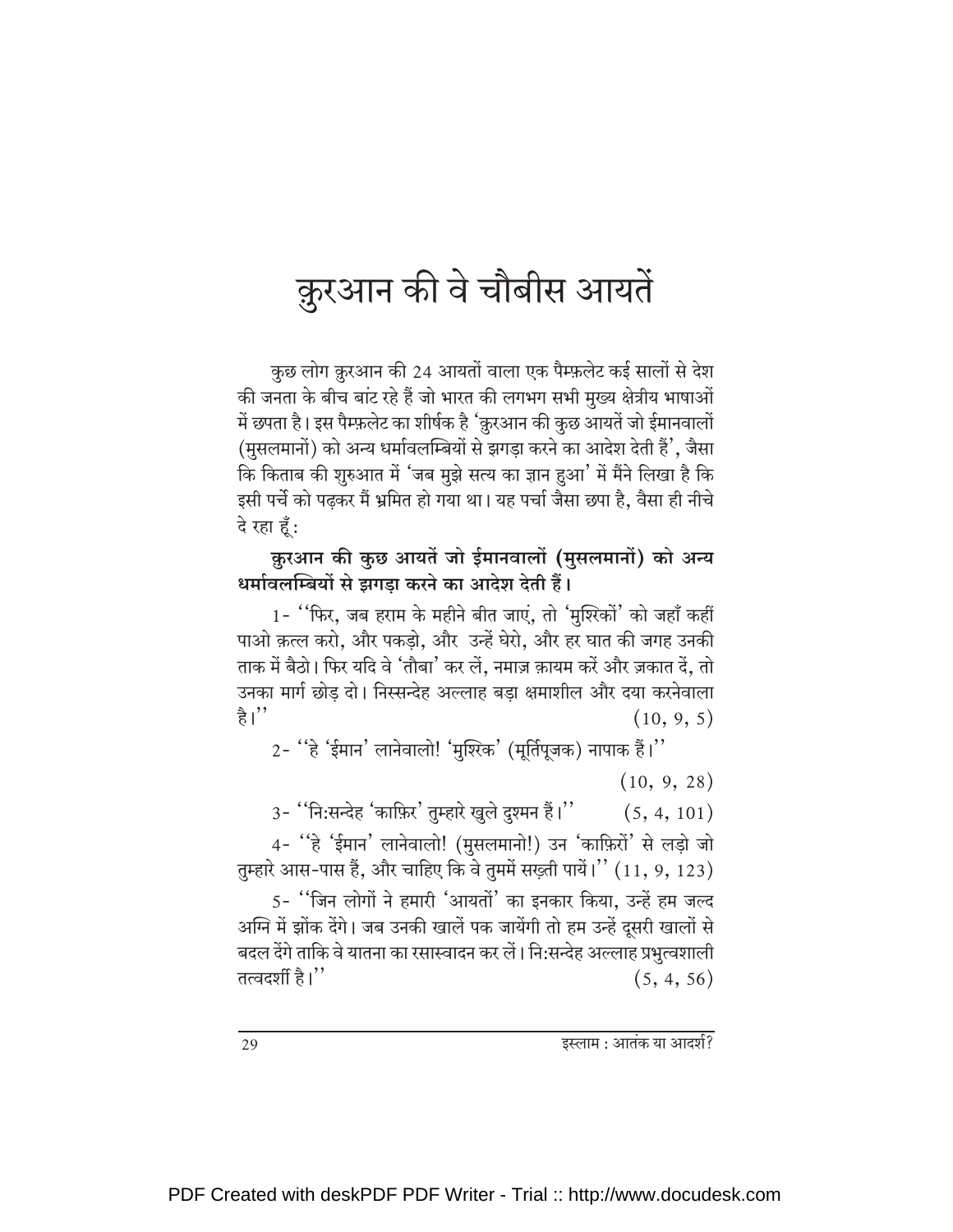6- 'हे 'ईमान' लानेवालो! (मुसलमानो!) अपने बापों और भाइयों को अपना मित्र मत बनाओ यदि वे 'ईमान' की अपेक्षा 'कुफ्र' को पसन्द करें। और तुम में से जो कोई उनसे मित्रता का नाता जोड़ेगा, तो ऐसे ही लोग ज़ालिम होंगे।''  $(10, 9, 23)$ 

 $7 -$  "अल्लाह 'काफ़िर' लोगों को मार्ग नहीं दिखाता।" (10, 9, 37)

8- ''हे 'ईमान' लानेवालो! ----------और 'काफ़िरों' को अपना मित्र मत बनाओ। अल्लाह से डरते रहो यदि तुम ईमान वाले हो।"

 $(6, 5, 57)$ 

9- ''फिटकारे हुए (ग़ैरमुस्लिम) जहाँ कहीं पाए जाएंगे पकड़े जाएंगे और बुरी तरह क़त्ल किए जाएंगे।''  $(22, 33, 61)$ 

10- "(कहा जाएगा) : निश्चय ही तुम और वह जिसे तुम अल्लाह के सिवा पूजते थे 'जहन्नम' का ईंधन हो। तुम अवश्य उसके घाट उतरोगे।''

 $(17, 21, 98)$ 

11- ''और उससे बढकर ज़ालिम कौन होगा जिसे उसके 'रब' की 'आयतों' के द्वारा चेताया जाए, और फिर वह उनसे मुंह फेर ले। निश्चय ही हमें ऐसे अपराधियों से बदला लेना है।''  $(21, 32, 22)$ 

12- "अल्लाह ने तुमसे बहुत-सी 'ग़नीमतों' (लूट) का वादा किया है जो तम्हारे हाथ आएंगी।''  $(26, 48, 20)$ 

13- "तो जो कुछ 'ग़नीमत' (लूट) का माल तुमने हासिल किया है उसे 'हलाल' व पाक समझकर खाओ.''  $(10, 8, 69)$ 

14- ''हे नबी! 'काफिरों' और 'मुनाफ़िक़ों' के साथ जिहाद करो, और उनपर सख़्ती करो और उनका ठिकाना 'जहन्नम' है, और बुरी जगह है जहाँ पहुँचे।''  $(28, 66, 9)$ 

15- "तो अवश्य हम 'कुफ़्र' करनेवालों को यातना का मज़ा चखाएंगे, और अवश्य ही हम उन्हें सबसे बुरा बदला देंगे उस कर्म का जो वे करते थे।''

 $(24, 41, 27)$ 

16- ''यह बदला है अल्लाह के शत्रुओं का ('जहन्नम' की) आग। इसी में उनका सदा घर है, इसके बदले में कि हमारी 'आयतों' का इन्कार करते थे।''

 $(24, 41, 28)$ 

इस्लाम : आतंक या आदर्श?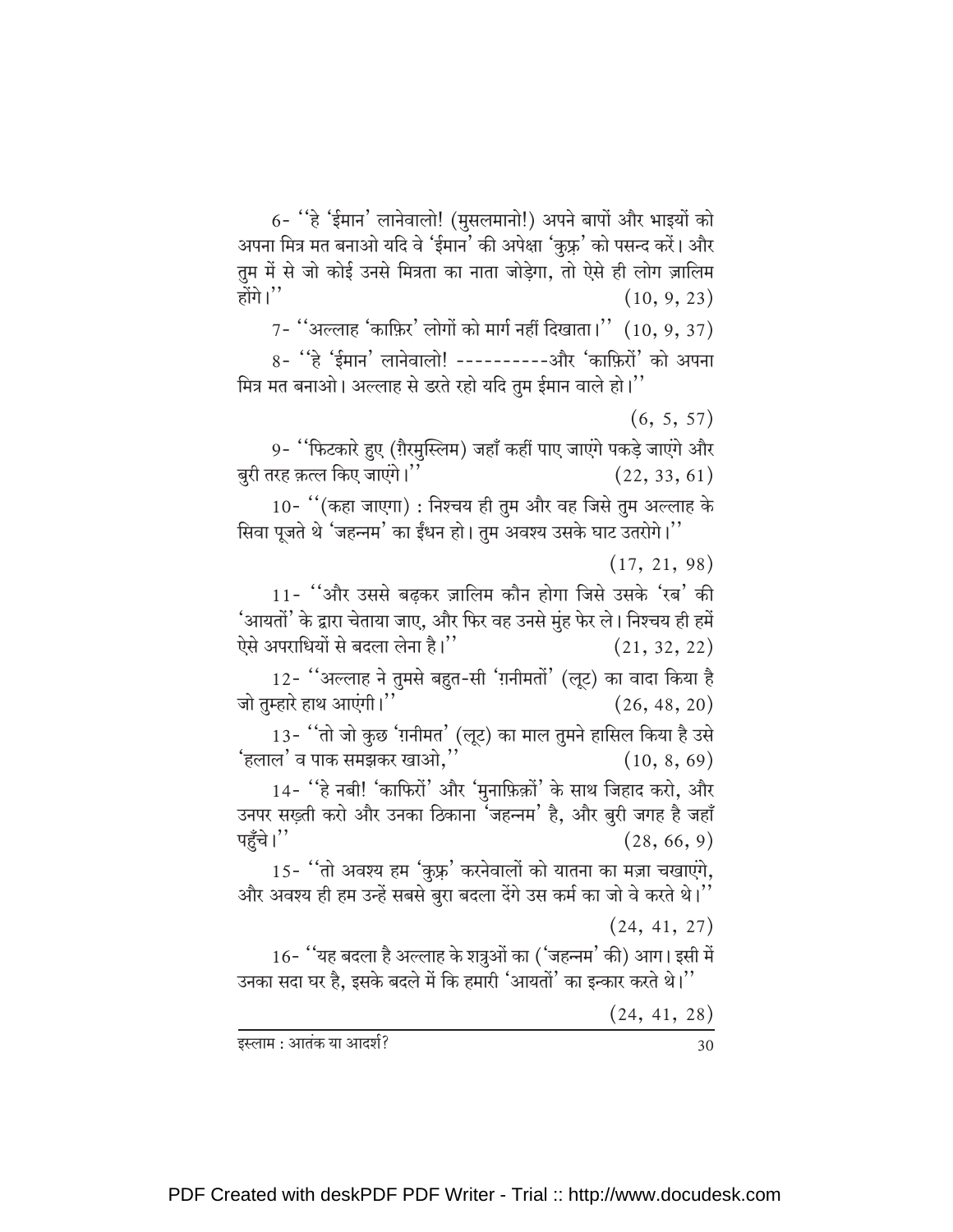17- "नि:सन्देह अल्लाह ने 'ईमान' वालों (मुसलमानों) से उनके प्राणों और मालों को इसके बदले में ख़रीद लिया है कि उनके लिए 'जन्नत' है वे अल्लाह के मार्ग में लड़ते हैं तो मारते भी हैं और मारे भी जाते हैं।''

 $(11, 9, 111)$ 

18- "अल्लाह ने इन मनाफ़िक़ (अर्ध मुस्लिम) पुरुषों और मुनाफ़िक़ स्त्रियों और 'काफ़िरों' से 'जहन्नम' की आग का वादा किया है जिसमें वे सदा रहेंगे। यही उन्हें बस है। अल्लाह ने उन्हें लानत की और उनके लिए स्थायी यातना है।''  $(10, 9, 68)$ 

19- ''हे नबी! 'ईमान' वालों (मुसलमानों) को लड़ाई पर उभारो। यदि तुममें 20 जमे रहनेवाले होंगे तो वे 200 पर प्रभुत्व प्राप्त करेंगे, और यदि तुम में 100 हों तो 1000 'काफ़िरों' पर भारी रहेंगे, क्योंकि वे ऐसे लोग हैं जो समझ-बूझ नहीं रखते।"  $(10, 8, 65)$ 

20- 'है ईमान लाने वालो (मुसलमानो) तुम 'यहृदियों' और 'ईसाइयों' को मित्र न बनाओ। ये आपस में एक दूसरे के मित्र हैं। और जो कोई तुम में से उनको मित्र बनाएगा, वह उन्हीं में से होगा। निस्सन्देह अल्लाह ज़ूल्म करने वालों को मार्ग नहीं दिखाता।''  $(6, 5, 51)$ 

21- ''किताब वाले जो न अल्लाह पर 'ईमान' लाते हैं न अन्तिम दिन पर, न उसे 'हराम' करते हैं जिसे अल्लाह और उसके 'रसुल' ने हराम ठहराया है, और न सच्चे 'दीन' को अपना दीन बनाते हैं, उनसे लड़ो यहाँ तक कि वे अप्रतिष्ठित (अपमानित) होकर अपने हाथों से 'जिज़या' देने लगें।''

 $(10, 9, 29)$ 

22- "------फिर हमने उनके बीच 'क़ियामत' के दिन तक के लिए वैमनस्य और द्वेष की आग भडका दी, और अल्लाह जल्द उन्हें बता देगा जो कुछ वे करते रहे हैं।''  $(6, 5, 14)$ 

23- ''वे चाहते हैं कि जिस तरह से वे 'काफ़िर' हुए हैं उसी तरह से तुम भी 'काफ़िर' हो जाओ, फिर तुम एक जैसे हो जाओ तो उनमें से किसी को अपना साथी न बनाना जब तक वे अल्लाह की राह में हिजरत न करें. और यदि वे इससे फिर जावें तो उन्हें जहाँ कहीं पाओ पकडो और उनका वध (क़त्ल) करो। और उनमें से किसी को साथी और सहायक मत बनाना।"  $(5, 4, 89)$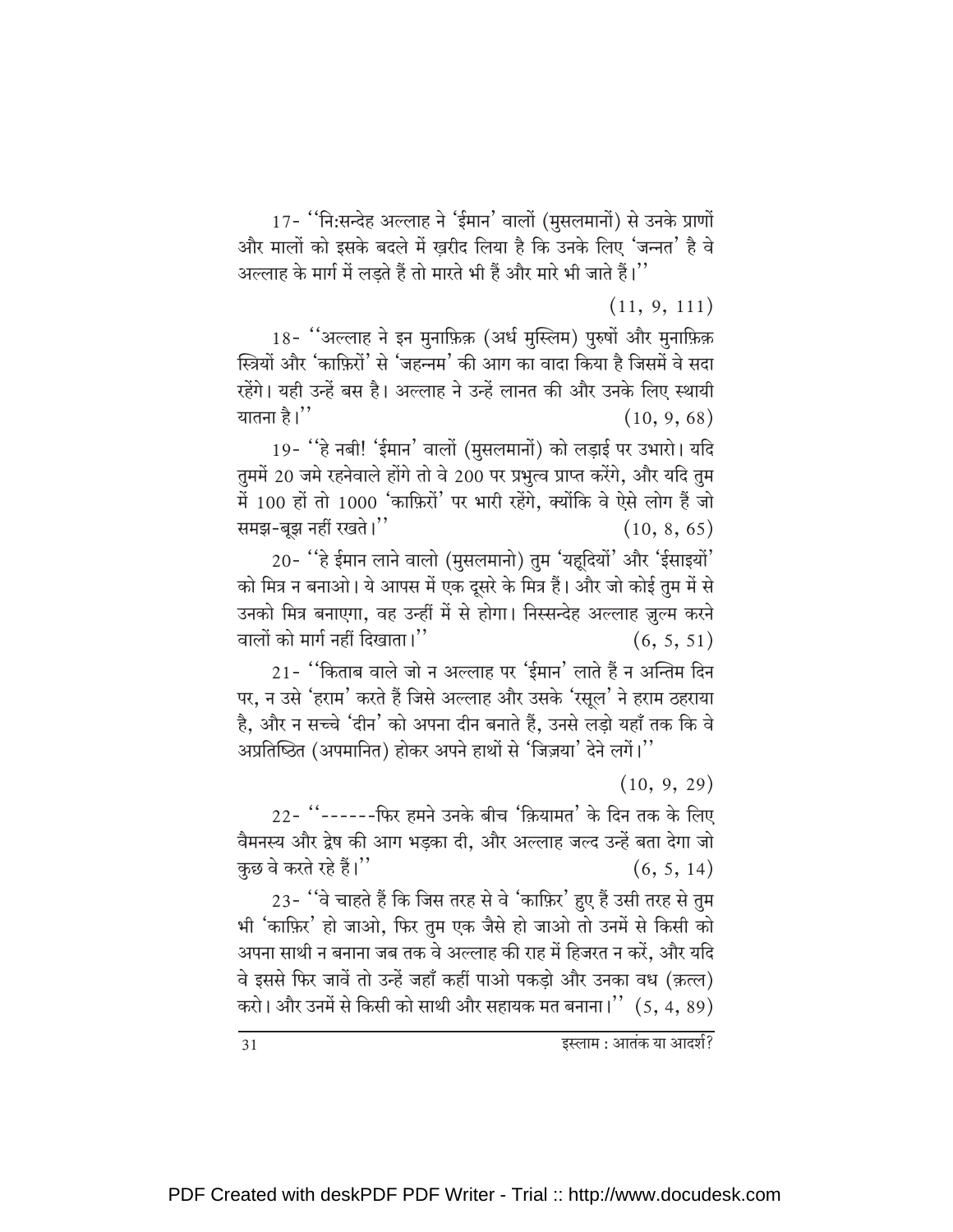24- ''उन (काफ़िरों) से लड़ो! अल्लाह तुम्हारे हाथों उन्हें यातना देगा, और उन्हें रुसवा करेगा और उनके मुक़ाबले में तुम्हारी सहायता करेगा, और 'ईमान' वालों के दिल ठंडे करेगा।''  $(10, 9, 14)$ 

उपरोक्त आयतों से स्पष्ट है कि इनमें ईर्ष्या, द्वेष, घृणा, कपट, लड़ाई-झगड़ा, लूट-मार और हत्या करने के आदेश मिलते हैं। इन्हीं कारणों से देश व विश्व में मुस्लिमों व ग़ैर-मुस्लिमों के बीच दंगे हुआ करते हैं।

दिल्ली प्रशासन ने सन् 1985 में सर्व श्री इन्द्रसेन शर्मा और राजकुमार आर्य के विरुद्ध दिल्ली के मैट्रोपोलिटन मजिस्ट्रेट की अदालत में, उक्त पत्रक छापने के आरोप में मुक़दमा किया था। न्यायालय ने 31 जुलाई 1986 को उक्त दोनों महानुभावों को बरी करते हुए निर्णय दिया कि:

<u>''क़ुरआन मजीद की पवित्र पुस्तक के प्रति आदर रखते हुए उक्त</u> आयतों के सूक्ष्म अध्ययन से स्पष्ट होता है कि ये आयतें बहुत हानिकारक हैं और घृणा की शिक्षा देती हैं, जिससे मुसलमानों और देश के अन्य वर्गों में भेदभाव को बढ़ावा मिलने की सम्भावना होती है।''

हिन्दू रायटर्स फोरम, नई दिल्ली-27 द्वारा पुनर्मुद्रित एवं प्रकाशित।

ऊपर दिए गए इस पैम्फ़लेट का सबसे पहले पोस्टर छापा गया था, जिसे श्री इन्द्रसेन शर्मा (तत्कालीन उप प्रधान, हिन्दू महासभा, दिल्ली) और श्री राजकुमार आर्य ने छपवाया था। इस पोस्टर में क़ुरआन मजीद की आयतें, मुहम्मद फारूक़ खां द्वारा हिन्दी में अनुवादित तथा मक्तबा अल हसनात रामपुर से 1966 में प्रकाशित क़ुरआन मजीद से ली गई थीं। यह पोस्टर छापने के कारण इन दोनों लोगों पर इण्डियन पेनल कोड की धारा 153 ए और 165 ए के अन्तर्गत (एफ़0 आई0 आर0 237/83यू0/एस, 235ए, 1पी0सी0 हौज़ क़ाज़ी, पुलिस स्टेशन दिल्ली में) मुक़दमा दर्ज किया गया था जिसमें उक्त फ़ैसला हुआ।

अब हम देखेंगे कि क्या इस पैम्फ़लेट की ये आयतें वास्तव में विभिन्न वर्गों के बीच घृणा फैलाने व झगड़ा करानेवाली हैं?

#### पैम्फ़लेट में लिखी पहले क्रम की आयत है:

''फिर, जब हराम के महीने बीत जाएं, तो 'मुश्ख्कों' को जहाँ कहीं पाओ क़त्ल करो, और पकड़ो, और उन्हें घेरो, और हर घात की जगह उनकी ताक में बैठो। फिर यदि वे 'तौबा' कर लें नमाज़ क़ायम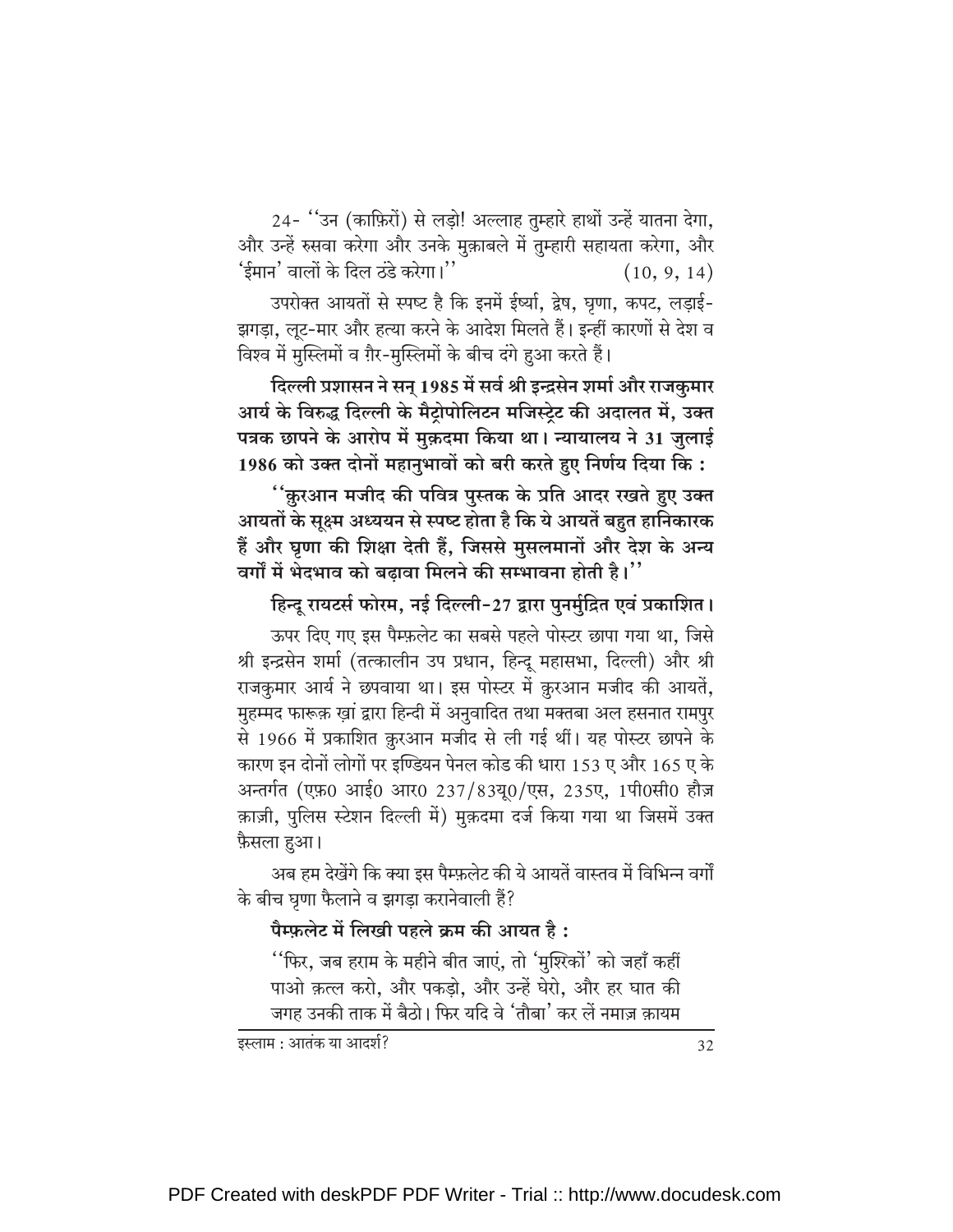करें और, ज़कात दें, तो उनका मार्ग छोड़ दो। नि:सन्देह अल्लाह बड़ा क्षमाशील और दया करनेवाला है।''

(क़ुरआन, सूरा- 9, आयत- 5)

इस आयत के संदर्भ मेंह्र जैसा कि हज़रत मुहम्मद (सल्ल0) की जीवनी से स्पष्ट है कि मक्का में और मदीना जाने के बाद भी मुश्ख्कि काफ़िर क़ुरैश, अल्लाह के रसूल (सल्ल0) के पीछे पड़े थे। वे मुहम्मद (सल्ल0) को और सत्य-धर्म इस्लाम को समाप्त करने के लिए हर सम्भव कोशिश करते रहते। काफ़िर क़ुरैश ने अल्लाह के रसूल को कभी चैन से बैठने नहीं दिया। वे उनको सदैव सताते ही रहे। इसके लिए वे सदैव लड़ाई की साज़िश रचते रहते।

अल्लाह के रसूल (सल्ल0) के हिजरत के छठवें साल ज़ीक़ादा महीने में आप (सल्ल0) सैकड़ों मुसलमानों के साथ हज के लिए मदीना से मक्का रवाना हुए। लेकिन मुनाफ़िकों (यानी कपटाचारियों) ने इसकी खबर क़ुरैश को दे दी। कुरैश पैग़म्बर मुहम्मद (सल्ल0) को घेरने का कोई मौक़ा हाथ से जाने न देते। इस बार भी वे घात लगाकर रास्ते में बैठ गए। इसकी ख़बर मुहम्मद (सल्ल0) को लग गई। आपने रास्ता बदल दिया और मक्का के पास हुदैबिया कुएं के पास पड़ाव डाला। कुएं के नाम पर ही इस जगह का नाम हुदैबिया था।

जब क़ुरैश को पता चला कि मुहम्मद अपने अनुयायी मुसलमानों के साथ मक्का के पास पहुँच चुके हैं और हुदैबिया पर पड़ाव डाले हुए हैं, तो काफ़िरों ने कुछ लोगों को आपकी हत्या के लिए हुदैबिया भेजा, लेकिन वे सब पहले ही मुसलमानों के द्वारा पकड लिए गए और अल्लाह के रसुल (सल्ल0) के सामने लाए गए। लेकिन आपने उन्हें ग़लती का एहसास कराकर माफ़ कर दिया।

इसके बाद हज़रत मुहम्मद (सल्ल0) ने लड़ाई-झगड़ा, खून-ख़राबा टालने के लिए हज़रत उस्मान (रज़ि0) को क़ुरैश से बात करने के लिए भेजा। लेकिन क़ुरैश ने हज़रत उस्मान (रज़ि0) को क़ैद कर लिया। इधर हुदैबिया में पड़ाव डाले अल्लाह के रसूल (सल्ल0) को खूबर लगी कि हज़रत उस्मान (रज़ि0) क़त्ल कर दिए गए। यह सुनते ही मुसलमान हज़रत उस्मान (रज़ि0) के क़त्ल का बदला लेने के लिए तैयारी करने लगे।

जब क़ुरैश को पता चला कि मुसलमान अब मरने-मारने को तैयार हैं और अब युद्ध निश्चित है तो बातचीत के लिए सुहैल-बिन-अम्र को हज़रत मुहम्मद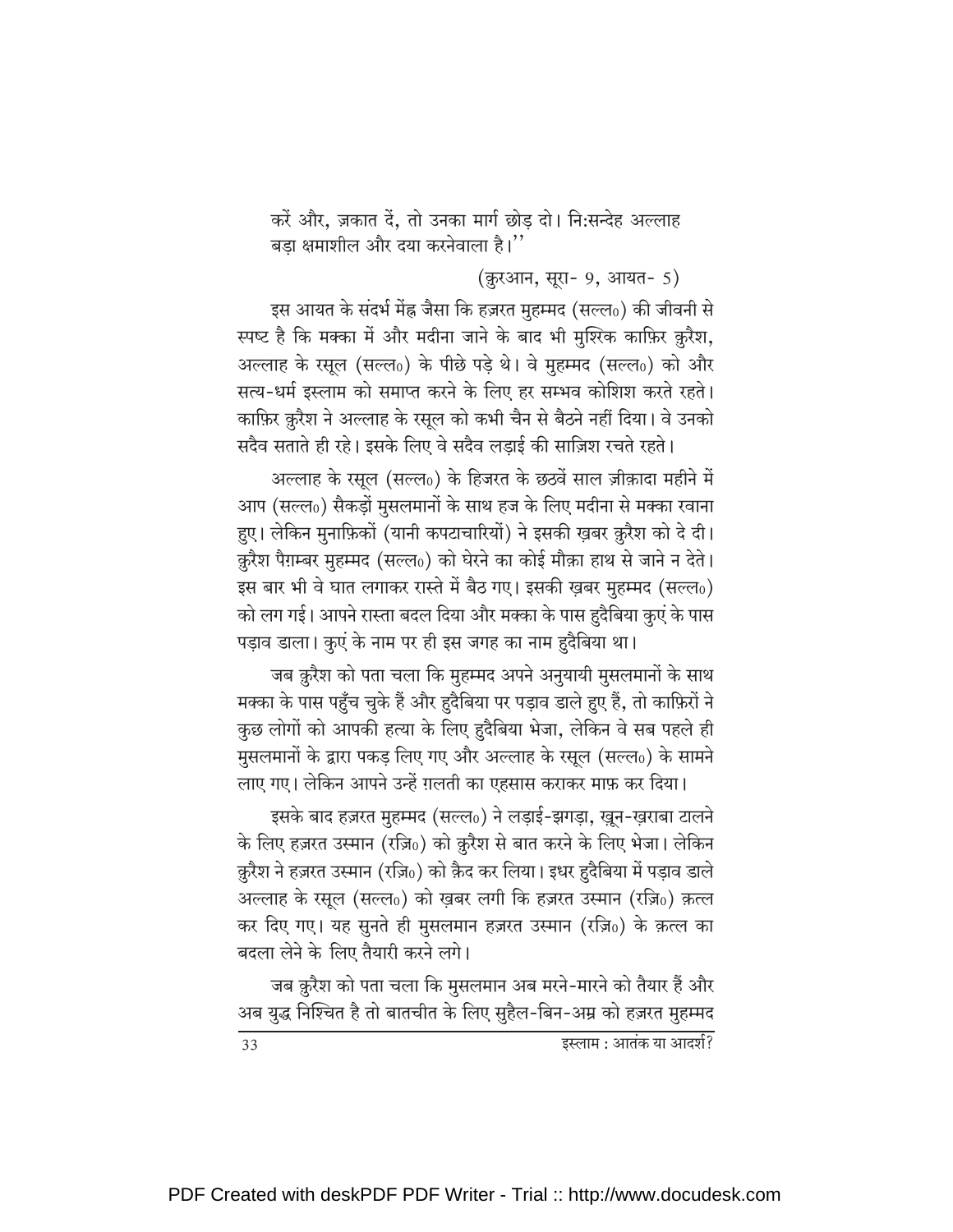(सल्ल0) के पास हुदैबिया भेजा। सुहैल से मालूम हुआ कि उस्मान (रज़ि0) का क़त्ल नहीं हुआ है, वे क़ुरैश की क़ैद में हैं। सुहैल ने हज़रत उस्मान (रज़ि0) को क़ैद से आज़ाद करने व युद्ध टालने के लिए कुछ शर्तें पेश कीं।

● पहली शर्त थीह्न इस साल आप सब बिना उमरा (काबा-दर्शन) किए लौट जाएं। अगले साल आएं लेकिन तीन दिन बाद चले जाएं।

• दूसरी शर्त थीह्न हम क़ुरैश का कोई आदमी मुसलमान बनकर यदि मदीना आए तो उसे हमें वापस किया जाए। लेकिन यदि कोई मुसलमान मदीना छोडकर मक्का में आ जाए, तो हम वापस नहीं करेंगे।

• तीसरी शर्त थीह्न कोई भी क़बीला अपनी मर्ज़ी से क़ुरैश के साथ या मुसलमानों के साथ शामिल हो सकता है।

• समझौते में चौथी शर्त थी किह्न इन शर्तों को मानने के बाद क़ुरैश और मुसलमान न एक-दूसरे पर हमला करेंगे और न ही एक-दूसरे के सहयोगी क़बीलों पर हमला करेंगे। यह समझौता 10 साल के लिए हुआ, जो हुदैबिया समझौते के नाम से जाना जाता है।

हालाँकि ये शर्तें एक तरफ़ा और अन्यायपूर्ण थीं, फिर भी शान्ति और सब्र के दूत मुहम्मद (सल्ल0) ने इन्हें स्वीकार कर लिया, ताकि शान्ति स्थापित हो सके।

लेकिन समझौता होने के दो ही साल बाद बनू-बक्र नामक क़बीले ने जो मक्का के क़ुरैश का सहयोगी था, मुसलमानों के सहयोगी क़बीले खुज़ाआ पर हमला कर दिया। इस हमले में क़ुरैश ने बनू-बक्र क़बीले का साथ दिया।

खुज़ाआ क़बीले के लोग भागकर हज़रत मुहम्मद (सल्ल0) के पास पहुँचे और इस हमले की खबर दी। **पैग़म्बर मुहम्मद (सल्ल**0) ने **शान्ति के लिए** इतना झुककर समझौता किया था इसके बाद भी क़ुरैश ने धोखा देकर समझौता तोड़ डाला।

अब युद्ध एक आवश्यकता थी, धोखा देनेवालों को दण्डित करना शान्ति स्थापना के लिए ज़रूरी था। इसी ज़रूरत को देखते हुए अल्लाह की ओर से सूरा-9 की आयतें अवतरित हुईं।

इनके अवतरित होने पर नबी (सल्ल0) ने सूरा-9 की आयतें सुनाने के

इस्लाम : आतंक या आदर्श?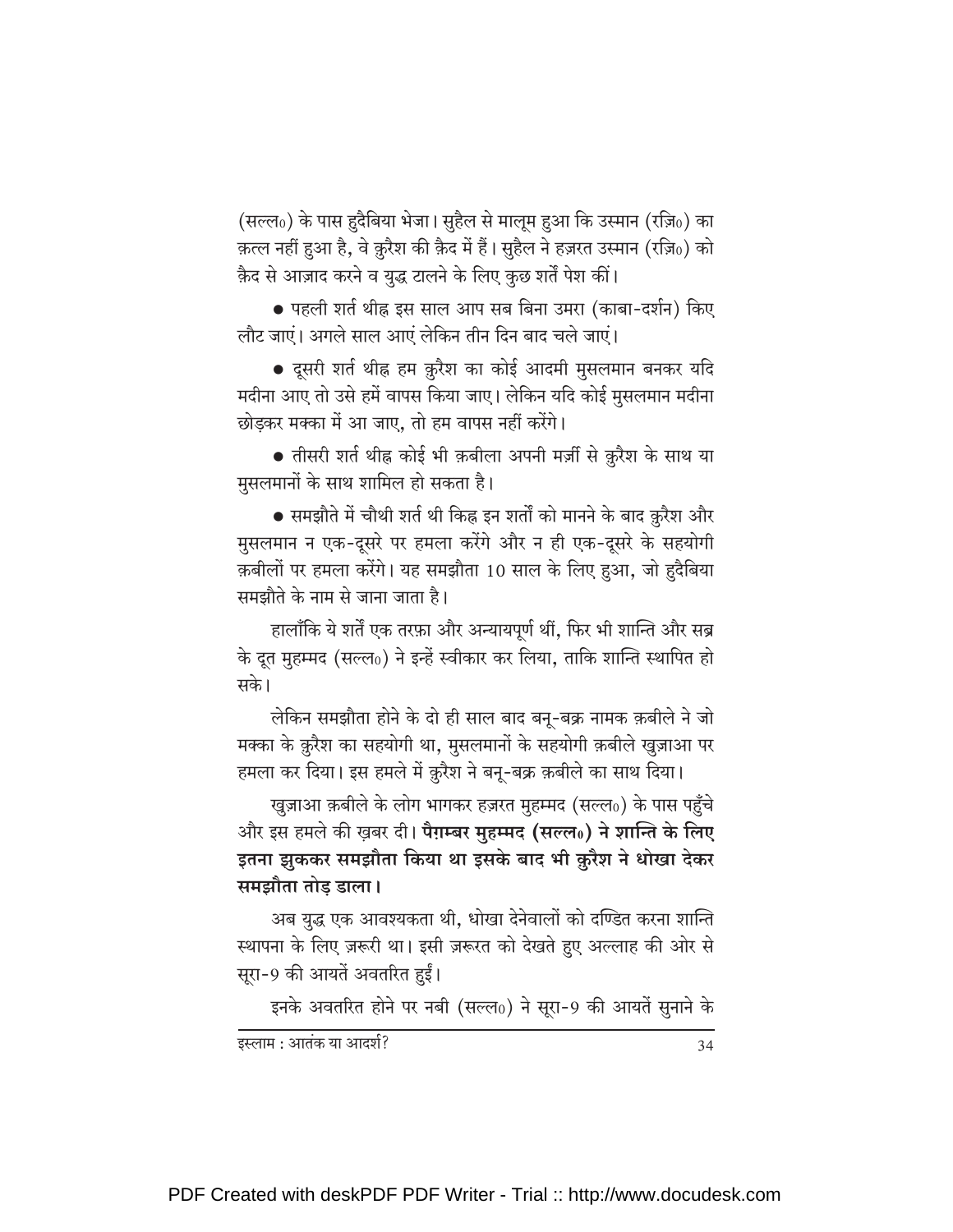लिए हज़रत अली (रज़ि0) को मुश्स्कों के पास भेजा। हज़रत अली (रज़ि0) ने जाकर मुश्सिकों से यह कहते हुए कि मुसलमानों के लिए अल्लाह का फ़रमान आ चुका है उनको सूरा-9 की ये आयतें सूना दीं :

''(ऐ मुसलमानो! अब) खुदा और उसके रसुल की तरफ़ से मुश्ख्मिं से. जिनसे तुमने अह्द (समझौता) कर रखा था, बेज़ारी (और जंग की तैयारी) है।

तो (मुश्ख्नि! तुम) ज़मीन में चार महीने चल फिर लो और जान रखो कि तुम खुदा को आजिज़ न कर सकोगे और यह भी कि खुदा काफ़िरों को रुसवा करनेवाला है।

और हज्जे-अक्बर के दिन खुदा और उसके रसूल की तरफ़ से लोगों को आगाह किया जाता है कि खुदा मुश्ख्कों से बेज़ार है और उसका रसूल भी (उनसे दस्तबरदार है)। पस अगर तुम तौबा कर लो, तो तुम्हारे हक़ में बेहतर है और न मानो (और ख़ुदा से मुक़ाबला करो) तो जान रखो कि तुम खुदा को हरा नहीं सकोगे और (ऐ पैग़म्बर!) काफ़िरों को दु:ख देनेवाले अज़ाब की ख़बर सुना दो।''

(क़ुरआन, सूरा-9, आयत- 1-3)

अली ने मुश्ख्मिं से कह दिया कि ''यह अल्लाह का फ़रमान है अब समझौता टूट चुका है और यह तुम्हारे द्वारा तोड़ा गया है इसलिए अब इज़्ज़त के चार महीने बीतने के बाद तुमसे जंग (यानी युद्ध) है।''

समझौता तोड़कर हमला करने वालों पर जवाबी हमला कर उन्हें कुचल देना मुसलमानों का हक़ बनता था, वह भी मक्का के उन मुश्ख्कों के विरुद्ध जो मुसलमानों के लिए सदैव से अत्याचारी व आक्रमणकारी थे। इसी लिए सर्वोच्च न्यायकर्ता अल्लाह ने पांचवीं आयत का फ़रमान भेजा।

इस पांचवीं आयत से पहले वाली चौथी आयत है:

''अलबत्ता, जिन मुश्ख्कों के साथ तुमने अह्द किया हो, और उन्होंने तुम्हारा किसी तरह का क़ुसूर न किया हो और न तुम्हारे मुक़ाबले में किसी की मदद की हो, तो जिस मुदुदत तक उनके साथ अह्द किया हो, उसे पूरा करो (कि) ख़ुदा परहेज़गारों को दोस्त रखता है।'' (क़ुरआन, सूरा-9, आयत-4)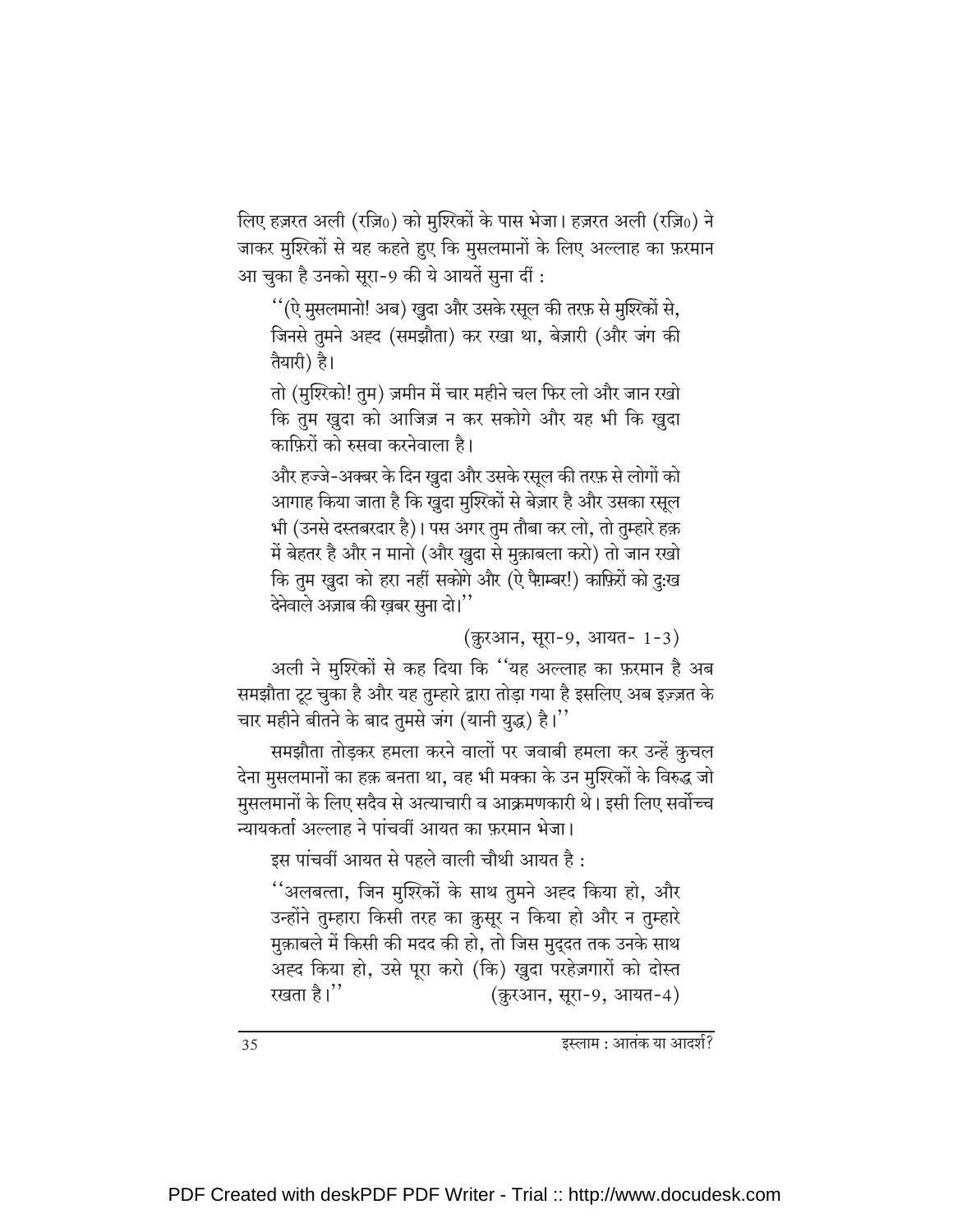इससे स्पष्ट है कि जंग का यह एलान उन मुश्ख्कों के विरुद्ध था जिन्होंने युद्ध के लिए उकसाया, मजबूर किया, उन मुश्रिकों के विरुद्ध नहीं जिन्होंने ऐसा नहीं किया। युद्ध का यह एलान आत्मरक्षा व धर्मरक्षा के लिए था।

अत: अन्यायियों, अत्याचारियों द्वारा ज़बरदस्ती थोपे गए युद्ध से अपने बचाव के लिए किए जानेवाले किसी भी प्रकार के प्रयास को किसी भी तरह झगडा कराने वाला नहीं कहा जा सकता।

अत्याचारियों और अन्यायियों से अपनी व अपने धर्म की रक्षा के लिए युद्ध करना और युद्ध के लिए सैनिकों को उत्साहित करना धर्मसम्मत है।

इस पर्चे को छापने और बाँटने वाले लोग क्या नहीं जानते कि अत्याचारियों और अन्यायियों के विनाश के लिए ही योगेश्वर श्री कृष्ण ने अर्जुन को गीता का उपदेश दिया था। क्या यह उपदेश लड़ाई-झगड़ा करानेवाला या घृणा फैलाने वाला है? यदि नहीं, तो फिर क़ुरआन के लिए ऐसा क्यों कहा जाता है?

फिर यह पूरी सूरा उस समय मक्का के अत्याचारी मुश्ख्कों के विरुद्ध उतारी गई , जो अल्लाह के रसूल के ही भाई-बन्धु क़ुरैश थे। फिर इसे आज के सन्दर्भ में और हिन्दुओं के लिए क्यों लिया जा रहा है? क्या यह हिन्दुओं व अन्य ग़ैर-मुस्लिमों को उकसाने और उनके मन में मुसलमानों के लिए घृणा भरने तथा इस्लाम को बदनाम करने की घृणित साज़िश नहीं है?

```
पैम्फ़लेट में लिखी दूसरे क्रम की आयत है:
```

```
''हे 'ईमान' लानेवालो! 'मुश्ख्कि' (मूर्तिपूजक) नापाक हैं।''
```

```
(क़ुरआन, सूरा-9, आयत- 28)
```
लगातार झगड़ा-फ़साद, अन्याय-अत्याचार करनेवाले अन्यायी, अत्याचारी अपवित्र नहीं हैं तो और क्या हैं?

```
पैम्फ़लेट में लिखी तीसरे क्रम की आयत है:
```
''नि:सन्देह 'काफ़िर' तुम्हारे खुले दुश्मन हैं।''

```
(क़ुरआन, सूरा-4, आयत- 101)
```

```
वास्तव में जान-बूझकर इस आयत का एक अंश ही दिया गया है।
पूरी आयत ध्यान देकर पढ़ें:
```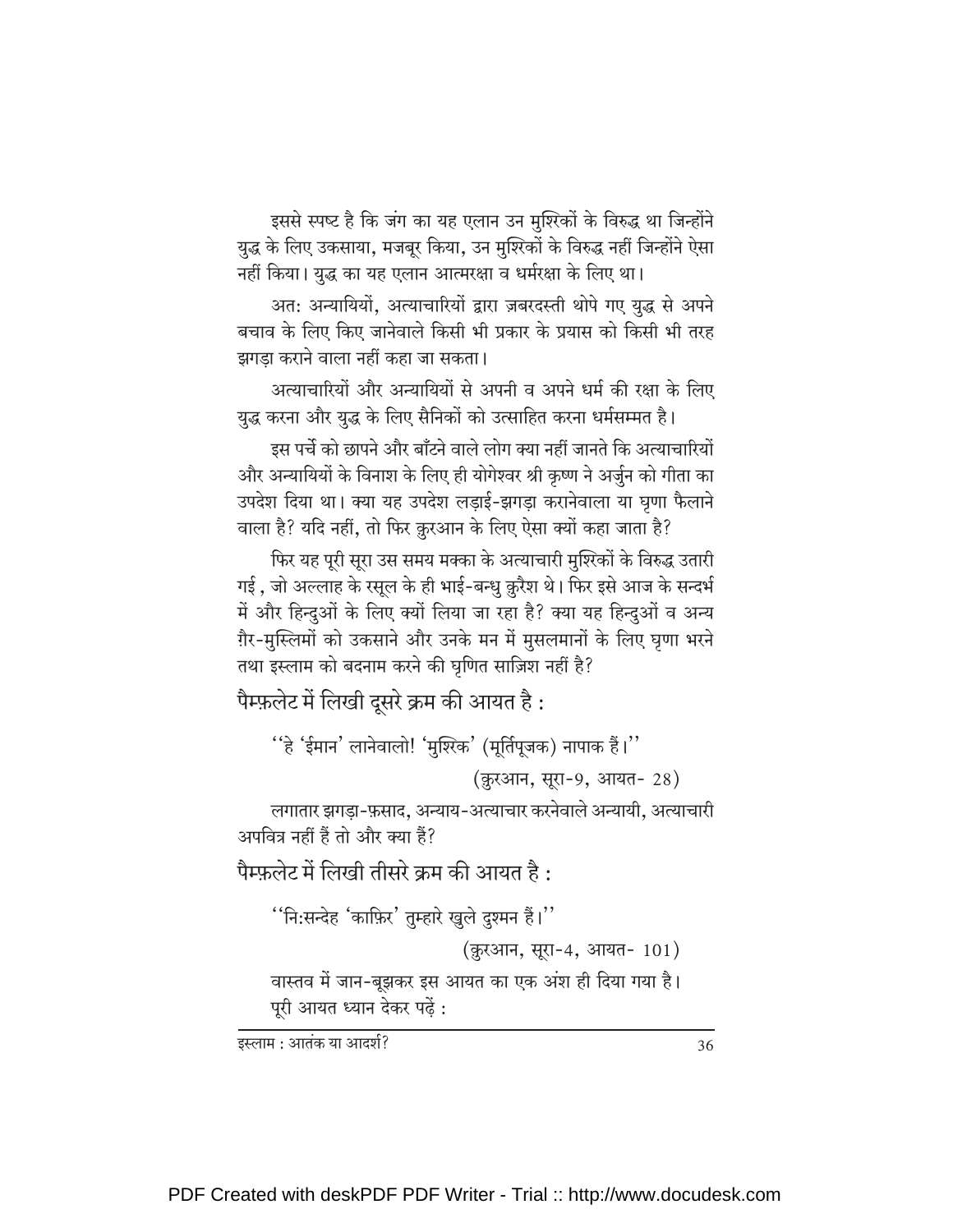''और जब तुम सफ़र को जाओ, तो तुमपर कुछ गुनाह नहीं कि नमाज़ को कम करके पढ़ो, बशर्ते कि तुमको डर हो कि काफ़िर लोग तुमको ईज़ा (तकलीफ़) देंगे। बेशक काफ़िर तुम्हारे खुले दुश्मन हैं।''

(क़ुरआन, सूरा-4, आयत- 101)

इस पूरी आयत से स्पष्ट है कि मक्का व आस-पास के काफ़िर जो मुसलमानों को सदैव नुक़सान पहुंचाना चाहते थे (देखिए हज़रत मुहम्मद सल्ल0 की जीवनी), ऐसे दुश्मन काफ़िरों से सावधान रहने के लिए ही इस 101वीं आयत में कहा गया है ''कि नि:सन्देह 'काफ़िर' तुम्हारे खुले दुश्मन हैं।''

इससे अगली 102वीं आयत से यह और स्पष्ट हो जाता है जिसमें अल्लाह ने और सावधान रहने का फरमान दिया है कि :

''और (ऐ पैग़म्बर !) जब तुम उन (मुजाहिदों के लश्कर) में हो और उनको नमाज़ पढाने लगो, तो चाहिए कि एक जमाअत तुम्हारे साथ हथियारों से लैस होकर खड़ी रहे, जब वे सज्दा कर चुकें तो परे हो जाएं, फिर दूसरी जमाअत, जिसने नमाज़ नहीं पढ़ी (उनकी जगह आए और होशियार और हथियारों से लैस होकर) तुम्हारे साथ नमाज़ अदा करे। काफ़िर इस घात में हैं कि तुम ज़रा अपने हथियारों और सामानों से ग़ाफ़िल हो जाओ तो तुम पर एकबारगी हमला कर देंगे।'' (क़ुरआन, सूरा-4, आयत-102)

पैग़म्बर मुहम्मद (सल्ल0) की जीवनी व ऊपर लिखे तथ्यों से स्पष्ट है कि मुसलमानों के लिए काफ़िरों से अपनी व अपने धर्म की रक्षा करने के लिए ऐसा करना आवश्यक था। अत: इस आयत में झगड़ा कराने, घृणा फैलाने या कपट करने जैसी कोई बात नहीं है, जैसा कि पैम्फ़लेट में लिखा गया है। जबकि जान-बूझकर कपटपूर्ण ढंग से आयत का मतलब बदलने के लिए आयत के केवल एक अंश को लिखकर और शेष को छिपाकर जनता को वरग़लाने, घृणा फैलाने व झगड़ा कराने का कार्य तो वे लोग कर रहे हैं, जो इसे छापने व पूरे देश में बांटने का कार्य कर रहे हैं। जनता ऐसे लोगों से सावधान रहे।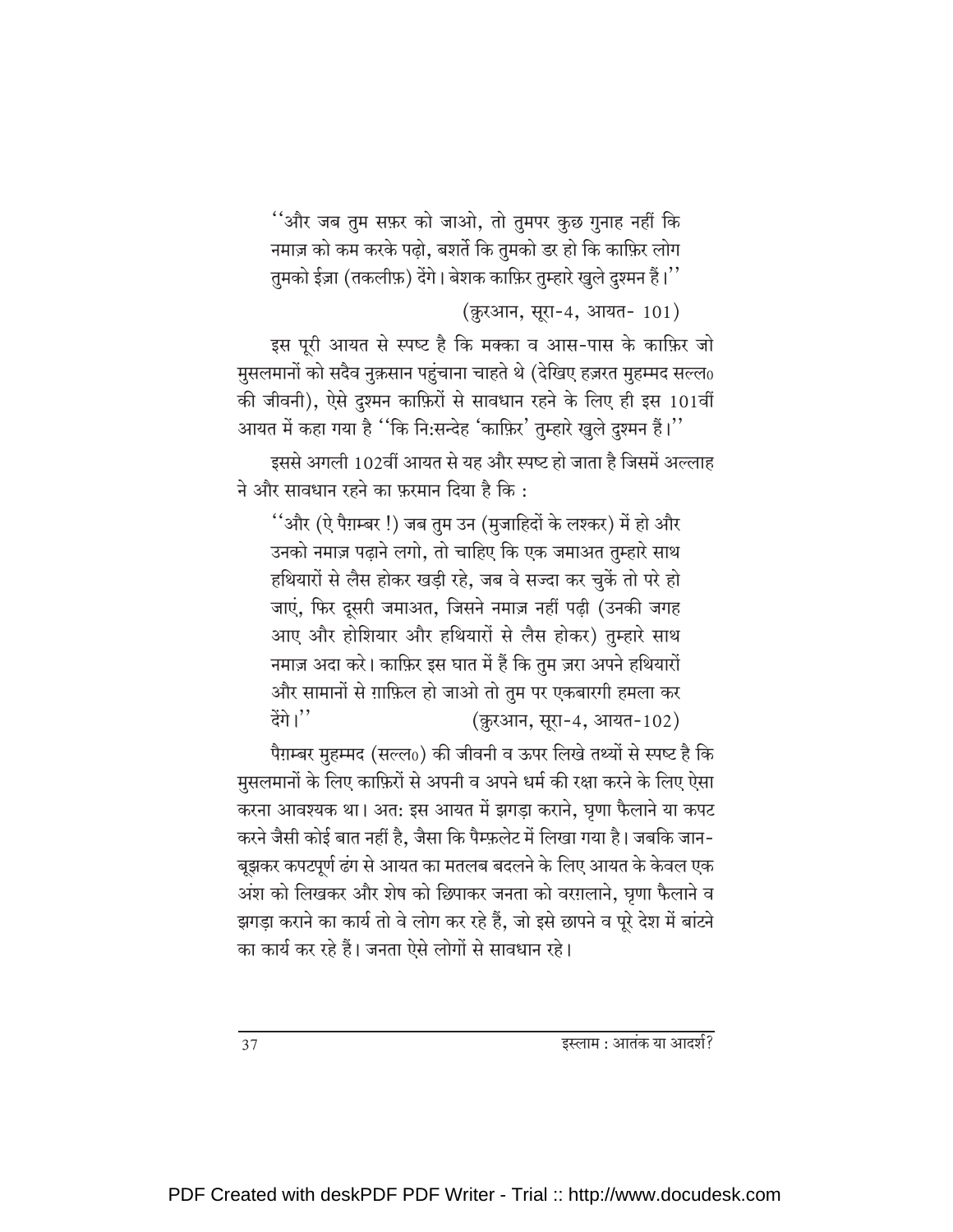पैम्फ़लेट में लिखी चौथे क्रम की आयत है :

''हे 'ईमान' लानेवालो! (मुसलमानो!) उन 'काफ़िरों' से लड़ो जो तुम्हारे आस-पास हैं, और चाहिए कि वे तुममें सख़्ती पाएं।''

(क़ुरआन, सूरा-9, आयत- 123)

पैग़म्बर मुहम्मद (सल्ल0) की जीवनी व ऊपर लिखे जा चुके तथ्यों से स्पष्ट है कि मुसलमानों को काफ़िरों से अपनी व अपने धर्म की रक्षा करने के लिए ऐसा करना आवश्यक था। इसलिए इस आत्मरक्षा वाली आयत को झगडा करानेवाली नहीं कहा जा सकता।

पैम्फलेट में लिखी 5वें कम की आयत है :

''जिन लोगों ने हमारी 'आयतों' का इन्कार किया. उन्हें हम जल्द अग्नि में झोंक देंगे। जब उनकी खालें पक जाएँगी तो हम उन्हें दूसरी खालों से बदल देंगे ताकि वे यातना का रसास्वादन कर लें। नि:सन्देह अल्लाह प्रभुत्वशाली तत्त्वदर्शी है।''

(क़ुरआन, सूरा-4, आयत- 56)

यह तो धर्म-विरुद्ध जाने पर दोज़ख़ (यानी नरक) में दिया जानेवाला दण्ड है। सभी धर्मों में उस धर्म की मान्यताओं के अनुसार चलने पर स्वर्ग का अकल्पनीय सुख और विरुद्ध जाने पर नरक का भयानक दण्ड है। फिर क़ुरआन में बताए गए नरक (यानी दोज़ख) के दण्ड के लिए एतराज़ क्यों? इस मामले में इन पर्चा छापने व बाँटने वालों को हस्तक्षेप करने का क्या अधिकार है?

या फिर क्या इन लोगों को नरक में मानवाधिकारों की चिन्ता सताने लगी है?

पैम्फलेट में लिखी छठे क्रम की आयत है :

''हे 'ईमान' लाने वालो! (मुसलमानो!) अपने बापों और भाइयों को अपना मित्र मत बनाओ यदि वे 'ईमान' की अपेक्षा 'कुफ़्र' को पसन्द करें। और तुम में से जो कोई उनसे मित्रता का नाता जोड़ेगा, तो ऐसे ही लोग ज़ालिम होंगे।" (क़ुरआन, सूरा-9, आयत- 23)

पैग़म्बर मुहम्मद (सल्ल0) जब एकेश्वरवाद का सन्देश दे रहे थे, तब कोई

इस्लाम : आतंक या आदर्श?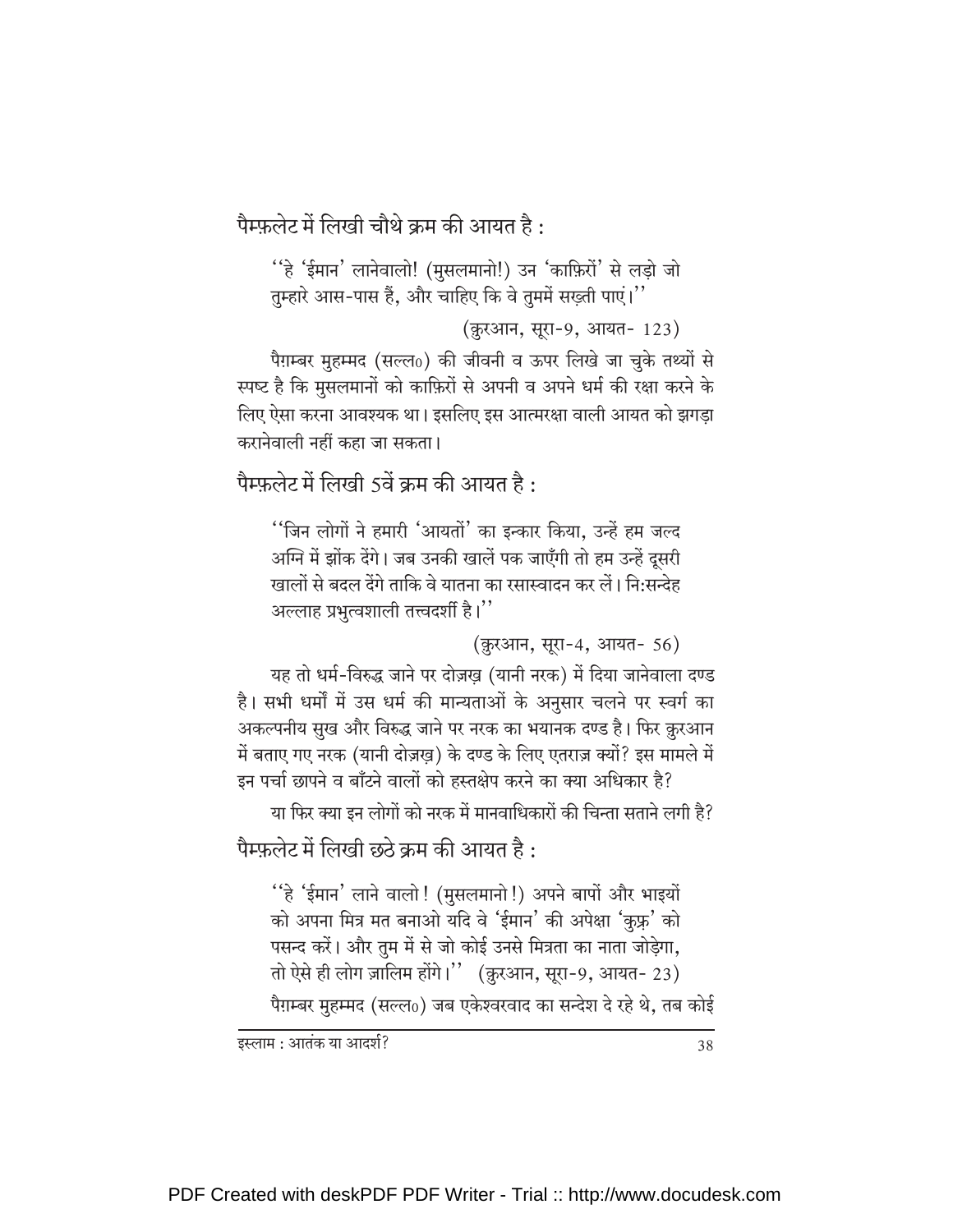व्यक्ति अल्लाह के रसूल (सल्ल0) द्वारा दिए जा रहे तौहीद (यानी एकेश्वरवाद) के पैग़ाम पर ईमान (यानी विश्वास) लाकर मुसलमान बनता और फिर अपने माँ-बाप, बहन-भाई के पास जाता, तो वे एकेश्वरवाद से उसका विश्वास खत्म कराके फिर से बहुईश्वरवादी बना देते। इस कारण एकेश्वरवाद की रक्षा के लिए अल्लाह ने यह आयत उतारी जिससे एकेश्वरवाद के सत्य को दबाया न जा सके। अत: सत्य की रक्षा के लिए आई इस आयत को झगड़ा कराने वाली या घृणा फैलानेवाली आयत कैसे कहा जा सकता है ? जो ऐसा कहते हैं, वे अज्ञानी हैं। पैम्फ़लेट में लिखी 7वें क्रम की आयत है:

 $``$ अल्लाह 'काफ़िर' लोगों को मार्ग नहीं दिखाता।''

(क़ुरआन, सूरा-9, आयत-37)

आयत का मतलब बदलने के लिए इस आयत को भी जान-बूझकर पूरा नहीं दिया गया, इसलिए इसका सही मक़सद समझ में नहीं आता। इसे समझने के लिए हम आयत को पूरा दे रहे हैं :

''अम्न के किसी महीने को हटाकर आगे-पीछे कर देना कुफ्र में बढ़ोतरी करता है। इससे काफ़िर गुमराही में पड़े रहते हैं। एक साल तो उसको हलाल समझ लेते हैं और दूसरे साल हराम, ताकि अदब के महीनों की, जो ख़ुदा ने मुक़र्रर किये हैं, गिनती पूरी कर लें और जो खुदा ने मना किया है, उसको जायज़ कर लें। उनके बुरे अमल उनको भले दिखाई देते हैं और ख़ुदा काफ़िर लोगों को हिदायत नहीं दिया करता।'' (क़ुरआन, सूरा-9, आयत- 37)

अदब या अम्न (यानी शान्ति) के चार महीने होते हैं, वे हैं- ज़ीक़ादा, ज़िलहिज्जा, मुहर्रम और रजब। इन चार महीनों में लड़ाई-झगड़ा नहीं किया जाता। काफ़िर क़ुरैश इन महीनों में से किसी महीने को अपनी ज़रूरत के हिसाब से जान-बूझकर आगे-पीछे कर लड़ाई-झगड़ा करने के लिए मान्यता का उल्लंघन किया करते थे। अनजाने में भटके हुए को मार्ग दिखाया जा सकता है, लेकिन जानबूझ कर भटके हुए को मार्ग ईश्वर भी नहीं दिखाता। इसी सन्दर्भ में यह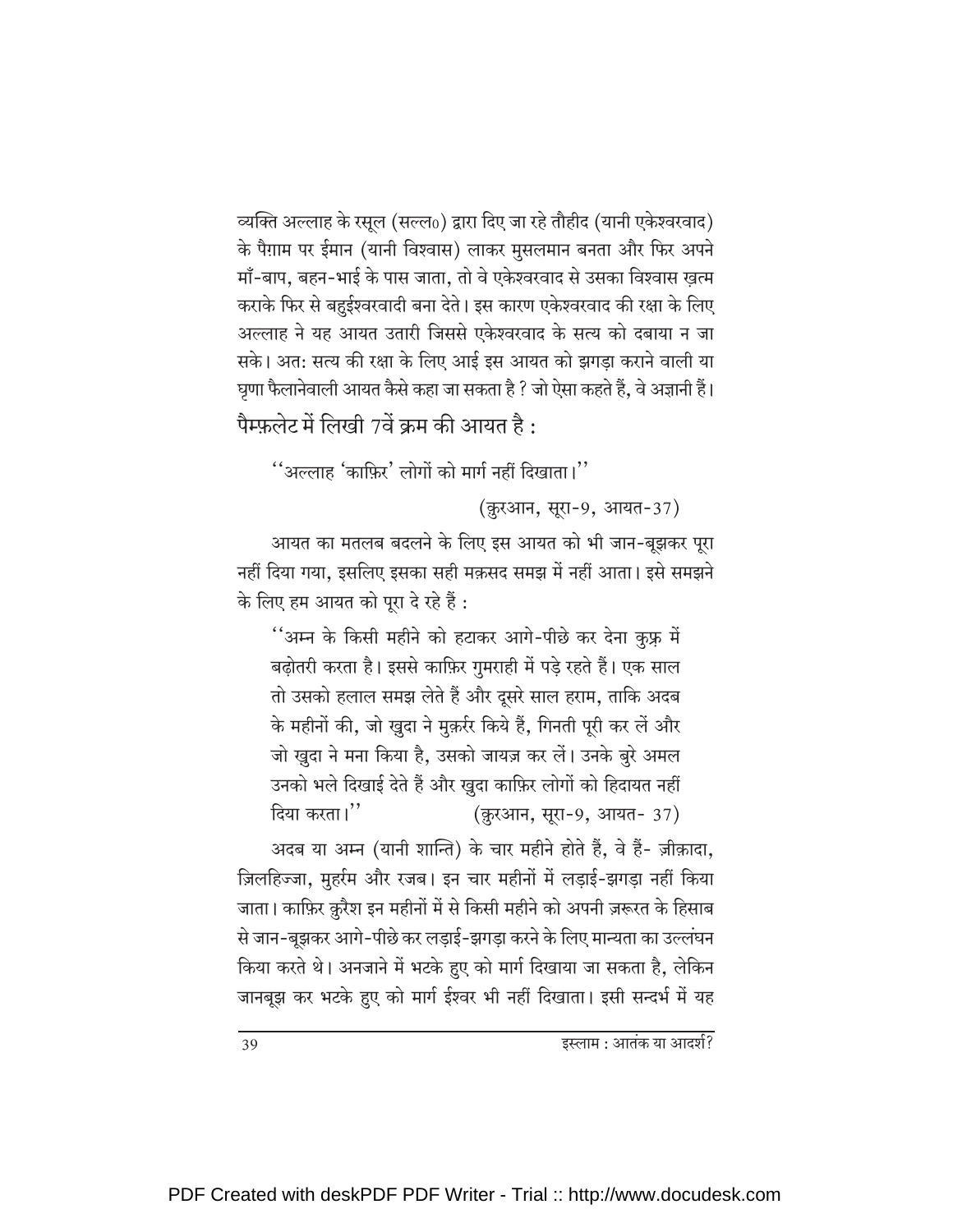आयत उतरी। इस आयत का लड़ाई-झगड़ा कराने या घृणा फैलाने से कोई सम्बन्ध ही नहीं है।

पैम्फ़लेट में लिखी 8वें क्रम की आयत है :

''हे 'ईमान' लानेवालो ! ------- और 'काफ़िरों' को अपना मित्र मत बनाओ। अल्लाह से डरते रहो यदि तुम ईमान वाले हो।"

(क़ुरआन, सूरा-5, आयत- 57)

यह आयत भी अधूरी दी गई है। आयत के बीच का अंश जान-बूझकर छिपाने की शरारत की गई है। पूरी आयत है:

''ऐ ईमान लानेवालो ! जिन लोगों को तुमसे पहले किताबें दी गई थीं, उनको और काफ़िरों को जिन्होंने तुम्हारे दीन [धर्म] को हंसी और खेल बना रखा है, दोस्त न बनाओ और मोमिन हो तो खुदा से डरते रहो।'' (क़ुरआन, सूरा-5, आयत-57)

आयत को पढ़ने से साफ़ है कि काफ़िर क़ुरैश तथा उनके सहयोगी यहूदी और ईसाई जो मुसलमानों के धर्म की हंसी उड़ाया करते थे, उनको दोस्त न बनाने के लिए यह आयत आई। यह लड़ाई-झगड़े के लिए उकसाने वाली या घृणा फैलाने वाली कहाँ से है? इसके विपरीत पाठक स्वयं देखें कि पैम्फ़लेट में 'जिन्होंने तुम्हारे धर्म को हंसी और खेल बना रखा है', को जान-बूझ कर छिपाकर उसका मतलब पूरी तरह बदल देने की साज़िश करनेवाले क्या चाहते हैं?

पैम्फलेट में लिखी 9वें क्रम की आयत है :

''फिटकारे हुए (ग़ैर-मुस्लिम) जहाँ कहीं पाए जायेंगे पकड़े जाएंगे और बुरी तरह क़त्ल किए जाएंगे।''

(क़ुरआन, सूरा-33, आयत-61)

इस आयत का सही मतलब तभी पता चलता है जब इसे इसके पहले वाली 60वीं आयत से जोड़ा जाए।

<u>''अगर मुनाफ़िक़ [यानी कपटाचारी] और वे लोग जिनके दिलों में </u> इस्लाम : आतंक या आदर्श? 40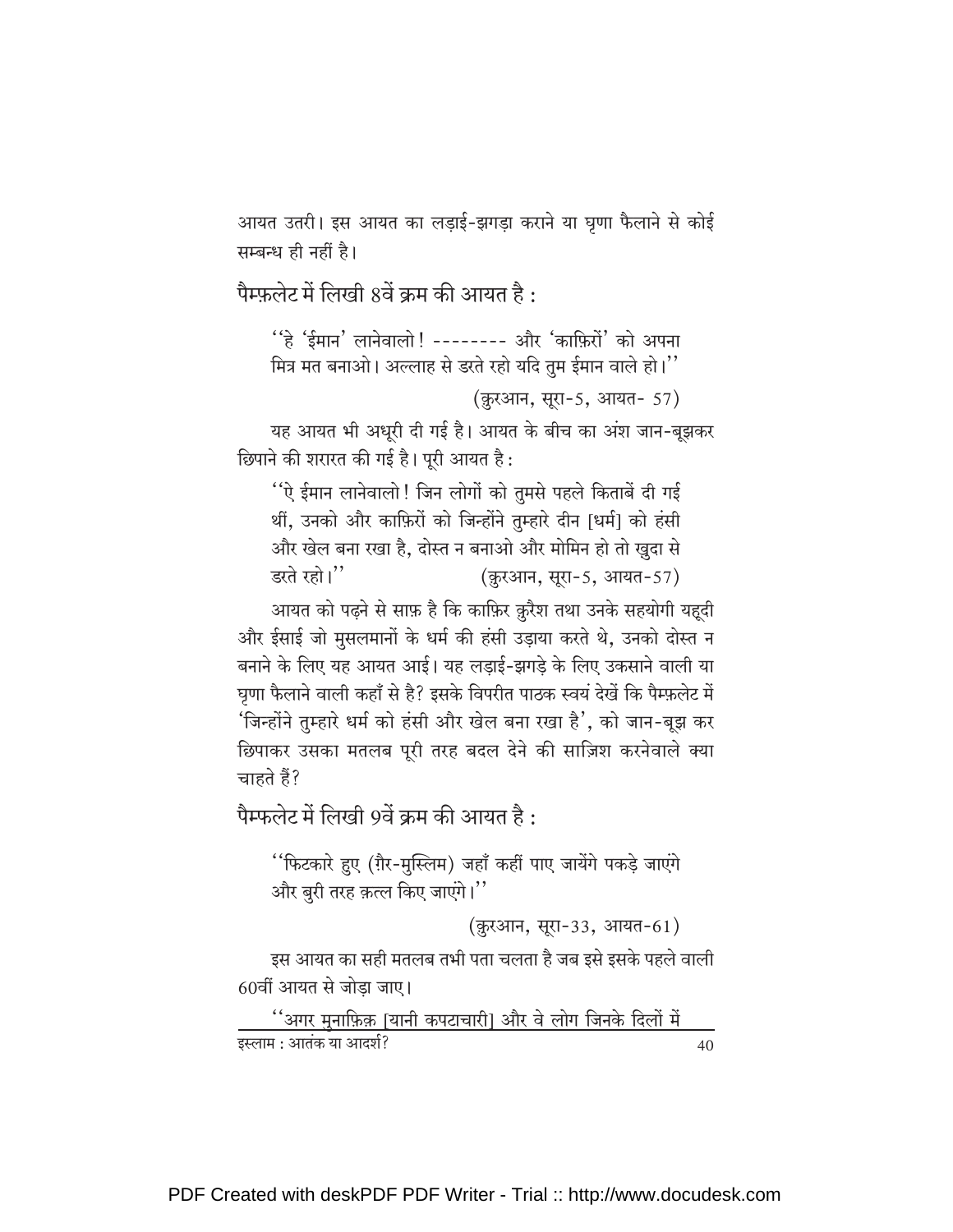मर्ज़ है और जो मदीना (के शहर) में बुरी-बुरी ख़बरें उड़ाया करते हैं, (अपने किरदार से) रुकेंगे नहीं, तो हम तुमको उनके पीछे लगा देंगे, फिर वहाँ तुम्हारे पड़ोस में न रह सकेंगे, मगर थोड़े दिन।

(वे भी फिटकारे हुए) जहाँ पाए गए, पकड़े गए और जान से मार डाले गए।'' (क़ुरआन, सूरा-33, आयत- 60, 61)

उस समय मदीना शहर जहाँ अल्लाह के रसूल (सल्ल0) का निवास था, क़ुरैश के हमले का सदैव अन्देशा रहता था। कुछ मुनाफ़िक़ (कपटाचारी) और यहूदी तथा ईसाई जो मुसलमानों के पास भी आते और काफ़िर क़ुरैश से भी मिले रहते और अफ़वाहें उड़ाया करते थे। युद्ध जैसे माहौल में जहाँ हमले का सदैव अन्देशा हो, अफ़वाह उड़ाने वाले जासूस कितने ख़तरनाक हो सकते हैं, इसका अन्दाज़ा किया जा सकता है। आज के क़ानून में भी ऐसे लोगों की सज़ा मौत हो सकती है। वास्तव में शान्ति की स्थापना के लिए उनको यही दण्ड उचित है। यह न्यायसंगत है। अत: इस आयत को झगड़ा करानेवाली कहना दुर्भाग्यपूर्ण है।

पैम्फ़लेट में लिखी 10वें क्रम की आयत है:

''(कहा जाएगा) : निश्चय ही तुम और वह जिसे तुम अल्लाह के सिवा पूजते थे 'जहन्नम' का ईंधन हो। तुम अवश्य उसके घाट उतरोगे।'' (क़ुरआन, सुरा-21, आयत-98)

इस्लाम एकेश्वरवादी मज़हब है, जिसके अनुसार एक ईश्वर 'अल्लाह' के अलावा किसी दूसरे को पूजना सबसे बड़ा पाप है। इस आयत में इसी पाप के लिए अल्लाह मरने के बाद जहन्नम (यानी नरक) का दण्ड देगा।

पैम्फ़लेट में लिखी पांचवें क्रम की आयत में हम इस विषय में लिख चुके हैं। अत: इस आयत को भी झगड़ा करानेवाली आयत कहना न्यायसंगत नहीं है।

पैम्फ़लेट में लिखी 11वें क्रम की आयत है:

''और उससे बढकर ज़ालिम कौन होगा जिसे उसके 'रब' की 'आयतों' के द्वारा चेताया जाए, और फिर वह उनसे मुंह फेर ले। निश्चय ही हमें ऐसे अपराधियों से बदला लेना है।''

(क़ूरआन, सूरा-32, आयत- 22)

 $41$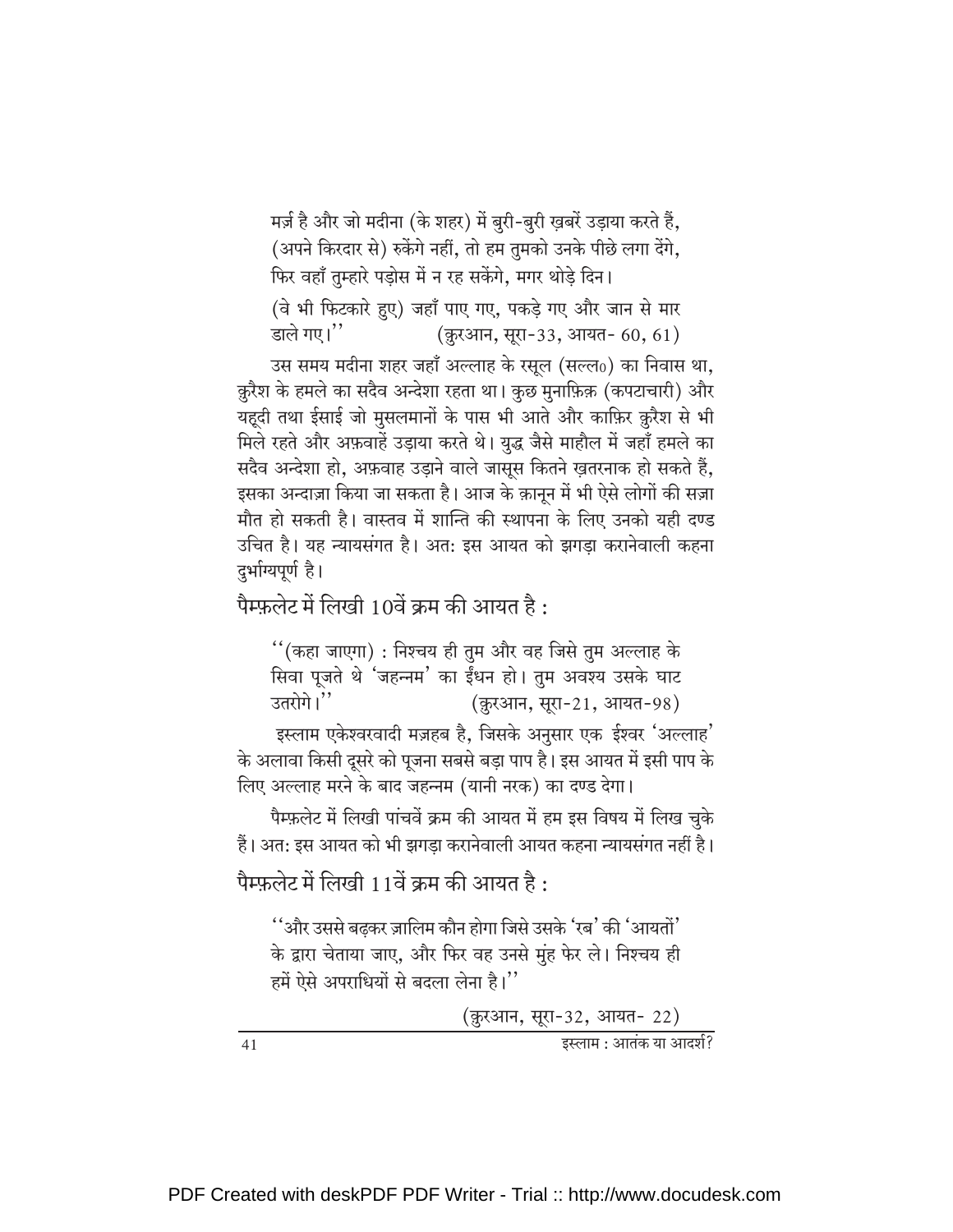इस आयत में भी इसके पहले लिखी आयत की ही तरह अल्लाह उन लोगों को नरक का दण्ड देगा जो अल्लाह की आयतों को नहीं मानते। ये परलोक की बातें हैं अत: इस आयत का सम्बन्ध इस लोक में लड़ाई-झगड़ा कराने या घृणा फैलाने से जोड़ना शरारतपूर्ण हरकत है।

पैम्फ़लेट में लिखी 12वें क्रम की आयत है:

''अल्लाह ने तुमसे बहुत-सी 'ग़नीमतों' (लूट) का वादा किया है जो तुम्हारे हाथ आएंगी," (क़ुरआन, सूरा-48, आयत-20)

पहले मैं यह बता दूँ कि ग़नीमत का अर्थ लूट नहीं बल्कि शत्रु की क़ब्ज़ा की गई सम्पत्ति होता है। उस समय मुसलमानों के अस्तित्व को मिटाने के लिए हमले होते या हमले की तैयारी हो रही होती। काफ़िर और उनके सहयोगी यहूदी व ईसाई धन से शक्तिशाली थे। ऐसे शक्तिशाली दुश्मनों से बचाव के लिए उनके विरुद्ध मुसलमानों का हौसला बढ़ाए रखने के लिए अल्लाह की ओर से वायदा हुआ।

यह युद्ध के नियमों के अनुसार जायज़ है। आज भी शत्रु की क़ब्ज़ा की गई सम्पत्ति विजेता की होती है।

अत: इसे झगड़ा करानेवाली आयत कहना दुर्भाग्यपूर्ण है।

पैम्फ़लेट में लिखी 13वें क्रम की आयत है:

''तो जो कुछ 'ग़नीमत' (लूट) का माल तुमने हासिल किया है उसे 'हलाल' व पाक समझकर खाओ,''

(क़ुरआन, सूरा-8, आयत-69)

बारहवें क्रम की आयत में दिए हुए तर्क के अनुसार इस आयत का भी सम्बन्ध आत्मरक्षा के लिए किए जानेवाले युद्ध में मिली चल सम्पत्ति से है और युद्ध में हौसला बनाए रखने से है। इसे भी झगड़ा बढ़ानेवाली आयत कहना दुर्भाग्यपूर्ण है।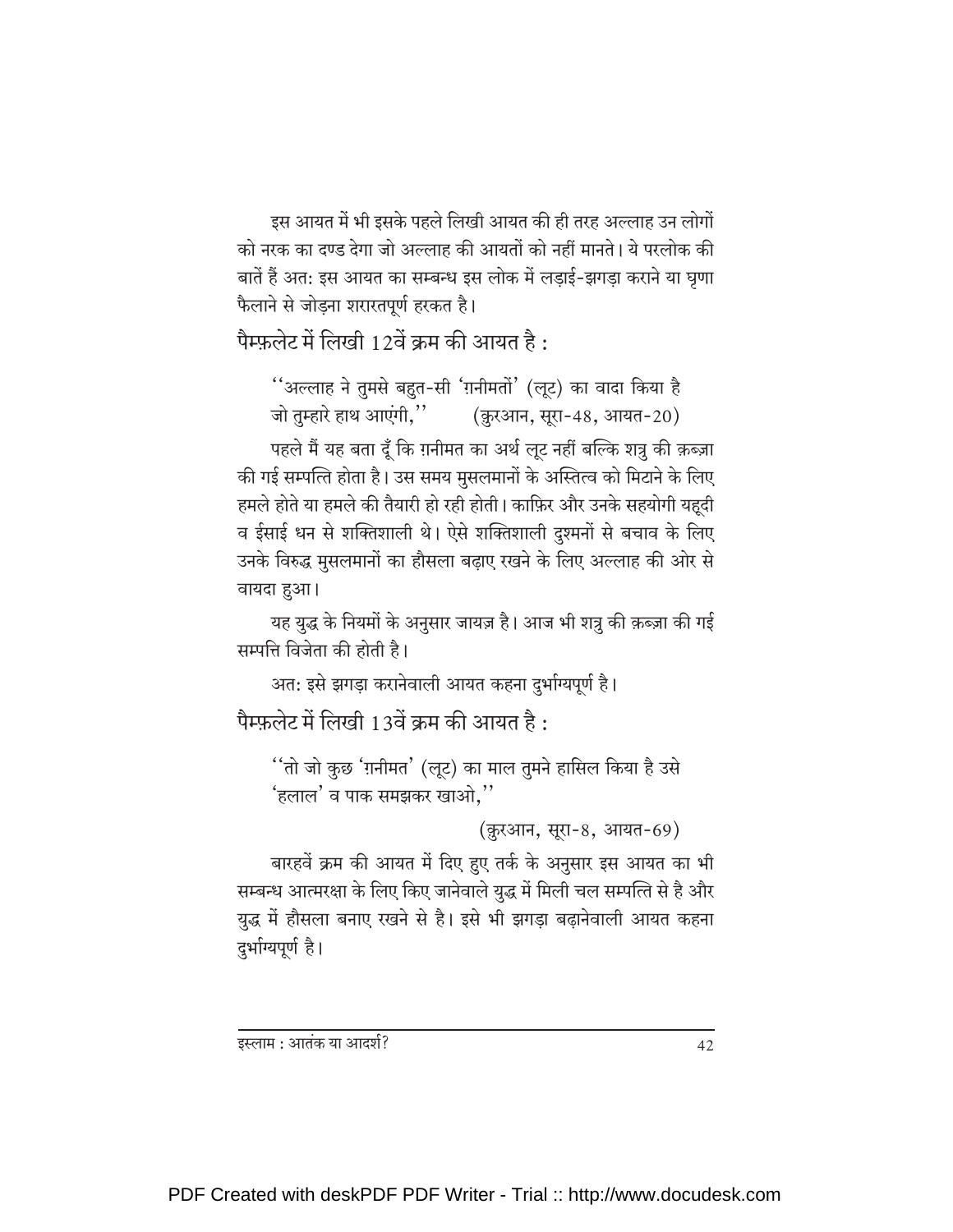पैम्फ़लेट में लिखी 14वें क्रम की आयत है:

''हे नबी! 'काफ़िरों' और 'मुनाफ़िक़ों' के साथ जिहाद करो, और उनपर सख़्ती करो और उनका ठिकाना 'जहन्नम' है, और बुरी जगह है जहाँ पहुँचे।'' (क़ुरआन, सूरा-66, आयत- 9)

जैसा कि हम ऊपर बता चुके हैं कि काफ़िर क़ुरैश अन्यायी व अत्याचारी थे और मुनाफ़िक़ (यानी कपट करनेवाले कपटाचारी) मुसलमानों के हमदर्द बनकर आते, उनकी जासूसी करते और काफ़िर क़ूरैश को सारी सूचना पहुँचाते तथा काफ़िरों के साथ मिलकर अल्लाह के रसुल (सल्ल0) की खिल्ली उडाते और मुसलमानों के खिलाफ़ साज़िश रचते। ऐसे अधर्मियों के विरुद्ध लडना अधर्म को समाप्त कर धर्म की स्थापना करना है। ऐसे ही अत्याचारी कौरवों के लिए योगेश्वर श्री कृष्ण ने कहा था :

अथ चेतु त्वमिमं धर्म्यं संग्रामं न करिष्यसि।

तत: स्वधर्मं कीर्तिं च हित्वा पापमवाप्स्यसि ॥

(गीता अध्याय 2 श्लोक- 33)

''हे अर्जुन ! किन्तु यदि तू इस धर्मयुक्त युद्ध को न करेगा तो अपने धर्म और कीर्ति को खोकर पाप को प्राप्त होगा।''

तस्मात्त्वमुत्तिष्ठ यशो लभस्व जित्वा शत्रून्भुङ्क्ष्व राज्यं समृद्धम् । (अध्याय 11, श्लोक 33)

''इसलिए तू उठ! शत्रुओं पर विजय प्राप्त कर, यश प्राप्त कर धन-धान्य से सम्पन्न राज्य को भोग।"

पोस्टर या पैम्फ़लेट छापने व बाँटने वाले श्रीमद्भगवद्गीता के इस आदेश को क्या झगडा-लडाई करानेवाला कहेंगे? यदि नहीं, तो इन्हीं परिस्थितियों में आत्मरक्षा व धर्मरक्षा के लिए अत्याचारियों के विरुद्ध जिहाद (यानी आत्मरक्षा व धर्मरक्षा के लिए युद्ध) करने का फ़रमान देनेवाली आयत को झगड़ा करानेवाली कैसे कह सकते हैं? क्या यह अन्यायपूर्ण नीति नहीं है? आखि़र किस उद्देश्य से यह सब किया जा रहा है?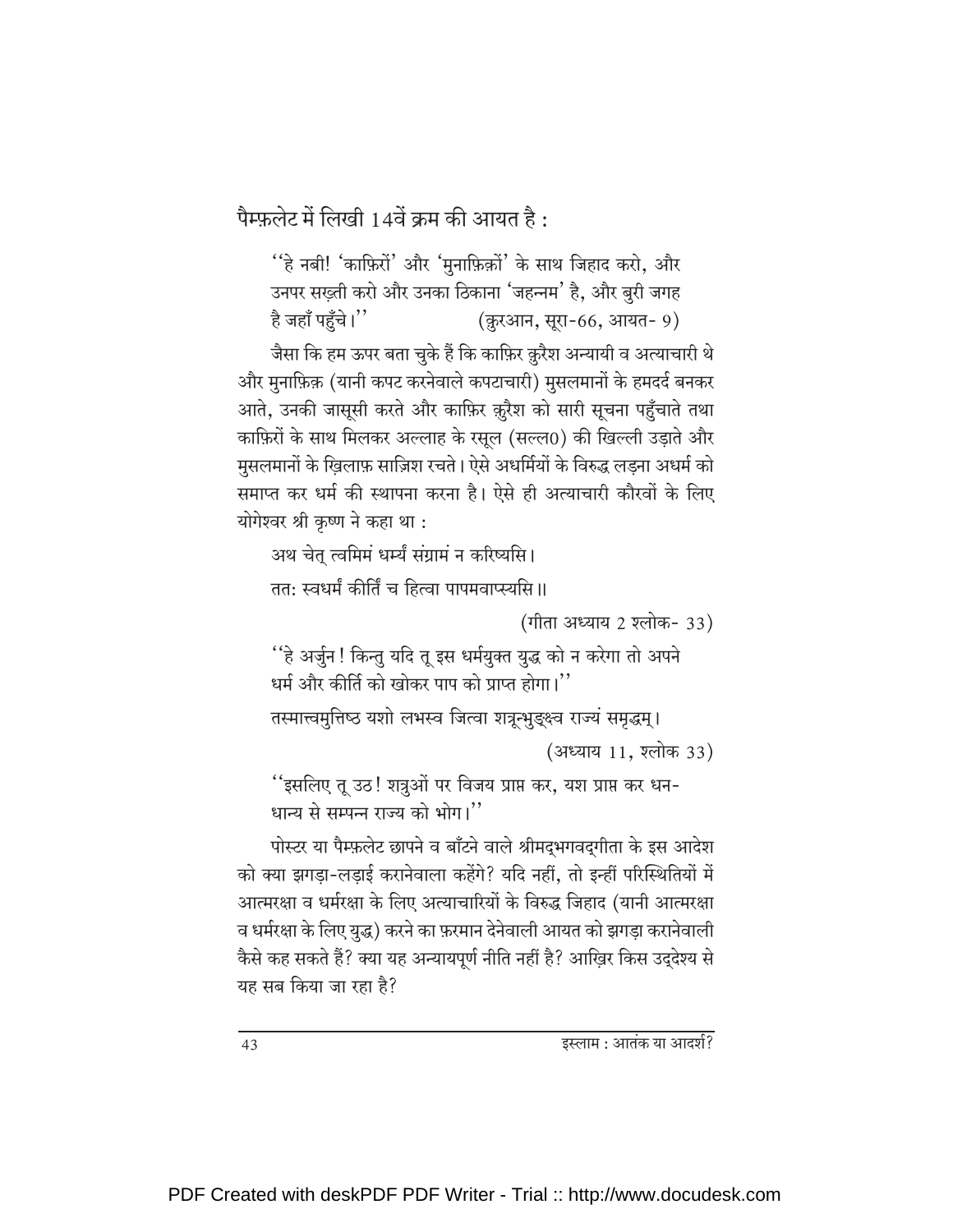पैम्फ़लेट में लिखी 15वें क्रम की आयत है:

''तो अवश्य हम 'कुफ्र' करने वालों को यातना का मज़ा चखाएंगे, और अवश्य ही हम उन्हें सबसे बुरा बदला देंगे उस कर्म का जो वे करते थे।'' (क़ुरआन, सूरा-41, आयत-27)

उस आयत को तो लिखा जिसमें अल्लाह काफ़िरों को दण्डित करेगा. लेकिन यह दण्ड क्यों मिलेगा? इसकी वजह इस आयत के ठीक पहले वाली आयत (जिसकी यह पूरक आयत है) में है, उसे ये छिपा गए। अब इन दोनों आयतों को हम एक साथ दे रहे हैं। पाठक स्वयं देखें कि इस्लाम को बदनाम करने की साज़िश कैसे रची गई है?:

''और काफ़िर कहने लगे कि इस क़ुरआन को सुना ही न करो और (जब पढ़ने लगें तो) शोर मचा दिया करो, ताकि ग़ालिब रहो। सो हम भी काफ़िरों को सख्त अज़ाब के मज़े चखाएंगे, और बूरे अमल की जो वे करते थे सजा देंगे।''

(क़ुरआन, सूरा-41, आयत-26, 27)

अब यदि कोई अपनी धार्मिक पुस्तक का पाठ करने लगे या नमाज़ पढ़ने लगे, तो उस समय बाधा पहुँचाने के लिए शोर मचा देना क्या दुष्टतापूर्ण कर्म नहीं है? इस बुरे कर्म की सज़ा देने के लिए ईश्वर कहता है, तो क्या वह झगड़ा कराता है?

मेरी समझ में नहीं आ रहा कि पाप कर्मों का फल देनेवाली इस आयत में झगड़ा कराना कैसे दिखाई दिया?

पैम्फ़लेट में लिखी 16वें क्रम की आयत है:

''यह बदला है अल्लाह के शत्रुओं का ('जहन्नम' की) आग। इसी में उनका सदा घर है, इसके बदले में कि हमारी 'आयतों' का इन्कार करते थे।'' (क़ुरआन, सूरा-41, आयत-28)

यह आयत ऊपर पन्द्रहवें क्रम की आयत की पूरक है जिसमें काफ़िरों को मरने के बाद नरक का दण्ड है, जो परलोक की बात है इसका इस लोक में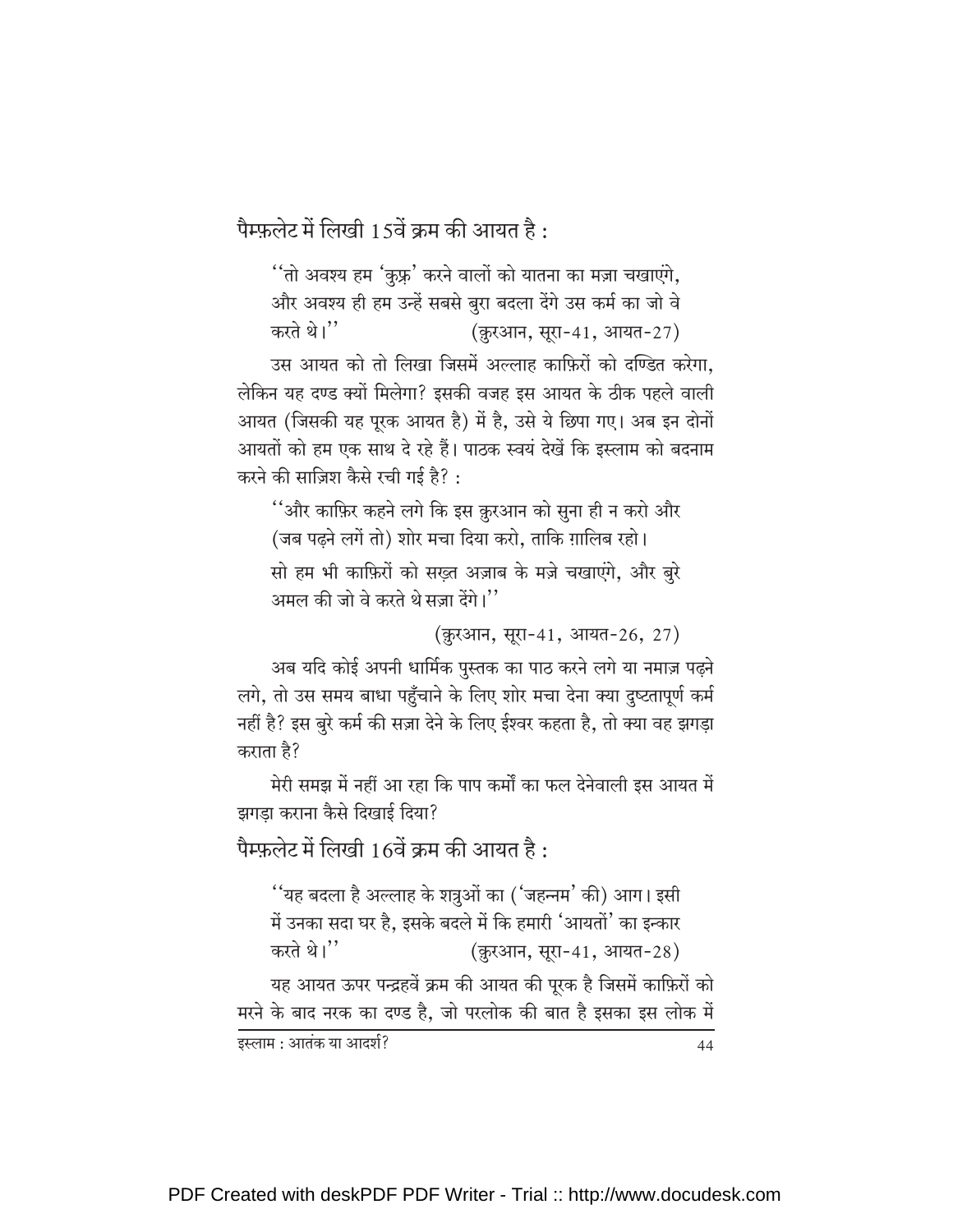लड़ाई-झगड़ा कराने या घृणा फैलाने से कोई सम्बन्ध नहीं है। पैम्फ़लेट में लिखी 17वें क्रम की आयत है:

> ''नि:सन्देह अल्लाह ने 'ईमान' वालों (मुसलमानों) से उनके प्राणों और मालों को इसके बदले में खरीद लिया है कि उनके लिए 'जन्नत' है: वे अल्लाह के मार्ग में लडते हैं तो मारते भी हैं और मारे भी जाते हैं।" (क़ुरआन, सुरा-9, आयत-111)

गीता में है $\cdot$ 

हतो वा प्राप्स्यसि स्वर्गं जित्वा वा भोक्ष्यसे महीम।

तस्मादुत्तिष्ठ कौन्तेय युद्धाय कृतनिश्चय: ॥

(गीता अध्याय-2, श्लोक- 37)

''या (तो तू युद्ध में) मारा जाकर स्वर्ग को प्राप्त होगा अथवा (संग्राम में) जीतकर, पृथ्वी का राज्य भोगेगा। इसलिए हे अर्जुन! (तू) युद्ध के लिए निश्चय करके खड़ा हो जा।"

गीता का यह आदेश लडाई-झगडा बढानेवाला नहीं है। यह अधर्म को बढानेवाला भी नहीं है. क्योंकि यह तो अन्यायियों व अत्याचारियों का विनाश कर धर्म की स्थापना के लिए किए जानेवाले युद्ध के लिए है।

इन्हीं परिस्थितियों में अन्यायी, अत्याचारी मुश्ख्कि काफ़िरों को समाप्त करने के लिए ठीक वैसा ही अल्लाह (यानी परमेश्वर) का फ़रमान भी सत्य-धर्म की स्थापना के लिए है. आत्मरक्षा के लिए है। फिर इसे ही झगडा करानेवाला क्यों कहा गया? ऐसा कहनेवाले क्या अन्यायपूर्ण नीति नहीं रखते? जनता को ऐसे लोगों से सावधान हो जाना चाहिए।

पैम्फ़लेट में लिखी 18वें क्रम की आयत है:

''अल्लाह ने इन मुनाफ़िक़ (अर्ध मुस्लिम) पुरुषों और मुनाफ़िक स्त्रियों और 'काफ़िरों' से 'जहन्नम' की आग का वादा किया है जिसमें वे सदा रहेंगे। यही उन्हें बस है। अल्लाह ने उन्हें लानत की और उनके लिए स्थायी यातना है।''

(क़ुरआन, सूरा-9, आयत-68)

इस्लाम : आतंक या आदर्श?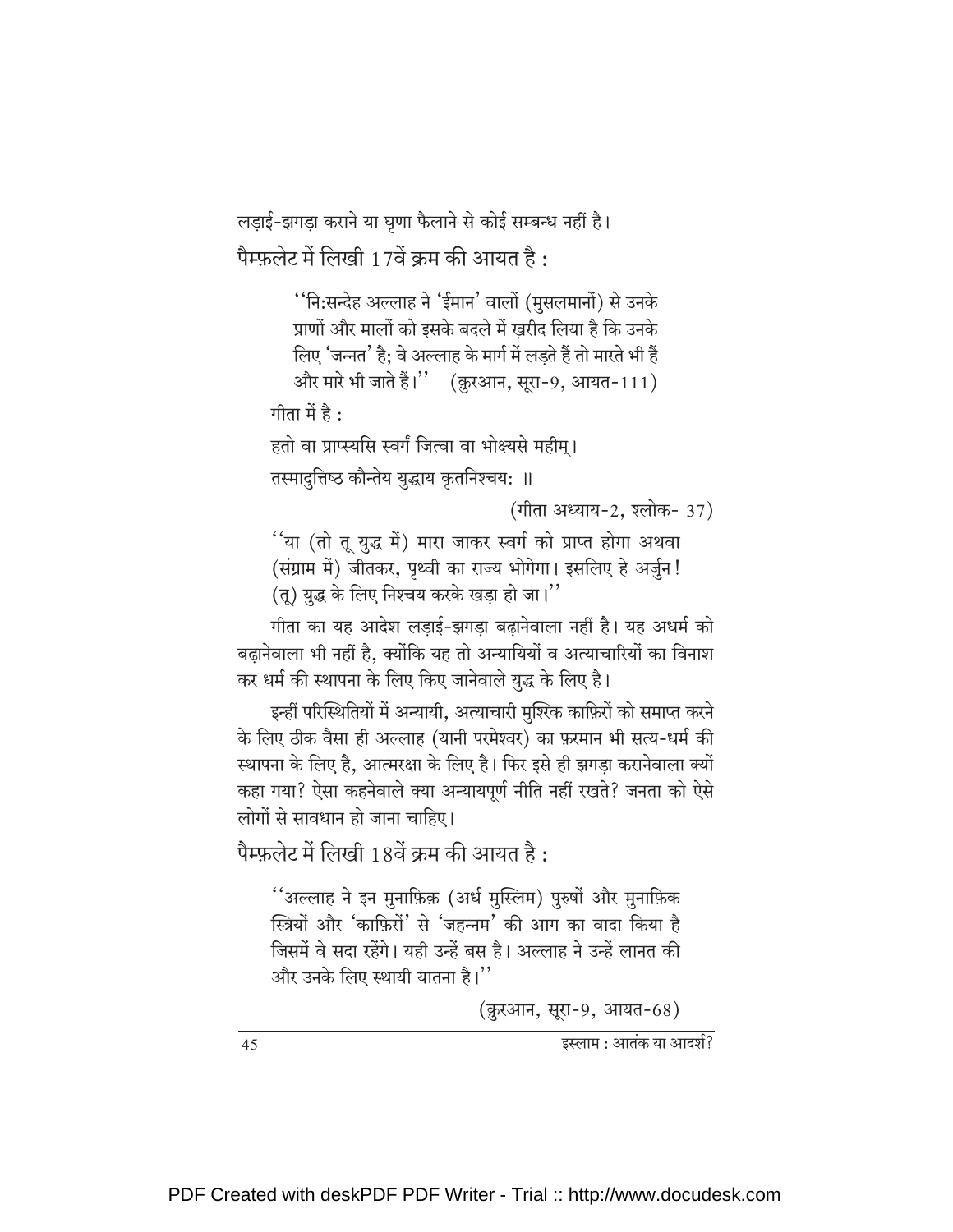सूरा-9 की इस 68वीं आयत के पहले वाली 67वीं आयत को पढ़ने के बाद इस आयत को पढ़ें; पहले वाली 67वीं आयत है:

''मुनाफ़िक़ मर्द और मुनाफ़िक़ औरतें एक दूसरे के हमजिन्स (यानी एक ही तरह के) हैं, कि बुरे काम करने को कहते और नेक कामों से मना करते और (खर्च करने से) हाथ बन्द किए रहते हैं, उन्होंने खुदा को भुला दिया तो खुदा ने भी उनको भुला दिया। बेशक मुनाफ़िक़ ना-फ़रमान हैं।'' (क़ुरआन, सूरा-9, आयत- 67)

स्पष्ट है मुनाफ़िक़ (कपटाचारी) मर्द और औरतें लोगों को अच्छे कामों से रोकते और बुरे काम करने को कहते हैं। अच्छे काम के लिए खोटा सिक्का भी न देते। ख़ुदा (यानी परमेश्वर) को कभी याद न करते, उसकी अवज्ञा करते और खुराफ़ात में लगे रहते। ऐसे पापियों को मरने के बाद क़ियामत के दिन जहन्नम (यानी नरक) की सज़ा की चेतावनी देनेवाली अल्लाह की यह आयत बुराई पर अच्छाई की जीत के लिए उतरी न कि लडाई-झगडा कराने के लिए।

पैम्फ़लेट में लिखी 19वें क्रम की आयत है:

''हे नबी ! 'ईमान' वालों (मुसलमानों) को लड़ाई पर उभारो। यदि तूम में 20 जमे रहने वाले होंगे तो वे 200 पर प्रभुत्व प्राप्त करेंगे, और यदि तुममें 100 हों तो 1000 'काफ़िरों' पर भारी रहेंगे, क्योंकि वे ऐसे लोग हैं जो समझ-बूझ नहीं रखते।"

(क़ुरआन, सूरा-8, आयत- 65)

मक्का के अत्याचारी क़ुरैश व अल्लाह के रसूल (सल्ल0) के बीच होनेवाले युद्ध में क़ुरैश की संख्या अधिक होती और सत्य के रक्षक मुसलमानों की कम। ऐसी हालत में मुसलमानों का हौसला बढ़ाने व उन्हें युद्ध में जमाए रखने के लिए अल्लाह की ओर से यह आयत उतरी। यह युद्ध अत्याचारी व आक्रमणकारी काफ़िरों से था न कि सभी काफ़िरों या ग़ैर-मुसलमानों से। अत: यह आयत अन्य धर्मावलम्बियों से झगडा कराने का आदेश नहीं देती। इसके प्रमाण में हम एक आयत दे रहे हैं :

''जिन लोगों [यानी काफ़िरों] ने तुमसे दीन के बारे में जंग नहीं की और न तुमको तुम्हारे घरों से निकाला, उनके साथ भलाई और

इस्लाम : आतंक या आदर्श?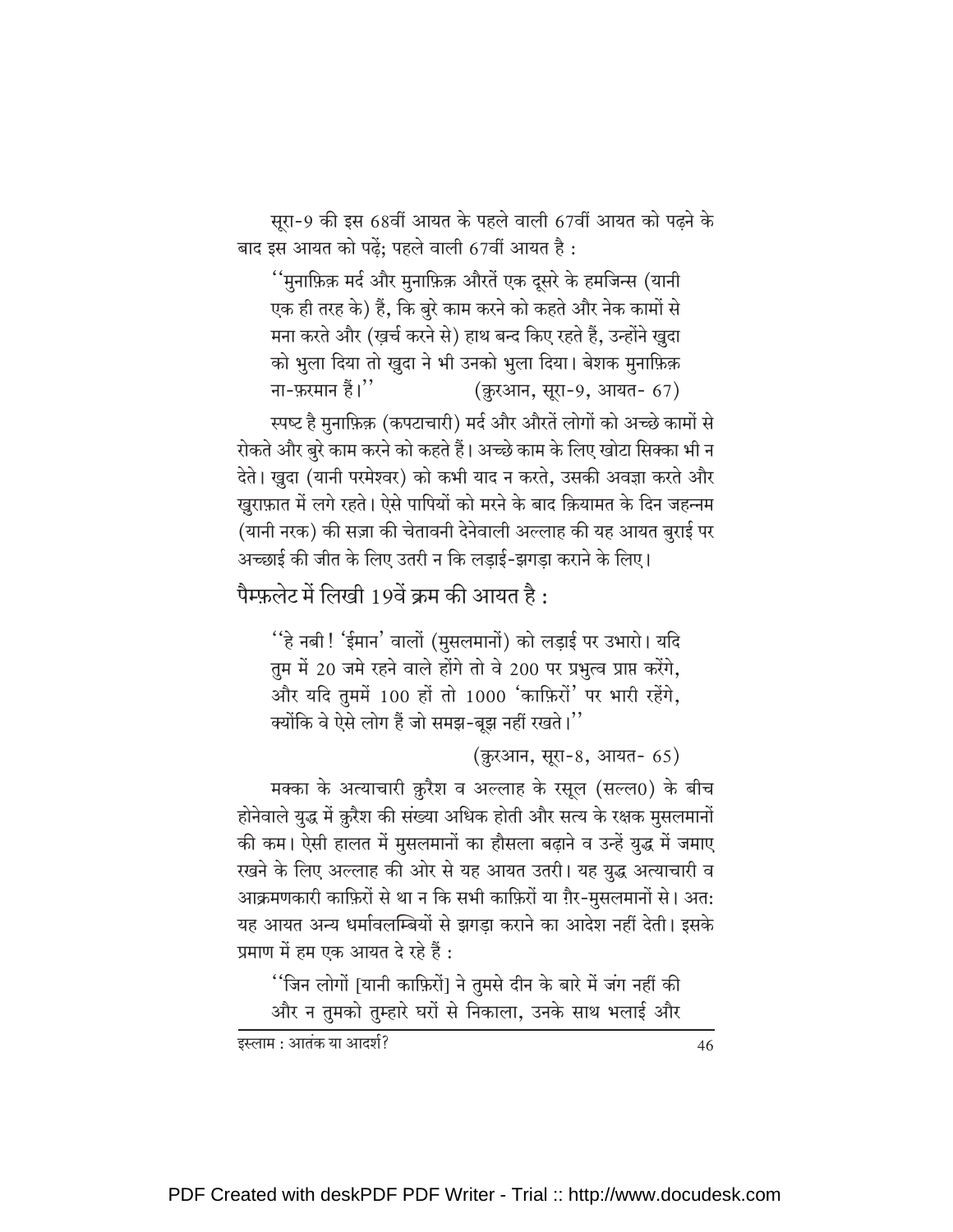इंसाफ का सुलूक करने से खुदा तुमको मना नहीं करता। खुदा तो इंसाफ़ करनेवालों को दोस्त रखता है।"

(क़ुरआन, सूरा-60, आयत- 8)

पैम्फ़लेट में लिखी 20वें क्रम की आयत है:

''हे ईमान लानेवालो (मुसलमानो) तुम 'यहुदियों' और 'ईसाइयों' को मित्र न बनाओ। ये आपस में एक दूसरे के मित्र हैं। और जो कोई तुममें से उनको मित्र बनाएगा, वह उन्हीं में से होगा। नि:सन्देह अल्लाह ज़ुल्म करनेवालों को मार्ग नहीं दिखाता।''

(क़ुरआन, सूरा-5, आयत-51)

यहूदी और ईसाई ऊपरी तौर पर मुसलमानों से दोस्ती की बात करते थे लेकिन पीठ पीछे क़ुरैश की मदद करते और कहते, मुहम्मद से लड़ो हम तुम्हारे साथ हैं। उनकी इस चाल को नाकाम करने के लिए ही यह आयत उतरी जिसका उदुदेश्य मुसलमानों को सावधान करना था, न कि झगड़ा कराना। इसके प्रमाण में क़ुरआन मजीद की यह आयत देखें:

''ख़ुदा उन्हीं लोगों के साथ तुमको दोस्ती करने से मना करता है, जिन्होंने तुमसे दीन के बारे में लड़ाई की और तुमको तुम्हारे घरों से निकाला और तुम्हारे निकालने में औरों की मदद की, तो जो लोग ऐसों से दोस्ती करेंगे, वही ज़ालिम हैं।''

(क़ुरआन, सुरा-60, आयत-9)

पैम्फ़लेट में लिखी 21वें क्रम की आयत है:

''किताबवाले जो न अल्लाह पर 'ईमान' लाते हैं न अन्तिम दिन पर, न उसे 'हराम' करते हैं जिसे अल्लाह और उसके 'रसुल' ने हराम ठहराया है, और न सच्चे 'दीन' को अपना 'दीन' बनाते हैं, उनसे लडो यहाँ तक कि वे अप्रतिष्ठित (अपमानित) होकर अपने हाथों से 'जिज़या' देने लगें।'' (क़ुरआन, सूरा-9, आयत- 29)

इस्लाम के अनुसार तौरात, ज़ूबूर (Old Testament), इंजील (New Testament) और क़ुरआन मजीद अल्लाह की भेजी हुई किताबें हैं, इसलिए इन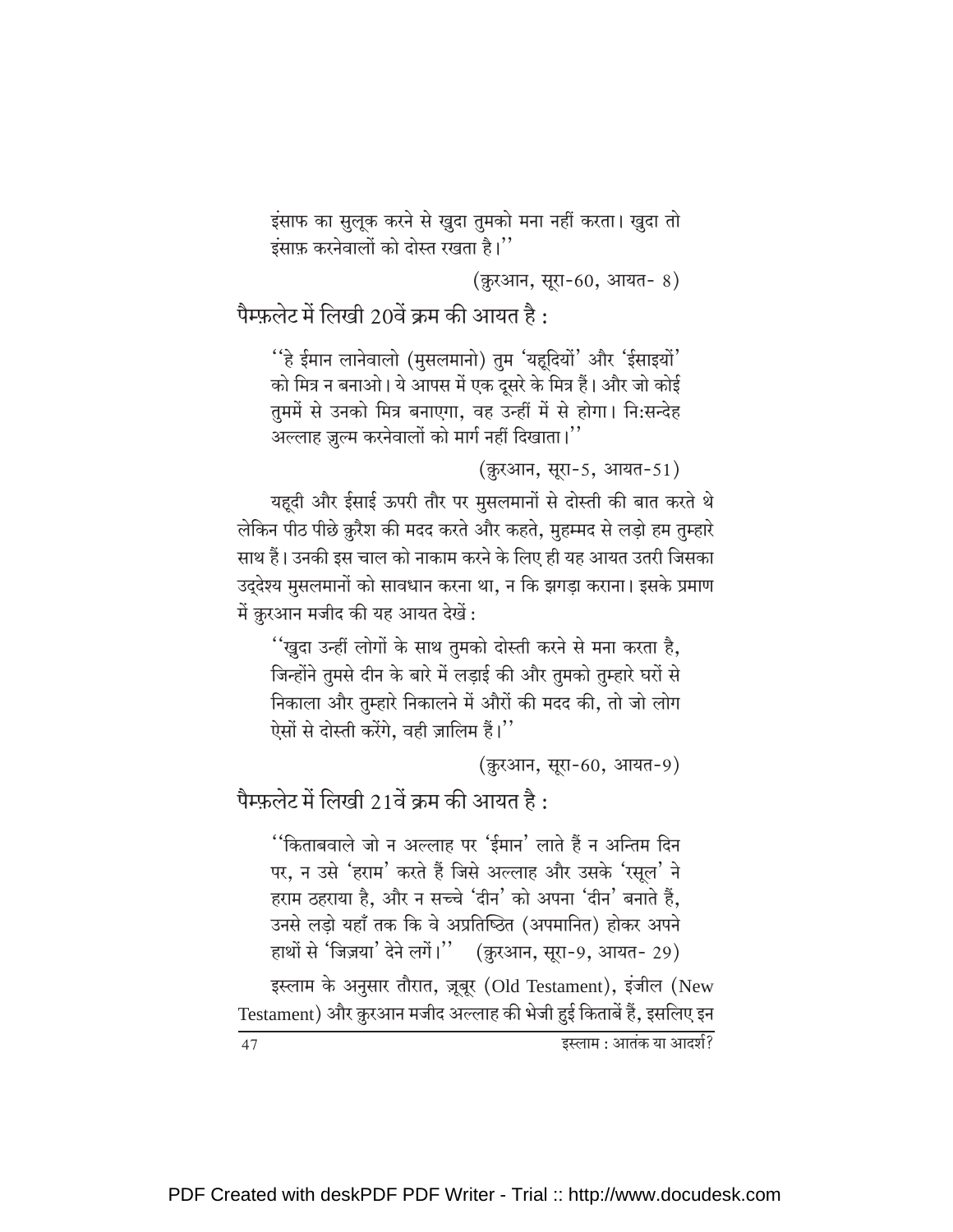किताबों पर अलग-अलग ईमान लानेवाले क्रमश: यहूदी, ईसाई और मुसलमान 'किताबवाले' या 'अह्ले-किताब' कहलाए। यहाँ इस आयत में किताबवाले से मतलब यहूदियों और ईसाइयों से है।

ईश्वरीय पुस्तकें रहस्यमयी होती हैं इसलिए इस आयत को पढ़ने के बाद ऐसा लगता है कि इसमें यहूदियों और ईसाइयों को ज़बरदस्ती मुसलमान बनाने के लिए लड़ाई का आदेश है। लेकिन वास्तव में ऐसा नहीं है क्योंकि इस्लाम में किसी भी प्रकार की ज़बरदस्ती की इजाज़त नहीं है।

क़ुरआन में अल्लाह मना करता है कि किसी को ज़बरदस्ती मुसलमान बनाया जाए। देखिए :

''ऐ पैग़म्बर ! अगर ये लोग तुमसे झगडने लगें, तो कहना कि मैं और मेरी पैरवी करने वाले तो खुदा के फ़रमांबरदार हो चुके और 'अहले-किताब' और अनपढ़ लोगों से कहो कि क्या तुम भी (खुदा के फ़रमांबरदार बनते और) इस्लाम लाते हो? अगर ये लोग इस्लाम ले आयें तो बेशक हिदायत पा लें और अगर (तुम्हारा कहा) न मानें, तो तुम्हारा काम सिर्फ़ खुदा का पैग़ाम पहुँचा देना है। और ख़ुदा (अपने) बन्दों को देख रहा है।" (क़ुरआन, सुरा-3, आयत- 20) ''और अगर तुम्हारा परवरदिगार [यानी अल्लाह] चाहता, तो जितने लोग ज़मीन पर हैं, सब के सब ईमान ले आते, तो क्या तुम लोगों पर ज़बरदस्ती करना चाहते हो कि वे मोमिन [यानी मुसलमान] हो जाएं। $"$ (क़ुरआन, सूरा-10, आयत- 99)

इस्लाम के प्रचार-प्रसार में किसी तरह की ज़ोर-ज़बरदस्ती न करने की इन आयतों के बावजूद इस आयत में 'किताबवालों' से लड़ने का फ़रमान आने के कारण वही हैं, जो पैम्फ़लेट में लिखी 8वें, 9वें व 20वें क्रम की आयतों के लिए मैंने दिए हैं। आयत में जिज़या नाम का टैक्स ग़ैरमुसलमानों से उनकी जान-माल की रक्षा के बदले लिया जाता था। इसके अलावा उन्हें कोई टैक्स नहीं देना पड़ता था। जबकि मुसलमानों के लिए भी ज़कात देना ज़रूरी था। आज तो सरकार ने बात-बात पर टैक्स लगा रखा है।

इस्लाम : आतंक या आदर्श?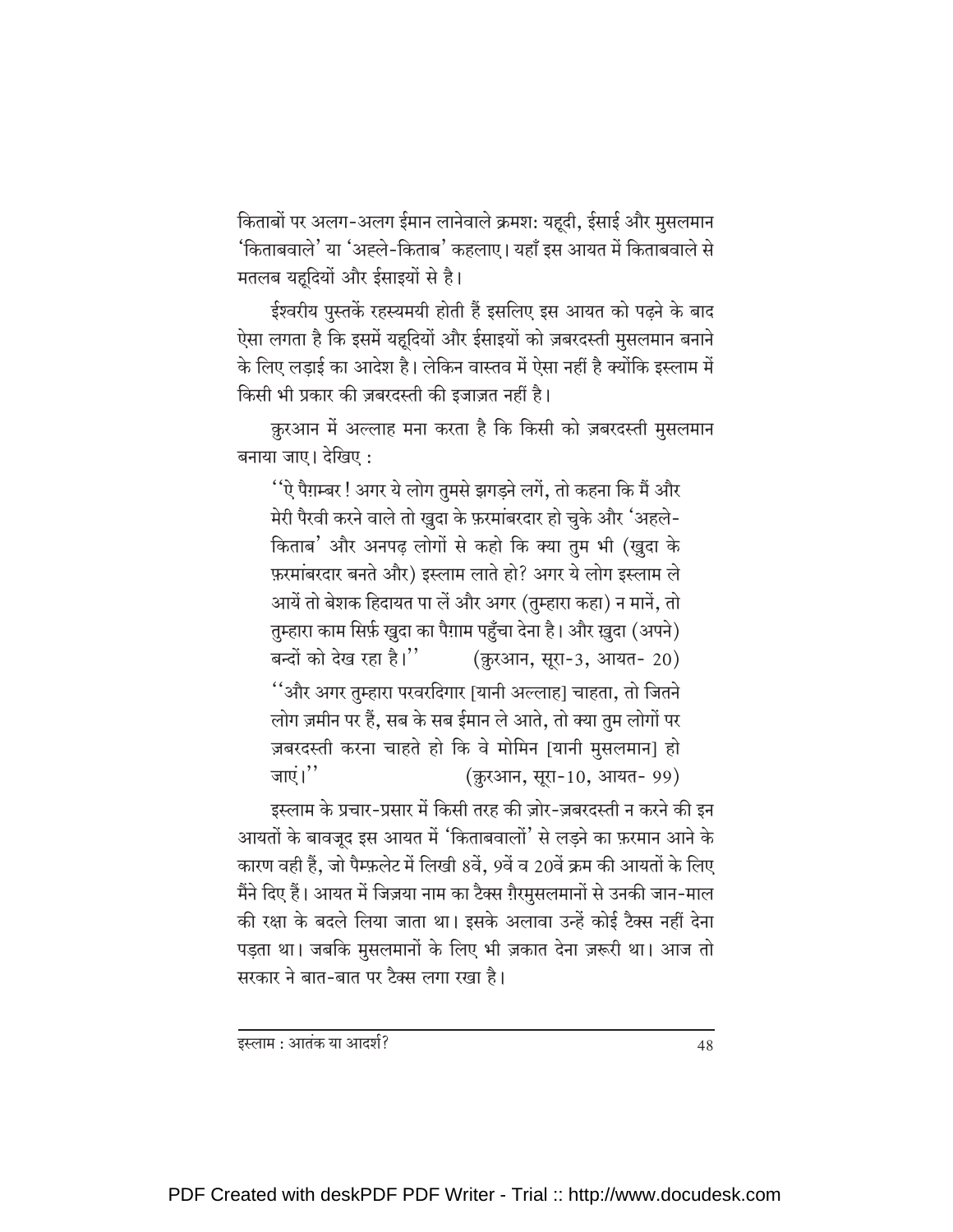पैम्फ़लेट में लिखी 22वें क्रम की आयत है:

''------फिर हमने उनके बीच 'क़ियामत' के दिन तक के लिए वैमनस्य और द्वेष की आग भडका दी. और अल्लाह जल्द उन्हें बता देगा जो कुछ वे करते रहे हैं।'' (क़ुरआन, सूरा-5, आयत- 14) कपटपूर्ण उद्देश्य के लिए पैम्फ़लेट में यह आयत भी जान-बूझकर अधुरी दी गई है। पूरी आयत है:

''और जो लोग (अपने को) कहते हैं कि हम नसारा |यानी ईसाई] हैं, हमने उनसे भी अह्द [यानी वचन] लिया था, मगर उन्होंने भी उस नसीहत का, जो उनको की गई थी, एक हिस्सा भुला दिया, तो हमने उनके आपस में 'क़ियामत' तक के लिए दुश्मनी और कीना [द्वेष] डाल दिया, और जो कुछ वे करते रहे खुदा बहुत जल्द उनको उससे आगाह करेगा।'' (क़ुरआन, सूरा-5, आयत- 14)

पूरी आयत पढने से स्पष्ट है कि वादा खिलाफ़ी, चालाकी और फ़रेब के विरुद्ध यह आयत उतरी. न कि झगडा कराने के लिए।

पैम्फ़लेट में लिखी 23वें क्रम की आयत है:

''वे चाहते हैं कि जिस तरह से वे 'काफ़िर' हुए हैं उसी तरह से तुम भी 'काफ़िर' हो जाओ, फिर तुम एक जैसे हो जाओ; तो उनमें से किसी को अपना साथी न बनाना जब तक वे अल्लाह की राह में हिजरत न करें. और यदि वे इससे फिर जावें तो उन्हें जहां कहीं पाओ पकड़ो और उनका वध (क़त्ल) करो। और उनमें से किसी को साथी और सहायक मत बनाना।" (क़ुरआन, सूरा-4, आयत- 89)

इस आयत को इसके पहले वाली 88वीं आयत के साथ मिलाकर पढ़ें, जो निम्न है:

''तो क्या वजह है कि तुम मुनाफ़िक़ों के बारे में दो गिरोह [यानी दो भाग] हो रहे हो? हाल यह है कि खुदा ने उनके करतूतों की वजह से औंधा कर दिया है। क्या तुम चाहते हो कि जिस शख़्स को ख़ुदा ने गुमराह कर दिया है, उसको रास्ते पर ले आओ?"

(क़ुरआन, सूरा-4, आयत- 88)

इस्लाम : आतंक या आदर्श?

49

PDF Created with deskPDF PDF Writer - Trial :: http://www.docudesk.com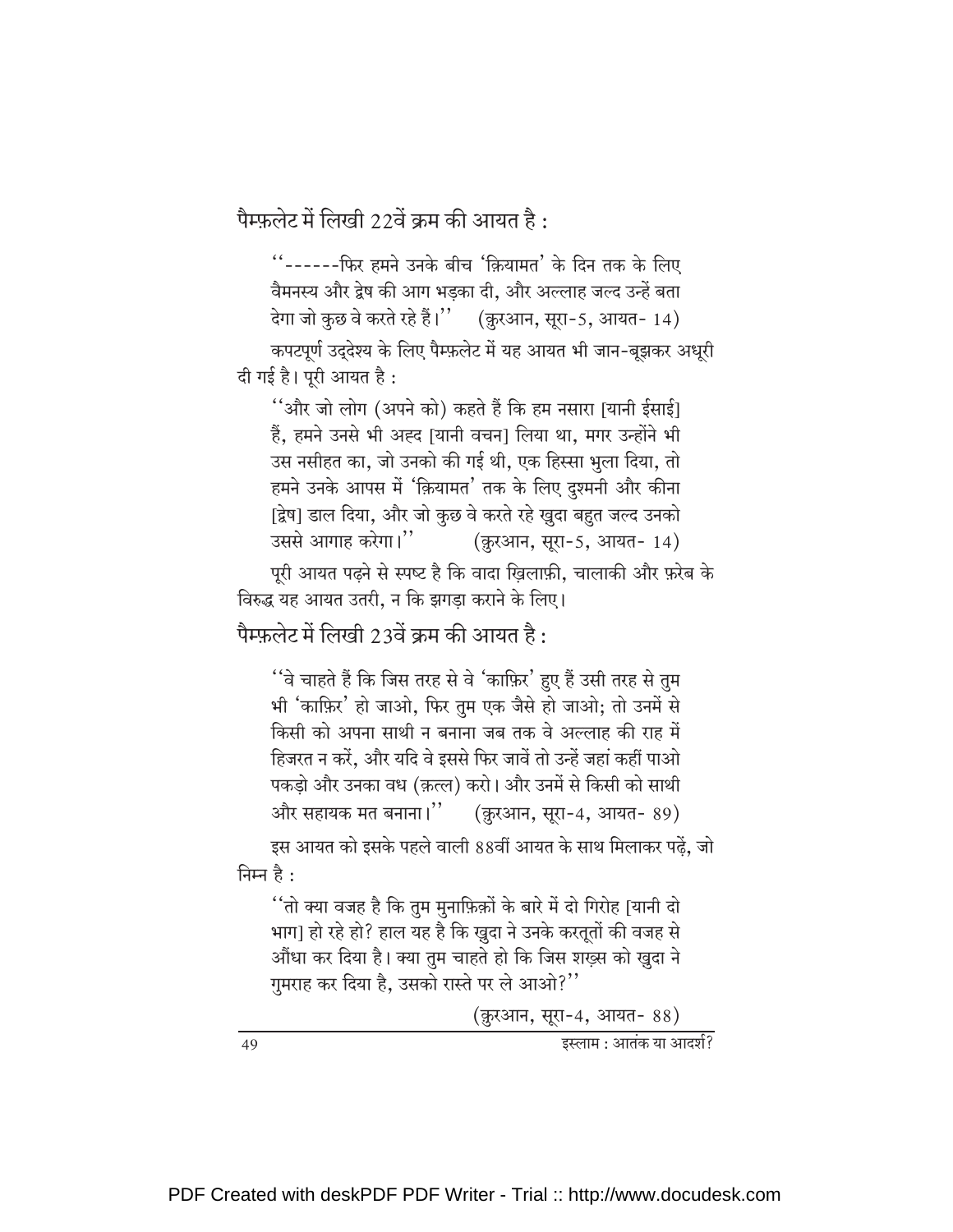स्पष्ट है कि इससे आगे वाली 89वीं आयत, जो पर्चे में दी है, उन मुनाफ़िकों (यानी कपटाचारियों) के सन्दर्भ में है, जो मुसलमानों के पास आकर कहते हैं कि हम 'ईमान' ले आए और मुसलमान बन गए और मक्का में काफ़िरों के पास जाकर कहते कि हम अपने बाप-दादा के धर्म में ही हैं, बुतों को पूजने वाले।

हम तो मुसलमानों के बीच भेद लेने जाते हैं, जिसे हम आप को बताते हैं। ये मुसलमानों के बीच बैठकर उन्हें अपने बाप-दादा के धर्म 'बृत-पूजा' पर वापस लौटने को भी कहते।

इसी लिए यह आयत उतरी कि इन कपटाचारियों को दोस्त न बनाना क्योंकि यह दोस्त हैं ही नहीं, तथा इनकी सच्चाई की परीक्षा लेने के लिए इनसे कहो कि तुम भी मेरी तरह वतन छोड़कर हिजरत करो अगर सच्चे हो तो। यदि न करें तो समझो कि ये नुक़सान पहुँचाने वाले कपटाचारी जासूस हैं, जो काफ़िर दुश्मनों से अधिक ख़तरनाक हैं। उस समय युद्ध का माहौल था, युद्ध के दिनों में सुरक्षा की दृष्टि से ऐसे जासूस बहुत ही खतरनाक हो सकते थे, जिनकी एक ही सज़ा हो सकती थी: मौत। उनकी सन्दिग्ध गतिविधियों के कारण ही मना किया गया है कि उन्हें न तो अपना साथी बनाओ और न ही मददगार. क्योंकि ऐसा करने पर धोखा ही धोखा है।

यह आयत मुसलमानों की आत्मरक्षा के लिए उतरी न कि झगड़ा कराने या घृणा फैलाने के लिए।

पैम्फ़लेट में लिखी 24वें क्रम की आयत है:

''उन (काफ़िरों) से लड़ो ! अल्लाह तुम्हारे हाथों उन्हें यातना देगा, और उन्हें रुसवा करेगा और उनके मुक़ाबले में तुम्हारी सहायता करेगा. और 'ईमान' वालों के दिल ठंडे करेगा।''

(क़ुरआन, सूरा-9, आयत-14)

पैम्फ़लेट में लिखी पहले क्रम की आयत में हम विस्तार से बता चुके हैं कि कैसे शान्ति का समझौता तोडकर हमला करनेवालों के विरुद्ध सूरा-9 की ये आयतें उतरीं। पैम्फ़लेट में 24वें क्रम में लिखी आयत इसी सूरा की है जिसमें समझौता तोड हमला करनेवाले अत्याचारियों से लडने और उन्हें दण्डित करने का अल्लाह का आदेश है जिससे झगड़ा-फ़साद करनेवालों के हौसले पस्त हों

इस्लाम : आतंक या आदर्श?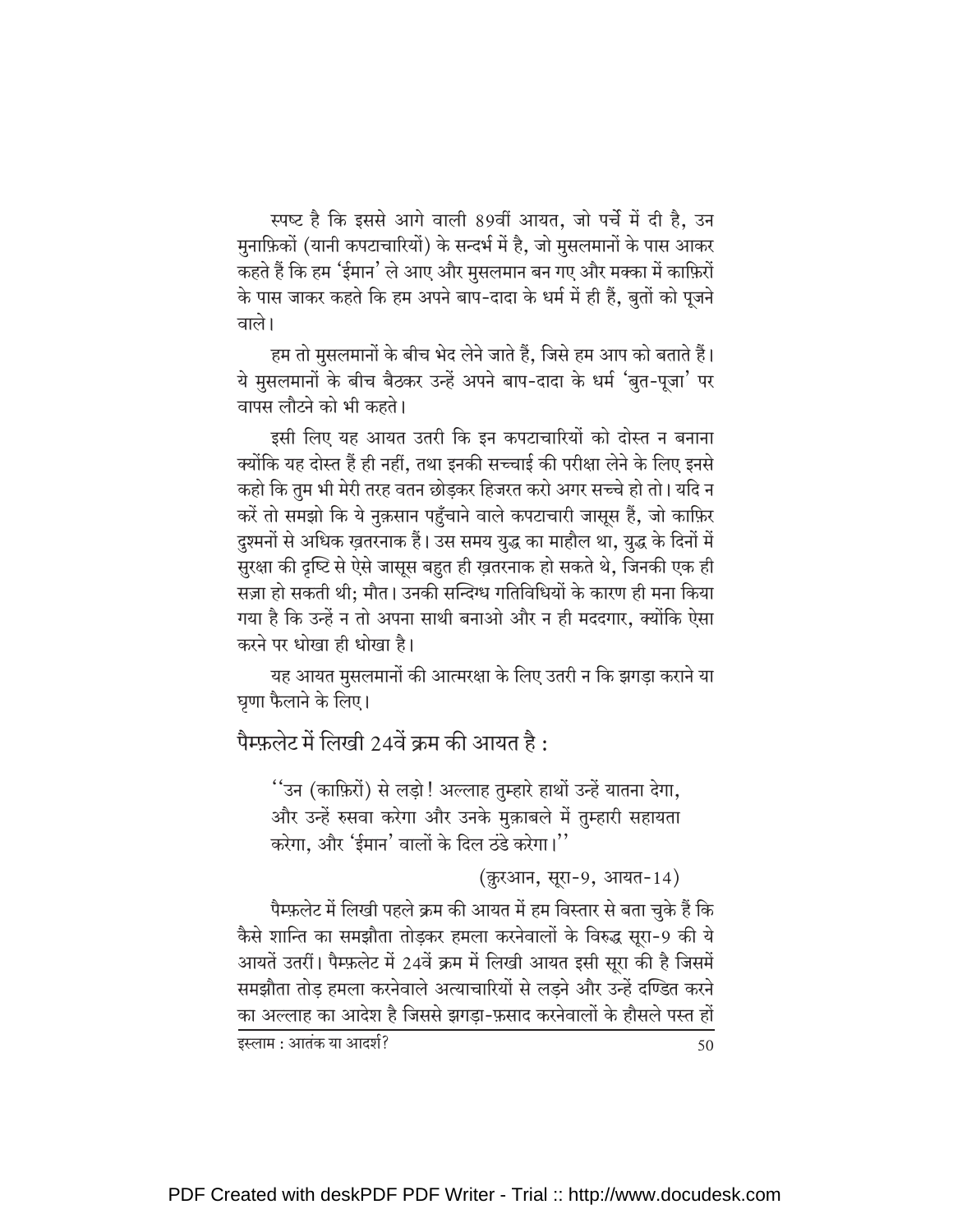और शान्ति की स्थापना हो। इसे और स्पष्ट करने के लिए क़ुरआन मजीद की सूरा-9 की इस 14वीं आयत के पहले वाली दो आयतें देखें:

''और अगर अह्द [यानी समझौता] करने के बाद अपनी क़समों को तोड़ डालें और तुम्हारे दीन में ताने करने लगें, तो उन कुफ्न के पेशवाओं से जंग करो, (ये बे-ईमान लोग हैं और) इनकी क़समों का कुछ ऐतबार नहीं है। अजब नहीं कि (अपनी हरकतों से) बाज़ आ जाएँ। $"$ (क़ुरआन, सूरा-9, आयत- 12) ''भला तुम ऐसे लोगों से क्यों न लड़ो, जिन्होंने अपनी क़समों को तोड़ डाला और (ख़ुदा के) पैग़म्बर के निकालने का पक्का इरादा कर लिया और उन्होंने तुमसे (किया गया अह्द तोड़ना) शुरू किया। क्या तुम ऐसे लोगों से डरते हो, हालाँकि डरने के लायक़ खुदा है, बशर्ते कि ईमान रखते हो।'' (क़ुरआन, सूरा-9, आयत- 13)

अत: शान्ति स्थापना के उद्देश्य से उतरी सूरा-9 की इन आयतों को शान्ति भंग करनेवाली या झगड़ा-फ़साद करानेवाली कहनेवाले या तो धूर्त हैं अथवा अज्ञानी।

निष्कर्ष : 40 वर्ष की उम्र में हज़रत मुहम्मद (सल्ल0) को अल्लाह से सत्य का सन्देश मिलने के बाद से अन्तिम समय (यानी 23 वर्षों) तक अत्याचारी काफ़िरों ने मुहम्मद (सल्ल0) को चैन से बैठने नहीं दिया। इस बीच लगातार युद्ध और साज़िशों का माहौल रहा।

ऐसी परिस्थितियों में आत्मरक्षा के लिए दुश्मनों से सावधान रहना, माहौल गन्दा करनेवाले मुनाफ़िक़ों (यानी कपटाचारियों) और अत्याचारियों का दमन करना या उनपर सख्ती करना या उन्हें दण्डित करना एक आवश्यकता ही नहीं, कर्त्तव्य था।

ऐसे दुष्टों, अत्याचारियों और कपटाचारियों के लिए ऋग्वेद में परमेश्वर का आदेश है :

मायाभिरिन्द्र मायिनं त्वं शुष्णमवातिर:।

विदुष्टे तस्य मेधिरास्तेषां श्रवांस्युत्तिर ॥

(ऋग्वेद, मण्डल 1, सूक्त 11, मंत्र 7)

51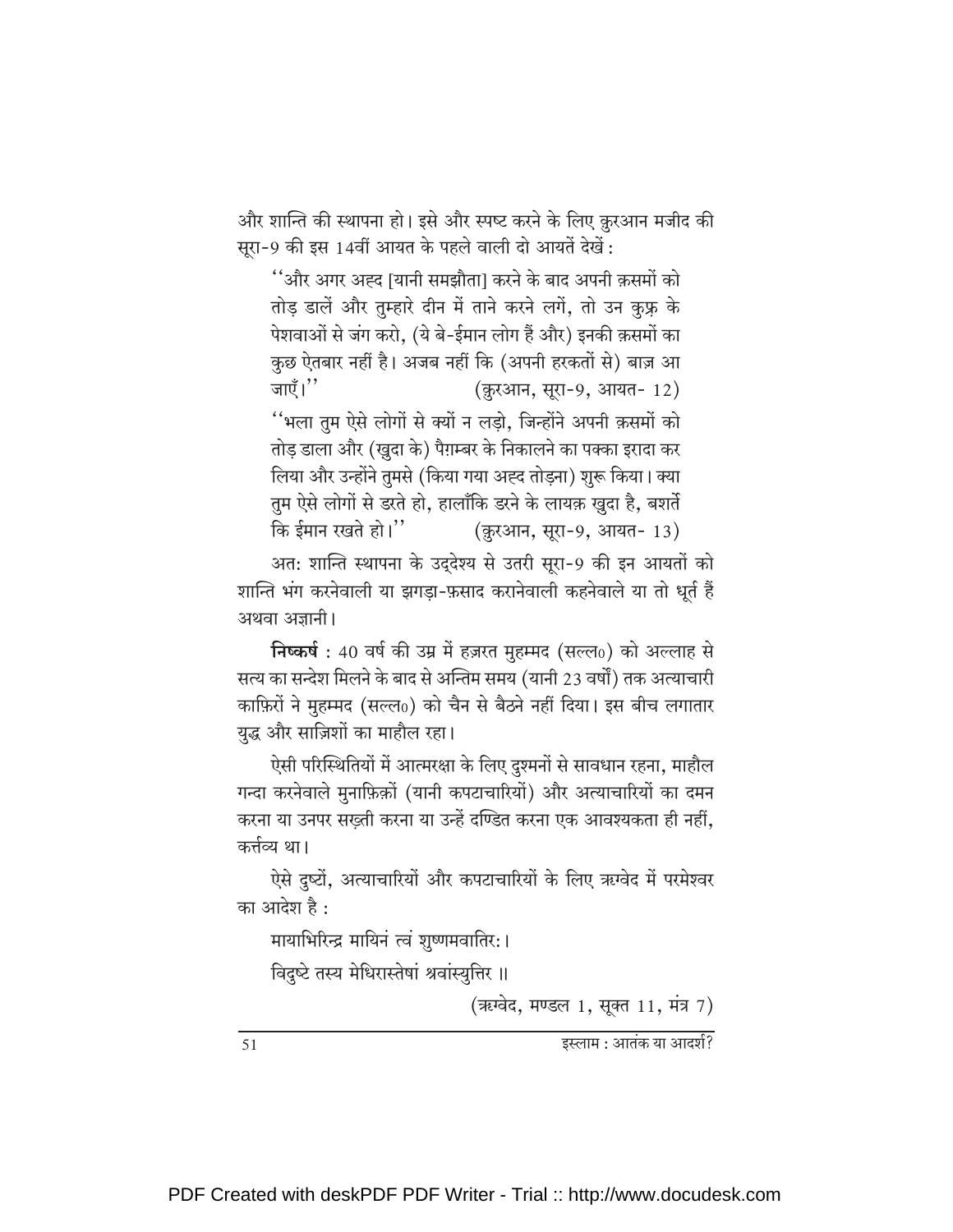भावार्थ: बुद्धिमान मनुष्यों को ईश्वर आज्ञा देता है कि साम, दाम, दण्ड और भेद की युक्ति से दुष्ट और शत्रु जनों की निवृत्ति करके विद्या और चक्रवती राज्य की यथावत् उन्नति करनी चाहिए तथा जैसे इस संसार में कपटी, छली और दुष्ट पुरुष वृद्धि को प्राप्त न हों, वैसा उपाय निरन्तर करना चाहिए। (हिन्दी भाष्य महर्षि दयानन्द)

अत: पैम्फ़लेट में दी गई 24 आयतें अल्लाह के वे फ़रमान हैं, जिनसे मुसलमान अपनी व एकेश्वरवादी सत्य धर्म इस्लाम की रक्षा कर सकें। वास्तव में ये आयतें व्यावहारिक सत्य हैं। लेकिन अपने राजनीतिक फ़ायदे के लिए क़ुरआन मजीद की इन आयतों की ग़लत व्याख्या कर और उन्हें जनता के बीच बंटवाकर कुछ स्वार्थी लोग, मुसलमानों व विभिन्न धर्मावलम्बियों के बीच क्या लड़ाई-झगड़ा कराने व घ्रणा फैलाने का बीज नहीं बो रहे? क्या यह सुनियोजित तरीक़े से जनता को बहकाना व वरगलाना नहीं है?

1986 में छपे इस पर्चे को अदालत के फ़ैसले की आड़ लेकर आखिर किस मक़सद से छपवाया और बंटवाया जा रहा है?

जनता ऐसे लोगों से सावधान रहे. जो अपने राजनीतिक फ़ायदे के लिए इस तरह के कार्यों से देश में अशान्ति फैलाना चाहते हैं।

ऐसे लोग क्या नहीं जानते कि दूसरों से सम्मान पाने के लिए पहले खुद दूसरों का सम्मान करना चाहिए।

ऐसे लोगों को चाहिए कि वे पहले शुद्ध मन से क़ुरआन को अच्छी तरह पढ़ लें और इस्लाम को जान लें, फिर इसके बाद ही इस्लाम पर टिप्पणी करें, अन्यथा नहीं।

हो सकता है इस पर्चे को छापने व बाँटने वाले भी मेरी तरह ही अनजाने में भ्रम में हों, यदि ऐसा है, तो अब सच्चाई जानने के बाद कई भाषाओं में छपनेवाले इस पर्चे को छपवाना-बंटवाना बन्द करें और अपने किए के लिए प्रायश्चित कर सार्वजनिक रूप से माफ़ी मांगें।

यहाँ एक घटना का उल्लेख करना बहुत ज़रूरी है। कुछ दिनों पहले 'वैदिक धर्म और इस्लाम' विषय पर कानपुर में आयोजित एक सेमिनार में मेरे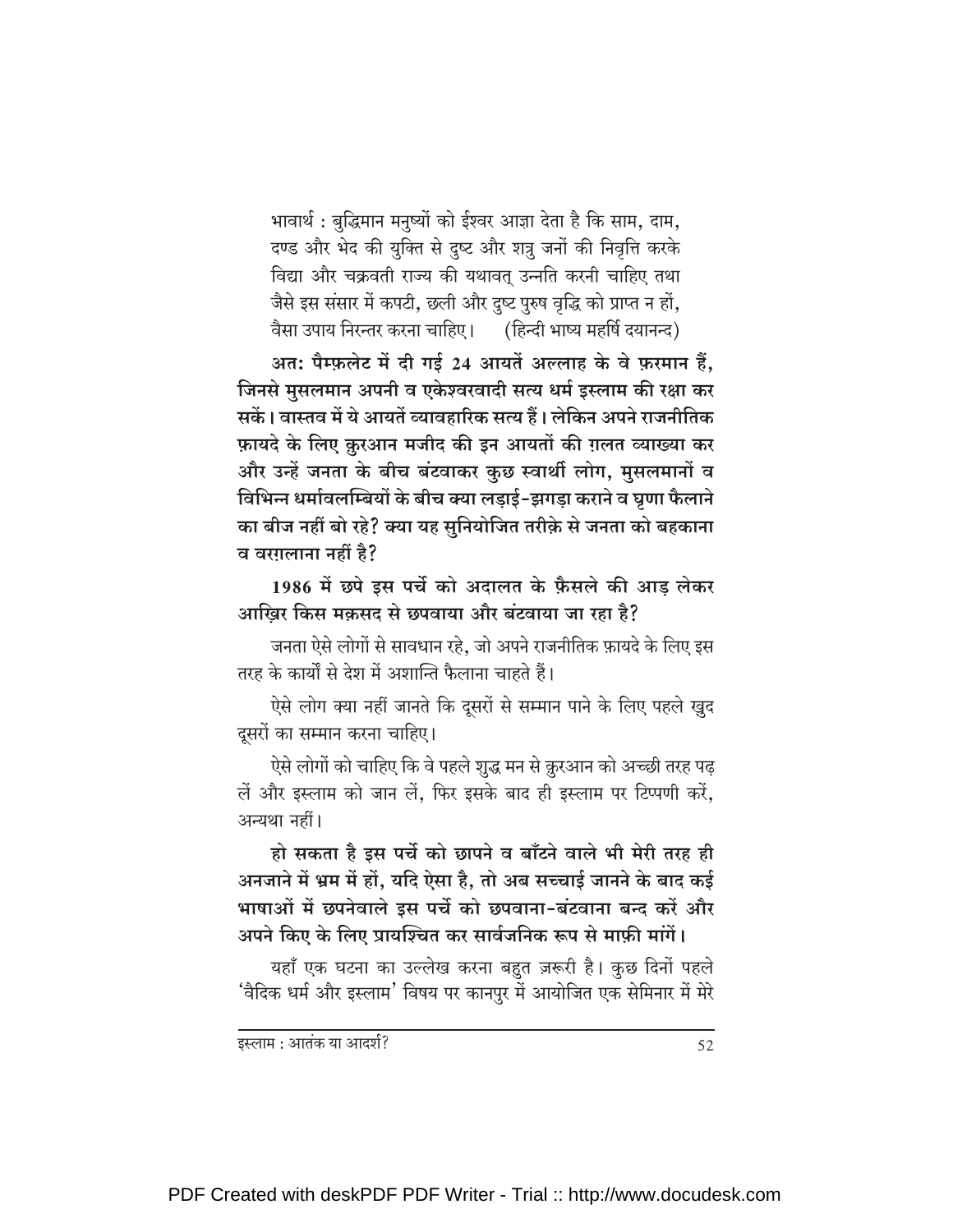व्याख्यान देने के बाद आर्यसमाजी एक सज्जन ने मुझसे पूछा कि ''स्वामी जी, आपने अभी इस्लाम के बारे बताया कि इस्लाम और वेदों के सत्य में आश्चर्यजनक रूप से समानता है। आपके बताए तर्कों से तो यही लगता है। फिर यह बताइए कि स्वामी दयानन्द सरस्वती द्वारा लिखे गए सत्यार्थप्रकाश<sup>1</sup> का 14 वाँ समुल्लास क्या ग़लत है?'' यह एक ऐसा प्रश्न है जो उन लोगों के मन में स्वाभाविक रूप से आएगा जिन्होंने सत्यार्थप्रकाश को पढा है।

इसका उत्तर है- जैसा कि मैं अपने बारे में लिख चुका हूँ कि क़ुरआन की आयतों का सही मतलब जानने के लिए यह जानना ज़रूरी है कि आयत क्यों उतरी और किन परिस्थितियों में उतरी? साथ ही क़ुरआन को समझने के लिए व्यक्ति के मन में इस्लाम के प्रति सकारात्मक (Positive) दृष्टिकोण भी होना चाहिए यानी मन शुद्ध होना चाहिए। क्योंकि ईश्वरीय किताबें बहुत रहस्यमयी होती हैं। उन्हें समझना आसान बात नहीं। वेदों को ही ले लीजिए वैदिक मंत्रों का सही अर्थ करना अत्यन्त कठिन काम है। मंत्रों का अर्थ करते समय लोगों की जैसी मानसिकता होगी वह मंत्रों के अर्थ को समझने में प्रभावित कर देती है।

स्वामी दयानन्द सरस्वती बहुत बड़े विद्वान थे लेकिन स्वामी जी अरबी भाषा नहीं जानते थे। स्वामी जी ने मेरी ही तरह इस्लाम के प्रति नकारात्मक दृष्टिकोण रखते हुए क़ुरआन का सीधा-सीधा अनुवाद देखा या सुना। यह नहीं देखा कि आयत क्यों उतरी और किन परिस्थितियों में उतरी व आयत का मक़सद क्या है? तथा आयत किस सन्दर्भ में है? इसी लिए मेरी ही तरह क़ुरआन को लेकर वे भ्रमित हो गए और उसके प्रति ग़लत धारणा बना ली। स्वामी जी बड़े ही विद्रान थे ग़लती उनसे नहीं हुई, बल्कि उससे हुई जिसने स्वामी जी को क़ुरआन ठीक से समझाया नहीं या क़ुरआन की आयतों को ठीक से समझने का तरीक़ा नहीं बताया। यदि स्वामी जी ने हज़रत मुहम्मद (सल्ल0) की जीवनी और उनके कथन यानी ह़दीसें पढ़ी होतीं तो निश्चित रूप से वे क़ुरआन के बारे में वही कहते या लिखते जो मैं आज कह रहा हूँ या लिख रहा हूँ।

<sup>्&</sup>lt;br>स्वामी दयानन्द सरस्वती ने अपनी लिखी एक किताब 'सत्यार्थप्रकाश' में मुख्य धर्मों व मतों की 1. समीक्षा की है। इस किताब के 14वें समुल्लास (यानी अध्याय) में इस्लाम के बारे में ग़लत और भ्रामक जानकारी दी गई है।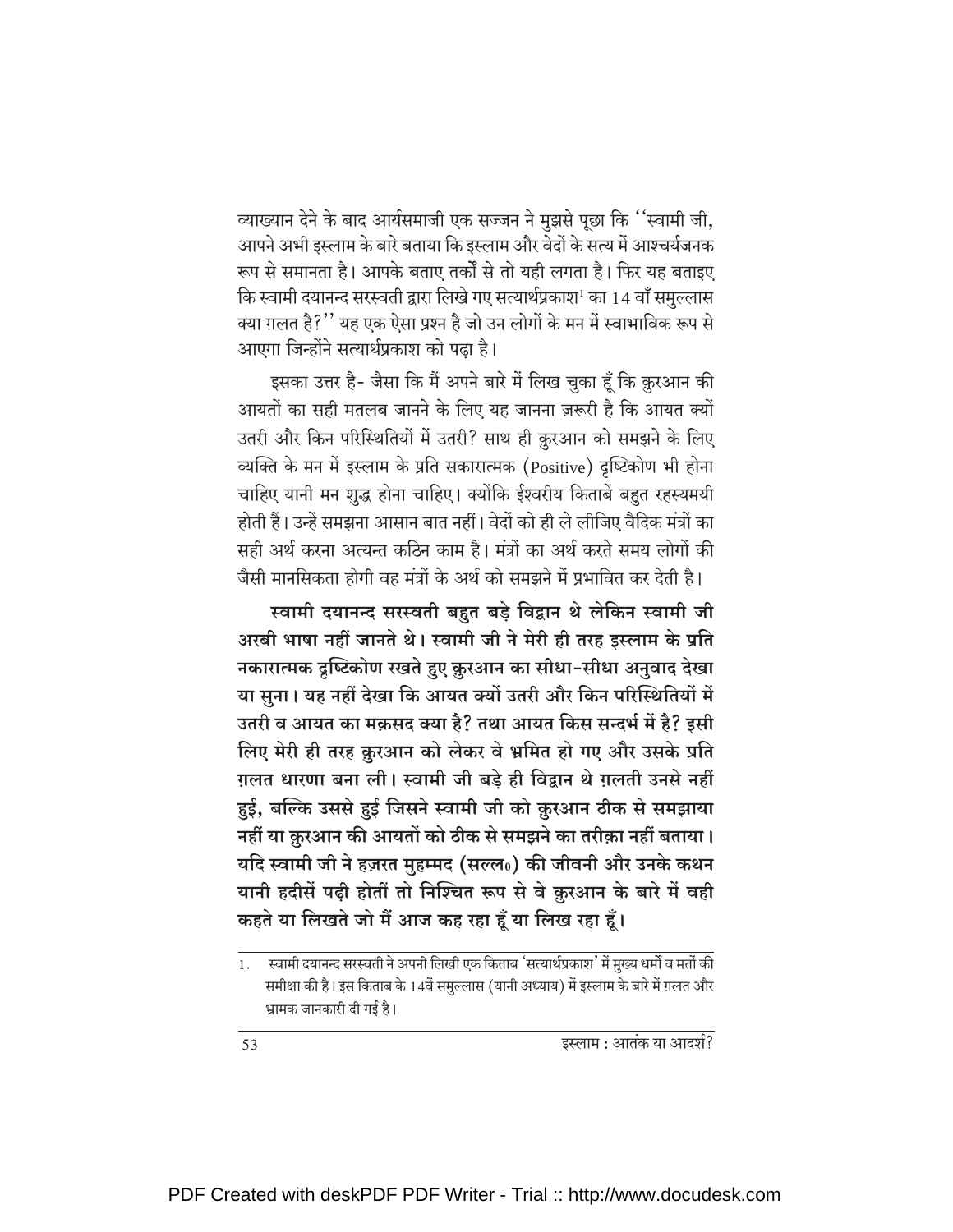## क़ुरआन के आदर्श

मैंने अनुभव किया है कि ईश्वरीय ज्ञानवाली रहस्यमयी किताबें पढने व समझने के लिए तन के साथ-साथ मन की श़ब्दता भी ज़रूरी है तभी उनका रहस्य समझ में आता है।

इसी शुद्धता के साथ जब मैंने ईश्वरीय किताब क़ुरआन मजीद पढ़ी तो अल्लाह की रहस्मयी आयतों के सच्चे अर्थ समझ में आने लगे। अल्लाह की ओर से भेजी गई किताब क़ुरआन मानवता के कल्याण के लिए आसमान से उतरी जिसमें मानवता के लिए आदर्श ही आदर्श हैं।

क़ुरआन मजीद की प्रथम सुरा फ़ातिहा ईश-वन्दना है जिसको पढ़ने के बाद मन अपने आप एक अल्लाह (यानी परमेश्वर) की सर्वोच्चता को स्वीकार कर लेता है और वह उस अल्लाह के प्रति आस्था तथा भक्ति से पूर्ण हो जाता है। मन की शुद्धता व आस्तिक भाव से पाठक स्वयं पढकर देखें :

'शुरू अल्लाह का नाम लेकर, जो बड़ा मेहरबान, निहायत रहमवाला है।' ''सब तरह की तारीफ़ ख़ुदा ही के लिए है जो तमाम [यानी सम्पूर्ण] मख्लुक़ात [यानी प्राणियों] का परवरदिगार [यानी पालनहार] है। बड़ा मेहरबान, निहायत रहम वाला, इंसाफ़ के दिन का हाकिम, (ऐ परवरदिगार!) हम तेरी ही इबादत करते हैं, और तुझी से मदद माँगते हैं, हमको सीधे रास्ते पर चला, उन लोगों का रास्ता जिन पर तू अपना फ़ज़्ल व करम करता रहा, न उनका जिन पर ग़ुस्सा होता रहा और न गुमराहों का। (क़ुरआन, सूरा-1, आयत- 1-7)

क़ुरआन के आध्यात्मिक आदर्श

''सुन रखो कि जो मख्लुक़ [यानी प्राणी] आसमानों में है और जो लोग ज़मीन में हैं, सब खुदा ही के (बन्दे और उसकी मख़्लूक़) हैं, और यह जो खुदा के सिवा (अपने बनाए हुए) शरीकों को पुकारते

इस्लाम : आतंक या आदर्श?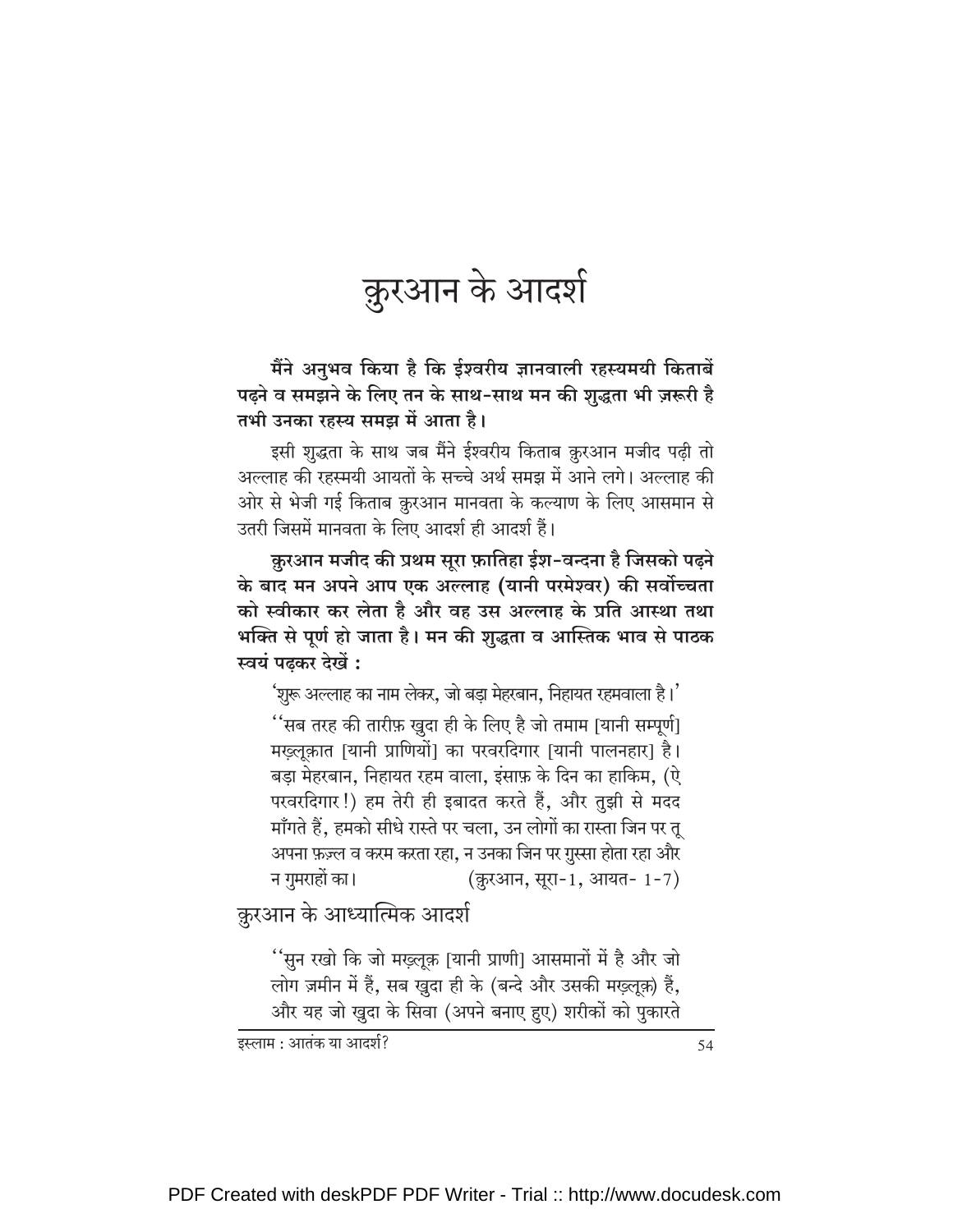हैं, वे (किसी और चीज़ के) पीछे नहीं चलते, सिर्फ़ ज़न [गुमान] के पीछे चलते हैं और सिर्फ़ अटकलें दौड़ा रहे हैं।''

(क़ुरआन, सूरा-10, आयत- 66)

''(ऐ पैग़म्बर !) कह दो कि लोगो ! अगर तुमको मेरे दीन में किसी तरह का शक हो तो (सुन रखो कि) जिन लोगों की तुम खुदा के सिवा इबादत करते हो, मैं उनकी इबादत नहीं करता बल्कि मैं ख़ुदा की इबादत करता हूँ जो तुम्हारी रूहें क़ब्ज़ कर लेता है और मुझको यही हुक्म हुआ है कि ईमान लानेवालों में हूँ।''

(क़ुरआन, सूरा-10, आयत-104)

''और खुदा को छोड़कर ऐसी चीज़ को न पुकारना जो न तुम्हारा कुछ भला कर सके और न कुछ बिगाड़ सके। अगर ऐसा करोगे तो ज़ालिमों में हो जाओगे।'' (क़ुरआन, सूरा-10, आयत- 106) ''कहो, क्या मैं खुदा को छोडकर किसी और को मददगार बनाऊं कि (वही तो) आसमानों और ज़मीन का पैदा करनेवाला है और वही (सबको) खाना देता है और खुद किसी से खाना नहीं लेता। (यह भी) कह दो कि मुझे यह हुक्म हुआ है कि मैं सबसे पहले इस्लाम लानेवाला हूँ और यह कि तुम (ऐ पैग़म्बर!) मुश्ख्कों में न होना।''

(क़ुरआन, सूरा-6, आयत- 14)

''और जिनको तुम ख़ुदा के सिवा पुकारते हो, वे न तुम्हारी मदद की ताक़त रखते हैं और न ख़ुद अपनी ही मदद कर सकते हैं।''

(क़ुरआन, सूरा-7, आयत- 197)

''और अगर तुम उनको सीधे रास्ते की तरफ़ बुलाओ, तो सुन न सकें और तुम उन्हें देखते हो कि (देखने में) आँखें खोले तुम्हारी तरफ़ देख रहे हैं, मगर (सच में) कुछ नहीं देखते।''

(क़ुरआन, सूरा-7, आयत- 198)

''(उनसे) पूछो कि तुमको आसमान व ज़मीन में रोज़ी कौन देता है या (तुम्हारे) कानों व आँखों का मालिक कौन है और बे-जान से जानदार कौन पैदा करता है और जानदार से बे-जान कौन पैदा करता है और दुनिया के कामों का इन्तिज़ाम कौन करता है। झट कह देंगे कि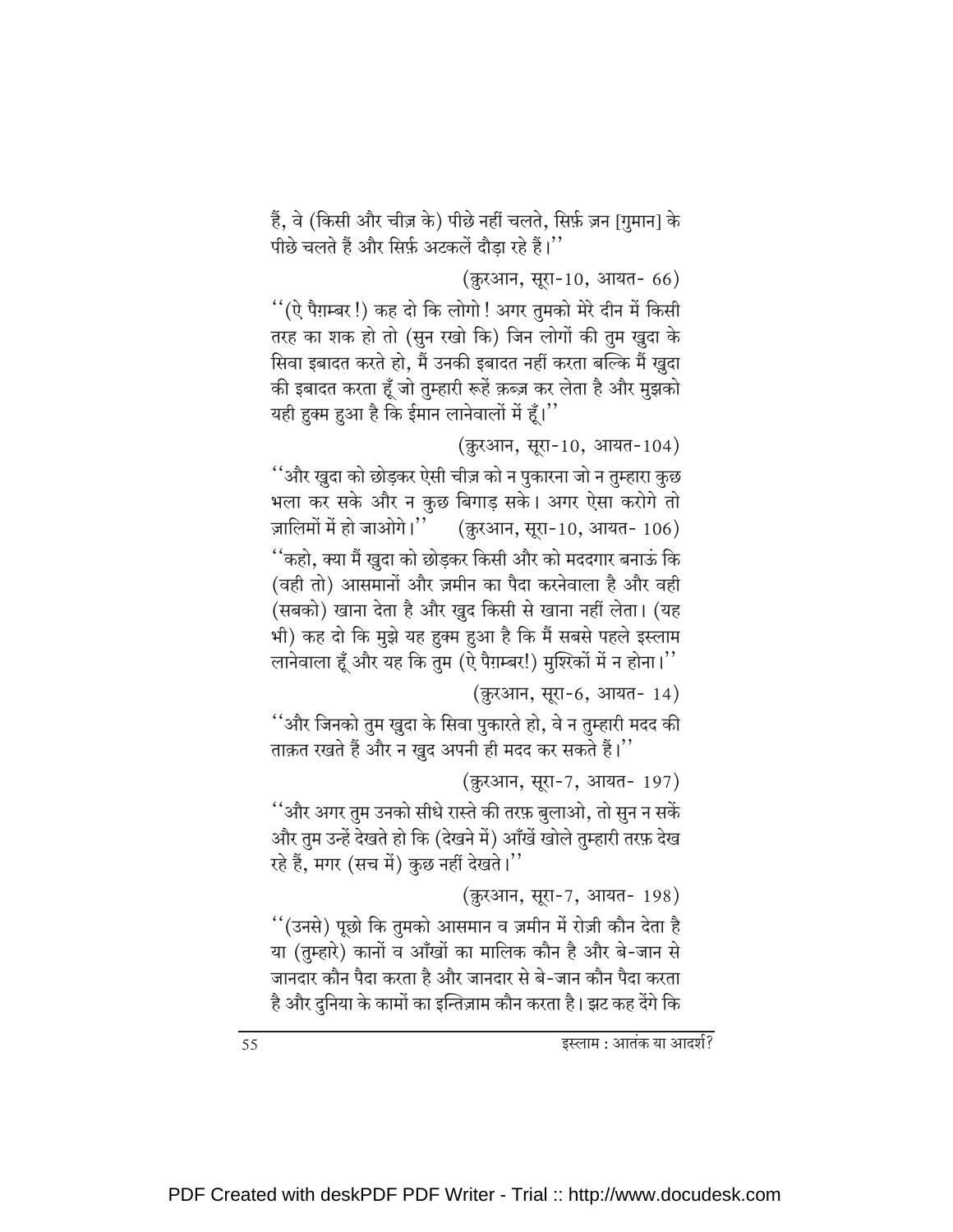अल्लाह। तो कहो कि फिर तुम (खुदा से) डरते क्यों नहीं? यही खुदा तो तुम्हारा परवरदिगारे-बर-हक़ है और हक़ बात के ज़ाहिर होने के बाद गुमराही के सिवा है ही क्या? तो तुम कहाँ फिर जाते हो? $"$ (क़ुरआन, सूरा-10, आयत- 31, 32) ''(उनसे) पूछो कि भला तुम्हारे शरीकों में कोई ऐसा है कि मखलुक़ात को पहले पैदा करे (और) फिर उसको दोबारा बनाए। कह दो कि ख़ुदा ही पहली बार पैदा करता है, फिर वही उसको दोबारा पैदा करेगा तो तुम कहाँ उलटे जा रहे हो?

पछो कि भला तुम्हारे शरीकों में कौन ऐसा है कि हक़ का रास्ता दिखाए। कह दो कि खुदा ही हक़ का रास्ता दिखाता है, भला जो हक़ का रास्ता दिखाए. वह इस क़ाबिल है कि उसकी पैरवी की जाए या वह कि जब तक कोई उसे रास्ता न बताए, रास्ता न पाए। तो तुम को क्या हुआ है, कैसा इंसाफ़ करते हो?"

(क़ुरआन, सूरा-10, आयत- 34, 35)

''और मुश्ख्कि कहते हैं कि अगर खुदा चाहता तो न हम ही उसके सिवा किसी चीज़ को पूजते और न हमारे बड़े ही (पूजते) और न उसके (फ़रमान के) बग़ैर हम किसी चीज़ को हराम ठहराते। (ऐ पैग़म्बर !) इसी तरह इनसे अगले लोगों ने किया था, तो पैग़म्बरों के ज़िम्मे (ख़ुदा के हुक्मों को) खोलकर पहुँचा देने के सिवा और कुछ नहीं।

और हमने हर जमाअत में पैग़म्बर भेजा कि खुदा ही की इबादत करो और बुतों (की पूजा करने) से बचो, तो उनमें कुछ ऐसे हैं जिनको ख़ुदा ने हिदायत दी और कुछ ऐसे हैं, जिनपर गुमराही साबित हुई, सो ज़मीन पर चल-फिर कर देख लो कि झुठलाने वालों का अंजाम कैसा हुआ।'' (क़ुरआन, सूरा-16, आयत- 35, 36) ''बात यह है कि हमने उनके पास हक़ पहुँचा दिया है और ये (जो बुतपरस्ती किए जाते हैं) बेशक झूठे हैं।

इस्लाम : आतंक या आदर्श?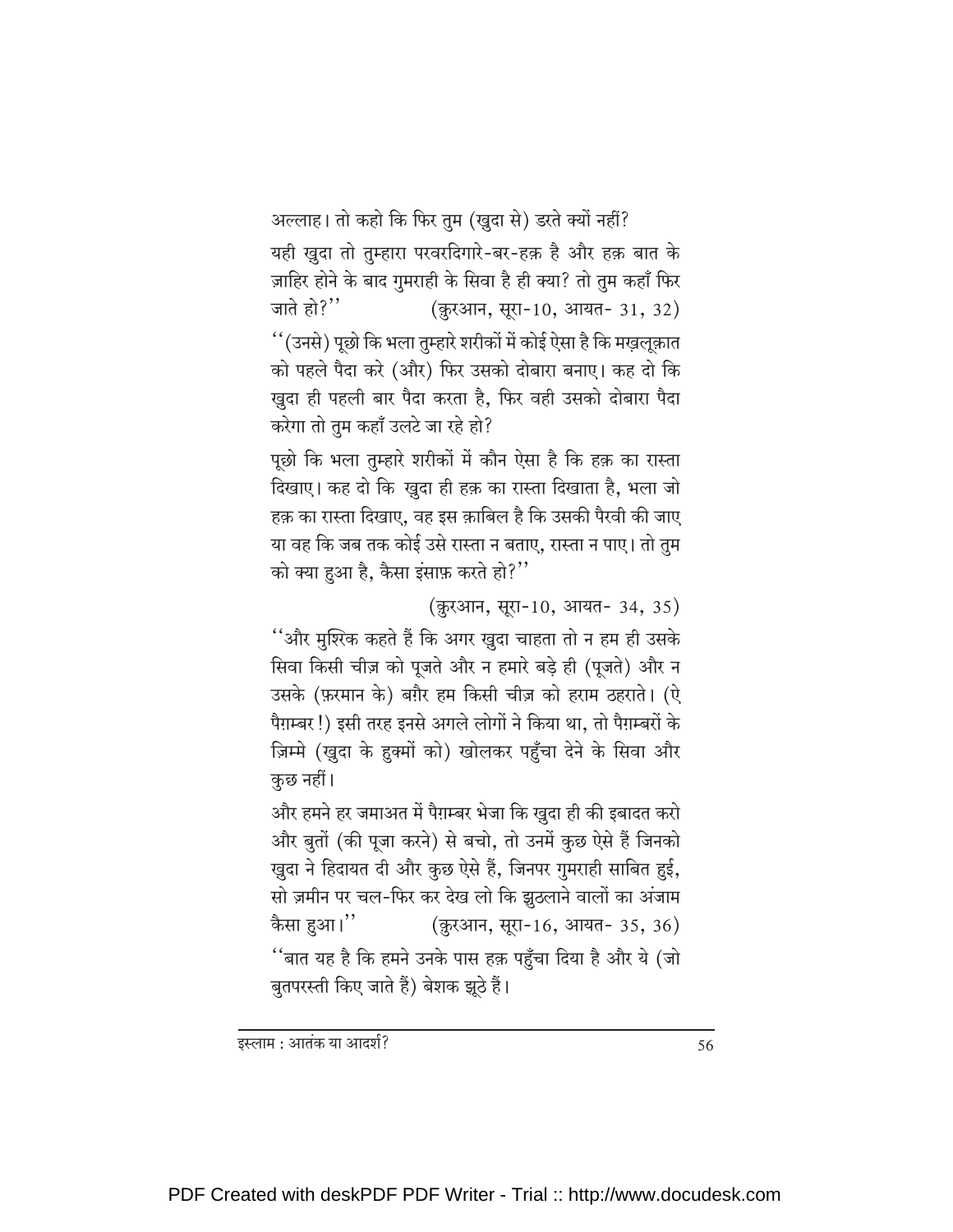ख़ुदा ने न तो किसी को (अपना) बेटा बनाया है और न उसके साथ कोई और माबूद [पूज्य] है।"

(क़ुरआन, सूरा-23, आयत- 90, 91)

''कह दो कि मैं तो अपने परवरदिगार ही की इबादत करता हूँ और यह भी कह दो कि मैं तुम्हारे हक़ में नुक़सान और नफ़े का क़ुछ इख्तियार नहीं रखता।

यह भी कह दो कि ख़ुदा (के अज़ाब) से मुझे कोई पनाह नहीं दे सकता और मैं उसके सिवा कहीं पनाह की जगह नहीं देखता।

हाँ, खुदा की (तरफ़ से हुक्मों का) और उसके पैग़ामों का पहुँचा देना (ही मेरे ज़िम्मे है) और जो शख्स खुदा और उसके पैग़म्बर की नाफ़रमानी करेगा तो ऐसों के लिए जहन्नम की आग है, हमेशा-हमेशा उसमें रहेंगे।" (क़ुरआन, सूरा-72, आयत- 20-23) ''(ऐ पैग़म्बर ! इस्लाम के इन मुन्किरों [नास्तिकों] से) कह दो कि ऐ काफ़िरो ! जिन (बुतों) को तुम पूजते हो, उनको मैं नहीं पूजता, और जिस (खुदा) की मैं इबादत करता हूँ, उसकी तुम इबादत नहीं करते, और (मैं फिर कहता हूँ कि) जिनकी तुम पूजा करते हो, उनकी मैं पूजा करनेवाला नहीं हूँ। और न तुम उसकी बन्दगी करनेवाले (मालूम होते) हो, जिसकी मैं बन्दगी करता हूँ। तुम अपने दीन [धर्म] पर, मैं अपने दीन पर।" (क़ुरआन, सूरा-109, आयत- 1-6)

''कहो कि वह (ज़ात पाक जिस का नाम) अल्लाह (है) एक है, (वह) माबुदे-बरहक़, बे-नियाज़ है। न किसी का बाप है और न किसी का बेटा, और कोई उसका हमसर (साथी) नहीं।"

(क़ुरआन, सूरा-112, आयत- 1-4)

''और जिन लोगों ने हमारी आयतों को झुठलाया, वे बहरे और गूँगे हैं। (इसके अलावा) अँधेरे में (पड़े हुए), जिसको ख़ुदा चाहे, गुमराह कर दे और जिसे चाहे सीधे रास्ते पर चला दे।

कहो, (काफ़िरो !) भला देखो तो, अगर तुमपर खुदा का अज़ाब आ जाए या क़ियामत आ मौजूद हो, तो क्या तुम (ऐसी हालत में) ख़ुदा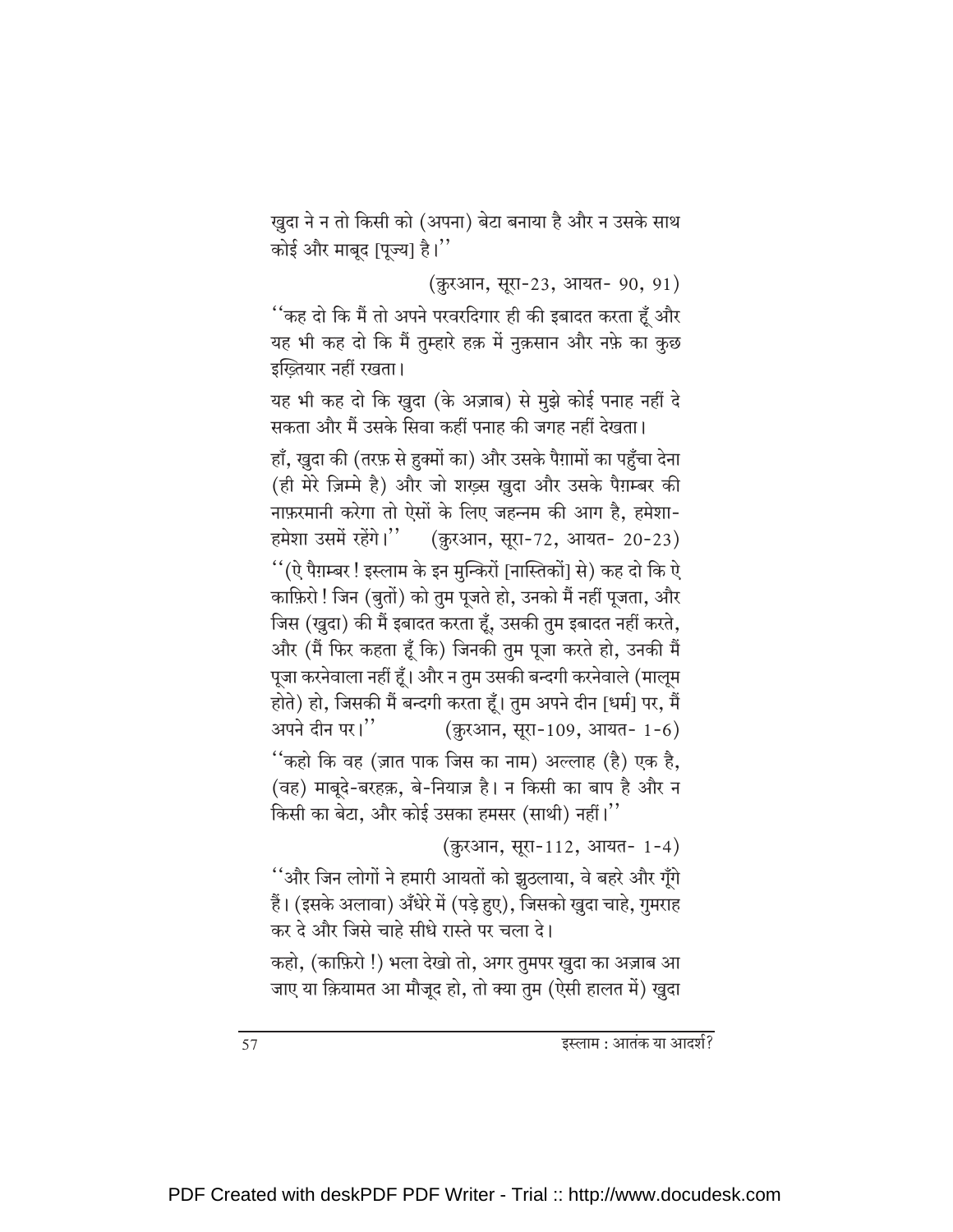[यानी परमेश्वर] के सिवा किसी और को पुकारोगे? अगर सच्चे हो (तो बताओ)।

(नहीं) बल्कि (मुसीबत के वक़्त तुम) उसी को पुकारते हो, तो जिस दु:ख के लिए उसे पुकारते हो, वह अगर चाहता है, तो उसको दूर कर देता है और जिनको तुम शरीक बनाते हो, (उस वक़्त) उन्हें भूल जाते हो।

और हमने तुमसे पहले बहुत-सी उम्मतों की तरफ़ पैग़म्बर भेजे, फिर (उनकी नाफ़रमानियों की वजह से) हम उन्हें सख्तियों और तक्लीफ़ों में पकड़ते रहे, ताकि आजिज़ी करें।''

```
(क़ुरआन, सूरा-6, आयत- 39-42)
```
''(ऐ पैग़म्बर! कुफ़्फ़ार से) कह दो कि जिनको तुम खुदा के सिवा पुकारते हो, मुझे उनकी इबादत से मना किया गया है। (यह भी) कह दो कि मैं तुम्हारी ख्वाहिशों की पैरवी नहीं करूंगा, ऐसा करूं, तो गुमराह हो जाऊं और हिदायत पाए हुए लोगों में न रहूँ।"

(क़ुरआन, सूरा-6, आयत- 56)

''कहो, क्या हम खुदा के सिवा ऐसी चीज़ को पुकारें जो न हमारा भला कर सके न बुरा और जब हमको खुदा ने सीधा रास्ता दिखा दिया, तो (क्या) हम उल्टे पाँव फिर जाएं? (फिर हमारी ऐसी मिसाल हो) जिसे किसी जिन्नात [शैतान] ने जंगल में भुला दिया हो (और वह) हैरान (हो रहा हो) और उसके कुछ साथी हों जो उसको रास्ते की तरफ़ बुलाएं कि हमारे पास चला आ। कह दो कि रास्ता तो वही है, जो खुदा ने बताया है और हमें तो यह हुक्म मिला है कि हम अल्लाह, रब्बुल-आलमीन के फ़रमांबरदार हों।''

```
(क़ुरआन, सूरा-6, आयत- 71)
```
''(ऐ मुहम्मद !) इनसे कह दो कि मुझे इस बात से मना किया गया है कि जिनको तुम खुदा के सिवा पुकारते हो, उनकी इबादत करूँ (और मैं उनकी कैसे इबादत करूँ,) जबकि मेरे पास मेरे परवरदिगार (की तरफ़) से खुली दलीलें आ चुकी हैं और मुझको यह हुक्म हुआ है कि सारे जहान के परवरदिगार ही के फ़रमान के ताबेअ हूँ।''

(क़ुरआन, सूरा-40, आयत- 66)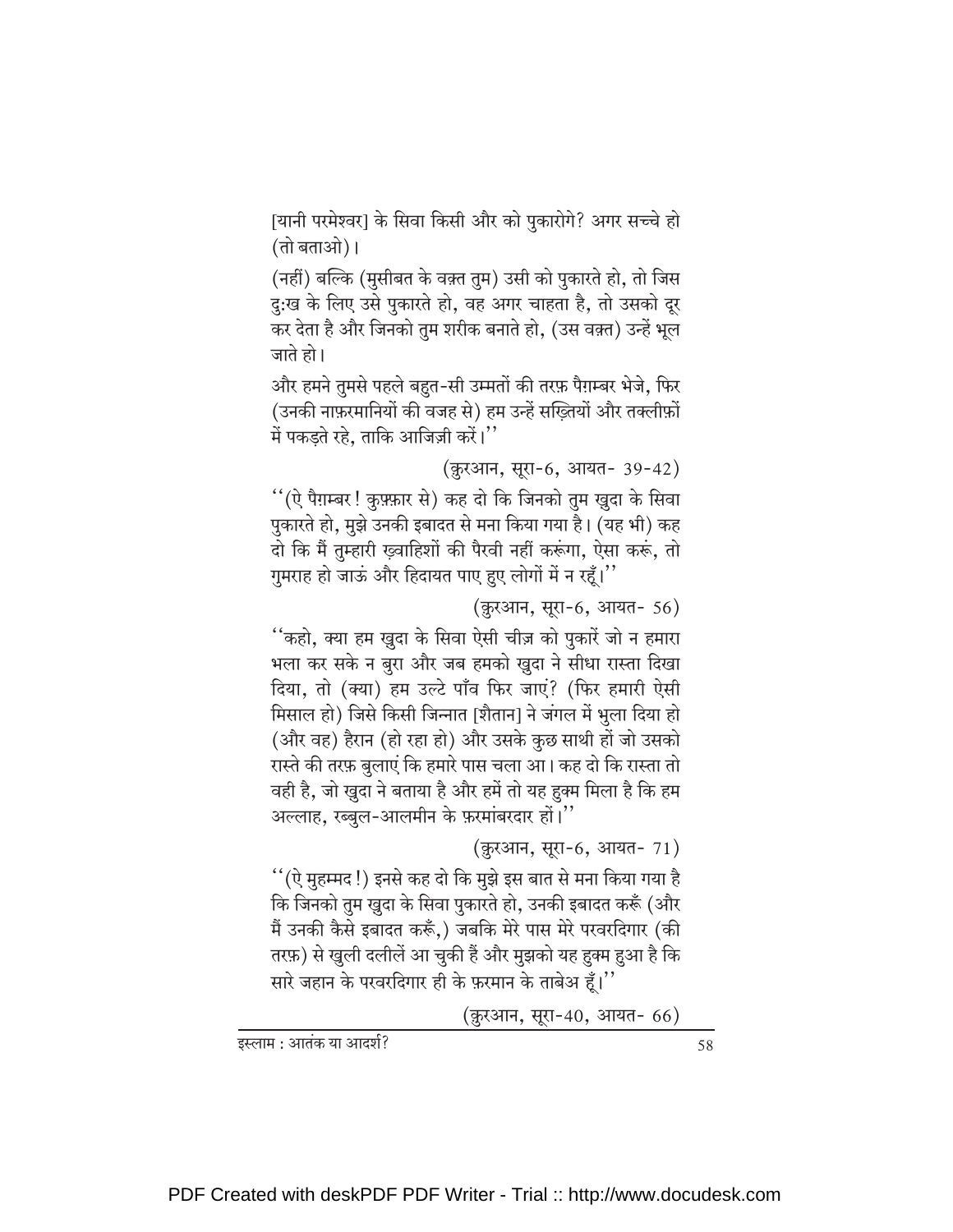''वही तो है, जिसने तुमको (पहले) मिट्टी से पैदा किया, फिर नुत्फ़ा बनाकर, फिर लोथड़ा बनाकर, फिर तुमको निकालता है (कि तुम) बच्चे (होते हो,) फिर तुम अपनी जवानी को पहुँचते हो, फिर बूढ़े हो जाते हो और कोई तुममें से पहले ही मर जाता है और तुम (मौत के) मुक़र्रर वक़्त तक पहुँच जाते हो, और ताकि तुम समझो।''

(क़ुरआन, सूरा-40, आयत- 67)

''(ऐ मुहम्मद!) कह दो कि लोगो! मैं तुम सबकी तरफ़ खुदा का भेजा हुआ (यानी उसका रसूल) हूँ। (वह) जो आसमानों और ज़मीन का बादशाह है, उसके सिवा कोई माबूद [यानी पूज्य] नहीं। वही ज़िन्दगी बख़्शता और वही मौत देता है, तो ख़ुदा पर और उसके रसूल पैग़म्बर उम्मी पर, जो खुदा पर और उसके तमाम कलाम पर ईमान रखते हैं. ईमान लाओ और उनकी पैरवी करो. ताकि हिदायत पाओ।" (क़ुरआन, सूरा-7, आयत- 158) ''और (ऐ पैग़म्बर !) तुमको जो हुक्म भेजा जाता है, उसकी पैरवी किए जाओ और (तक्लीफ़ों पर) सब्र करो, यहाँ तक कि खुदा फ़ैसला कर दे। वह सबसे बेहतर फ़ैसला करनेवाला है।''

(क़ुरआन, सूरा-10, आयत- 109)

''कह दो कि जो लोग ख़ुदा पर झूठ बुहतान बाँधते हैं, फ़लाह (कामियाबी) नहीं पाएंगे।

उनके लिए जो फ़ायदे हैं, दुनिया में (हैं), फिर उनको हमारी ही तरफ़ लौटकर आना है। उस वक़्त हम उनको कडे अज़ाब (के मज़े) चखाएंगे, क्योंकि कुफ़्र (की बातें) किया करते थे।''

(क़ूरआन, सूरा-10, आयत- 69, 70)

''(ऐ पैग़म्बर !) ये उन (हिदायतों) में से हैं जो खुदा ने हिक्मत की बातें तुम्हारी तरफ़ वह्य की हैं और खुदा के साथ कोई और माबूद न बनाना कि (ऐसा करने से) मलामत किया हुआ और (खुदा की दरगाह से) धुत्कारा हुआ बनाकर जहन्नम में डाल दिए जाओगे।''

(क़ुरआन, सुरा-17, आयत- 39)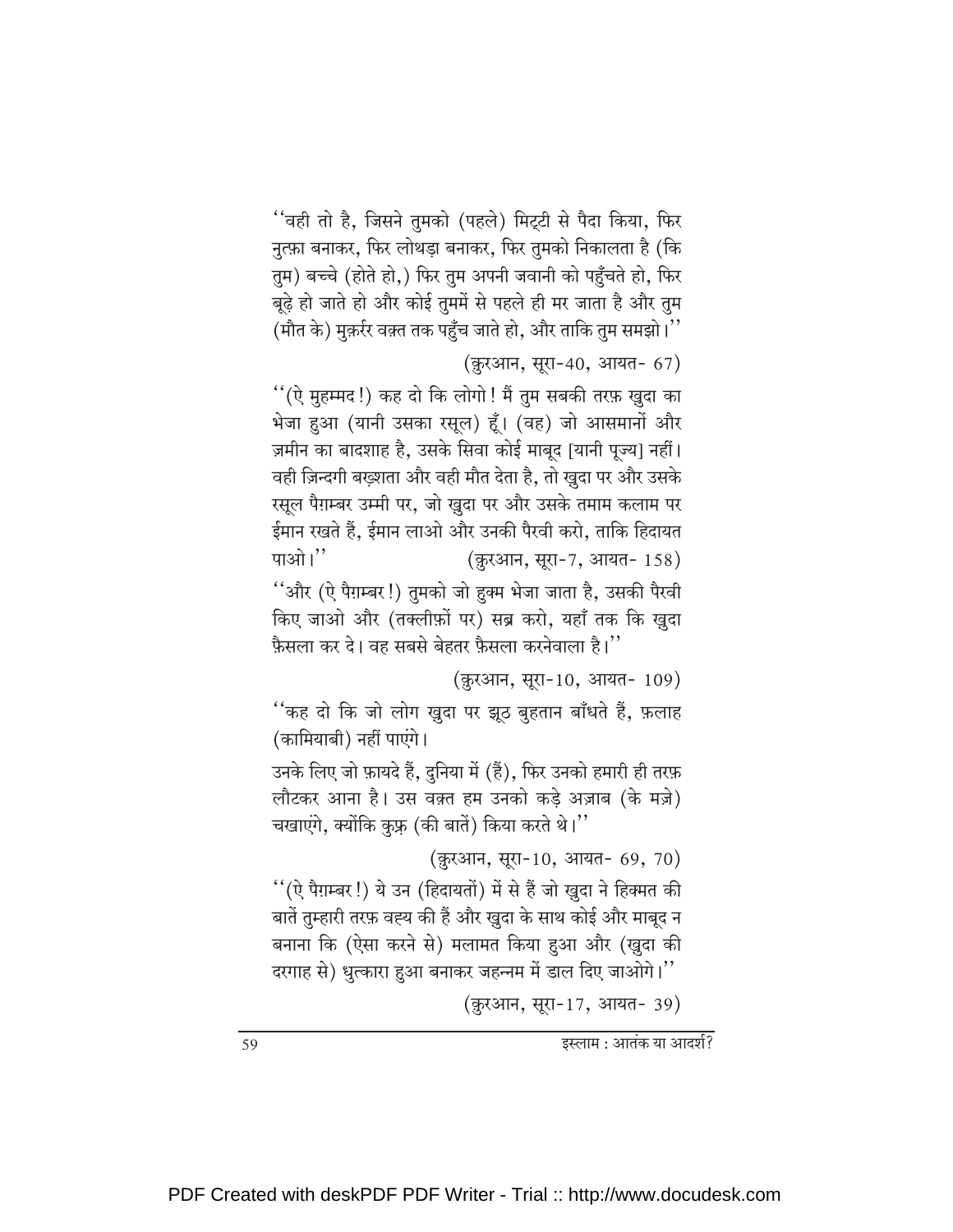''और कह दो कि (लोगो!) यह क़ुरआन तुम्हारे परवरदिगार की तरफ़ से हक़ (पर) है, तो जो चाहे ईमान लाए और जो चाहे काफ़िर रहे। हमने ज़ालिमों के लिए (दोज़ख की) आग तैयार कर रखी है, जिसकी क़नातें उन को घेर रही होंगी और अगर फ़रियाद करेंगे, तो ऐसे खौलते हुए पानी से, उनकी दादरसी की जाएगी जो पिघले हुए ताँबे की तरह (गर्म होगा और जो) मुँहों को भून डालेगा। (उनके पीने का) पानी भी बुरा और आरामगाह भी बुरी।

(और) जो ईमान लाए और काम भी नेक करते रहे. तो हम नेक काम करनेवालों का बदला बर्बाद नहीं करते।

ऐसे लोगों के लिए हमेशा रहने के बाग़ हैं, जिनमें उनके (महलों के) नीचे नहरें बह रही हैं। उनको वहाँ सोने के कंगन पहनाए जाएँगे और वे बारीक दीबा और अतलस के हरे कपड़े पहना करेंगे (और) तख़्तों पर तकिए लगाकर बैठा करेंगे। (क्या) खूब बदला और (क्या) खूब आरामगाह है।'' (क़ुरआन, सूरा-18, आयत- 29-31)

''और जो आदमी उनमें से यह कहे कि खुदा के सिवा मैं माबूद [पूज्य] हूँ तो उसे हम दोज़ख़ की सज़ा देंगे और ज़ालिमों को हम ऐसी ही सज़ा दिया करते हैं।'' (क़ुरआन, सूरा-21, आयत- 29) ''और (ऐ मुहम्मद!) हमने तुमको तमाम [सम्पूर्ण] दुनिया के लिए

```
रहमत बनाकर भेजा है।
```
कह दो कि मुझपर (खुदा की तरफ़ से) यह वह्य [प्रकाशना] आती है कि तुम सबका माबूद [यानी पूज्य] एक खुदा है, तो तुमको चाहिए कि फ़रमांबरदार हो जाओ।''

(क़ुरआन, सूरा-21, आयत- 107, 108)

''जो खुदा से इल्तिजा [प्रार्थना] करते हैं कि ऐ परवरदिगार! हम ईमान ले आए, सो हमको हमारे गुनाहों को माफ़ फ़रमा और दोज़ख़ के अज़ाब से बचा।

ये वे लोग हैं जो (कठिनाइयों में) सब्र करते और सच बोलते और इबादत में लगे रहते और (खुदा की) राह में खर्च करते और सेहर |यानी भोर] के वक़्तों में गुनाहों की माफ़ी माँगा करते हैं।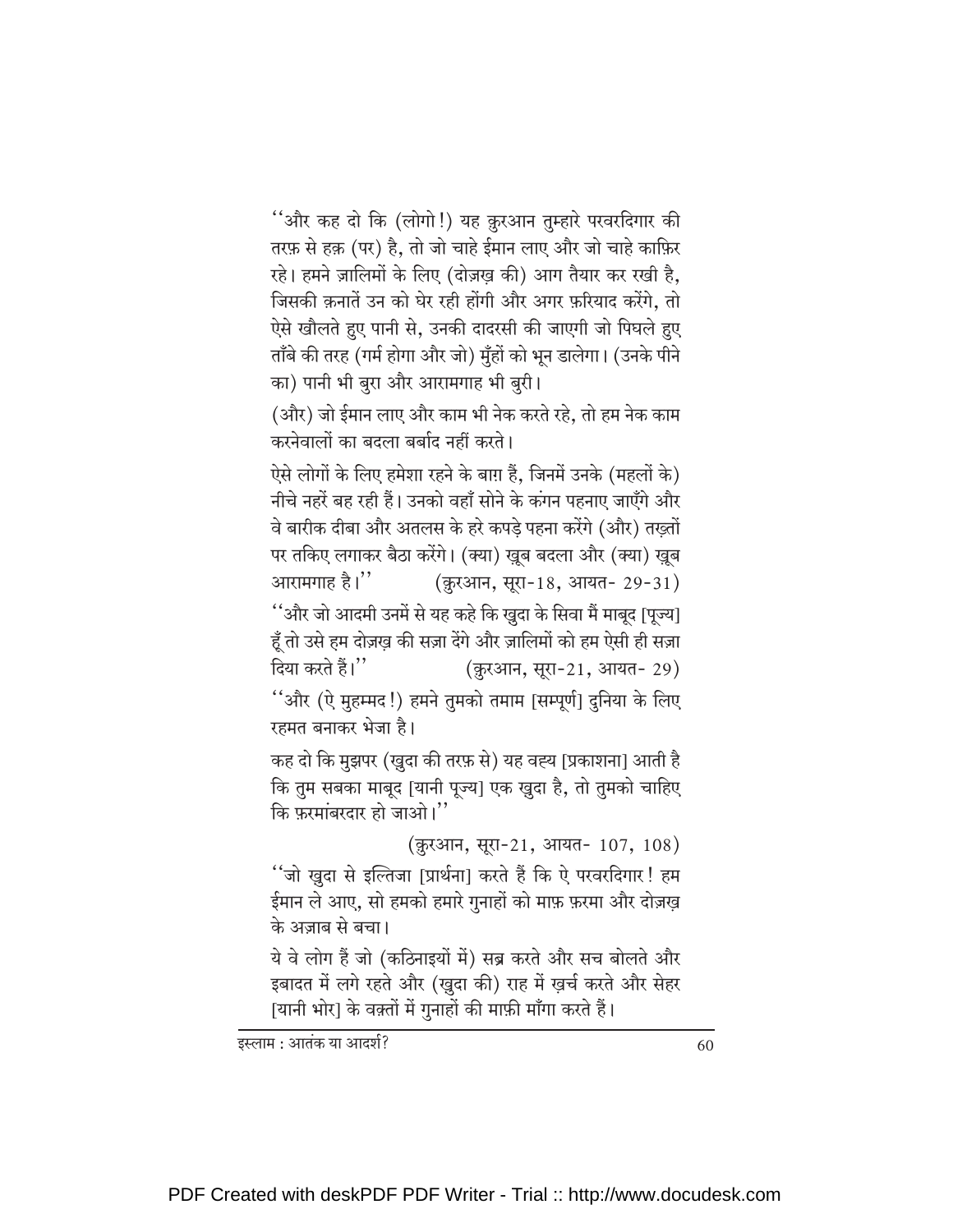खुदा तो इस बात की गवाही देता है कि उसके सिवा कोई माबूद [यानी पूज्य] नहीं और फ़रिश्ते और इल्मवाले लोग, जो इंसाफ़ पर क़ायम हैं, ये भी (गवाही देते हैं कि) उस ग़ालिब हिक्मतवाले के सिवा कोई इबादत के लायक़ नहीं।''

```
(क़ुरआन, सूरा-3, आयत- 16-18)
```
''किसी चीज़ को खुदा का शरीक न बनाना और माँ-बाप से (बद-सुलुकी न करना, बल्कि) [अच्छा] सुलुक करते रहना और नादारी [निर्धनता] (के खतरे) से अपनी औलाद को क़त्ल न करना, क्योंकि तुमको और उनको हमीं रोज़ी देते हैं और बे-हयाई के काम ज़ाहिर हों या छिपे हुए, उनके पास न फटकना। और किसी जान (वाले) को जिसके क़त्ल को खुदा ने हराम कर दिया है, क़त्ल न करना, मगर जायज़ तौर पर (यानी) जिसका शरीअत हुक्म दे। इन बातों की वह तुम्हें ताकीद फ़रमाता है, ताकि तुम समझो।''

(क़ुरआन, सूरा-6, आयत- 151)

''और ऐसे लोगों की तौबा क़बूल नहीं होती जो (सारी उम्र) बुरे काम करते रहे, यहाँ तक कि जब उनमें से किसी की मौत आ मौजूद हो तो उस वक़्त कहने लगे कि अब मैं तौबा करता हूँ और न उनकी (तौबा क़बूल होती है) जो कुफ़्र की हालत में मरें। ऐसे लोगों के लिए हमने दर्दनाक अज़ाब तैयार कर रखा है।''

(क़ुरआन, सूरा-4, आयत- 18)

मानवता की भलाई के लिए अनुकरणीय श्रेष्ठ सदाचार है, इस्लाम में :

''इस (क़त्ल) की वजह से हमने बनी इस्राईल पर यह हुक्म नाज़िल किया कि जो शख़्स किसी को (ना-हक़) क़त्ल करेगा (यानी) बग़ैर इसके कि जान का बदला जान लिया जाए या मुल्क में ख़राबी पैदा करने की सज़ा दी जाए, उसने गोया तमाम लोगों को क़त्ल किया और जो उसकी ज़िन्दगी की वजह बना, तो गोया तमाम लोगों की ज़िन्दगी की वजह बना और उन लोगों के पास हमारे पैग़म्बर रोशन दलीलें ला चुके हैं। फिर इसके बाद भी इनमें बहुत-से लोग मुल्क में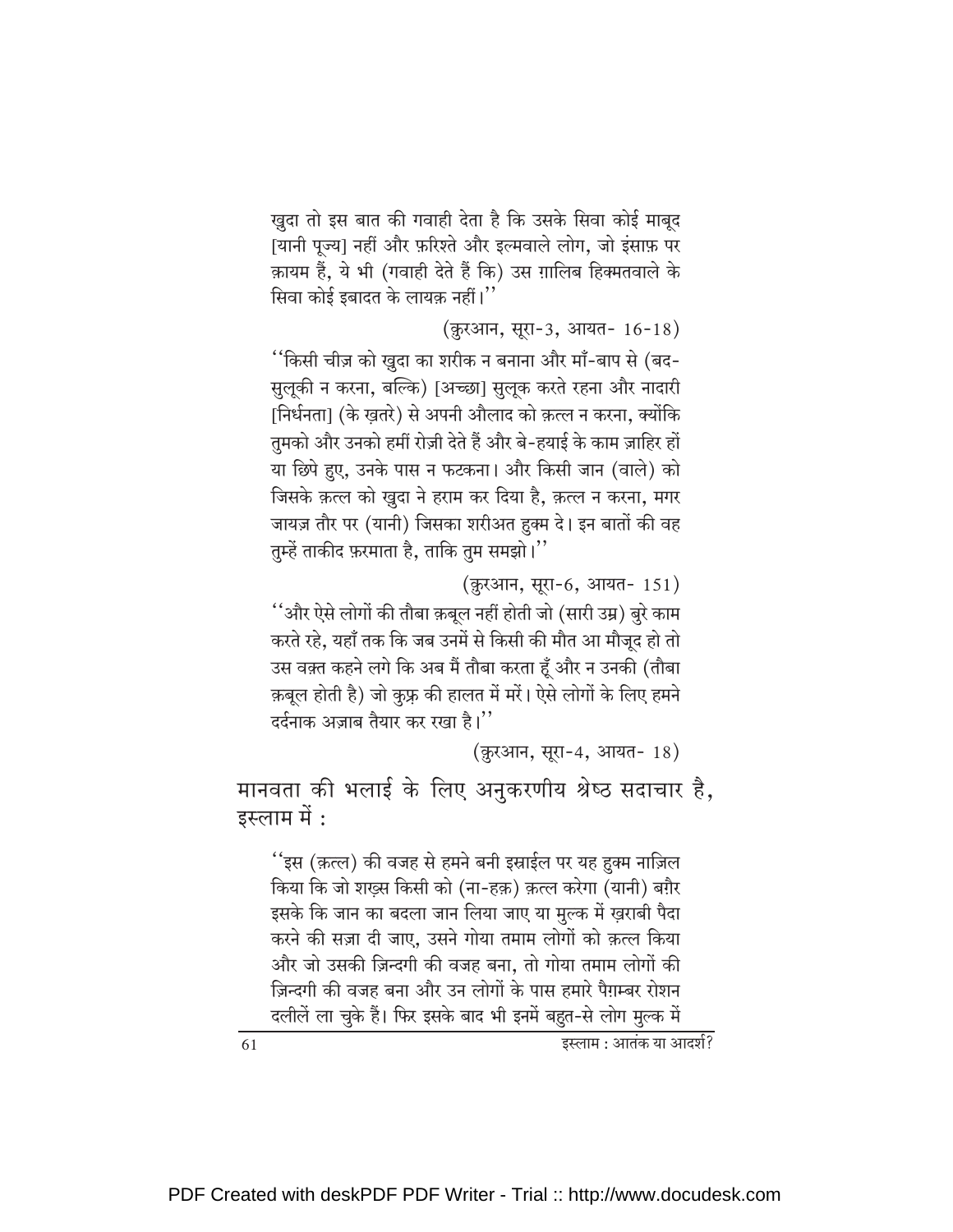एतदाल [न्याय] की हद से निकल जाते हैं।''

(क़ुरआन, सूरा-5, आयत-32)

''मोमिनो ! अपने घरों के सिवा दूसरे (लोगों के) घरों में घरवालों से इजाज़त लिए और उनको सलाम किए बग़ैर दाख़िल न हुआ करो, यह तुम्हारे हक़ में बेहतर है (और हम यह नसीहत इसलिए करते हैं कि) शायद तुम याद रखो।" (क़ुरआन, सूरा-24, आयत- 27) ''और अपनी क़ौम की बेवा ।विधवा। औरतों के निकाह कर दिया करो और अपने ग़ुलामों और लौंडियों के भी जो नेक हों (निकाह कर दिया करो) और वे ग़रीब होंगे तो ख़ुदा उनको अपने फ़ज़्ल से खुशहाल कर देगा और खुदा (बहुत) वुसुअत वाला [समाईवाला] और (सब कुछ) जानने वाला है।''

(क़ुरआन, सूरा-24, आयत- 32)

''और अगर मोमिनों में से कोई दो फ़रीक़ आपस में लड पडें; तो उनमें सुलह करा दो। और अगर एक फ़रीक़ दूसरे पर ज़्यादती करे तो ज़्यादती करनेवाले से लड़ो यहाँ तक कि वह ख़ुदा के ह़ुक्म की तरफ़ रुजू हो जाए। तो जब वह रुजू हो जाए तो दोनों फ़रीक़ों में बराबरी के साथ सुलह करा दो और इंसाफ़ से काम लो कि खुदा इंसाफ़ करनेवालों को पसन्द करता है।

मोमिन तो आपस में भाई-भाई हैं, तो अपने दो भाइयों में सुलह करा दिया करो। और खुदा से डरते रहो, ताकि तुम पर रहमत की जाए। मोमिनो ! कोई क़ौम किसी क़ौम का मज़ाक़ न उड़ाए। मुम्किन है कि वे लोग उनसे बेहतर हों और न औरतें औरतों का (मज़ाक़ उड़ाएं) मुम्किन है कि वे उनसे अच्छी हों और अपने (मोमिन भाई) को ऐब न लगाओ और न एक दूसरे का बुरा नाम रखो। ईमान लाने के बाद

बुरा नाम (रखना) गुनाह है। और जो तौबा न करें, वे ज़ालिम हैं। ऐ ईमानवालो ! बहुत गुमान करने से बचो कि कुछ गुमान गुनाह हैं और एक-दूसरे के हाल की टोह में न रहा करो और न कोई किसी की ग़ीबत करे। क्या तुममें से कोई इस बात को पसन्द करेगा कि अपने मरे हुए भाई का गोश्त खाए? इससे तो तुम ज़रूर नफ़रत करोगे, (तो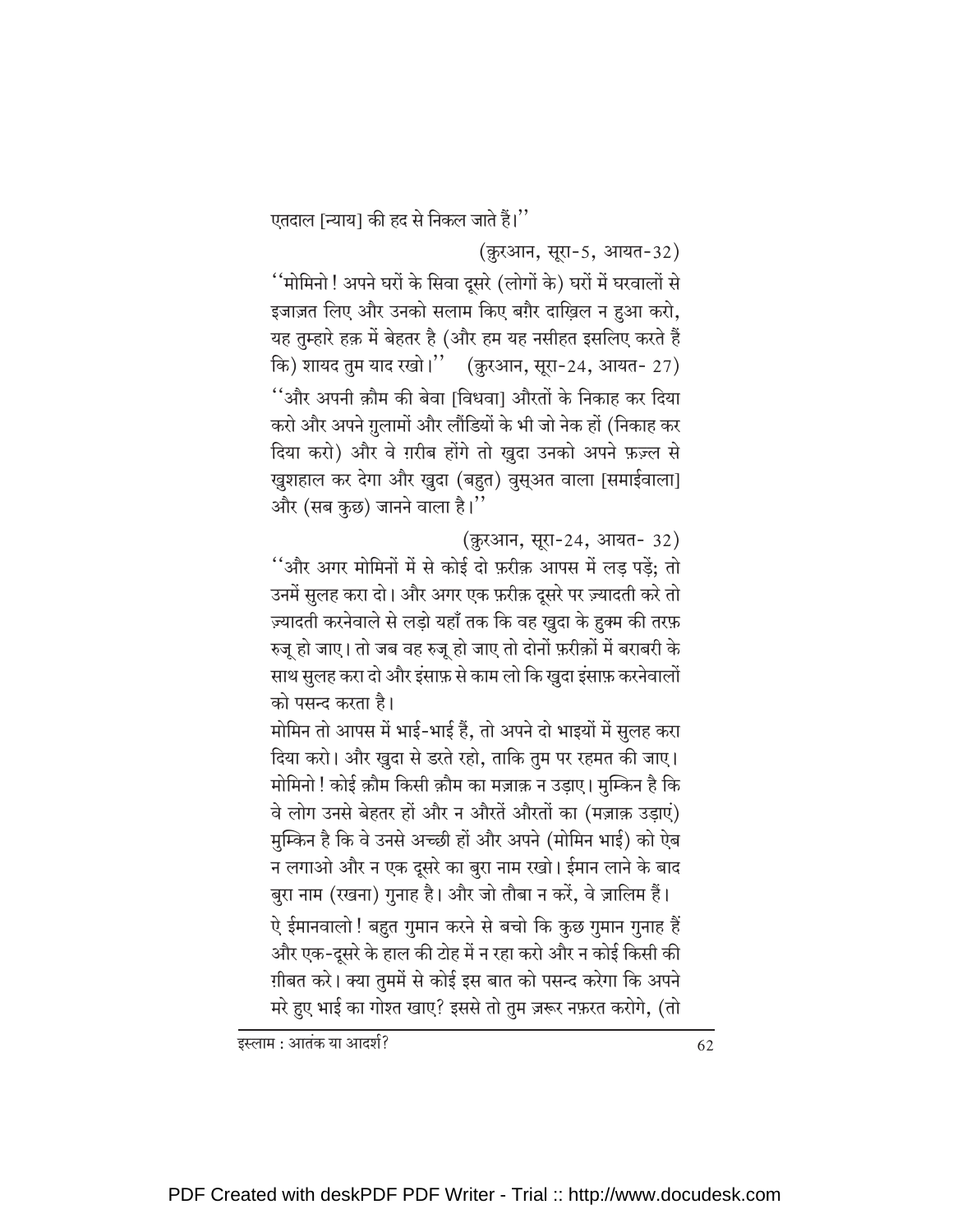ग़ीबत न करो) और ख़ुदा का डर रखो। बेशक ख़ुदा तौबा क़बूल करनेवाला मेहरबान है।'' (क़ुरआन, सूरा-49, आयत- 9-12) ''मोमिनो ! जब जुमा [यानी शुक्रवार] के दिन नमाज़ के लिए अज़ान दी जाए, तो खुदा की याद (यानी नमाज़) के लिए जल्दी करो और (ख़रीदना व) बेचना छोड़ दो। अगर समझो तो यह तुम्हारे हक़ में बेहतर है।'' (क़ुरआन, सूरा-62, आयत- 9) ''मोमिनो ! तुमपर रोज़े फ़र्ज़ किए गए हैं, जिस तरह तुमसे पहले लोगों पर फ़र्ज़ किए गए थे, ताकि तुम परहेज़गार बनो।''

(क़ुरआन, सूरा-2, आयत- 183)

''और जो शख़्स कोई बुरा काम कर बैठे या अपने हक़ में ज़ुल्म कर ले, फिर खुदा से बख्शिश माँगे, तो खुदा को बख्शनेवाला मेहरबान पाएगा।" (क़ुरआन, सूरा-4, आयत- 110) ''जो आसूदगी [खुशहाली] और तंगी में (अपना माल खुदा की राह में) ख़र्च करते हैं और ग़ुस्से को रोकते और लोगों के क़ुसूर माफ़ करते हैं और खुदा नेक लोगों को दोस्त रखता है।''

(क़ुरआन, सूरा-3, 134)

''और खुदा और उसके रसूल के हुक्म पर चलो और आपस में झगड़ा न करना कि (ऐसा करोगे तो) तुम बुज़दिल हो जाओगे और तुम्हारा इक़बाल जाता रहेगा [तुम्हारी हवा उखड़ जाएगी] और सब्र से काम लो कि खुदा सब्र करनेवालों का मददगार है।''

(क़ुरआन, सूरा-8, आयत- 46)

इस्लाम में आदर्श न्याय

इस्लाम की न्यायिक व्यवस्था दुनिया में सर्वोच्च है।

इस्लाम में दुश्मनों के साथ भी सच्चा न्याय करने का आदेश, न्याय के सर्वोच्च आदर्श को प्रस्तुत करता है। इसे नीचे दी गई आयत में देखिए :

''ऐ ईमान वालो ! ख़ुदा के लिए इंसाफ़ की गवाही देने के लिए खड़े हो जाया करो और लोगों की दुश्मनी तुमको इस बात पर तैयार न करे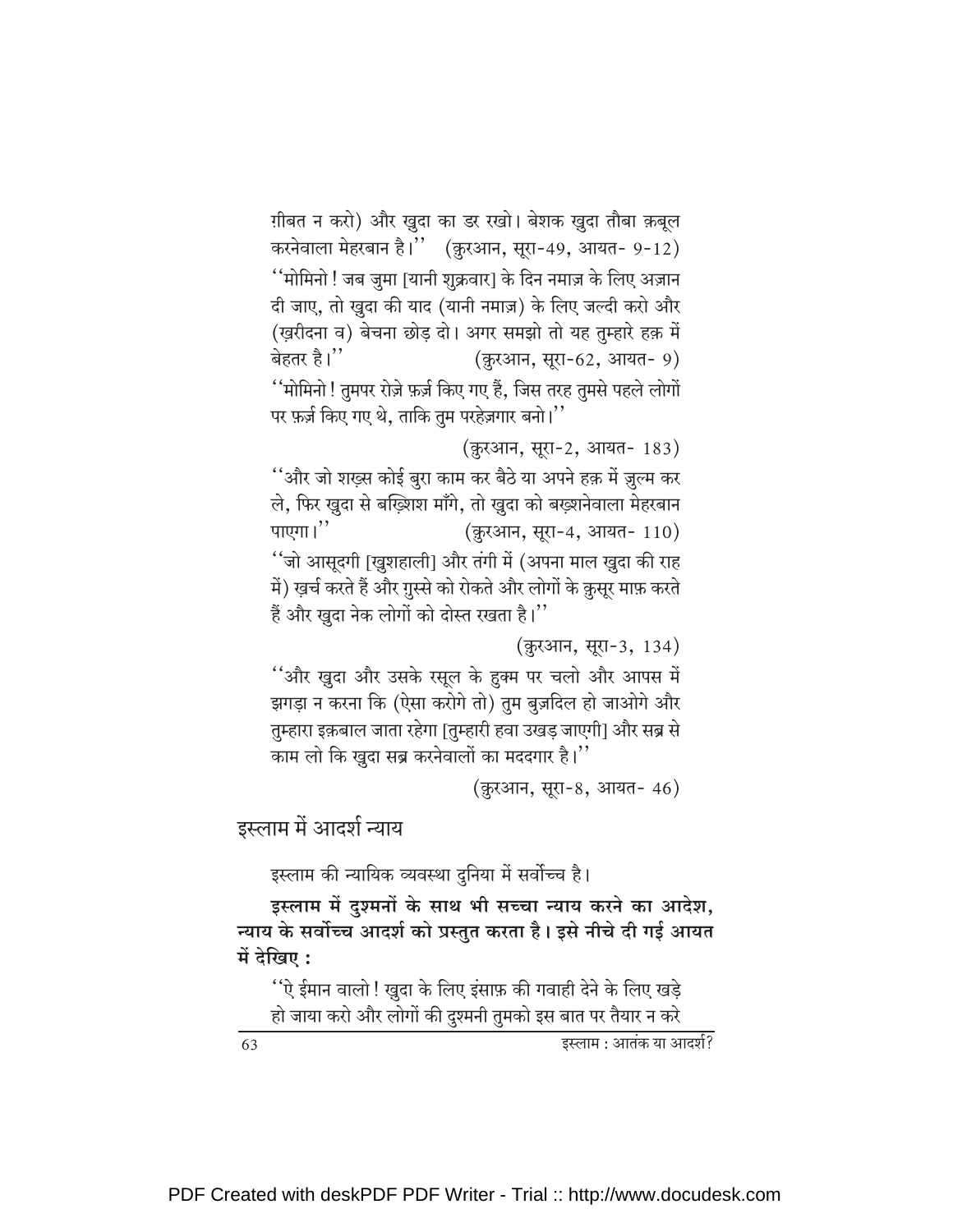कि इंसाफ़ छोड दो। इंसाफ़ किया करो कि यही परहेज़गारी की बात है और खुदा से डरते रहो। कुछ शक नहीं कि खुदा तुम्हारे तमाम कामों से खबरदार है।'' (क़ुरआन, सूरा-5, आयत- 8) ''ऐ ईमानवालो ! इन्साफ़ पर क़ायम रहो और खुदा के लिए सच्ची गवाही दो, चाहे (इसमें) तुम्हारा या तुम्हारे माँ-बाप और रिश्तेदारों का नुक़सान ही हो। अगर कोई अमीर है या फ़क़ीर, तो ख़ुदा उनका ख़ैरख़्वाह है। तो तुम नफ़्स की ख़्वाहिश के पीछे चलकर अद्ल (इन्साफ़) को न छोड़ देना। अगर तुम पेचदार शहादत दोगे या (शहादत से) बचना चाहोगे, तो (जान रखो) खुदा तुम्हारे सब कामों को जानता है।'' (क़ुरआन, सूरा- 4, आयत- 135)

बदनाम किया जाता है कि इस्लाम में ग़ैरमुसलमानों के साथ ज़्यादती करने का आदेश है। जबकि ग़ैरमुसलमानों के साथ ही नहीं, दुश्मनों के साथ भी ज़्यादती की मनाही है, इस्लाम में। देखें:

''और जो लोग तुमसे लड़ते हैं, तुम भी खुदा की राह में उनसे लड़ो, मगर ज़्यादती [अत्याचार व अन्याय] न करना कि खुदा ज़्यादती करनेवालों को दोस्त नहीं रखता।''

(क़ुरआन, सूरा-2, आयत- 190)

इस्लाम में किसी निर्दोष की हत्या की इजाज़त नहीं है ऐसा करने वाले की एक ही सज़ा है, ख़ून के बदले ख़ून। लेकिन यह सज़ा केवल क़ातिल को ही मिलनी चाहिए और इसमें ज़्यादती मना है। इसे ही तो कहते हैं सच्चा इंसाफ़। देखिए नीचे दिए गए अल्लाह के ये आदेश :

''और जिस जानदार का मारना खुदा ने हराम किया है, उसे क़त्ल न करना मगर जायज़ तौर पर (यानी शरीअत के फ़तवे [हुक्म] के मुताबिक़) और जो शख्स ज़ुल्म से क़त्ल किया जाए, हमने उसके वारिस को इख्तियार दिया है (कि ज़ालिम क़ातिल से बदला ले) तो उसको चाहिए कि क़त्ल (के क़िसास) में ज़्यादती न करे कि वह मंसूर व फ़तुहयाब है।" (क़ुरआन, सूरा-17, आयत- 33) ''मोमिनो ! तुमको मक़्तूलों के बारे में क़िसास (यानी ख़ून के बदले ख़ून) का हुक्म दिया जाता है (इस तरह पर कि) आज़ाद के बदले

इस्लाम : आतंक या आदर्श?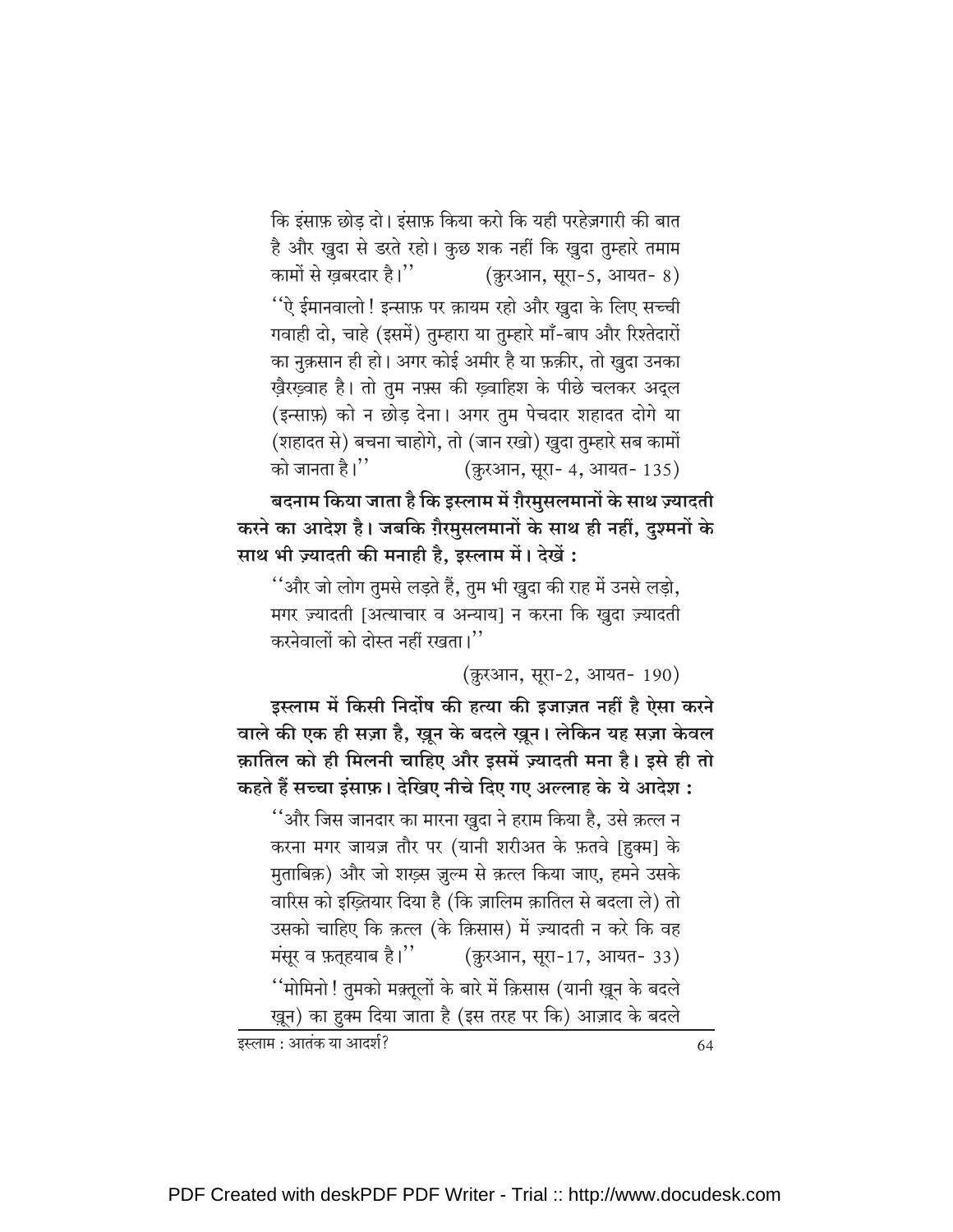आज़ाद (मारा जाए) और ग़ुलाम के बदले ग़ुलाम और औरत के बदले औरत और अगर क़ातिल को उसके (मक़्तूल) भाई (के क़िसास में) से कुछ माफ़ कर दिया जाए, तो (वारिस मक़्तूल को) पसन्दीदा तरीक़े से (क़रारदाद की) पैरवी (यानी खुँबहा का मुतालबा) करना और (क़ातिल को) भले तरीक़े से अदा करना चाहिए। यह परवरदिगार की तरफ़ से तुम्हारे लिए आसानी और मेहरबानी है, जो इसके बाद ज़्यादती करे, उसके लिए दु:ख का अज़ाब है।''

(क़ुरआन, सूरा-2, आयत- 178)

''और ऐ अक़्लवालो ! क़िसास (के हुक्म) में (तुम्हारी) ज़िन्दगानी है कि तुम (क़त्ल व ख़ूरेज़ी से) बचो।''

(क़ुरआन, सूरा-2, आयत- 179)

''अगर किसी को वसीयत करनेवाले की तरफ़ से (किसी वारिस की) तरफ़दारी या हक़तलफ़ी का डर हो तो अगर वह (वसीयत को बदल कर) वारिसों में सुलह करा दे, तो उसपर कुछ गुनाह नहीं। बेशक ख़ुदा बख़्शनेवाला (और) रहम वाला है।"

(क़ुरआन, सूरा-2, आयत- 182)

''और जो चोरी करे, मर्द हो या औरत, उनके हाथ काट डालो। यह उनके फ़ेलों [कर्मों] की सज़ा और खुदा की तरफ़ से सीख है और खुदा ज़बरदस्त (और) हिक्मत वाला है।"

(क़ुरआन, सूरा-5, आयत- 38)

''मोमिनो ! तुमको जायज़ नहीं कि ज़बरदस्ती औरतों के वारिस बन जाओ और (देखना) इस नीयत से कि जो कुछ तुमने उनको दिया है उसमें से कुछ ले लो, उन्हें (घरों में) मत रोक रखना। हाँ, अगर वे खुले तौर पर बदकारी करें, (तो रोकना मुनासिब नहीं) और उनके साथ अच्छी तरह से रहो-सहो। अगर वह तुमको ना-पसन्द हो तो अजब नहीं कि तुम किसी चीज़ को ना-पसन्द करो और खुदा उसमें बहुत-सी भलाई पैदा कर दे।" (क़ुरआन, सूरा-4, आयत- 19)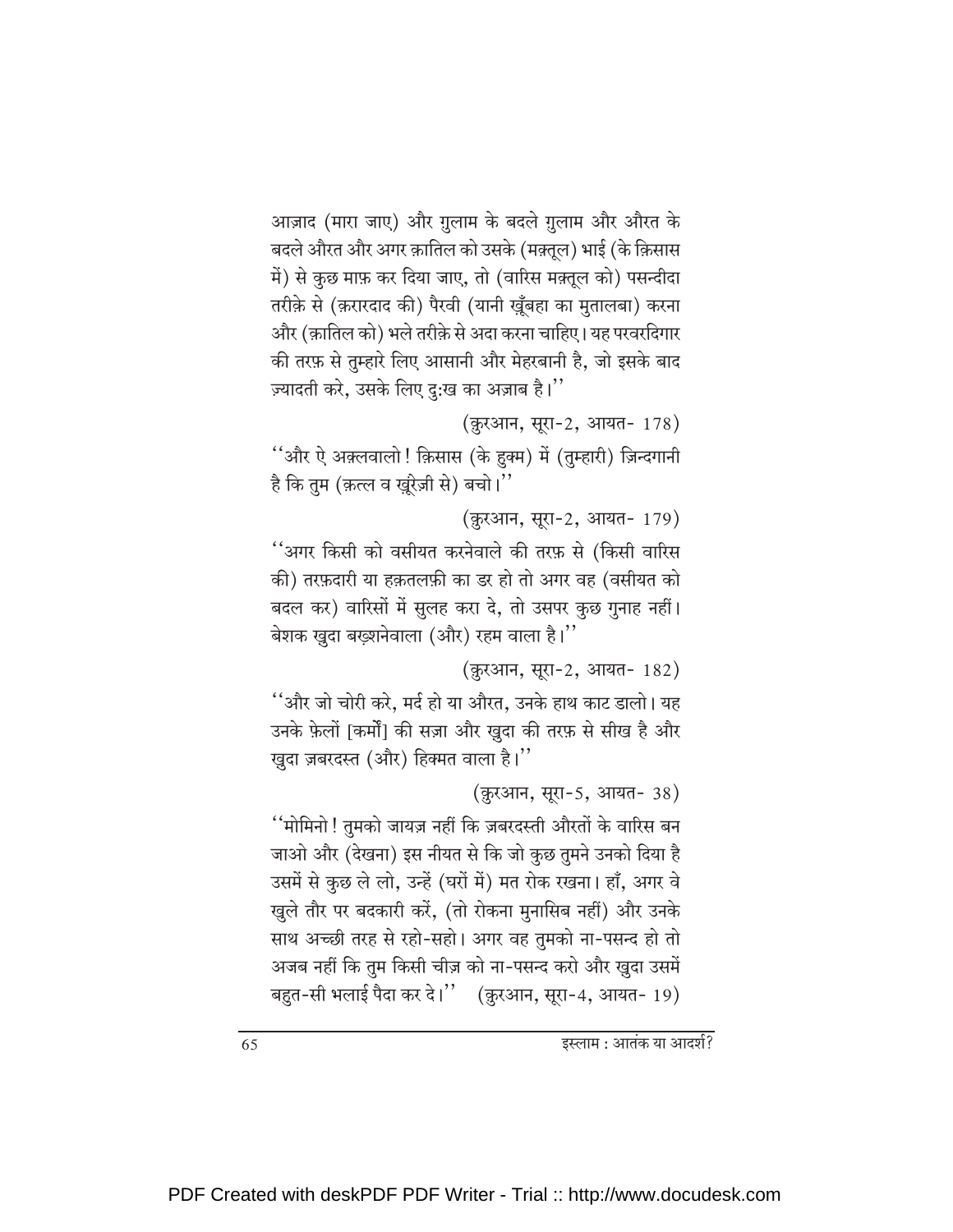''जो माल माँ-बाप और रिश्तेदार छोड़ मरें, थोड़ा हो या बहुत,

उसमें मर्दों का भी हिस्सा है और औरतों का भी। ये हिस्से (ख़ुदा के)

मुक़र्रर किए हुए हैं।" (क़ुरआन, सूरा-4, आयत- 7)

इस्लाम की सर्वोत्तम न्यायिक व्यवस्था के कारण ही इस्लामी देशों में (जहाँ यह व्यवस्था लागू है) क़त्ल, डकैती, राहज़नी, बलात्कार, व्यभिचार और चोरी आदि नहीं है। दुनिया के लोग बड़े आश्चर्य से देखते हैं कि दुबई, ईरान, इराक़, सऊदी अरब, क़ुवैत आदि मुस्लिम देशों में जुमे की अज़ान होते ही दुकानदार अपनी-अपनी दुकानों में करोड़ों की क़ीमत का कुंटलों सोना छोड़कर नमाज़ पढ़ने के लिए चल देते हैं। दुकान में किसी के न रहने पर भी कभी कोई चोरी नहीं होती।

आज सारी दुनिया में नौजवानों को अफ़ीम से बनी नशीली दवाएं डस रही हैं लेकिन यह इस्लामी न्यायिक व्यवस्था का ही कमाल है कि इस्लामी न्याय प्रणाली लागू करनेवाले देश इन सामाजिक बुराइयों से बचे हुए हैं।

इस्लाम में दुनिया का सर्वोच्च व्यावहारिक मानवीय आदर्श

देखें क़ुरआन मजीद की ये आयतें :

''नेकी यही नहीं कि तुम पुरब या पच्छिम (को क़िब्ला समझकर उन) की तरफ़ मुंह कर लो, बल्कि नेकी यह है कि लोग खुदा पर और फ़रिश्तों पर और खुदा की किताब पर और पैग़म्बरों पर ईमान लाएं और माल बावजूद अज़ीज़ रखने के रिश्तेदारों और यतीमों और मुहताजों और मुसाफ़िरों और मांगनेवालों को दें और गर्दनों (को छुडाने) में<sup>1</sup> खर्च करें और नमाज़ पढें और ज़कात दें और जब अह्द कर लें तो उसको परा करें और सख्ती और तक्लीफ़ में और (लडाई के) मैदान में साबित क़दम रहें। यही लोग हैं जो (ईमान में) सच्चे हैं और यही हैं जो (खुदा से) डरनेवाले हैं।''

(क़ुरआन, सूरा-2, आयत- 177)

1. यहाँ 'गर्दनों (को छुड़ाने) में ' का मतलब ग़ुलामों को ख़रीदकर फिर उन्हें आज़ाद कर देने से है।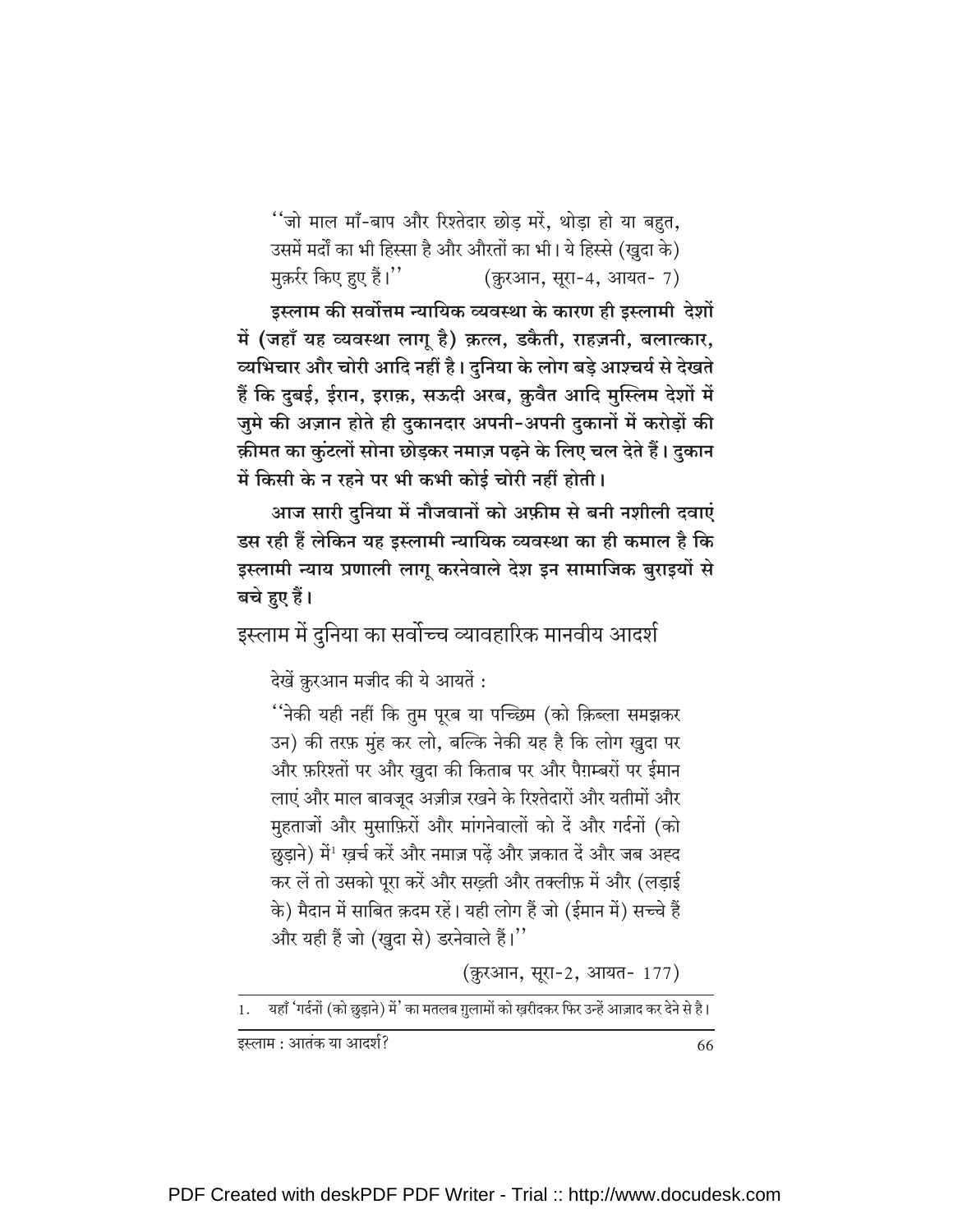''और एक-दूसरे का माल ना-हक़ न खाओ और न उसको (रिश्वत के तौर पर) हाकिमों के पास पहुँचाओ ताकि लोगों के माल का कुछ हिस्सा नाजायज़ तौर पर खा जाओ और (इसे) तुम जानते भी हो।''

(क़ुरआन, सूरा-2, आयत- 188)

''अगर तुम ख़ैरात ज़ाहिर में दो तो वह भी ख़ूब है, और अगर छिपे दो और दो भी ज़रूरतमन्द को, तो यह ख़ूबतर है और (इस तरह का देना) तुम्हारे गुनाहों को भी दूर कर देगा और खुदा को तुम्हारे कामों की खबर है।'' (क़ुरआन, सूरा-2, आयत- 271) ''ख़ुदा सूद [अर्थात ब्याज] को ना-बूद (यानी बे-बरकत) करता और ख़ैरात [अर्थात् दान] (की बरकत) को बढ़ाता है और ख़ुदा किसी ना-शुक्रे गुनाहगार को दोस्त नहीं रखता।''

(क़ुरआन, सूरा-2, आयत- 276)

''मोमिनो ! [अर्थात् मुसलमानो !] खुदा से डरो और अगर ईमान रखते हो तो जितना सुद [ब्याज] बाक़ी रह गया है, उसको छोड़ दो। अगर ऐसा न करोगे, तो ख़बरदार हो जाओ (कि तुम) ख़ुदा और रसूल से जंग [अर्थात् युद्ध] करने के लिए (तैयार होते हो) और अगर तौबा [अर्थात् प्रायश्चित] कर लोगे (और सूद छोड़ दोगे) तो तुम को अपनी असल रक़म लेने का हक़ है, जिसमें न औरों का नुक़्सान, और न तुम्हारा नुक़्सान।

और अगर क़र्ज़ लेनेवाला तंगदस्त हो तो (उसे) फ़राख़ी (के हासिल होने) तक मोहलत (दो) और अगर (क़र्ज़ की रक़म) बख़्श ही दो, तो तुम्हारे लिए ज़्यादा अच्छा है, बशर्ते कि समझो।

और उस दिन से डरो, जबकि तुम खुदा के हुज़ूर में लौटकर जाओगे और हर शख़्स अपने आमाल का पूरा-पूरा बदला पाएगा और किसी का कुछ नुक़्सान न होगा।"

(क़ुरआन, सुरा-2, आयत- 278-281)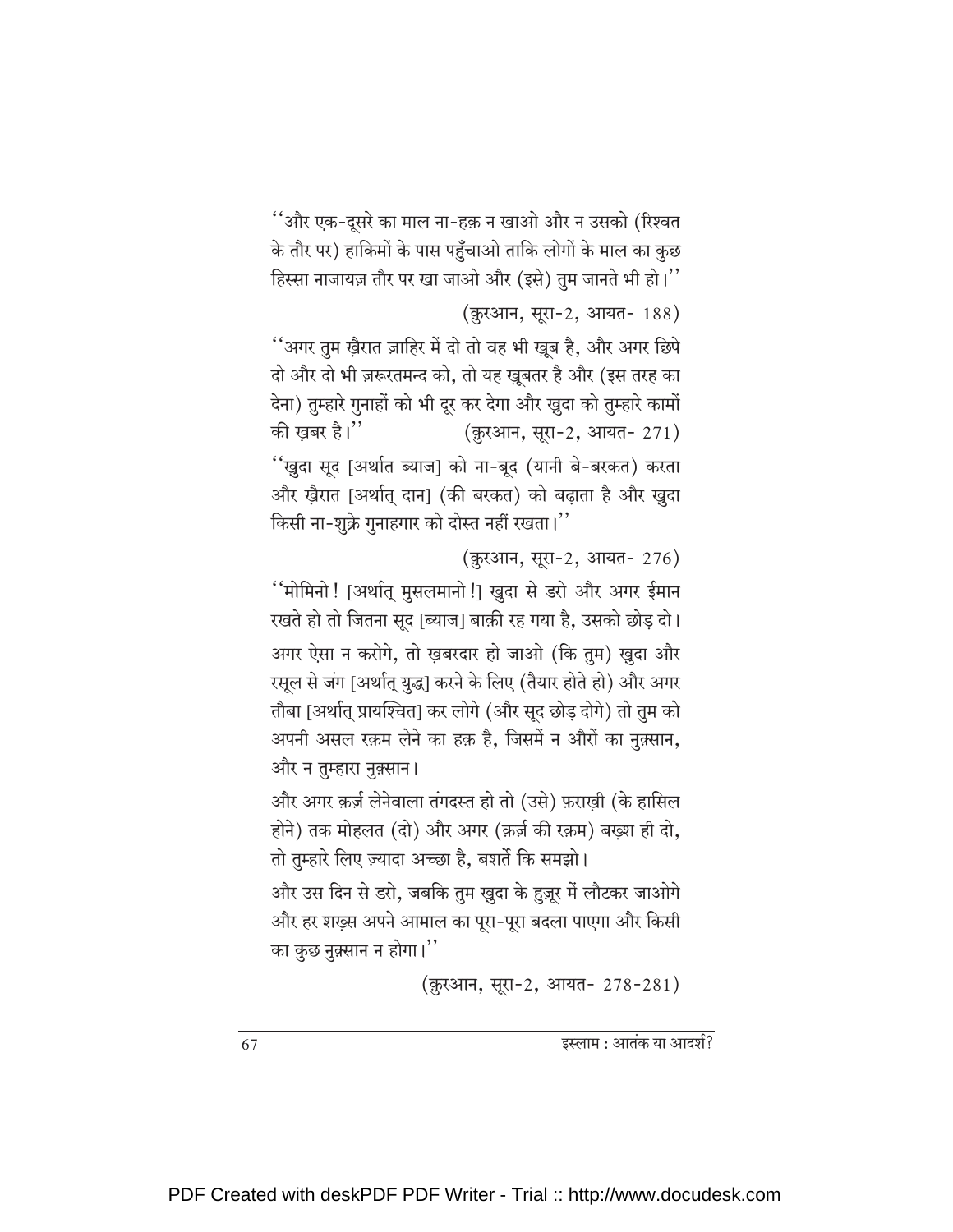''और यतीमों का माल (जो तुम्हारे क़ब्ज़े में हो) उनके हवाले कर दो और उनके पाकीज़ा (और उम्दा) माल को (अपने ख़राब और) बुरे माल से न बदलो और न उनका माल अपने माल में मिलाकर खाओ कि यह बड़ा सख़्त गुनाह है।" (क़ुरआन, सूरा-4, आयत-2) ''जो लोग यतीमों का माल नाजायज़ तौर पर खाते हैं. वे अपने पेट में आग भरते हैं और दोज़ख में डाले जाएंगे।''

(क़ुरआन, सूरा-4, आयत- 10)

''और यतीम के माल के पास भी न जाना, मगर ऐसे तरीक़े से कि बहुत पसंदीदा हो, यहाँ तक कि वह जवानी को पहुँच जाए और नाप और तौल इंसाफ़ के साथ पूरी-पूरी किया करो। हम किसी को तक्लीफ़ नहीं देते, मगर उसकी ताक़त के मृताबिक़ और जब (किसी के बारे में) कोई बात कहो, तो इंसाफ़ से कहो, गो वह (तुम्हारा) रिश्तेदार ही हो और खुदा के अह्द को पूरा करो। इन बातों का खुदा तुम्हें हुक्म देता है, ताकि तुम नसीहत क़बूल करो।''

(क़ुरआन, सूरा-6, आयत- 152)

''सदक़े (यानी ज़कात व खैरात) तो मुफ़लिसों और मुहताजों और सदक़ात के लिए काम करनेवालों का हक़ है और उन लोगों का जिनके दिलों का रखना मंज़ूर है और ग़ुलामों के आज़ाद कराने में और क़र्ज़दारों (के क़र्ज़ अदा करने में) और खुदा की राह में और मुसाफ़िरों (की मदद) में (भी यह माल खर्च करना चाहिए। ये हुक़ूक़) ख़ुदा की तरफ़ से मुक़र्रर कर दिए गए हैं और ख़ुदा जानने वाला (और) हिक्मतवाला है।'' (क़ुरआन, सूरा-9, आयत- 60) ''और यतीम के माल के पास भी न फटकना, मगर ऐसे तरीक़े से कि बहुत बेहतर हो, यहाँ तक कि वह जवानी को पहुँच जाए और अह्द (वायदे) को पूरा करो कि अह्द के बारे में ज़रूर पूछ होगी।

और जब (कोई चीज़) नापकर देने लगो, तो पैमाना पूरा भरा करो और (जब तौलकर दो, तो) तराज़ू सीधी रख कर तौला करो। यह बहुत अच्छी बात है और अंजाम के लिहाज़ से भी बहुत बेहतर है।

इस्लाम : आतंक या आदर्श?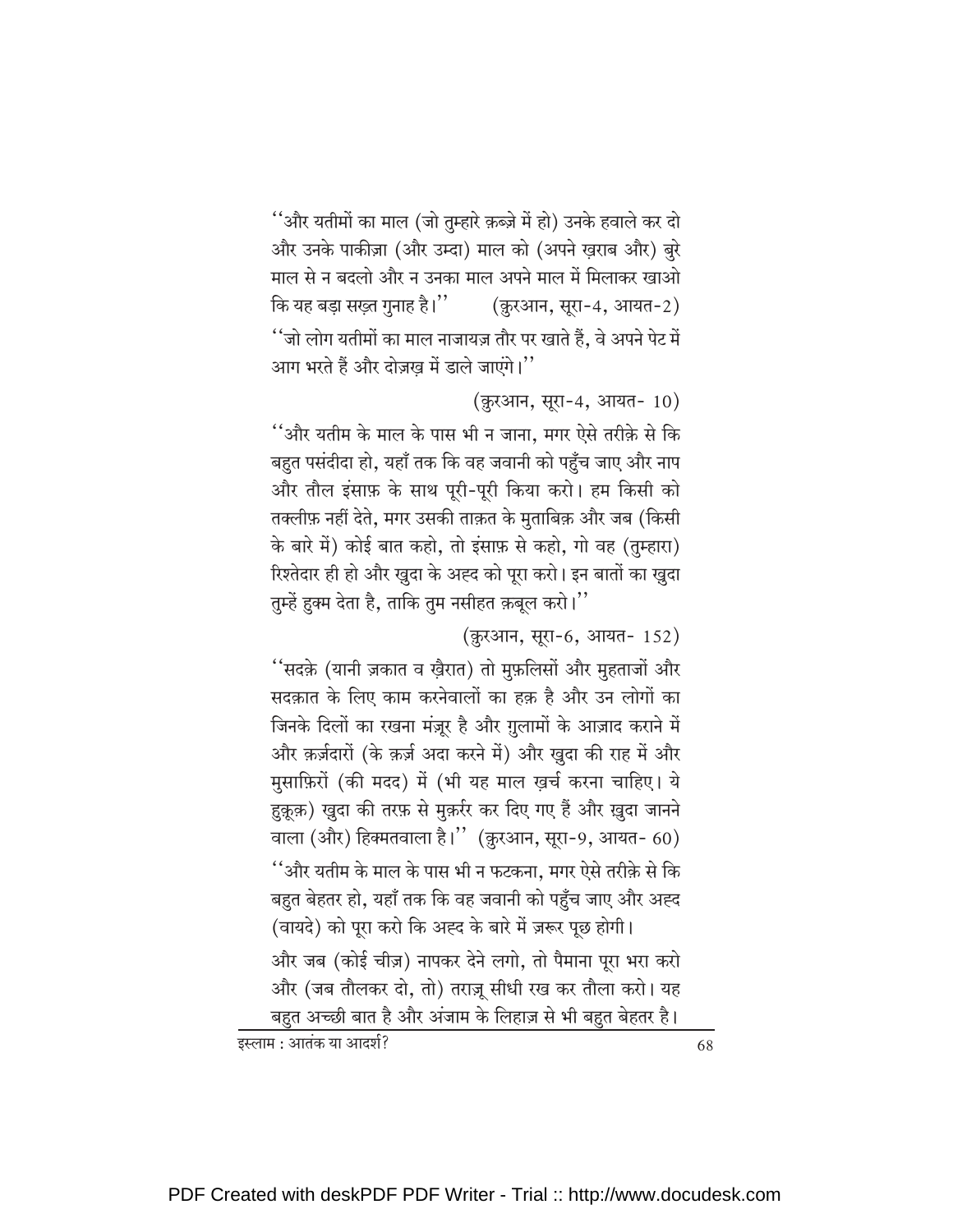और (ऐ बन्दे !) जिस चीज़ का तुझे इल्म नहीं, उसके पीछे न पड़ कि कान और आँख और दिल इन सब (अंगों) से ज़रूर पूछ-ताछ होगी। और ज़मीन पर अकड कर (और तन कर) मत चल कि तु ज़मीन को फाड तो नहीं डालेगा और न लम्बा होकर पहाडों (की चोटी) तक पहुँच जाएगा।

इन सब (आदतों) की बुराई तेरे परवरदिगार के नज़दीक बहुत ना-पसन्द है।'' (क़ुरआन, सूरा-17, आयत- 34-38)

''(ऐ पैग़म्बर !) कह दो कि लोगो ! मैं तुमको खुल्लम-खुल्ला नसीहत करनेवाला हूँ।

तो जो लोग ईमान लाए और नेक काम किए, उनके लिए बख्शिश और आबरू की रोज़ी है।

और जिन लोगों ने हमारी आयतों में (अपने झूठे गुमान में) हमें आजिज़ करने के लिए कोशिश की, वे दोज़ख़ वाले हैं।''

(क़ुरआन, सुरा-22, आयत- 49-51)

''(देखो) पैमाना पूरा भरा करो और नुक़सान न किया करो। और तराज़ू सीधी रखकर तौला करो।

लोगों को उनकी चीज़ें कम न दिया करो और मुल्क में फ़साद न करते फिरो।

और उससे डरो, जिसने तुमको और पहली खल्क़त [प्राणियों] को पैदा किया।'' (क़ुरआन, सूरा-26, आयत- 181-184) ''हर तानों भरे इशारे करने वाले चुग़लख़ोर की ख़राबी है, जो माल जमा करता और उसको गिन-गिनकर रखता है, और ख़याल करता है कि उसका माल उसकी हमेशा की ज़िन्दगी की वजह होगा। हरग़िज़ नहीं, वह ज़रूर हुतमा में डाला जाएगा। और तुम क्या समझे कि हुतमा क्या है? वह ख़ुदा की भड़काई हुई आग है, जो दिलों पर जा लिपटेगी, (और) वे उसमें बन्द कर दिए जाएँगे, यानी (आग के) लम्बे-लम्बे सुतूनों में।" (क़ुरआन, सूरा-104, आयत- 1-9)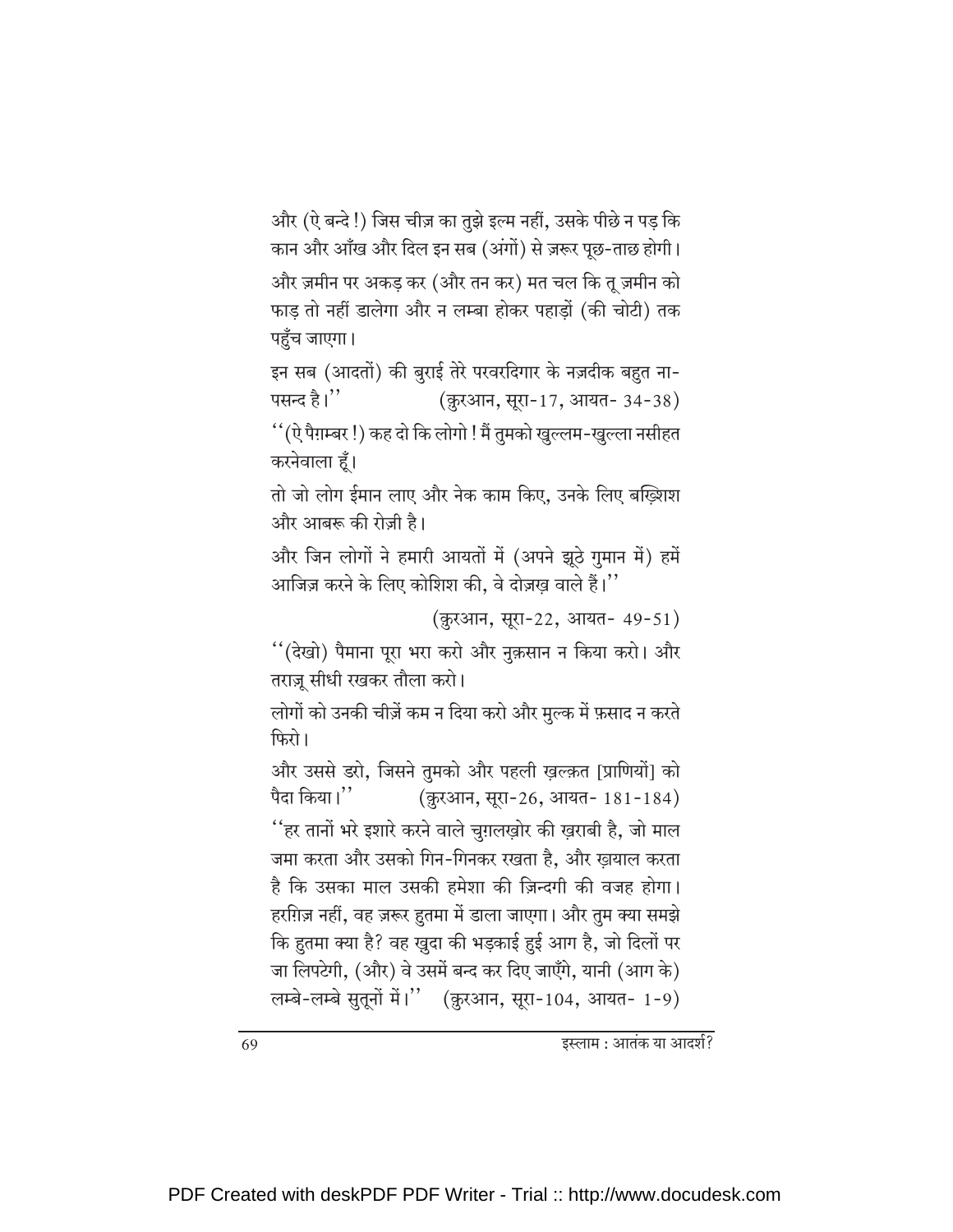''भला तुमने उस शख़्स को देखा जो बदले (के दिन) को झुठलाता है। यह वही (बद-बख्त) है जो यतीम को धक्के देता है, और फ़क़ीर को खाना खिलाने के लिए (लोगों को) तर्ग़ीब नहीं देता। तो ऐसे नमाज़ियों की खुराबी है, जो नमाज़ की तरफ़ से ग़ाफ़िल रहते हैं। जो दिखावे का काम करते हैं, और बरतने की चीज़ें (उधार) नहीं देते। $"$ (क़ुरआन, सूरा-107, आयत- 1-7) ''कहो कि मैं सुबह के मालिक की पनाह माँगता हूँ, हर चीज़ की बुराई से, जो उसने पैदा की, और अँधेरी रात की बुराई से जब उसका अँधेरा छा जाए, और गण्डों पर (पढ़-पढ़कर) फूँकनेवालियों की बुराई से, और हसद (जलन) करनेवाले की बुराई से, जब हसद करने लगे।" (क़ुरआन, सूरा-113, आयत- 1-5) ''कहो कि मैं लोगों के परवरदिगार की पनाह माँगता हूँ, (यानी) लोगों के हक़ीक़ी बादशाह की, लोगों के माबूदे-बर-हक़ की, (शैतान) वस्वसा डालनेवाले की बुराई से जो (खुदा का नाम सुनकर) पीछे हट जाता है, जो लोगों के दिलों में वस्वसे डालता है, (चाहे वह) जिन्नों

में से (हो) या इंसानों में से।"

(क़ुरआन, सूरा-114, आयत- 1-6)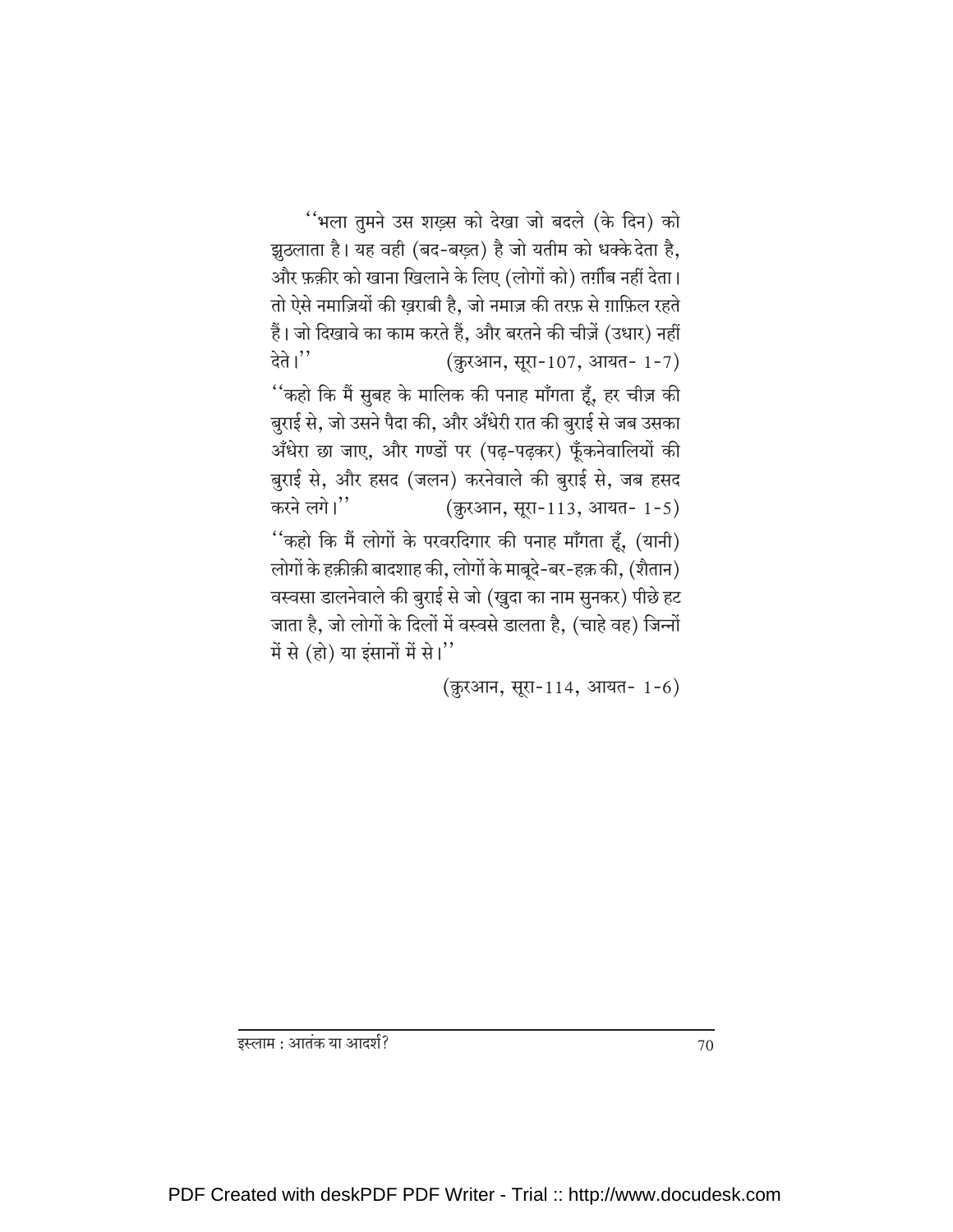## पैग़म्बर मुहम्मद (सल्ल0) के वचन

पैग़म्बर हज़रत मुहम्मद (सल्ल0) की जीवनी, उनकी कथनी और करनी तथा क़ुरआन मजीद में अल्लाह के आदेश ही का नाम इस्लाम है। हमने क़ुरआन मजीद में अल्लाह के आदेश देख लिए, हज़रत मुहम्मद (सल्ल0) की जीवनी देख ली। अब अल्लाह के रसूल (सल्ल0) के कथन (हदीस) देखिए :

हदीस की सभी किताबों में सबसे महत्वपूर्ण किताबें 'बुखारी शरीफ़' और 'मुस्लिम शरीफ़' हैं। नीचे जो हदीसें दी जा रही हैं वे इन्हीं से ली गई हैं।

हज़रत अनस-बिन-मालिक (रज़ि0) कहते हैं कि अल्लाह के पैग़म्बर (सल्ल0) का कथन है, ''अपने भाई की मदद करो चाहे वह ज़ालिम हो या मज़लूम।''

[आपसे] अर्ज़ किया गया, ''ऐ अल्लाह के पैग़म्बर! मज़लूम होने पर तो हम उसकी मदद कर सकते हैं, ज़ालिम होने के वक़्त किस तरह मदद करें?" [पैग़म्बर ने] फ़रमाया, ''उसके हाथ पकड लो (ज़ुल्म न करने दो)।''

(बुखारी शरीफ़, हदीस-1046)

हज़रत जरीर-बिन-अब्दुल्लाह (रज़ि0) कहते हैं कि हज़रत मुहम्मद (सल्ल0) ने फ़रमाया कि ''जो शख़्स रहम [यानी दया] नहीं करता है, उसपर रहम नहीं किया जाता।'' (बुखारी शरीफ़, हदीस-1674)

हज़रत अनस-बिन-मालिक (रज़ि0) कहते हैं कि हज़रत मुहम्मद (सल्ल0) न तो बे-हया थे, न गाली बकनेवाले, न किसी पर लानत करनेवाले, बल्कि अगर आपको किसी पर ग़ुस्सा आ जाता, तो यों फ़रमाते कि ''ऐ क्या हो गया ! उसके सर पर खाक!" (बुख़ारी शरीफ़, हदीस-1681)

हज़रत इब्ने-उमर (रज़ि0) कहते हैं कि अल्लाह के पैग़म्बर हज़रत मुहम्मद (सल्ल0) ने फ़रमाया, ''अगर मुसलमान किसी का हराम खून न बहाए, उस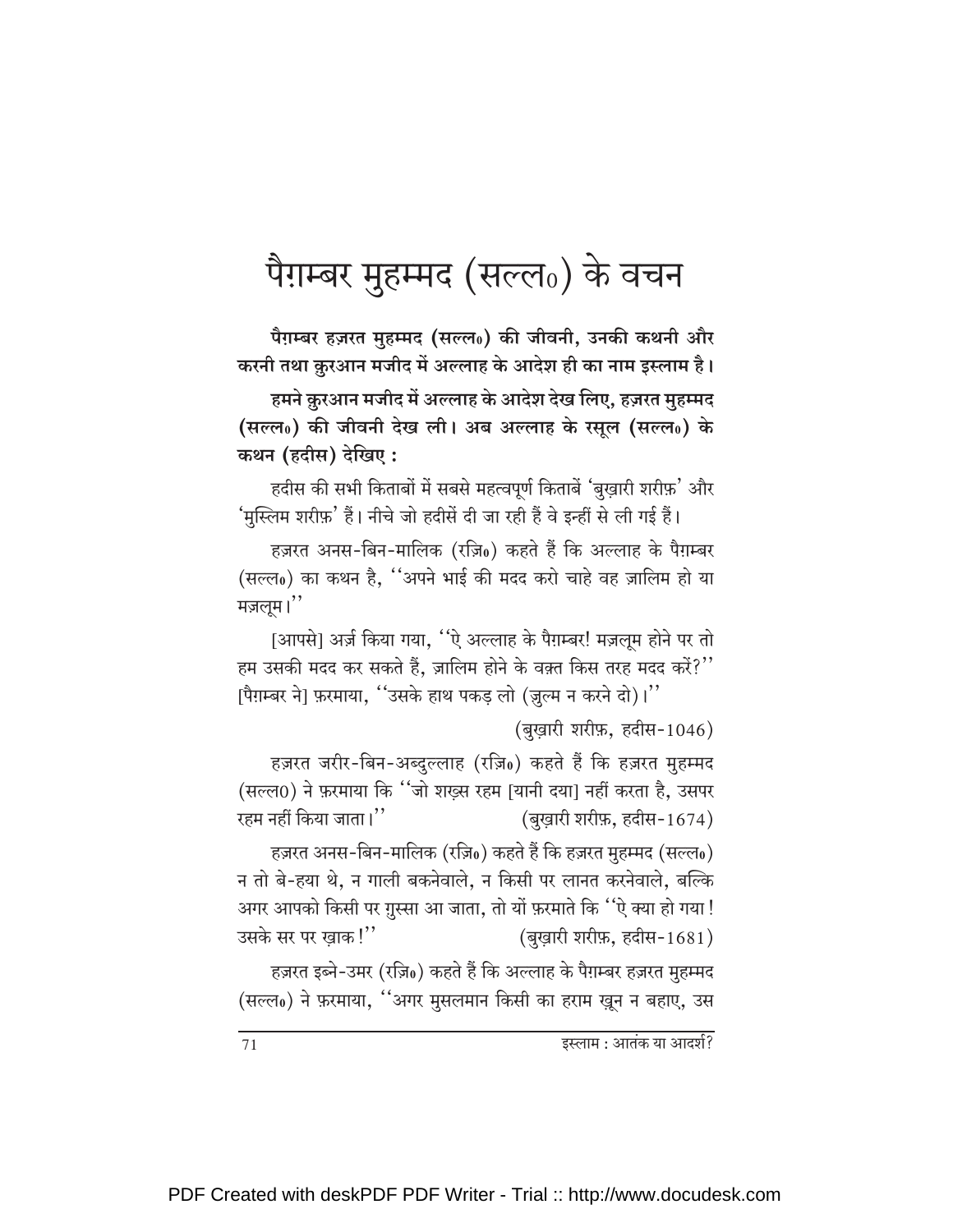वक़्त तक उसके दीन [धर्म] में फैलाव और बढोत्तरी ही होती रहेगी।'' (बुखारी शरीफ़, हदीस-1693)

हज़रत इब्ने-अब्बास (रज़ि0) कहते हैं कि अल्लाह के पैग़म्बर (सल्ल0) ने फ़रमाया, ''सभी जानदारों में अल्लाह तआला को तीन शख़्स बुरे मालूम होते हैं- मुल्के-हरम में ज़ुल्म करनेवाला, दूसरा इस्लाम में जाहिलियत का तरीक़ा इख्तियार करनेवाला, तीसरे नाहक़ ख़ून का चाहने वाला।''

(बुख़ारी शरीफ़, हदीस-1697)

हज़रत अबू-हुरैरा (रज़ि0) कहते हैं कि अल्लाह के पैग़म्बर (सल्ल0) ने फ़रमाया कि ''जल्द ही तुमको अमारत |नेतृत्व पद प्राप्त करने| की लालच होगी, लेकिन वह क़ियामत के दिन पछताने का ज़रीआ होगा, उसकी शुरुआत तो अच्छी मालूम होगी, लेकिन अंजाम बुरा होगा।''

(बुख़ारी शरीफ़, हदीस-1725)

हज़रत माक़ल-बिन-यसार (रज़ि0) कहते हैं कि अल्लाह के पैग़म्बर (सल्ल0) ने फ़रमाया, ''जो हाकिम अपनी रिआया |यानी जनता] का बुरा चाहनेवाला होकर मर जाएगा, तो अल्लाह तआला उसपर जन्नत हराम कर देगा। $"$ (बुख़ारी शरीफ़, हदीस-1727)

हज़रत अबू-बक्र (रज़ि0) कहते हैं कि अल्लाह के पैग़म्बर हज़रत मुहम्मद (सल्ल0) ने फ़रमाया कि, ''हाकिम को चाहिए कि ग़ुस्से की हालत में किसी का फ़ैसला न करे।'' (बुख़ारी शरीफ़, हदीस-1729)

हज़रत आइशा (रज़ि0) फ़रमाती हैं कि अल्लाह के पैग़म्बर (सल्ल0) का इर्शाद है कि ''अल्लाह तआला के नज़दीक सबसे ज़्यादा बुरा आदमी वह है जो हमेशा लड़ता-झगड़ता रहता है।" (बुख़ारी शरीफ़, हदीस-1730)

हज़रत अब्दुल्लाह (रज़ि0) कहते हैं कि अल्लाह के पैग़म्बर (सल्ल0) ने फ़रमाया कि ''जब तुम तीन आदमी हो, तो दो आदमी आपस में कानाफूसी न करें, जब तक (एक) साथ न हो जाएँ, क्योंकि यह कानाफूसी तीसरे को दुखी बनाती है।'' (बुख़ारी शरीफ़, हदीस-1737)

इस्लाम : आतंक या आदर्श?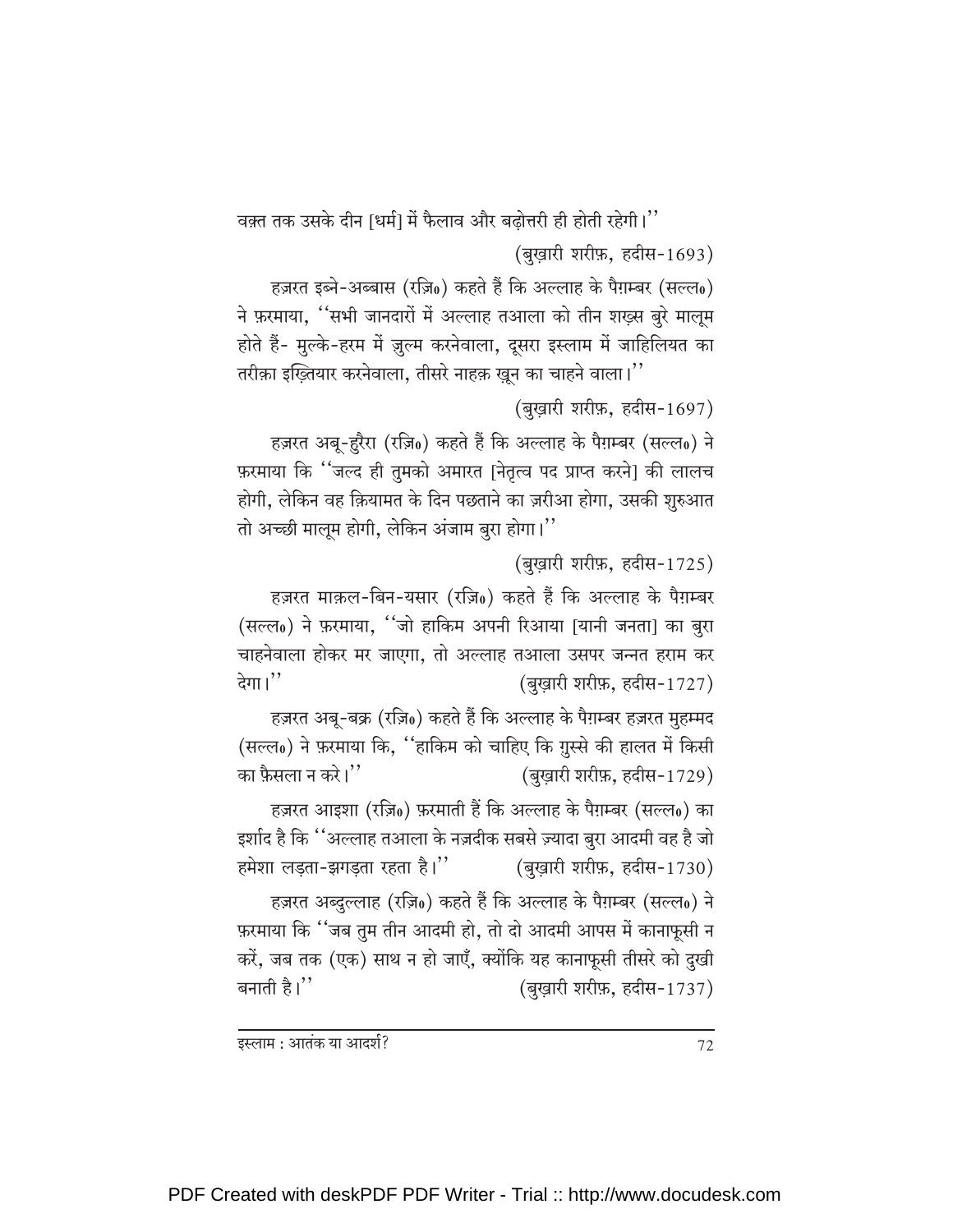हज़रत अब्दुल्लाह-बिन-उमर (रज़ि0) कहते हैं कि एक शख़्स ने अल्लाह के पैग़म्बर (सल्ल0) से पूछा कि कौन सा इस्लाम बेहतर है? पैग़म्बर ने फ़रमाया, ''लोगों को खाना खिलाना और जान-पहचान वाले और ग़ैर जान-पहचान वाले, दोनों को सलाम करना।'' (बुखारी शरीफ़, हदीस-1804) एक व्यक्ति ने पैग़म्बर मुहम्मद (सल्ल0) से कहा, ''काफ़िरों के विरुद्ध अल्लाह से दुआ कीजिए, उन्हें लानत भेजिए।'' इस पर आप (सल्ल0) ने कहा, ''मुझे दुनिया में दया के लिए भेजा गया है, लानत करने के लिए नहीं।''

(मुस्लिम)

पिछले पन्नों में बयान की गई पैग़म्बर हज़रत मुहम्मद (सल्ल0) की करनी और कथनी (यानी हदीस) से, आपकी जीवनी से तथा क़ुरआन मजीद में अल्लाह की आयतों के विस्तृत अध्ययन से पाठक स्वयं देख सकते हैं कि इस्लाम ने शान्ति, दया व मानवता के उच्च व्यावहारिक आदर्शों को स्थापित किया।

दुनिया में केवल क़ुरआन मजीद में ही ईश्वरीय (यानी आध्यात्मिक) सत्य के साथ-साथ व्यावहारिक सत्य भी है। अपनी इसी विशेषता के कारण मक्का में प्रकट हुआ इस्लाम, सारी दुनिया में छा गया।

इसके बाद भी यदि कोई क़ुरआन मजीद में अल्लाह के इन आदेशों का ग़लत या मनचाहा अर्थ निकालता है तो इसके लिए क़ुरआन मजीद या इस्लाम ज़िम्मेदार नहीं है।

साथ ही पाठक यह भी निर्णय ले सकते हैं कि सलमान रुश्दी. अनवर शेख और तस्लीमा नसरीन जैसे लेखकों ने पूर्वाग्रह से ग्रसित होकर ही क़ुरआन मजीद की आयतों को आतंकवाद से जोड़ा।

इससे स्वयं सिद्ध होता है कि इस्लाम में कहीं भी आतंक का आदेश नहीं, बल्कि आतंक का विरोध ही है और जिहाद, आतंक नहीं, बल्कि आत्मरक्षा के लिए, आतंकवाद के विरोध का प्रयास है।

जैसे मैंने अपनी पुस्तक 'इस्लामिक आतंकवाद का इतिहास' में हिन्दू राजाओं व मुस्लिम बादशाहों के बीच युद्ध में हुए खून-खुराबे का उल्लेख किया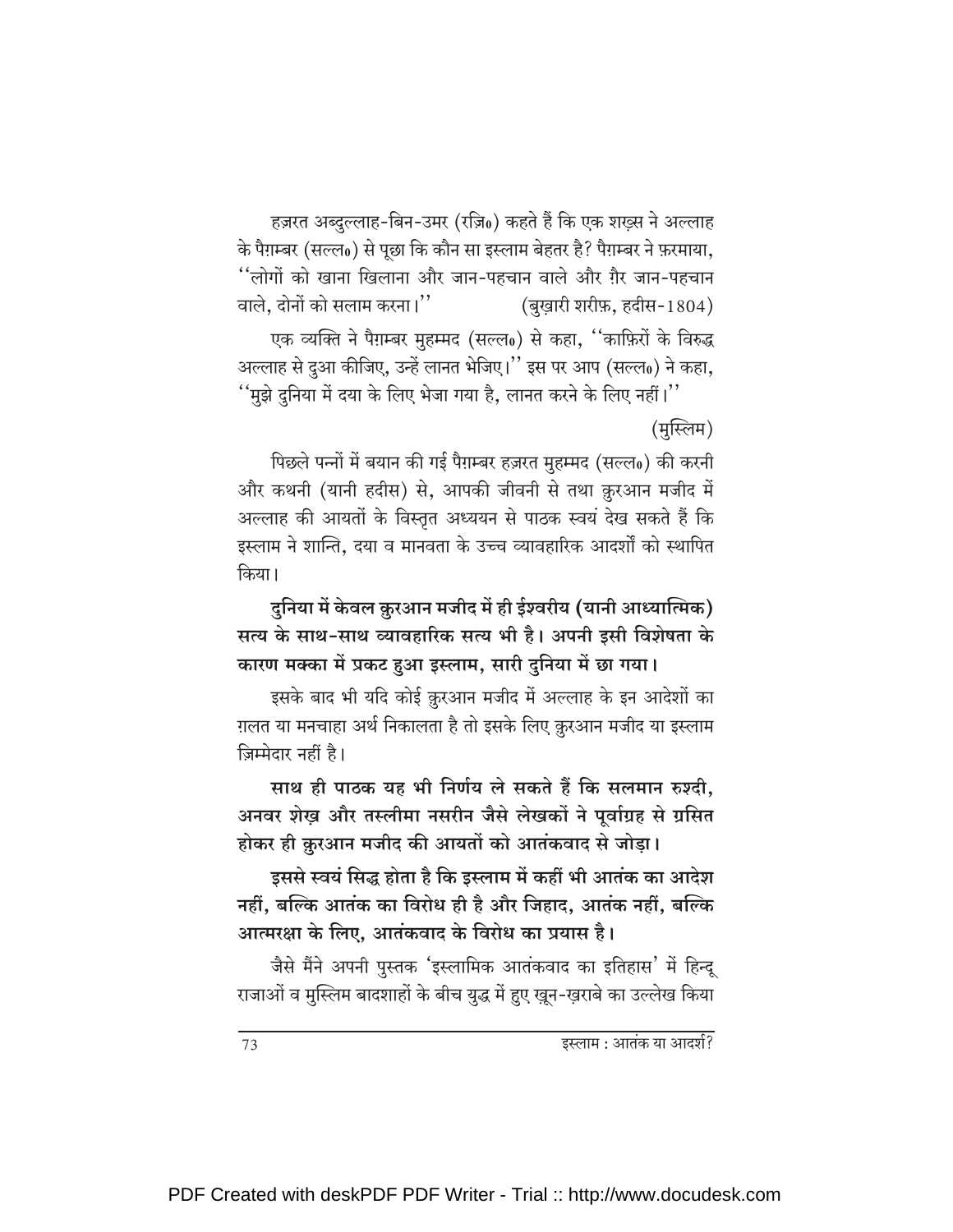था, उसके बारे में अब मेरी समझ में आया है कि वह ख़ून-ख़राबा युद्ध का था, व्यक्ति विशेष का था, न कि इस्लाम का। युद्ध में ऐसे ख़ून-ख़राबे हर देश में, हर क़ौम में सदैव से होते रहे हैं। जैसे- इतिहास में सिकन्दर से लेकर हिटलर तक यही करते रहे। अपने देश भारत में अशोक के कलिंग विजय अभियान में एक लाख से अधिक लोग मारे गए थे। इनके इन आतंकी कार्यों के लिए इनका धर्म दोषी नहीं है। इसी तरह मुस्लिम बादशाहों के लिए भी ऐसा ही है।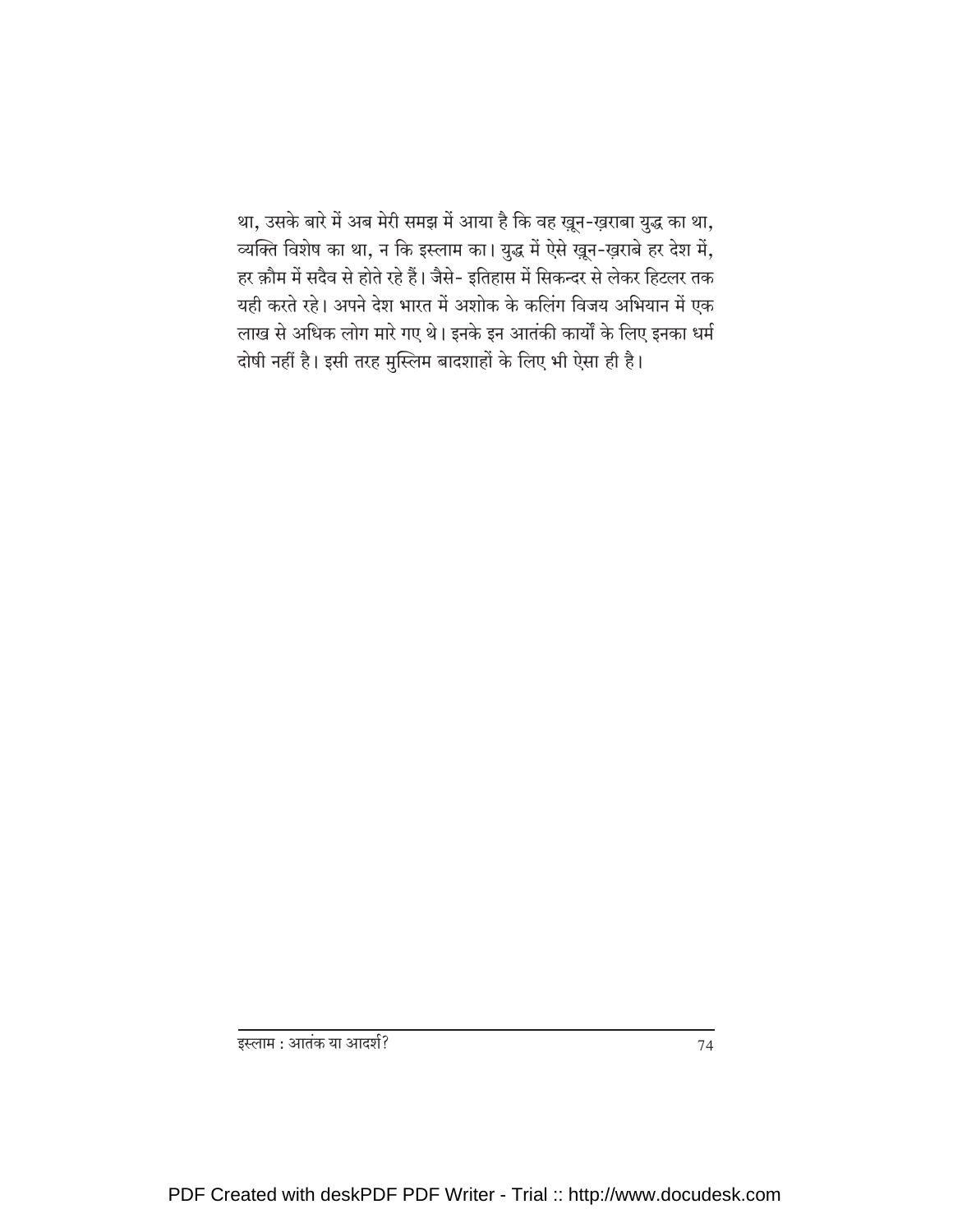## सनातन वैदिक धर्म और इस्लाम

एकेश्वरवादी सत्य-धर्म इस्लाम सनातन है. वह इस दुनिया में सदैव से था।

इस्लाम का एकेश्वरवाद (तौहीद) अलग-अलग देश में अलग-अलग नामों से प्रतिपादित हुआ, जैसे: भारत में यह सनातन वैदिक धर्म के रूप में वेद, उपनिषद, गीता में मौजूद रहा।

कुछ हिन्दू भाई भ्रमवश यह समझते हैं कि इस्लाम अरब से आया हुआ धर्म है जो हिन्दुओं का विरोधी है। पहले मैं भी यही समझता था। लेकिन वास्तविक इस्लाम को जानने के बाद मुझे पता चला कि इस्लाम न तो अरब से आया और न ही केवल अरबवालों के लिए आया। यह परमेश्वर की ओर से आया हुआ धर्म है, जो केवल मुसलमानों के लिए ही नहीं बल्कि सम्पूर्ण मानवजाति के लिए आया। क़ुरआन मजीद की सूरा-2, आयत-185 में है, ''क़ूरआन उतारा गया लोगों को सीधा रास्ता दिखाने के लिए।'' यहां 'लोगों' शब्द आया है न कि मुसलमान या अरबवाले। इसी तरह सूरा-25, आयत-1 में है, ''बड़ी बरकतवाला है वह जिसने यह 'फ़ुरक़ान' (यानी सत्य और असत्य में फ़र्क करनेवाला यह ग्रन्थ क़ुरआन) अपने बन्दे पर उतारा, ताकि वह सारे संसार के लिए हिदायत करनेवाला (यानी सही रास्ता दिखानेवाला) हो।"

यह हिन्दुओं का विरोधी भी नहीं है क्योंकि इस्लाम किसी व्यक्ति या किसी समुदाय या किसी धर्म का विरोध नहीं करता। इस्लाम केवल बुराइयों का विरोध करता है और यह विरोध केवल सैद्धान्तिक है। इसके लिए किसी भी प्रकार की ज़बरदस्ती नहीं है। क़ुरआन मजीद में सूरा-2, आयत-256 में अल्लाह का आदेश है कि "दीने-इस्लाम में ज़बरदस्ती नहीं।" सूरा-109, आयत-6 में है, "तुम अपने दीन [धर्म] पर हम अपने दीन पर।"

मैंने देखा है कि इस्लाम के बारे में हिन्दुओं को तथा सनातन वैदिक धर्म के बारे में मुसलमानों को सही जानकारी न होने के कारण वे अपने-अपने धर्म को

इस्लाम : आतंक या आदर्श?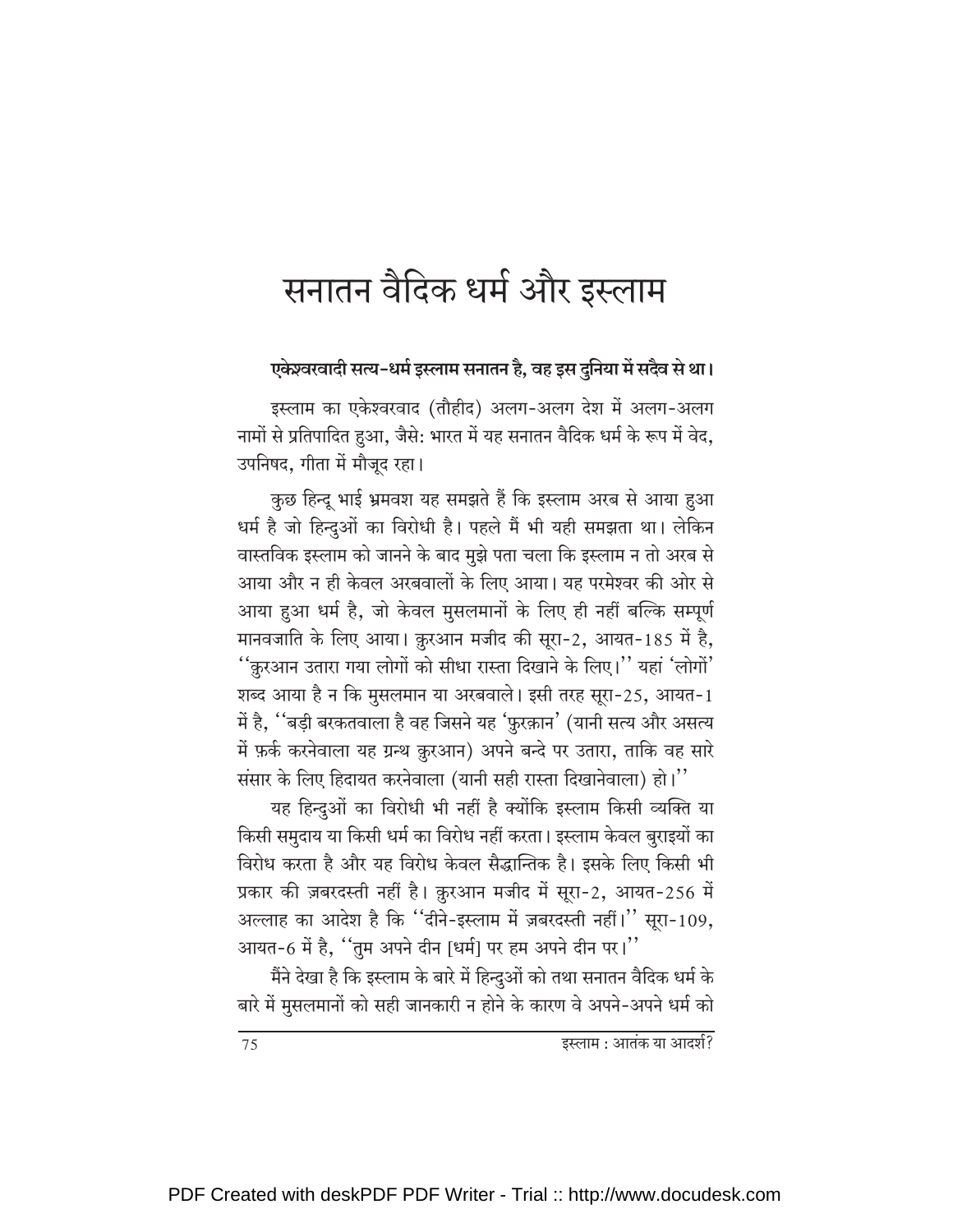एक दूसरे के उल्टा समझने की भूल कर बैठते हैं। जबकि वास्तविकता यह है कि इस्लाम के सबसे नज़दीक अगर कोई धर्म है तो वह है 'सनातन वैदिक धर्म'।

पाठक सनातन वैदिक धर्म को आज का हिन्दू धर्म समझने की भूल न करें, क्योंकि हिन्दू नाम का कोई धर्म नहीं है। यह तो रहने का एक तरीक़ा है। हिन्दुओं के वास्तविक धर्म का नाम सनातन वैदिक धर्म है, लेकिन दुख के साथ लिखना पड़ रहा है कि अधिकांश हिन्दू अपने वास्तविक धर्म यानी सनातन वैदिक धर्म को लगभग भूलकर सत्य के रास्ते से भटक चुके हैं।

भारत में लगभग 75 करोड़ हिन्दू और लगभग 25 करोड़ मुसलमान साथ-साथ रहते हैं। यदि हम एक-दूसरे के धर्म को एक-दूसरे के विचारों को नहीं जानेंगे तो इंसानियत विरोधी तत्त्व. समाज विरोधी तत्त्व आसानी के साथ हम लोगों के बीच भ्रम. सन्देह और अविश्वास पैदा कर देंगे. जैसा कि आजकल हो रहा है। इस देश के लिए यह एक बहुत बड़ी समस्या है।

अत: यह आवश्यक है कि मुसलमान भाइयों के धर्म इस्लाम को हिन्दू भाई जानें और सनातन वैदिक धर्म यानी वेद, उपनिषद और गीता को मुसलमान भाई जानें ताकि धर्म के नाम पर कोई भी हमारे बीच भ्रम यानी ग़लत फ़हमी पैदा न कर सके। यह एक हिकमत (तत्त्वपूर्ण बात) है। इस हिकमत से सत्य सामने आएगा। भ्रम और सन्देह दूर होगा। हिन्दुओं और मुसलमानों में एक-दूसरे के प्रति विश्वास बढेगा। सत्य के प्रति भी विश्वास बढेगा और यही विश्वास भविष्य में लोगों के लिए एक नया रास्ता खोलेगा। यह क़ुरआन मजीद की भी हिकमत (तत्त्वपूर्ण शिक्षा) है कि ''आओ एक ऐसी बात की ओर जो हमारे और तुम्हारे बीच समान है। यह कि हम अल्लाह यानी परमेश्वर के सिवा किसी की वन्दना न करें।" (3:64) इस हिकमत के अनुसार हम देखेंगे कि सनातन वैदिक धर्म और इस्लाम में क्या समानताएँ हैं।

#### सनातन वैदिक धर्म और इस्लाम में आश्चर्यजनक समानताएं

वास्तविक इस्लाम को जानने के लिए जब मैंने दुबारा क़ुरआन पढ़ना शुरू किया तो देखा कि यह वही सत्य है जो हज़ारों साल से हमारे वेद, उपनिषद् और गीता में मौजूद है। इस तरह मैंने इस्लाम में अपनापन पाया। जैसे : क्रुरआन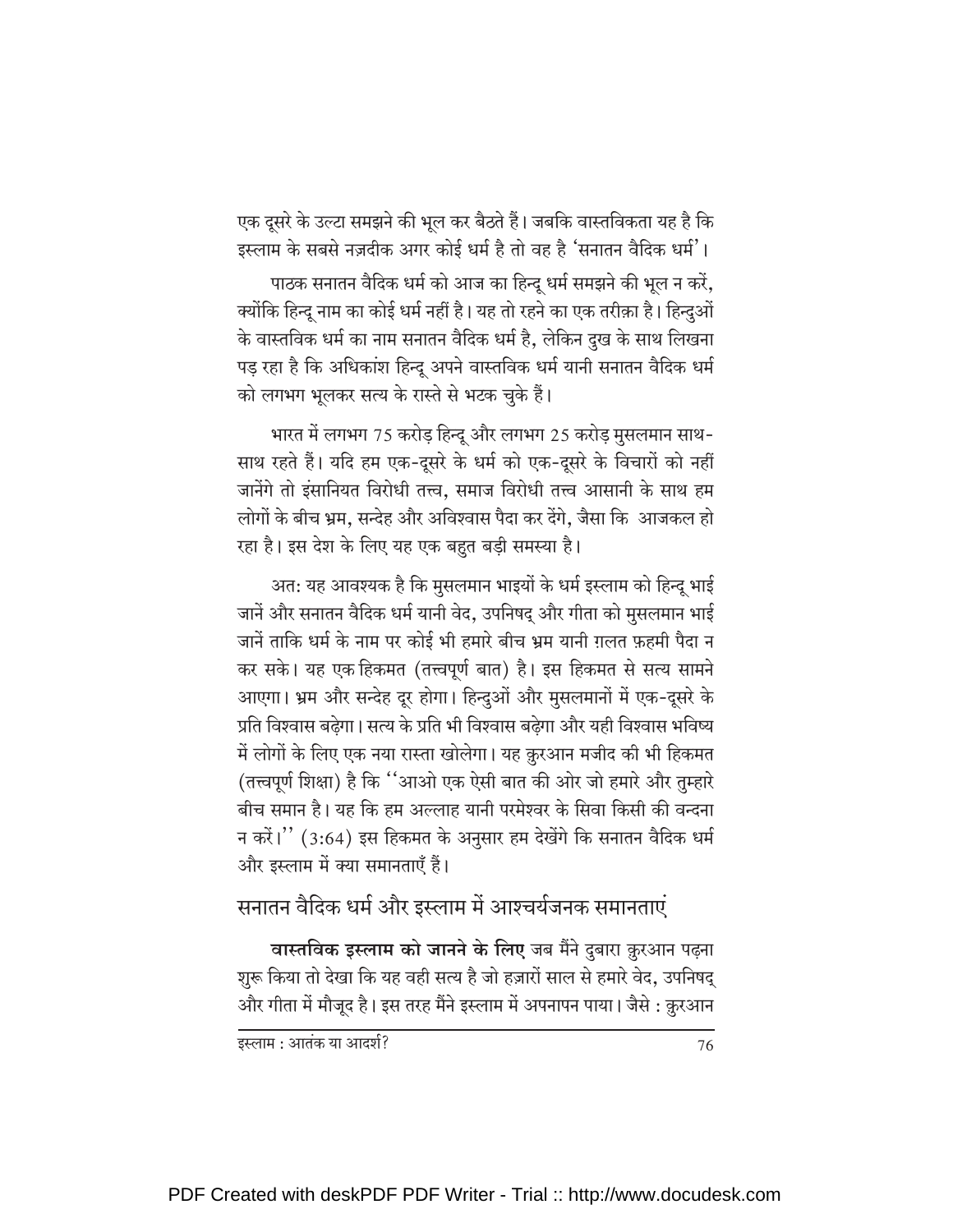की शुरुआत में 'बिस्मिल्लाहिर्रहमानिर्रहीम' अर्थात 'शुरू परमेश्वर का नाम लेकर जो बड़ा क्रपालु और अत्यन्त दयालु है' पढ़ते ही मुझे ॐ (ओम) याद आया. जिसका शाब्दिक अर्थ होता है 'परम कल्याणकारी परमेश्वर'। वैदिक मंत्र की शुरुआत ॐ से होती है, जब यह ॐ किसी मंत्र की शुरुआत में लगाया जाता है तो उसका भावार्थ हो जाता है 'शुरू परम कल्याणकारी परमेश्वर के नाम से' या 'शुरू परमेश्वर के नाम से, जो बड़ा कृपालु और अत्यन्त दयालु है', यही तो है 'बिस्मिल्लाहिर्रहमानिर्रहीम'।

इस्लाम की बुनियाद शिर्क का विरोध यानी 'ला इला-ह इल्लल्लाह' (अर्थात 'अल्लाह यानी परमेश्वर के अलावा कोई उपासना के योग्य नहीं है') सनातन वैदिक धर्म की भी बुनियाद है।

संसार के सबसे पुराने धर्मग्रन्थ ऋग्वेद में 'ला इला-ह इल्लल्लाह' मौजूद है। ऋग्वेद मण्डल-1, सूक्त-7 का 10 वां मंत्र है:

इन्द्रं वो विश्वतस्परि हवामहे जनेभ्य:।

अस्माकमस्तु केवल:।। (ऋग्वेद, मण्डल-1, सुक्त-7, मंत्र-10)

भावार्थ- हे मनुष्यो ! तुम को अत्यन्त उचित है कि मुझको छोड़कर उपासना करने योग्य किसी दूसरे देव को कभी मत मानो, क्योंकि एक मुझको छोड़कर कोई दूसरा ईश्वर नहीं है।

(हिन्दी भाष्य महर्षि दयानन्द<sup>1</sup>)

इस भावार्थ का संक्षिप्त रूप है 'परमेश्वर के अलावा कोई पूज्य नहीं है।' और यही है 'ला इला-ह इल्लल्लाह'।

.<br>वेद एक पूर्ण एकेश्वरवादी ईश्वरीय ग्रन्थ हैं। वेदों की भाषा वैदिक संस्कृत व्याकरण रहित है अत: लोग उसके मंत्रों के अर्थ को मनमाने ढंग से बिगाड देते हैं। स्वामी दयानन्द सरस्वती वैदिक संस्कृत के प्रकाण्ड विद्रान थे और एक एकेश्वरवादी धर्माचार्य थे। वे केवल वेदों पर ही विश्वास रखते थे और उनके आदेशों को ही सर्वोच्च मानते थे। अत: इस किताब में दिए गए वेद मंत्रों का हिन्दी भावार्थ मैंने स्वामी दयानन्द सरस्वती द्वारा वेदों के किए गए हिन्दी भाष्य से लिया है क्योंकि वही शुद्ध है। श्री स्वामी दयादन्द सरस्वती के ही हिन्दी भाष्य को लेने का एक दसरा कारण यह भी है कि जैसा कि मैं इस किताब में पीछे लिख चुका हूँ कि स्वामी जी ने अपनी किताब<sup>ें</sup>सत्यार्थप्रकाश' में इस्लाम को लेकर जो लिखा था उससे बहुत से लोग इस्लाम को लेकर भ्रमित हुए होंगे। इसी लिए मैंने वैदिक मंत्रों का भावार्थ वही लिया जो वैदिक धर्म के प्रकाण्ड विद्वान श्री स्वामी दयानन्द सरस्वती ने लिखा ताकि 'सत्यार्थप्रकाश' पढ़कर भ्रमित हुए लोग स्वामी जी के ही भाष्य से सच्चाई को समझ सकें।

इस्लाम : आतंक या आदर्श?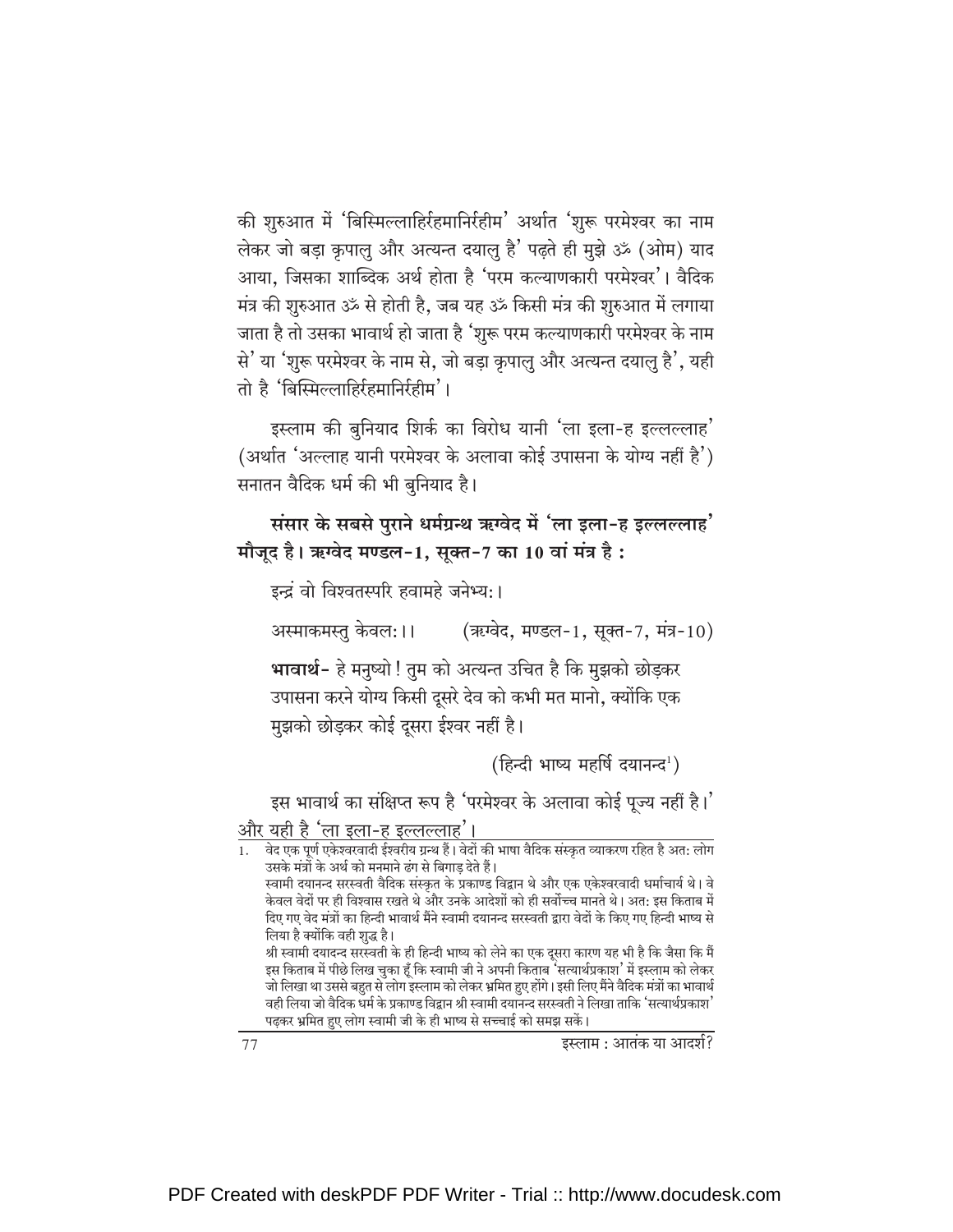गीता में है $:$ 

मत्त: परतरं नान्यत्किंचिदस्ति धनञ्जय।

(गीता, अध्याय-7, श्लोक-7)

''हे धनञ्जय! मुझ (परमेश्वर) से अलग दूसरा कोई भी ईश्वर नहीं है।'' यहाँ यह बताना आवश्यक है कि श्रीमद्भगवद्गीता में परमेश्वर के सन्देश हैं। इन सन्देशों को देनेवाले श्रीकृष्ण एक महान् योगी<sup>।</sup> थे। इसी लिए उन्हें योगेश्वर कहा गया है। परमेश्वर से सन्देश प्राप्त करने के लिए वे किसी भी अवस्था में परमेश्वर से योग यानी सम्पर्क कर उनका सन्देश प्राप्त कर सकते थे। इस्लाम के अनुसार अल्लाह यानी परमेश्वर के सिवा किसी अन्य की उपासना या वन्दना 'शिर्क' है। इस्लाम इसे सबसे बड़ी बुराई कहता है। सनातन वैदिक धर्म भी इस शिर्क को उतनी ही बड़ी बुराई कहता है जितना कि इस्लाम कहता है।

श्रीमद्भगवद्गीता में अध्याय-7, श्लोक-20 में श्रीकृष्ण अर्जुन को परमेश्वर का सन्देश देते हुए कहते हैं :

कामैस्तैर्हतज्ञाना: प्रपद्यन्तेऽन्यदेवता:। तं तं नियममास्थाय प्रकृत्या नियता: स्वया।। अर्थात्: उन-उन भोगों की कामना द्वारा जिनका ज्ञान हरा जा चुका है (वे लोग) अपने स्वभाव से प्रेरित होकर उस-उस नियम को धारण करके अन्य देवताओं को पूजते हैं।

इसका भावार्थ है- भोग विलास, ऐशो-आराम की भौतिक वस्तुओं धन आदि को पाने की इच्छा के कारण जिनका विवेक समाप्त हो चुका है (वे लोग) इनको पाने की इच्छा से (यानी लालच से प्रेरित होकर) अलग-अलग देवताओं की पूजा अलग-अलग विधि से करते हैं।

.<br>गीता में ही अध्याय-7, श्लोक-23 में है-

अन्तवत्तू फलं तेषां तद्भवत्यल्पमेधसाम्। देवान्देवयजो यान्ति मद्भक्ता यान्ति मामपि ।।

भावार्थ : परन्तु परमेश्वर के सिवा अन्य देवताओं को पूजनेवाले उन ना समझों के वे फल (यानी वे भौतिक वस्तुएं यानी वे दुनियावी

सम्पर्क स्थापित कर सकने वाला 'योगी' है।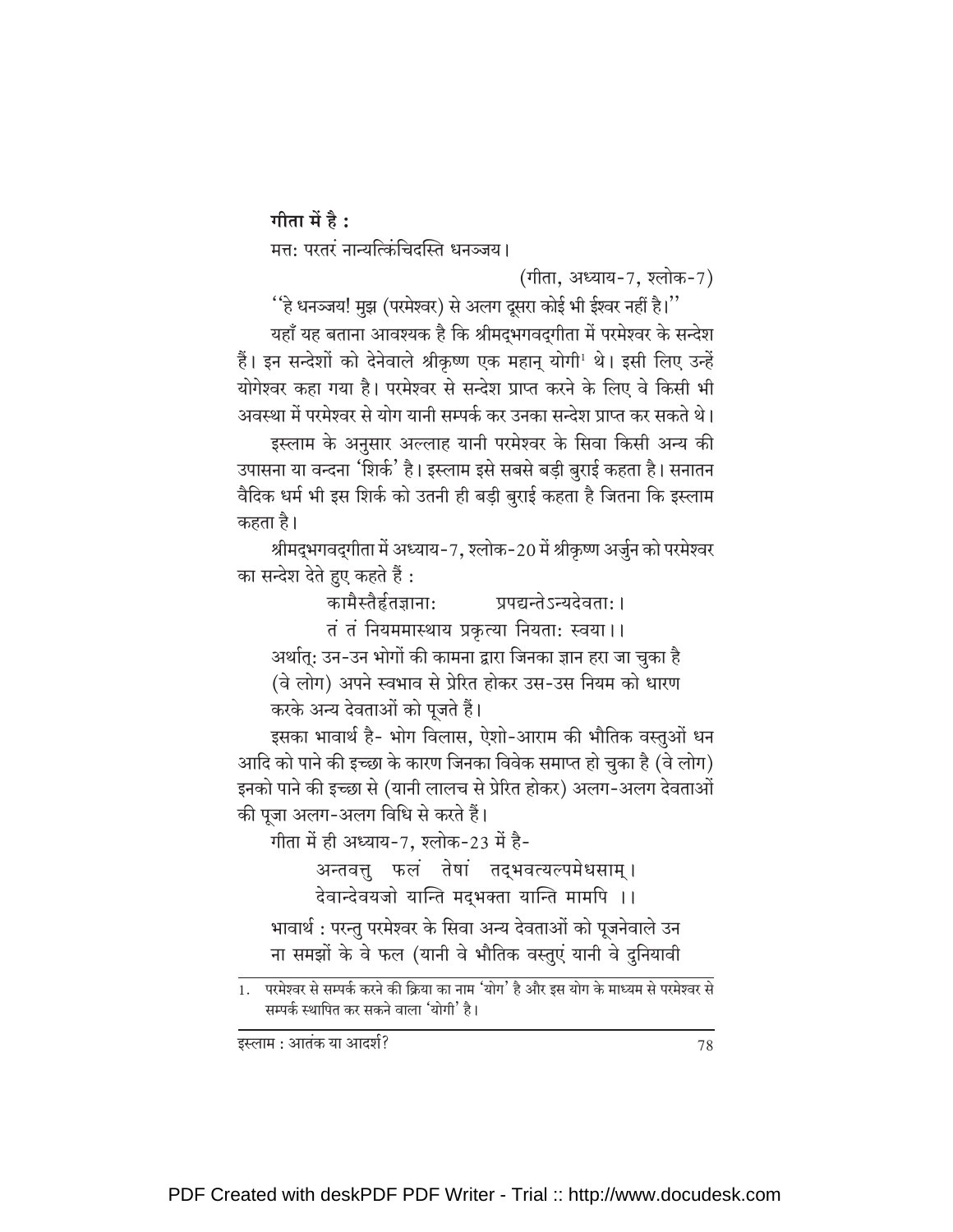ज़िन्दगी के सामान) कुछ दिनों के हैं (तथा वे) देवताओं को पूजनेवाले देवताओं को प्राप्त होते हैं। और मुझ परमेश्वर के भक्त (जिन्होंने अपने आपको मेरे सुपुर्द कर दिया वे) मुझको ही प्राप्त होते हैं यानी मेरे लोक को जाते हैं यानी मोक्ष को प्राप्त होते हैं यानी जन्नत को जाते हैं।

> तमेव शरणं गच्छ सर्वभावेन भारत ।

> तत्प्रसादात्परां शान्तिं स्थानं प्राप्स्यसि शाश्वतम् । 162 । ।

(गीता: अध्याय-18, श्लोक-62)

(इसलिये) ऐ अर्जुन! (तू) सब प्रकार से उस परमेश्वर की ही शरण में जा। उस परमेश्वर की कृपा से (ही तू) परम् शान्ति को (तथा) सनातन परम धाम यानी मोक्ष को प्राप्त होगा।

इस्लाम में नमाज़ केवल एक परमेश्वर की ही निष्काम भाव से उपासना है। भोग-विलास की भौतिक वस्तुओं धन आदि की कामना के लिए परमेश्वर की सकाम उपासना या अन्य देवताओं की उपासना इस्लाम में है ही नहीं। अत: गीता के अनुसार ऐसी उपासना करनेवाले मुसलमान केवल मुक्ति यानी मोक्ष ही पाते हैं।

क़ूरआन में सूरा-10, आयत 106 में है:

''और ख़ुदा को छोड़कर ऐसी चीज़ को न पुकारना, जो न तुम्हारा कुछ भला कर सके और न कुछ बिगाड़ सके। अगर ऐसा करोगे, तो जालिमों में हो जाओगे।''

सुरा-3, आयत-14 में अल्लाह फ़रमाता है:

''लोगों को उनकी खाहिशों [यानी मनपसन्द] की चीज़ें यानी औरतें और बेटे और सोने और चाँदी के बड़े-बड़े ढेर और निशान लगे हुए घोड़े और मवेशी और खेती-बाड़ी ज़ीनतदार [यानी बड़ी सुहावनी] मालूम होती है, (मगर) ये सब दुनिया ही की ज़िन्दगी के सामान हैं और ख़ुदा के पास बहुत अच्छा ठिकाना है।''

सूरा-3, आयत-15 में है:

''(ऐ पैग़म्बर! उनसे) कहो कि भला मैं तुमको ऐसी चीज़ बताऊं, जो इन चीज़ों से कहीं अच्छी हो, (सुनो) जो लोग परहेज़गार [ईशपरायण]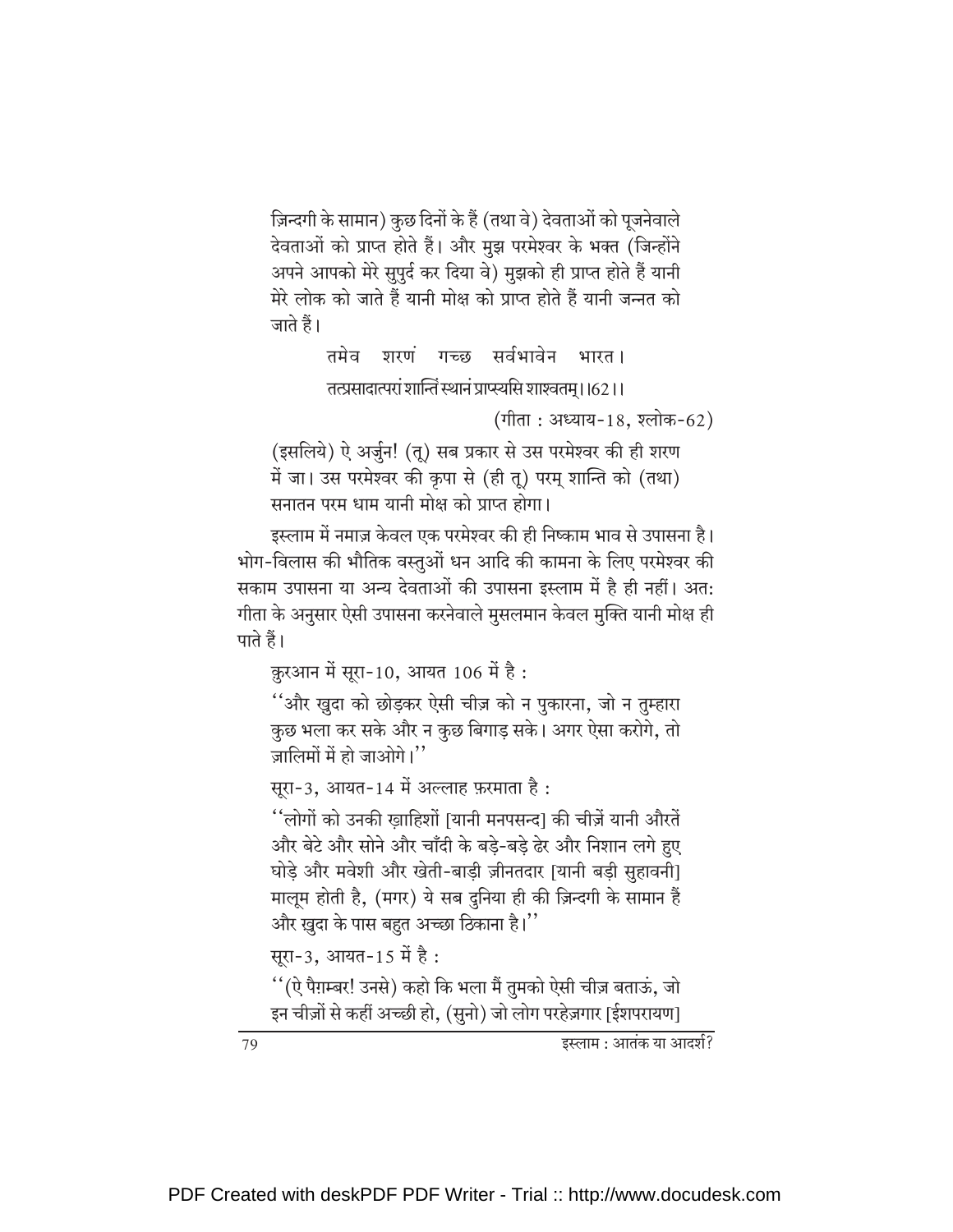हैं, उनके लिए ख़ुदा के यहाँ (बहिश्त के) यानी जन्नत के बाग़ हैं,जिनके नीचे नहरें बह रही हैं, उनमें वे हमेशा रहेंगे और पाकीज़ा औरतें हैं और (सबसे बढ़कर) ख़ुदा की ख़ुश्नूदी यानी प्रसन्नता और खुदा (अपने नेक) बन्दों को देख रहा है।"

सूरा-3, आयत-16 व 17 में है:

''जो ख़ुदा से इल्तिजा [यानी प्रार्थना] करते हैं कि ऐ परवरदिगार! हम ईमान ले लाए, सो हम को हमारे गुनाहों को माफ़ फ़रमा और दोज़ख के अज़ाब यानी नरक की आग से बचा।''

''ये वे लोग हैं जो (कठिनाइयों में) सब्र करते और सच बोलते और इबादत में लगे रहते और (खुदा की) राह में खर्च करते और सेहर के वक़्तों यानी रात की अंतिम घड़ियों में अपने गुनाहों की माफ़ी मांगा करते हैं।''

```
सूरा-18, आयत-46 में है:
```
''माल और बेटे तो केवल दुनिया की ज़िन्दगी की (रौनक़ व) ज़ीनत हैं और नेकियाँ जो बाक़ी रहनेवाली हैं, वे सवाब (इनाम) के लिहाज़ से तुम्हारे परवरदिगार के यहाँ बहुत अच्छी और उम्मीद के लिहाज़ से बहुत बेहतर हैं।"

इस्लाम के अनुसार अल्लाह (यानी परमेश्वर) ने ही ब्रह्माण्ड की रचना की. वही पालनकर्ता है और वही प्रलय करनेवाला है।

यही वेद भी कहते हैं। ऋग्वेद में है :

परि धामानि यानि ते त्वं सोमासि विश्वत:।

पवमान ऋतुभि: कवे।। (ऋग्वेद: मण्डल-9, सूक्त-66, मंत्र-3) भावार्थ- परमात्मा उत्पत्ति, स्थिति तथा प्रलय (यानी क़ियामत) तीनों प्रकार की क्रियाओं का हेतु है। अर्थात् उसी से संसार की उत्पत्ति और उसी में स्थिति और उसी से प्रलय होता है।

(हिन्दी भाष्य महर्षि दयानन्द)

इस्लाम : आतंक या आदर्श?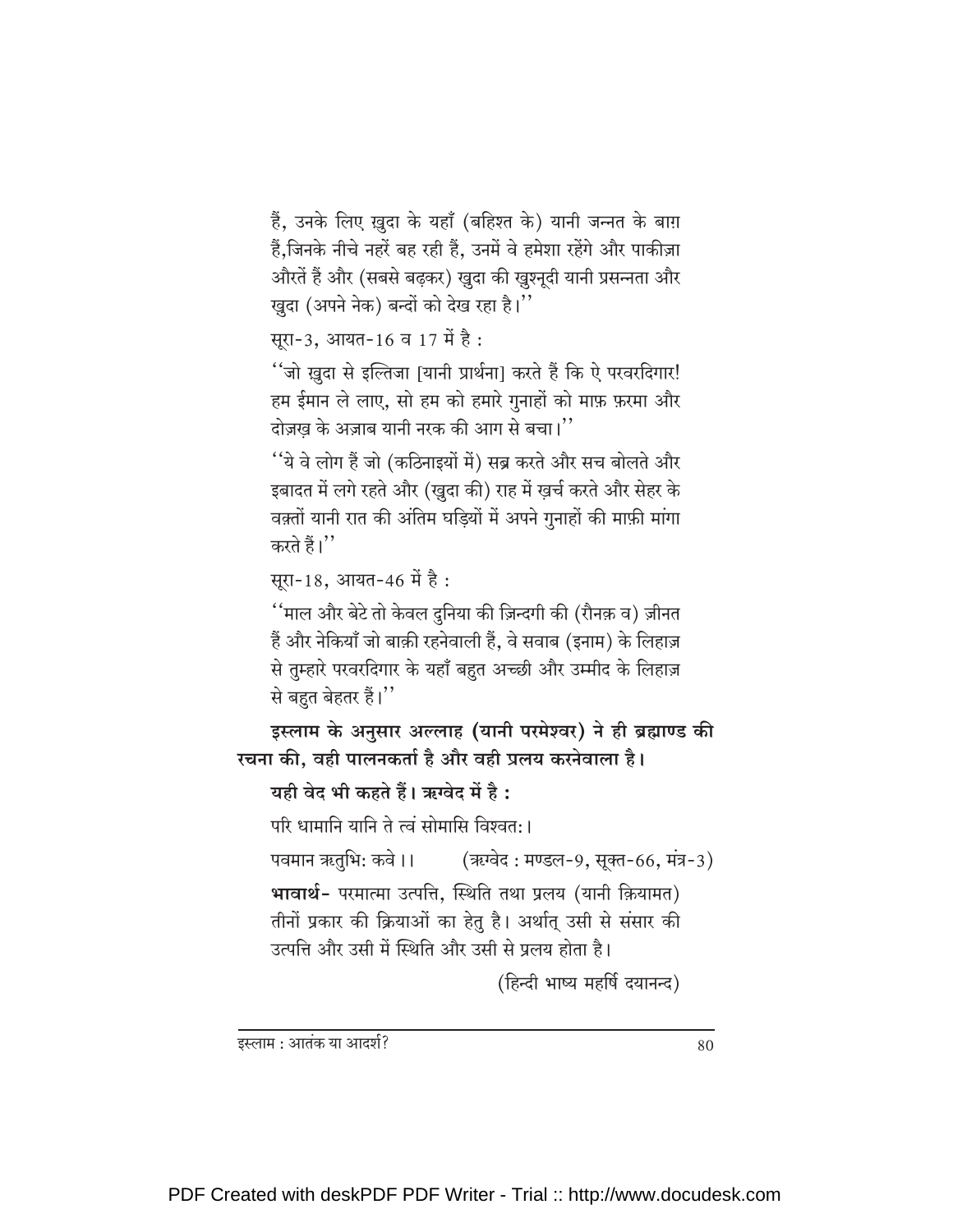पृथिवीं त्वं द्यां च महिव्रत चाति उभ्रिषे। प्रति द्रापिममुञ्चथा: पवमान महित्वना  $\mathbf{1}$ (ऋग्वेद: मण्डल-9, सूक्त-100, मंत्र-9)

भावार्थ- परमेश्वर ने द्युलोक, और पृथ्वीलोक को ऐश्वर्यशाली बनाकर उसे अपने रक्षा रूप कवच से आच्छादित किया। ऐसी विचित्र रचना से इस अनन्त ब्रह्माण्ड को रचा है कि उसके महत्त्व को कोई नहीं पा सकता। (हिन्दी भाष्य महर्षि दयानन्द)

यो: न पिता जनिता यो विधाता धामानि वेद भुवनानि विश्वा।

यो देवानां नामधा एक एव सम्प्रश्नं भुवना यन्त्यन्या ।।

(ऋग्वेद: मण्डल-10, सूक्त-82, मंत्र-3)

भावार्थ- जो परमेश्वर हमारा पालक, हमारा उत्पन्न करनेवाला जो समस्त जगत का निर्माता है और समस्त स्थानों और लोकों तथा पदार्थों को जानता है और जो समस्त पदार्थों का नाम रखनेवाला है वही अद्वितीय (यानी उसके बराबर कोई दूसरा नहीं) है समस्त समस्याओं का वही एक मात्र समाधान है।

(हिन्दी भाष्य महर्षि दयानन्द)

गीता अध्याय-7 के श्लोक-6 में है-

अहं कृत्स्नस्य जगत: प्रभव: प्रलयस्तथा

मैं सम्पूर्ण ब्रह्माण्ड की उत्पत्ति तथा प्रलय (का मूल कारण) हूँ।

यज़ुर्वेद में है-

अपां पृष्ठमसि योनिरग्ने: समुद्रमभित: पिन्वमानम्।

वर्धमानो महाँ२आ च पुष्करे दिवो मात्रया वरिम्णा प्रथस्व ।।

(यजुर्वेद, तेरहवाँ अध्याय, मंत्र-2)

भावार्थ- मनुष्यों को जिस सत्, चित् और आनन्दस्वरूप, सब जगत् का रचनेहारा, सर्वत्र व्यापक, सबसे उत्तम और सर्वशक्तिमान् ब्रह्म की उपासना से सम्पूर्ण विद्यादि अनन्त गुण प्राप्त होते हैं उसका सेवन क्यों न करना चाहिए। (हिन्दी भाष्य महर्षि दयानन्द)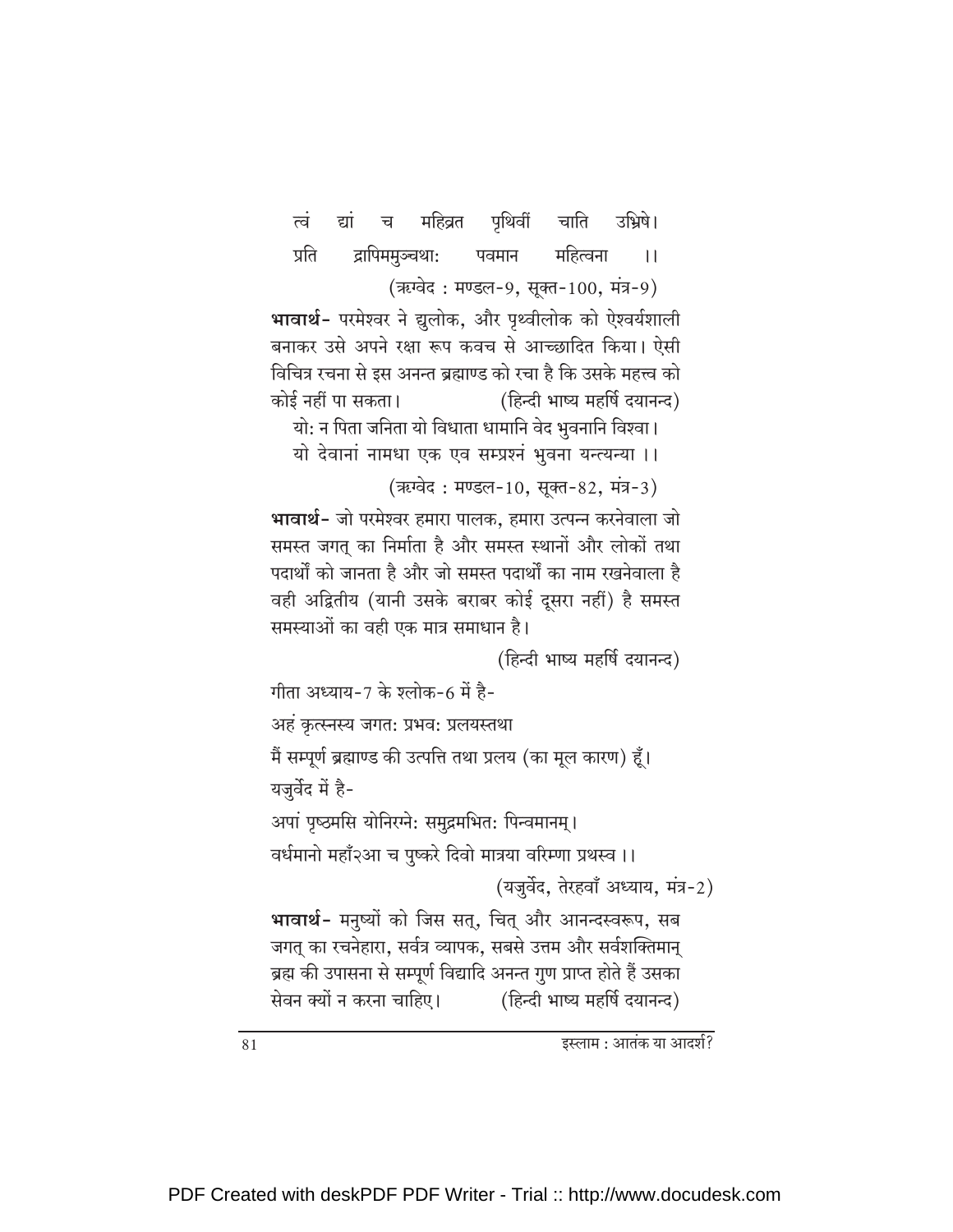इस्लाम के अनुसार एक और केवल एक अल्लाह (यानी परमेश्वर) जो अजन्मा, अविनाशी, निराकार और सर्वशक्तिमान है। वह न तो जन्म लेता है और न मरता ही है।

वेद भी ऐसा ही कहते हैं। श्वेताश्वतरोपनिषद् अध्याय-6, श्लोक-8 में है:

न तस्य कार्यं करणं च विद्यते

भावार्थ- उस (परमेश्वर) के शरीर और इंद्रियाँ नहीं हैं अर्थात वह निराकार है। (वह खाने-पीने या किसी भी प्रकार की इच्छाओं या आवश्यकताओं से परे है।)

केनोपनिषद् खण्ड-1, श्लोक-6 में है-

यच्चक्षुषा न पश्यति येन चक्षूर्शषे पश्यति ।

तदेव ब्रह्म त्वं विद्धि नेदं यदिदमुपासते ।।

भावार्थ- जिसे कोई आँख से नहीं देखता बल्कि जिसकी सहायता से आँखें देखती हैं उसी को तू ईश्वर जान। आँखों से दिखाई देनेवाले जिन (अलग-अलग) तत्वों को ईश्वर मानकर लोग उपासना करते हैं, वह ईश्वर नहीं है।

श्वेताश्वतरोपनिषद् अध्याय-6, श्लोक-9 में है:

न तस्य कश्चित्पतिरस्ति लोके

न चेशिता नैव च तस्य लिङ्गम।

स कारणं करणाधिपाधिपो

न चास्य कश्चिज्जनिता न चाधिप: ।।

भावार्थ- ब्रह्माण्ड में उसका कोई स्वामी नहीं है, न कोई शासक या उसका चिहन ही है। वह समस्त जीव-जगत (मख्लूक़ात) को पैदा करनेवाला व उसका स्वामी है। उसका पैदा करनेवाला और स्वामी कोई नहीं है।

इस्लाम का विश्व प्रसिद्ध नारा 'अल्लाहु अकबर!' (अर्थात् अल्लाह सबसे बड़ा है, या अल्लाह सबसे महान है।) एक पूर्ण सत्य है, सार्वभौमिक सत्य है। यह सत्य तब भी था जब दुनिया नहीं थी, आज भी है और तब भी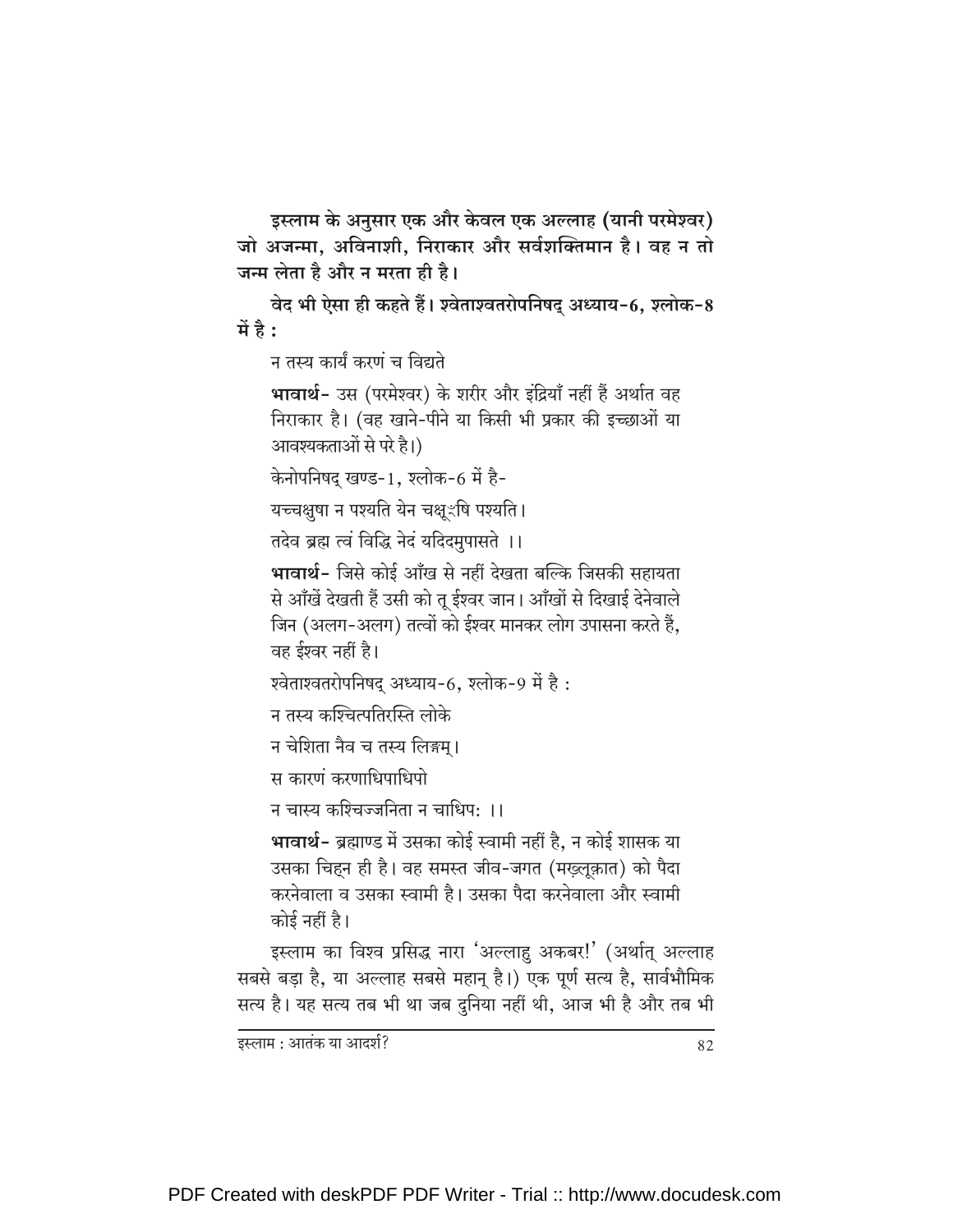रहेगा जब प्रलय (यानी क़ियामत) के बाद यह दुनिया नहीं रहेगी। सनातन वैदिक धर्म का भी मूल यही है।

'पूर्णस्य पूर्ण मादाय पूर्णमेवावशिष्यते'

(परमेश्वर बहुत बड़ा है, इतना बड़ा है कि) उस पूर्ण में से पूर्ण को निकाल देने पर पूर्ण ही शेष बचता है। (अर्थात् अल्लाह अनन्त है, क्योंकि केवल अनन्त में से ही अनन्त को निकाल देने पर शेष अनन्त ही बचता है।)

श्वेताश्वतरोपनिषद् अध्याय-6, श्लोक-8 में अल्लाहु अकबर: <sup>'</sup>न तत्समश्चाभ्यधिकश्च दृश्यते'

भावार्थ- उस (परमेश्वर) के समान और उससे बढ़कर भी कोई दिखाई नहीं देता अर्थात परमेश्वर यानी अल्लाह सबसे बड़ा है। वह अद्रितीय है।

श्वेताश्वतरोपनिषद् अध्याय-4 श्लोक-19 में है-

नैनमूर्ध्वं न तिर्यञ्चं नमध्ये परिजग्रभत्।

न तस्य प्रतिमा अस्ति यस्य नाम महद्यश: ।।

भावार्थ- (परमेश्वर अनन्त है, वह इतना बडा है कि) उसे ऊपर से, इधर-उधर से अथवा मध्य में भी कोई छू नहीं सकता। जिसका नाम अत्यन्त महिमायुक्त है यानी जो सबसे महान है। ऐसे उस परमेश्वर की कोई उपमा भी नहीं है यानी वह अतुलनीय है, उसका न तो कोई अवतार है, न कोई मूर्ति है और न तस्वीर ही है।

इस तरह सनातन वैदिक धर्म की मुख्य मान्यता है कि परमेश्वर (यानी अल्लाह) अजन्मा, अविनाशी, निराकार, सर्वशक्तिमान, अद्वितीय और अतुलनीय है। उसका न कोई बेटा है, न बेटी। न माँ है, न बाप। न भाई है, न बहन और न पत्नी ही है। इस्लाम की भी मुख्य मान्यता यही है।

"(वही) आसमानों और ज़मीन का पैदा करने वाला (है), उसके औलाद कहाँ से हो, जबकि उसकी बीवी ही नहीं और उसने हर चीज़ को पैदा किया है और वह हर चीज़ की खबर रखता है।''

(क़ुरआन, सूरा-6, आयत- 101)

''और यहूद कहते हैं कि उज़ैर ख़ुदा के बेटे हैं और ईसाई कहते हैं कि मसीह ख़ुदा के बेटे हैं। यह उनके मुंह की बातें हैं। पहले काफ़िर भी

इस्लाम : आतंक या आदर्श?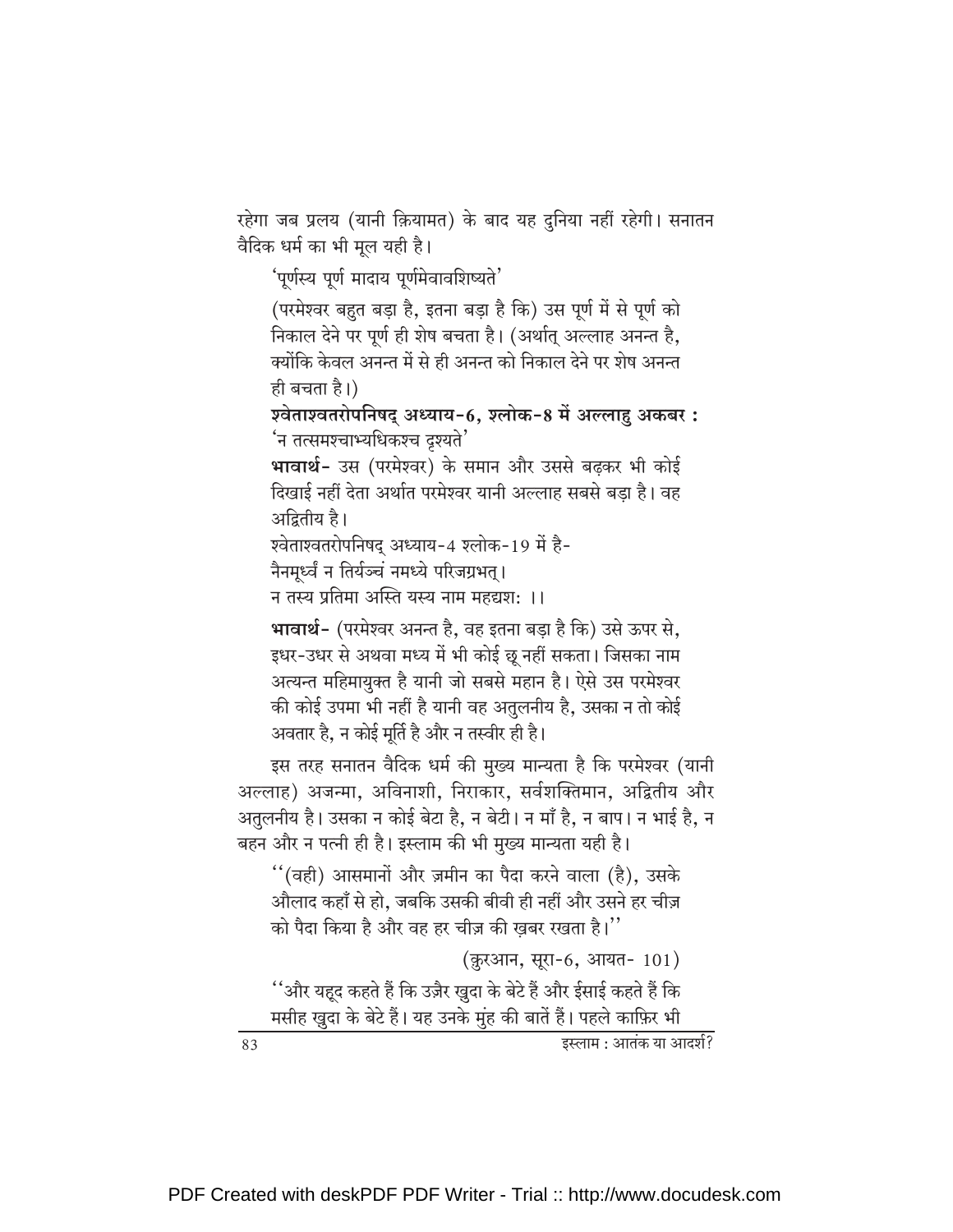इसी तरह की बातें कहा करते थे, ये भी उन्हीं की रीस करने लगे हैं। खुदा इनको हलाक करे, ये कहां बहके फिरते हैं।''

(क़ुरआन, सूरा-9, आयत- 30)

गीता के प्रसिद्ध श्लोक

#### कर्मण्येवाधिकारस्ते मा फलेषु कदाचन।

(अध्याय-2, श्लोक-47)

[यानी तेरा कर्म करने में ही अधिकार है (उसके) फलों में कभी नहीं।] का व्यावहारिक रूप मैंने इस्लाम में ही देखा है। एक मुसलमान ही व्यावहारिक रूप से लाभ-हानि, जीवन-मरण, यश-अपयश को अल्लाह की मर्ज़ी समझकर सहजता से स्वीकार करता है। वह हर बात में कहता है 'इंशा अल्लाह' (यानी अल्लाह ने चाहा तो)।

पाठक स्वयं यह भी अनुभव कर सकते हैं कि यदि एक मुसलमान परोपकार का कार्य करता है तो उसके लिए वह सोचता है कि वह कार्य उसने नहीं किया. बल्कि अल्लाह ने किया। अपने द्वारा किए गए कार्य के लिए वह न तो घमंड करता है और न ही उसके बदले कोई कामना। यह इस्लाम ही है जो एक मनुष्य को व्यावहारिक रूप से निष्काम कर्मयोगी बनाता है।

गीता में सकाम<sup>1</sup> कर्म और सकाम उपासना को निम्न तथा निष्काम<sup>2</sup> कर्म और निष्काम उपासना को सर्वश्रेष्ठ कहा गया है। केवल इस्लाम ही एक मात्र ऐसा धर्म है जहाँ परमेश्वर की सकाम उपासना है ही नहीं। वहाँ केवल निष्काम उपासना ही है।

उदाहरण के लिए क़ुरआन मजीद की शुरुआत सूरा फ़ातिहा<sup>3</sup> की ईश वन्दना से होती है। इस ईश वन्दना में अपने लिए भोग-विलास, ऐशो-आराम की भौतिक वस्तुओं धन आदि की कोई कामना नहीं है। यह निष्काम भाव से की गई परमेश्वर की वन्दना है। एक मुसलमान ही बिना आलस्य, बिना नाग़ा, हर हाल में प्रतिदिन पाँच वक़्त अत्यन्त श्रद्धा और अत्यन्त आस्था के साथ परमेश्वर की निष्काम भाव से उपासना करता है। परमेश्वर के प्रति निष्काम भाव से ऐसा

- किष्काम का मतलब है सांसारिक जीवन के लिए न होकर केवल परमेश्वर (यानी अल्लाह)  $2.$ के लिए समर्पण।
- र्'सूरा फ़ातिहा' इसी किताब के पेज नं. 54 में देखें।

इस्लाम : आतंक या आदर्श?

सकाम का मतलब है - सांसारिक जीवन (यानी दुनियावी ज़िन्दगी) के लिए।  $1.$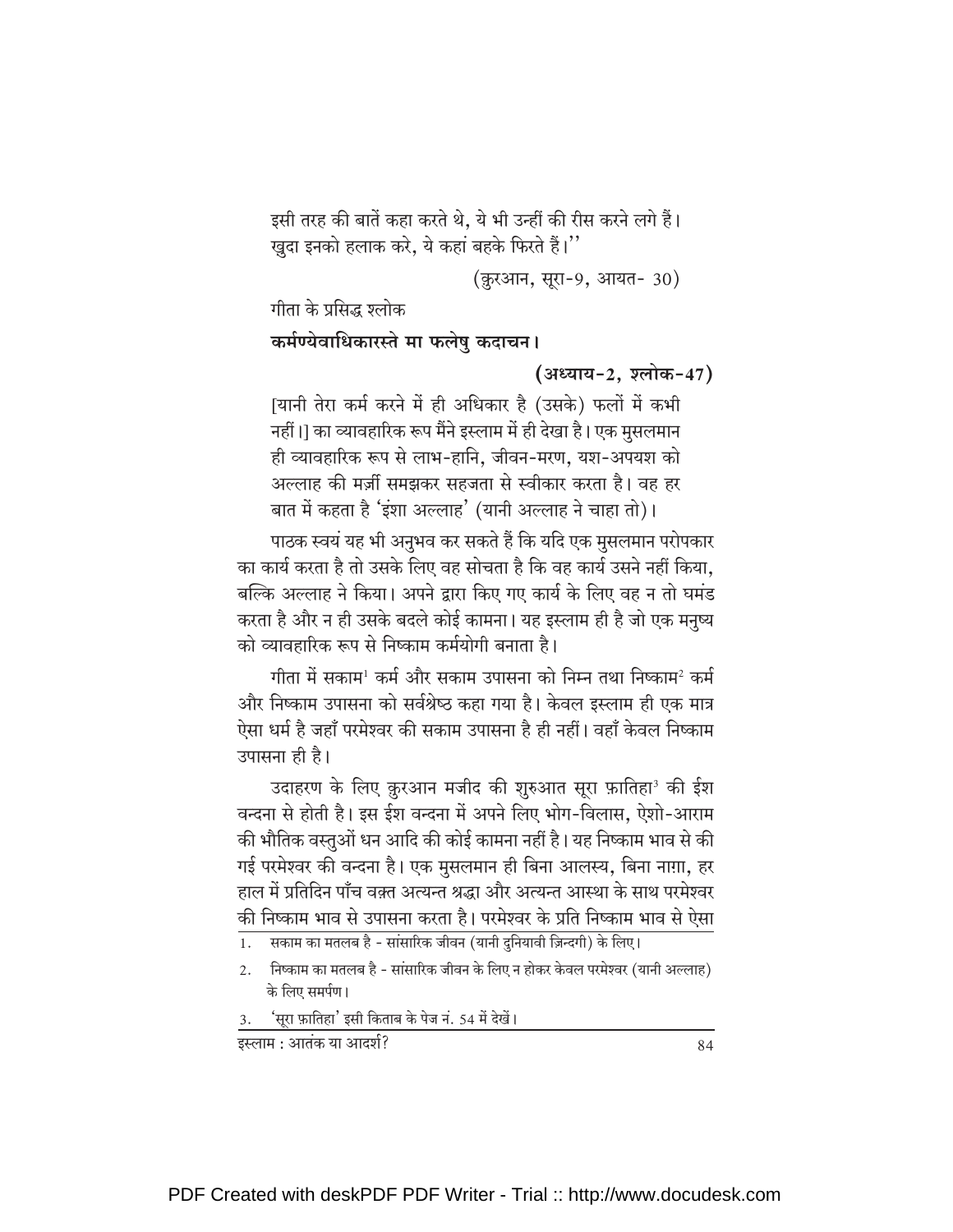समर्पण और कहीं नहीं है। यह इस्लाम ही है जो एक मनुष्य को परमेश्वर के प्रति समर्पणकारी बनाता है। ऐसे समर्पणकारी भक्त के लिए गीता में परमेश्वर का सन्देश है:

```
अनन्याश्चिन्तयन्तो मां ये जना: पर्युपासते।
```
तेषां नित्याभियुक्तानां योगक्षेमं वहाम्यहम् ।।

(अध्याय-9, श्लोक-22)

जो अनन्य प्रेमी भक्तजन मुझ परमेश्वर को निरन्तर याद करते हुए निष्काम भाव से मेरी उपासना करते हैं। प्रतिदिन सदैव मेरी उपासना करनेवाले उन लोगों का योग-क्षेम मैं स्वयं प्राप्त कर देता हूँ।

परमेश्वर की ही शरण में गया ऐसा समर्पणकारी निष्काम उपासक आध्यात्मिक शान्ति और मोक्ष पाने का अधिकारी है। गीता के अध्याय-6, श्लोक 15 में है-

शान्तिं निर्वाणपरमां मत्संस्थामधिगच्छति ।।

(ऐसा समर्पणकारी उपासक) मुझमें रहनेवाली परम आनन्द की .<br>सर्वोच्च शान्ति को पाप्त होता है।

इसी तरह क़ुरआन मजीद में सूरा-2, आयत-112 में अल्लाह का वादा है कि

''हाँ जो ख़ुदा के आगे गर्दन झुका दे (यानी ईमान ले आए) और वह भले काम करनेवाला हो. तो उसका बदला उसके परवरदिगार के पास है और ऐसे लोगों को (क़ियामत के दिन) न किसी तरह का खौफ़ [यानी भय] होगा और न वे ग़मनाक [यानी शोकाकुल] होंगे।''

सूरा-24 आयत-46 में है:

''हम ही ने रौशन आयतें [यानी सत्य को प्रकट कर देनेवाली आयतें] नाज़िल की हैं [यानी उतार दी हैं]। और ख़ुदा जिसको चाहता है, सीधे रास्ते की तरफ़ हिदायत करता है।''

सनातन वैदिक धर्म यानी वेद, उपनिषद और गीता से सिद्ध होता है कि दैहिक, दैविक और भौतिक तीनों प्रकार की शान्ति पाने का और मुक्ति यानी मोक्ष पाने का सीधा और सरल रास्ता 'ला इला-ह इल्लल्लाह' यानी 'अल्लाह के सिवा कोई पूज्य नहीं' यानी इस्लाम है।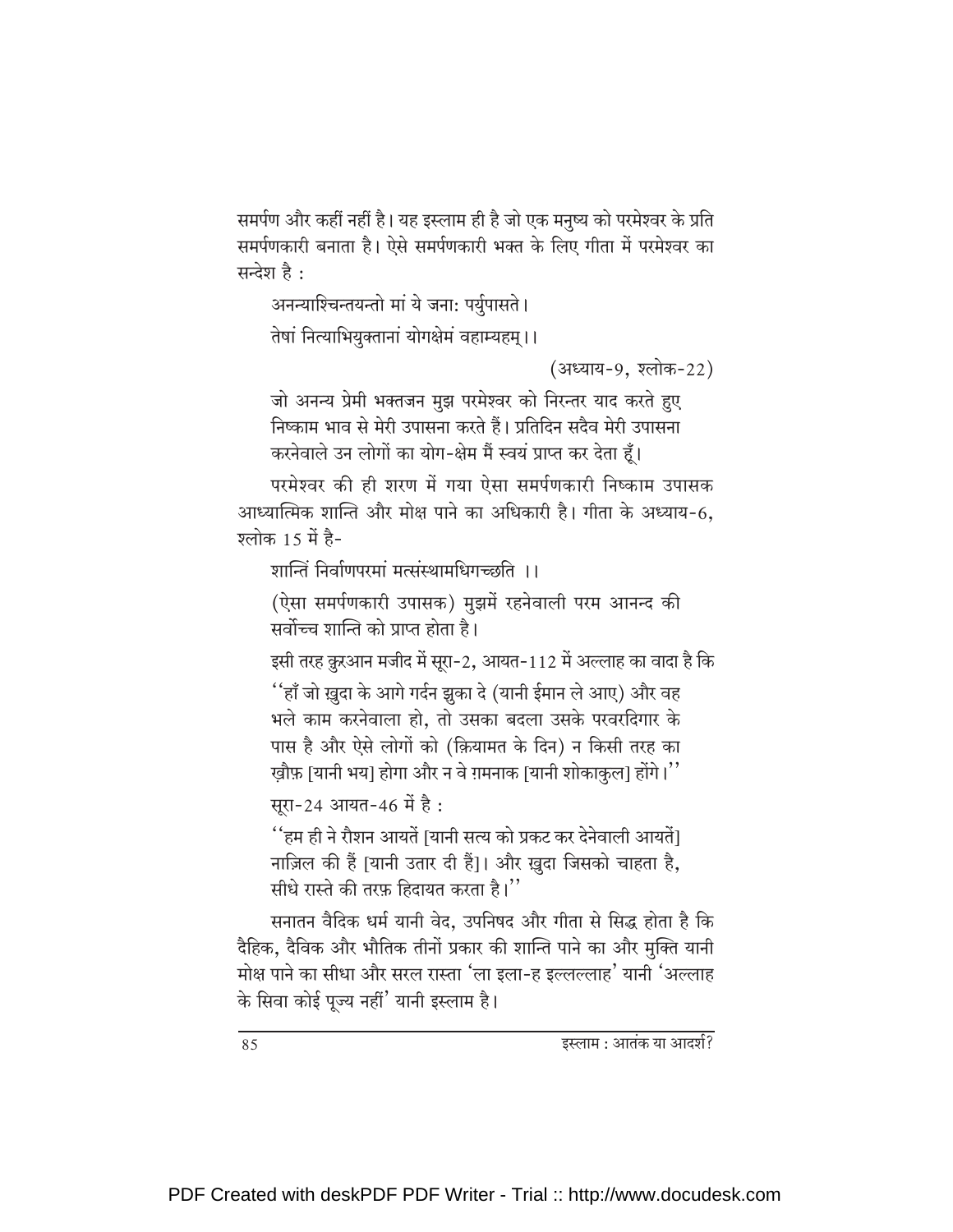इस्लाम के अनुसार क़ियामत के दिन पुनरोत्थान होगा। यह एक तर्कपूर्ण सत्य है क्योंकि आत्मा अपने कर्मों के फल के अनुसार मिलनेवाले जन्नत के सुख या दोज़ख़ (यानी नरक) के कष्टों का अनुभव तभी कर सकती है जब उसे उसका शरीर स्वस्थ अवस्था में पुन: प्राप्त हो।

इस तरह हज़रत मुहम्मद (सल्ल0) जिस इस्लाम को लेकर आए वह कोई नया धर्म नहीं है। लेकिन निश्चित रूप से इस्लाम समयानुकूल संशोधित सत्य धर्म है।

उपर्युक्त प्रमाणों के अनुसार तौहीद (यानी एकेश्वरवाद) के आधार पर इस्लाम के सबसे नज़दीक अगर कोई धर्म है तो वह है सनातन वैदिक धर्म।

लेकिन इस्लाम में तौहीद (यानी एकेश्वरवाद) के प्रति जो आस्था और समर्पण है वैसा और कहीं नहीं।

इस्लाम में यह भी व्यवस्था की गई है कि एकेश्वरवाद (तौहीद) की या क़ुरआन मजीद की आयतों की शुद्धता बनी रहे, ऐसी व्यवस्था और कहीं नहीं है।

मैंने महसूस किया है कि इस्लाम पर विश्वास लानेवाले के मन में अल्लाह (यानी परमेश्वर) का जो डर रहता है, वैसा और किसी के मन में नहीं।

इन्हीं विशेषताओं के कारण इस्लाम श्रेष्ठ धर्म है।

यहां दुर्भाग्य की बात है कि एकेश्वरवाद के सत्य को बतानेवाला सनातन वैदिक धर्म आज किताबों में ही सिमट कर रह गया है उसके स्थान पर बहुईश्वरवाद (यानी शिर्क) का असत्य आ गया है। यहाँ आज भी नए-नए देवता, ईश्वर के नए-नए अवतार बनते जा रहे हैं। यदि टी0 वी0 अथवा किसी फिल्म में किसी व्यक्ति को ईश्वर का अवतार बना दिया जाए, महिमा मंडित कर दिया जाए, तो यहाँ जनता उसकी पूजा करना शुरू कर देती है। कई तो अपने को साक्षात ईश्वर ही कहते घूम रहे हैं और जनता उनके पीछे-पीछे भाग रही है। दु:ख की बात है कि असत्य का जितना बोलबाला हमारे यहाँ है उतना कहीं नहीं है। ईश्वर सबको सद्बुद्धि दे। लोग अपनी बुद्धि और विवेक दोनों से ही जैसे काम नहीं ले रहे हैं।

तनिक सोचें!

ये हमारे भटके हुए लोग ध्यान दें कि जिस पृथ्वी में हम रहते हैं, वह सूर्य (जो कि एक तारा है) का चक्कर लगानेवाला एक ग्रह है। सूर्य का चक्कर इस्लाम : आतंक या आदर्श? 86

PDF Created with deskPDF PDF Writer - Trial :: http://www.docudesk.com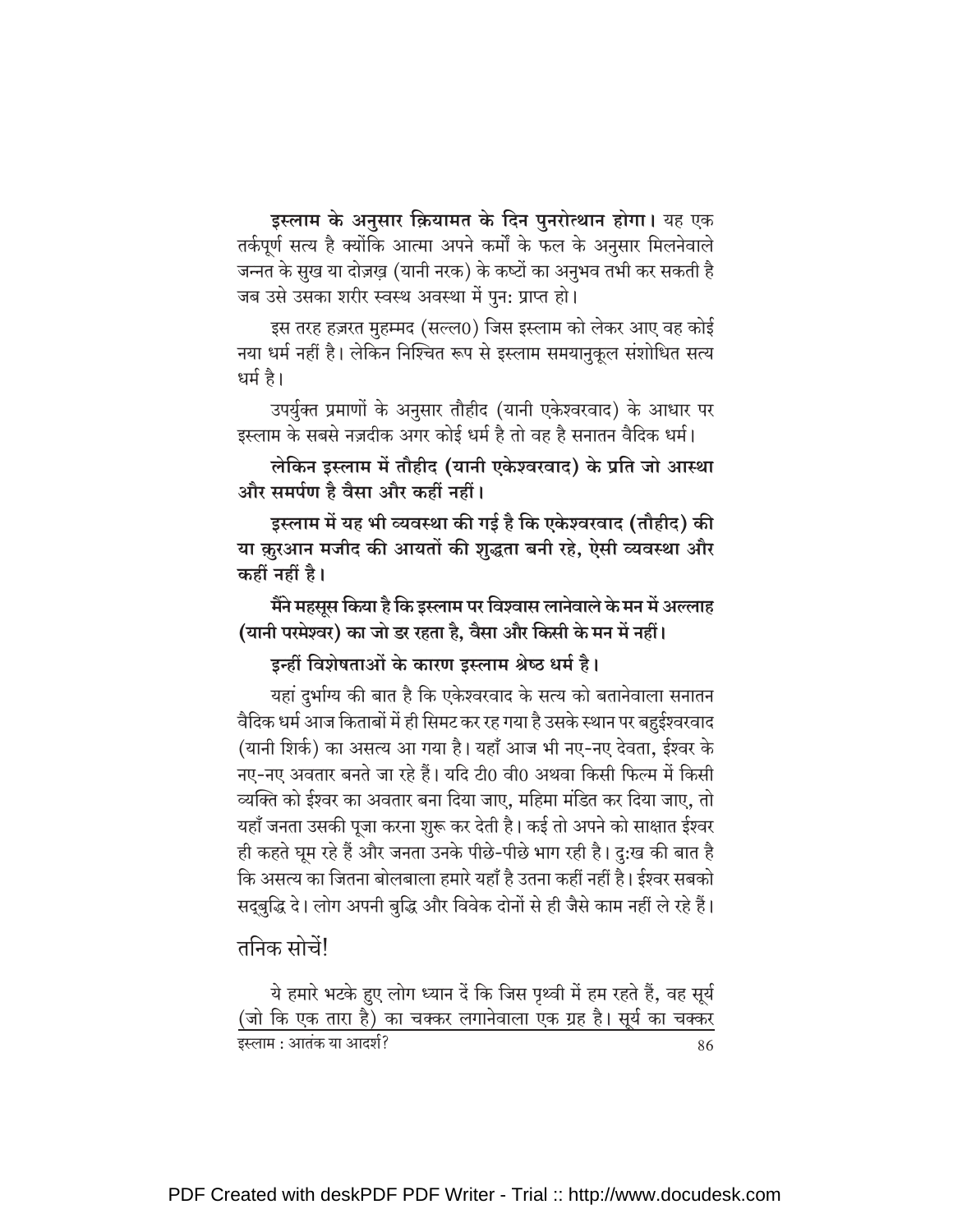लगानेवाले ऐसे कई ग्रह हैं और इन ग्रहों के भी अलग-अलग चक्कर लगानेवाले कई-कई उपग्रह हैं, जैसे हमारी पृथ्वी का उपग्रह चन्द्रमा है जो पृथ्वी का चक्कर लगा रहा है। सूर्य के ये ग्रह हमारी पृथ्वी से कुछ छोटे भी हैं और बृहस्पति जैसे इतने बड़े भी कि हमारी पृथ्वी जैसी हज़ारों पृथ्वी उसमें समा जाएं। सूर्य और सूर्य के इन ग्रहों-उपग्रहों (यानी सौर मण्डल) के बीच हमारी पृथ्वी का अस्तित्व बहुत छोटा है।

हमारा सूर्य हमारी आकाशगंगा (Galaxy) का एक तारा है। इस आकाशगंगा में लगभग दो सौ अरब तारे (यानी सूर्य) हैं, जिनमें बहुत से तारे हमारे सूर्य से हज़ारों गुना बड़े और चमकदार हैं।

ब्रह्माण्ड में हमारी आकाशगंगा जैसी अरबों-खरबों आकाशगंगाएँ हैं जिनमें खरबों ऐसी आकाशगंगाएँ हैं जिनमें हमारी आकाशगंगा से लाखों गुना तारे (सूर्य) हैं। तारों की दूरियाँ इतनी अधिक होती हैं कि इसे मील या किलोमीटर में नापने की जगह प्रकाशवर्ष में नापा जाता है। हमारी पृथ्वी से दूर स्थित आकाशगंगा की अभी तक अधिकतम दूरी तेरह अरब बीस करोड़ प्रकाशवर्ष नापी गई है।

यह दूरी कितनी हुई इसका अन्दाज़ा इससे लगाइए कि प्रकाश एक सेकेण्ड में लगभग तीन लाख किलोमीटर चलता है। इस हिसाब से वह एक घंटे में 108 (एक सौ आठ) करोड किलोमीटर दर जाता है। यह गति आजकल हवाई जहाज़ की अधिकतम गति (1500 किलोमीटर प्रति घंटा) का सात लाख बीस हज़ार गुना और राकेट की अधिकतम गति (तीस हज़ार किलोमीटर प्रति घंटा) का 36 हज़ार गुना तेज़ हुई।

इतनी तेज़ गति से प्रकाश लगातार एक साल चलता रहे तो वह नौ लाख छियालीस हज़ार अस्सी करोड किलोमीटर की दूरी तय करेगा। नौ लाख छियालिस हज़ार अस्सी करोड़ किलोमीटर की इसी दूरी को एक प्रकाशवर्ष की दूरी कहा जाता है।

प्रकाश अपनी इस गति से लगातार तेरह अरब बीस करोड़ साल तक चलकर जितनी दूरी तय करेगा वह दूरी तेरह अरब बीस करोड़ प्रकाश वर्ष हुई, जैसा कि ऊपर बताया गया है कि अभी तक अधिकतम इतनी दूर स्थित आकाशगंगा देखी गई है।

यह दूरी तो केवल हमारी आकाशगंगा और दूसरे स्थित आकाशगंगाओं के बीच की है जो नापी जा सकी है। ब्रह्माण्ड तो सब ओर ऐसे ही फैला हुआ है और जो यह दूरी नापी गई है वह अन्तिम नहीं है। खगोलशास्त्री मानने लगे हैं कि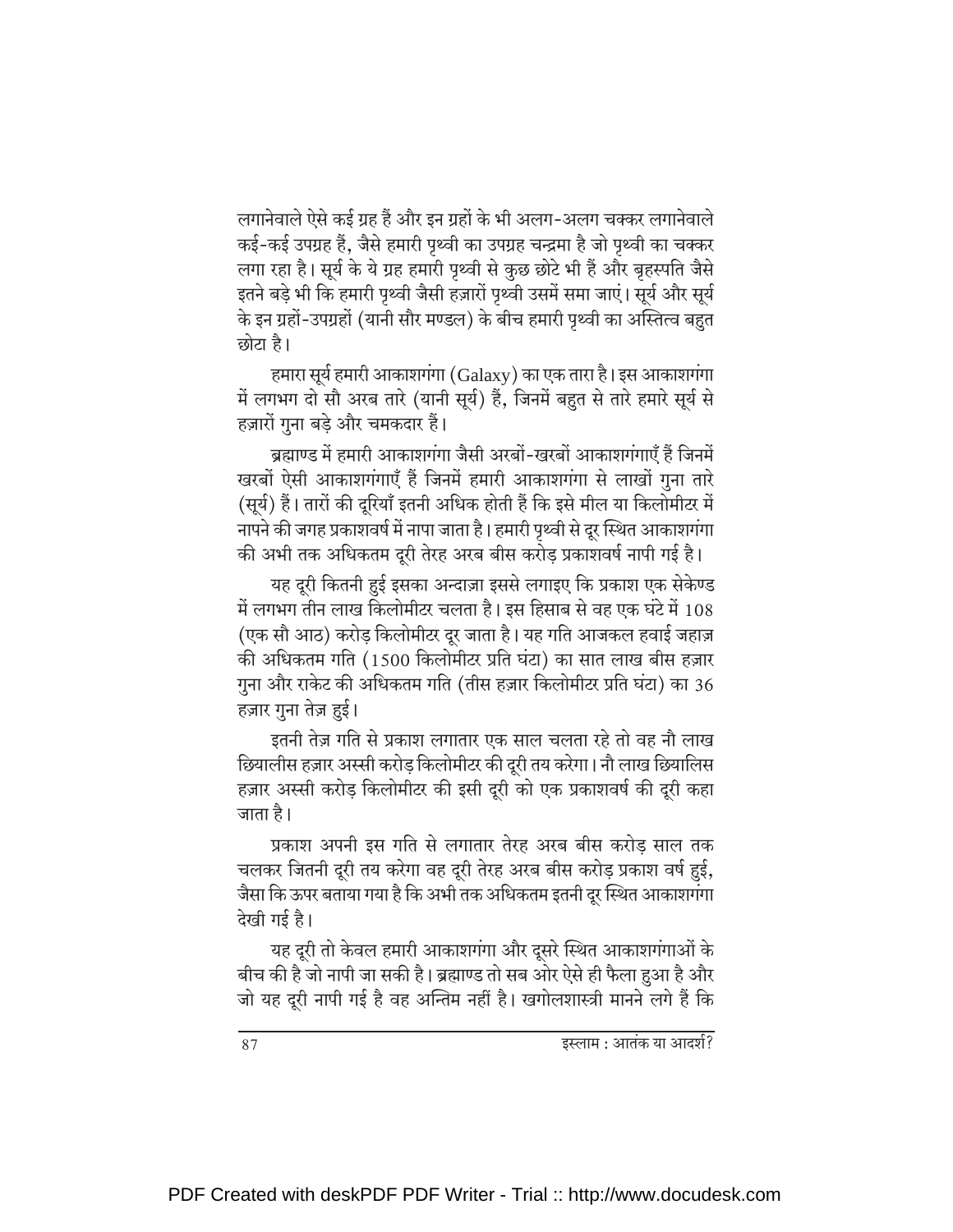ब्रह्माण्ड की विशालता का जो ज्ञान उन्हें है, वास्तविक ब्रह्माण्ड में वैसे खरबों ब्रह्माण्ड समा जाएं। कुल मिलाकर आज के विज्ञान के हिसाब से अल्लाह (यानी परमेश्वर) की यह रचना अनन्त है जो मनुष्य की बुद्धि और गणना से परे (बाहर) है।

यदि हम ईश्वर द्वारा रचे गए ब्रह्माण्ड और उसके जीव-जन्तु तथा वनस्पति और प्रकृति की अनुशासित व्यवस्था को देखें, उस पर गहराई से सोचें तो ईश्वर की असीमित और अनन्त ताक़त देख उसके प्रति विश्वास और श्रद्धा से मन भर जाता है।

उदाहरण के लिए जैसे पथ्वी को लें. यह ईश्वर द्वारा जीवन के लिए रची गई कितनी व्यवस्थित और सनियोजित योजना है। यहाँ जीवन के लिए सारी आवश्यक परिस्थतियाँ प्रकृति द्वारा कैसे योजनाबद्ध ढंग से बनाई गईं। सूर्य से आ रही ज़हरीली पराबैंगनी किरणों से जीवन को बचाने के लिए आश्चर्यजनक ढंग से ओज़ोन की पर्त बिछाई गई। जीव के खाने-पीने की तरह-तरह की व्यवस्था की गई। यह सब इतना व्यवस्थित है कि अगर हम इस विषय पर गहराई से सोचते हैं तो आश्चर्य में पड जाते हैं। यह सब अपने आप नहीं हुआ बल्कि अवश्य ही किसी सत्ता ने यह व्यवस्था बनाई।

विज्ञान का नियम है कि बिना बल या ऊर्जा के कोई कार्य नहीं हो सकता। इन कार्यों में जो ऊर्जा लगी, वह चाहे गतिज ऊर्जा हो या स्थितिज, उसे बल या शक्ति कहाँ से मिली ? यदि सूर्य से तो सूर्य में यह कहाँ से आई? यदि उसके पदार्थ के परमाणु की नाभिकीय अभिक्रिया (nuclear reaction) से, तो यह अभिक्रिया कैसे शुरू हुई? या इसके लिए वह पदार्थ कहाँ से आया ? सवाल पर सवाल करने से बात वहीं पर आती है कि कैसी भी ऊर्जा हो बिना बल या शक्ति के वह उत्पन्न नहीं हो सकती !

दसरे शब्दों में. बल से ऊर्जा है और ऊर्जा से बल। इसी तरह यदि पदार्थ से ऊर्जा निकली तो उस पदार्थ का अस्तित्व ऊर्जा से ही सम्भव है यह प्रकृति का नियम है और प्रकृति विशुद्ध विज्ञान है। अन्त में वही प्रश्न खड़ा है कि बीज से पेड़ हुआ कि पेड़ से बीज? नास्तिकों व असत्यवादियों के पास इसके उत्तर में केवल अटकलबाज़ियां ही होंगी।

ब्रह्माण्ड में या पृथ्वी में जीव कैसे और कहाँ से आया? मनुष्य सहित पशु-पक्षी, कीड़े-मकोड़े पहली बार कैसे पृथ्वी पर आए? उनकी आश्चर्यजनक और विचित्र रचना को देखें- आँख. कान सहित अन्य इन्द्रियों को देखें और इसपर गहराई तक सोचें तो क्या नहीं लगता कि सब कुछ जैसे किसी ने योजना बनाकर इस्लाम : आतंक या आदर्श? 88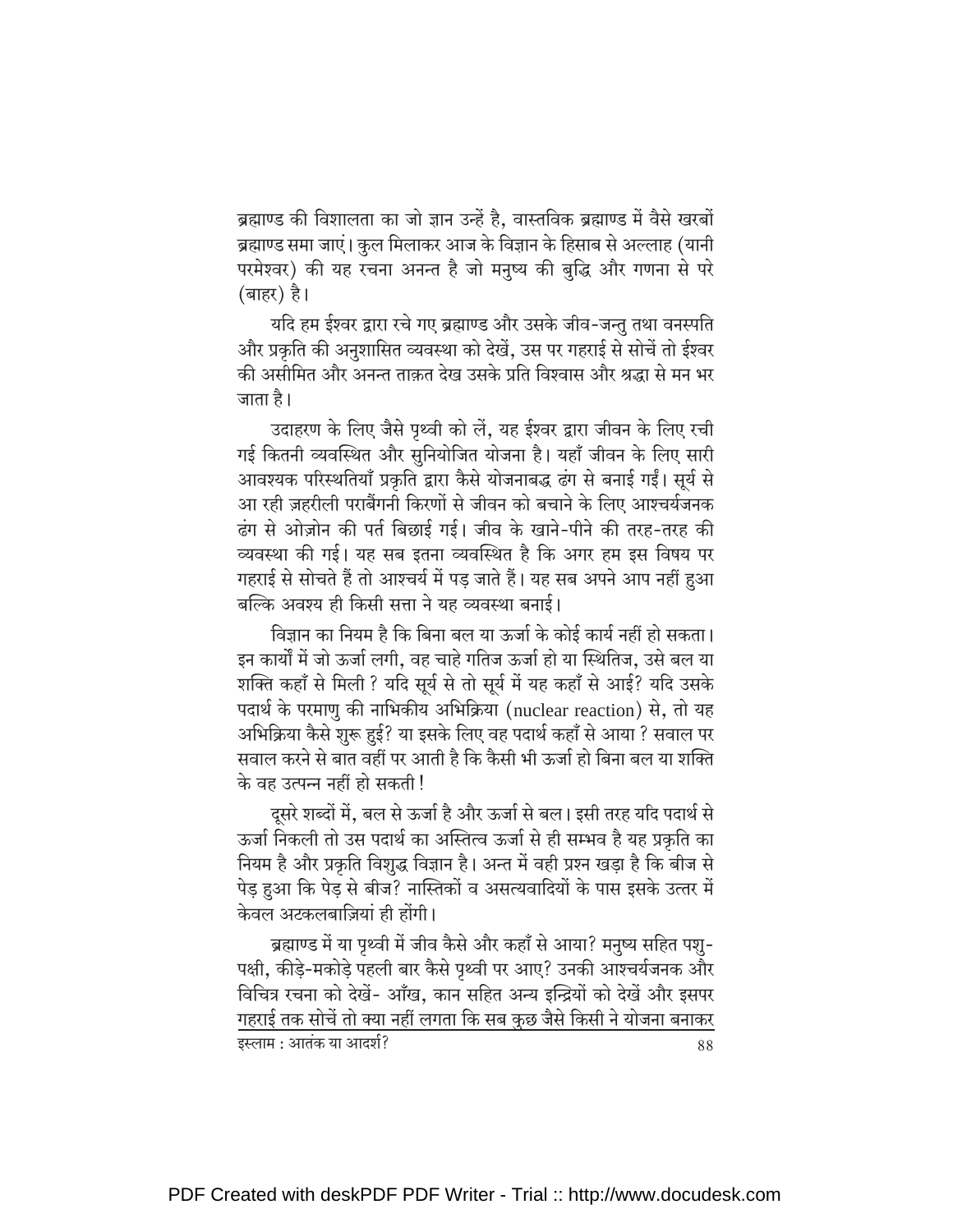किया हो। सृष्टि को बढ़ाने के लिए किस तरह सभी जीवों में कामवासना को डाला गया, यदि यह वासना न होती तो जीव-जन्तू अपनी आबादी को न बढ़ाते। ऐसी विचित्र और आश्चर्यजनक सृष्टि (यानी मख़्लूक़ात) की रचना परमेश्वर के अतिरिक्त कोई नहीं कर सकता।

यह तो इस अनन्त ब्रह्माण्ड में एक कण की हैसियत रखनेवाली पृथ्वी का हाल है। अब सोचें कैसे व्यवस्थित ढंग से उपग्रह ग्रह का; ग्रह तारे का; तारा आकाशगंगा का और आकाशगंगा ब्रह्माण्ड में चक्कर काट रही है. यदि इनमें यह गति न दी गई होती तो इनका अस्तित्व ही न होता।

आख़िर कौन है इनको गति देनेवाला? कुछ नास्तिक या अज्ञानी कहेंगे कि ब्रह्माण्ड में हुए महाविस्फोट ने इनको गति प्रदान की, तो हमारा प्रश्न है कि यह विस्फोट होने की परिस्थितियां किसने पैदा कीं ? फिर वही प्रश्न पर प्रश्न जिसका अन्तिम उत्तर देना इंसानी दिमाग़ की सीमा से बहुत बाहर है।

फिर आज इंसान के बनाए उपग्रह (सैटेलाइट) को पृथ्वी की कक्षा में इस तरह स्थापित करने के लिए कि वह अपने आप उसका चक्कर लगाता रहे, यह गणना की जाती है कि उसे राकेट से कितने किलोमीटर प्रति घंटा की स्पीड से फेंका जाए। अब प्रश्न यह है कि महाविस्फोट से अनन्त तारों के बनने का जो पदार्थ फैला उन सबके लिए अलग-अलग यह गणना कैसे हुई या किसने की, जिससे अनन्त तारों का वह पदार्थ (जिनसे लाखों किलोमीटर व्यास यानी मोटाई वाले अनन्त विशाल तारे बने और अभी बन रहे हैं) अलग-अलग अपनी-अपनी कक्षा में स्थापित होकर अपने निश्चित रास्ते पर चक्कर लगाने लगे। क्या यह सब अपने आप हो सकता है ? मनुष्य का विवेक और तर्क इसका उत्तर 'नहीं' में देता है।

ईश्वरीय किताब क़ुरआन में इसे बार-बार सर्वशक्तिमान अल्लाह (यानी परमेश्वर) का ही चमत्कार कहा गया है। इसी तरह वेदों में इस अनन्त ब्रह्माण्ड को उस एक परमेश्वर (यानी अल्लाह) से उत्पन्न हुआ बताया गया है जो अनादि और अनन्त है।

यह अनन्त ब्रह्माण्ड एक अनन्त अबूझ पहेली है जिसकी रचना अपने आप नहीं हुई क्योंकि अपने आप कुछ नहीं होता, होने के पीछे कारण होता है और इस अनन्त ब्रह्माण्ड के होने का कारण उस एक परमेश्वर (यानी अल्लाह) के अतिरिक्त कोई नहीं है, सभी प्रश्नों का यही एक मात्र सन्तोषजनक उत्तर है। 89 इस्लाम : आतंक या आदर्श?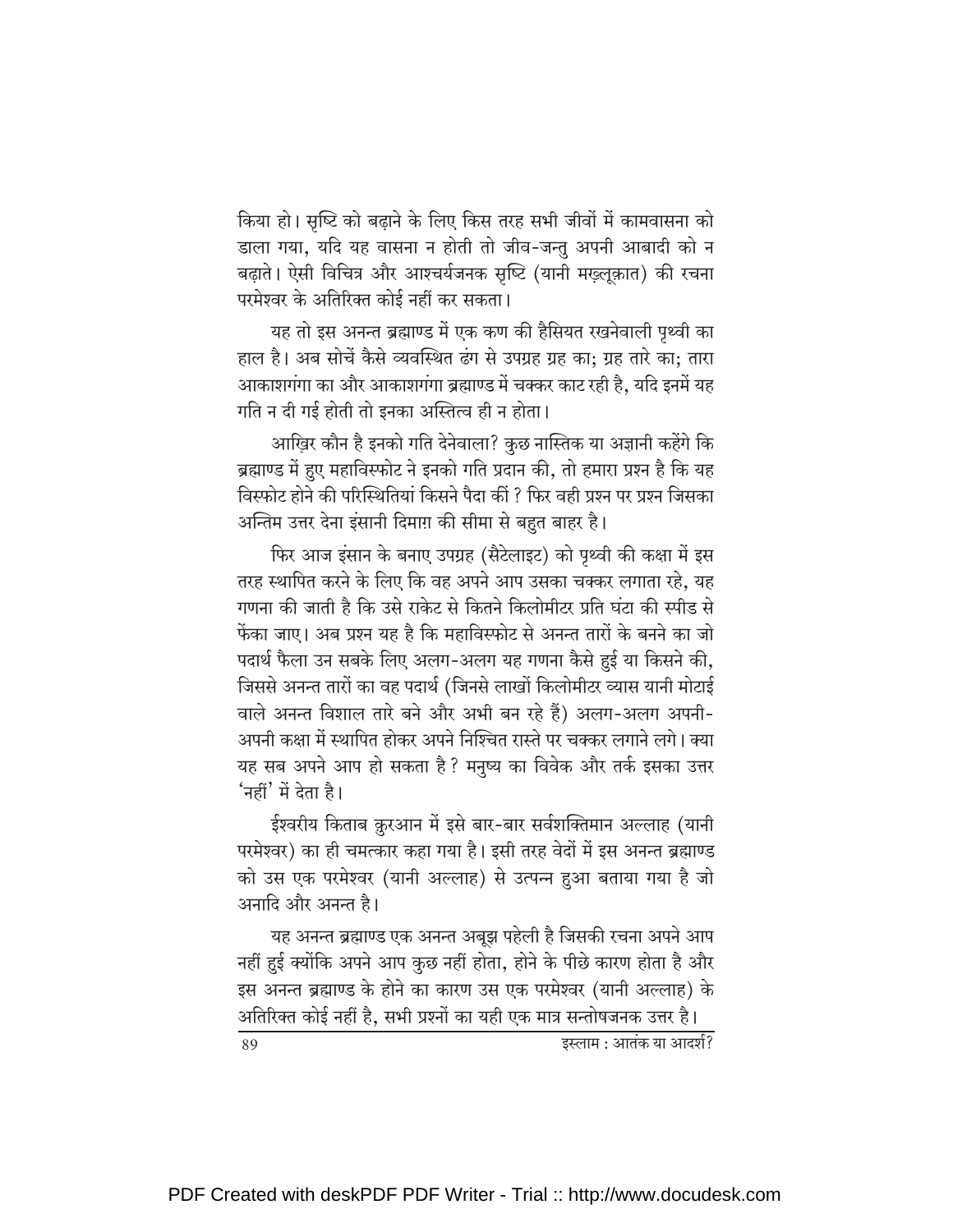यह सब विस्तार से बताने का उद्देश्य यह है कि इस अनन्त ब्रह्माण्ड को रचनेवाला, उसे चलानेवाला और उसका विनाश (यानी क़ियामत) करनेवाला ईश्वर; इस पृथ्वी पर जन्म लेकर, कमा-खाकर, बीमार होकर, बूढा होकर मरने वाला व्यक्ति नहीं हो सकता, जिसकी हैसियत इस अनन्त ब्रह्माण्ड से तुलना में शून्य जैसी हो।

तर्कशक्ति कहती है कि ऐसा ईश्वर खाने-पीने की ज़रूरतों से परे होगा, किसी लिंग से परे होगा. कामवासना से परे होगा. क्योंकि वह स्वयं उस आनन्द का स्रोत है जो आनन्द, कामवासना में मनुष्य को प्राप्त होता है। वह निराकार है उसकी न तो कोई माँ है न बाप, न बहन है न भाई, न पत्नी है और न कोई बेटी है न बेटा। उसका न तो जन्म होता है और न वह मरता ही है और यह अल्लाह (यानी परमेश्वर) के अतिरिक्त दुसरा कोई नहीं है।

इस अनन्त ब्रह्माण्ड को रचनेवाला अल्लाह (यानी परमेश्वर) अजन्मा है, अविनाशी है, सर्वशक्तिमान और अनन्त है उसके समान दूसरा कोई नहीं है।

'पूर्णमद: पूर्णमिदं पूर्णात्पूर्णमुदच्यते।'

भावार्थ- वह (परमेश्वर) पूर्ण है और (उसकी) यह (रचना ब्रह्माण्ड) भी पूर्ण है क्योंकि पूर्ण से ही पूर्ण की उत्पत्ति होती है। (यहाँ पूर्ण का मतलब 'अनन्त' है। अभी ऊपर हम ब्रह्माण्ड को अनन्त सिद्ध कर चुके हैं और अनन्त ही एक मात्र ऐसी पूर्णता है जो अनन्त को उत्पन्न कर सकती है।)

इसका भावार्थ है कि सर्वशक्तिमान परमेश्वर अनन्त है और उसकी यह रचना ब्रह्माण्ड भी अनन्त है क्योंकि अनन्त से ही अनन्त की उत्पत्ति होती है।

इस्लाम ने सत्य का नारा 'अल्लाहु अक्बर' (यानी अल्लाह सबसे बड़ा है) और 'ला इला-ह इल्लल्लाह' (यानी अल्लाह के अलावा दूसरा कोई पूज्य नहीं) के रूप में इस महान सत्य का पैग़ाम दुनिया को दिया।

इससे निष्कर्ष निकलता है कि इस्लाम का सत्य इस दुनिया में सदैव से, अनन्तकाल से मौजूद है। दूसरे शब्दों में, इस्लाम अनादि और अनन्त है।

पुस्तक के समस्त निष्कर्षों को देखने के बाद अन्तिम रूप से सिद्ध होता है कि इस्लाम, आतंक नहीं, आदर्श है। इस्लाम का यह आदर्श स्वीकार करने योग्य है।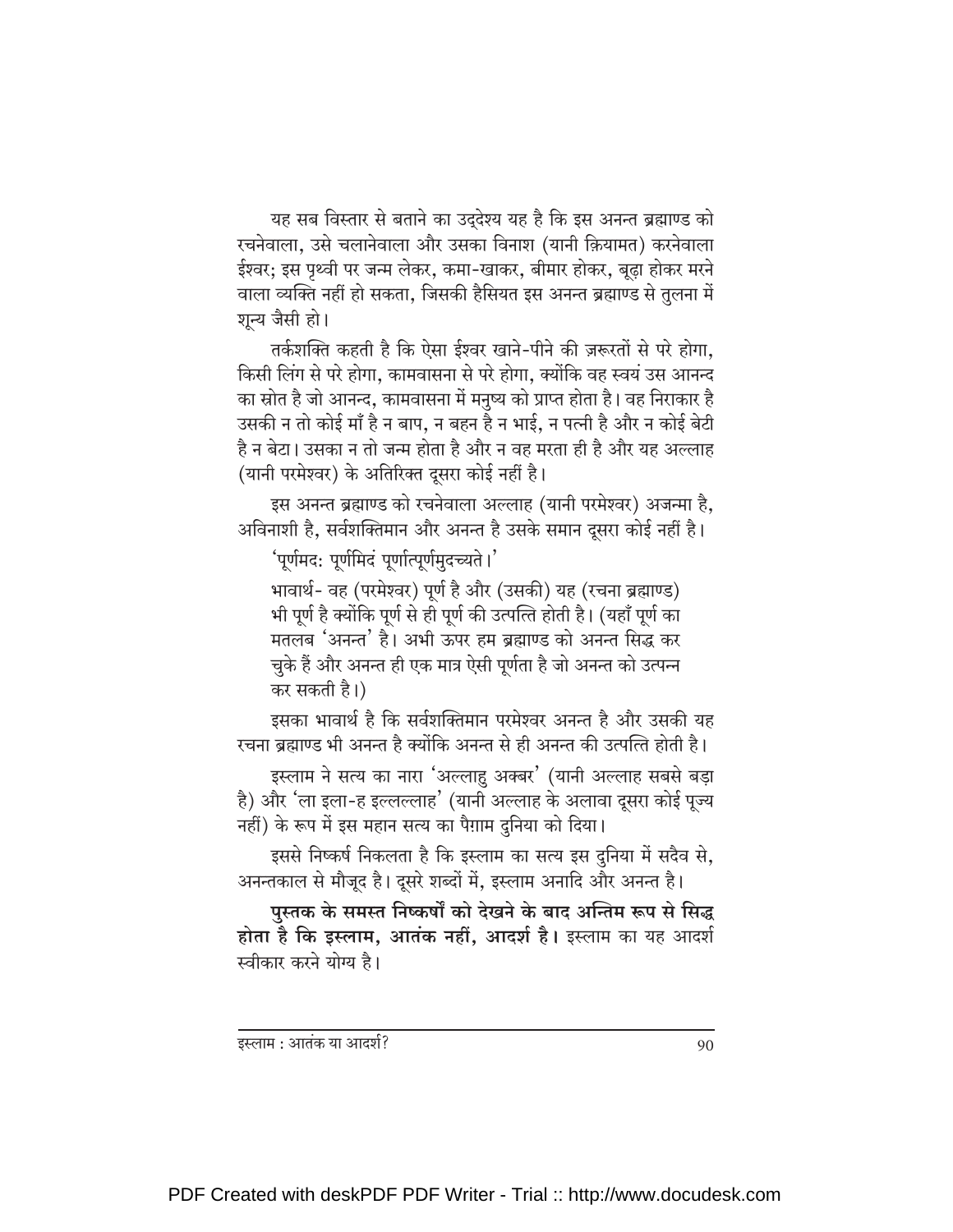### हम सबका कर्त्तव्य

जैसा कि सिद्ध किया जा चुका है कि इस्लाम केवल मुसलमानों के लिए ही नहीं, बल्कि सम्पूर्ण मानवता के लिए है, मानवता के कल्याण के लिए है।

विदित है कि ऐसे इस्लाम को बदनाम करने के लिए, आतंकवाद को मुसलमानों से जोड़ने की बड़ी सुनियोजित साज़िश की जा रही है। मोबाइल से एस॰एम॰एस॰ भेजकर प्रचारित किया जाता है कि 'हर मुसलमान आतंकवादी नहीं है लेकिन हर आतंकवादी मुसलमान है।'

आतंकवादी यदि मुसलमान ही होते तो आतंकवादी हमले मुसलमानों पर न होते. हैदराबाद की मक्का मस्जिद तथा मालेगाँव (महाराष्ट) की ईदगाह पर ये हमले न होते।

आतंकवाद पर मुसलमानों के विचार जानने के लिए मैंने हज़ारों मुसलमानों से सम्पर्क किया। इनमें सभी मुसलमानों के अपने पड़ोसी ग़ैरमुसलमानों से भाई या मित्र जैसे सम्बन्ध मैंने देखे। उनमें से कोई भी मुसलमान नहीं चाहता कि निर्दोष लोगों की कोई हत्या करे। ग़ैरमुसलमान (जिन्होंने मुसलमानों का कुछ न बिगाड़ा हो) से नफ़रत करनेवाला, आतंकवाद समर्थक एक भी मुसलमान मुझे नहीं मिला।

इसके बाद भी यदि कोई ऐसा है तो उसके लिए सभी मुसलमानों को या इस्लाम को किसी प्रकार घुमा-फिराकर दोषी नहीं ठहराया जा सकता। वह अपवाद है और ऐसे अपवाद सब जगह होते हैं।

आतंकवाद के दुष्परिणाम मुसलमान और ग़ैरमुसलमान दोनों भुगत रहे हैं क्योंकि आतंकवाद का शिकार दोनों हो रहे हैं जबकि शक की नज़र से केवल मुसलमान ही देखे जा रहे हैं। आतंकवाद, आतंकवाद है उसे किसी धर्म या सम्प्रदाय से जोड़ना अन्यायपूर्ण है।

मुसलमान जानते हैं कि हर आतंकवादी हमले से उन लोगों को ताक़त मिलती है जो इस्लाम को बदनाम करना चाहते हैं, क्योंकि इन हमलों के बाद ग़ैर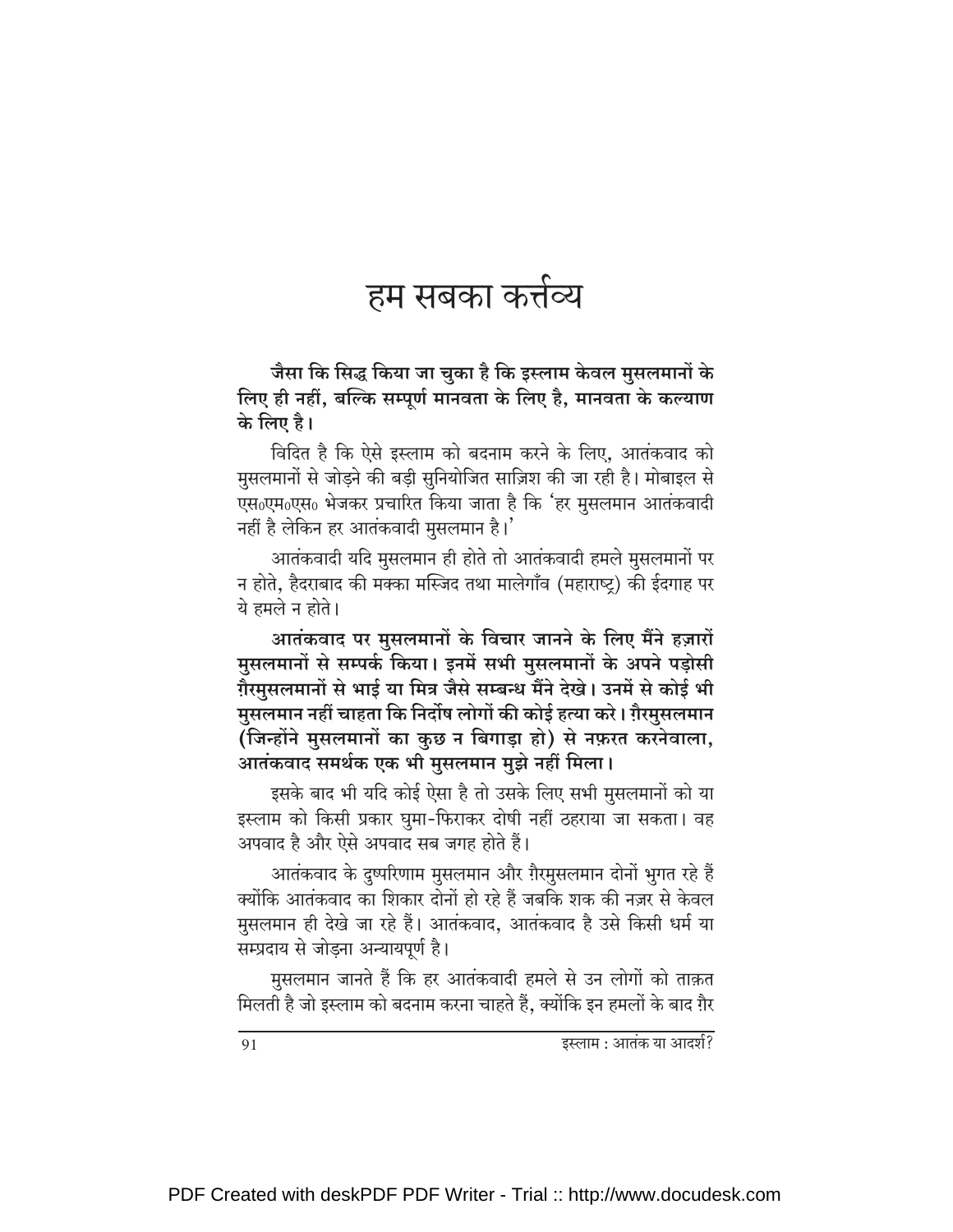मुसलमान भय से एक होकर लोकतंत्र यानी जम्हूरियत में एक ताक़त बन जाते हैं और इस ताक़त का फ़ायदा इस्लाम के विरोधी उठाते हैं।

ऐसे हर हमले के बाद यह ताक़त बढ़ती ही जाती है, उस क्षेत्र में तो यह अत्यन्त मज़बूत राजनीतिक ताक़त हो जाती है जहाँ आतंकी हमला बड़ा हुआ हो या बड़ी संख्या में हुआ हो। इसी लिए इस्लाम को बदनाम करनेवाली ताक़तें चाहती हैं कि इस तरह के हमले बराबर होते रहें, जिससे बैठे-बैठे मुफ़्त की ताक़त मिलती रहे। ऐसे में हम सबका यह कर्तव्य है कि ऐसे लोगों का यह उद्देश्य सफल न होने दें और देश को अराजकता से बचाएँ।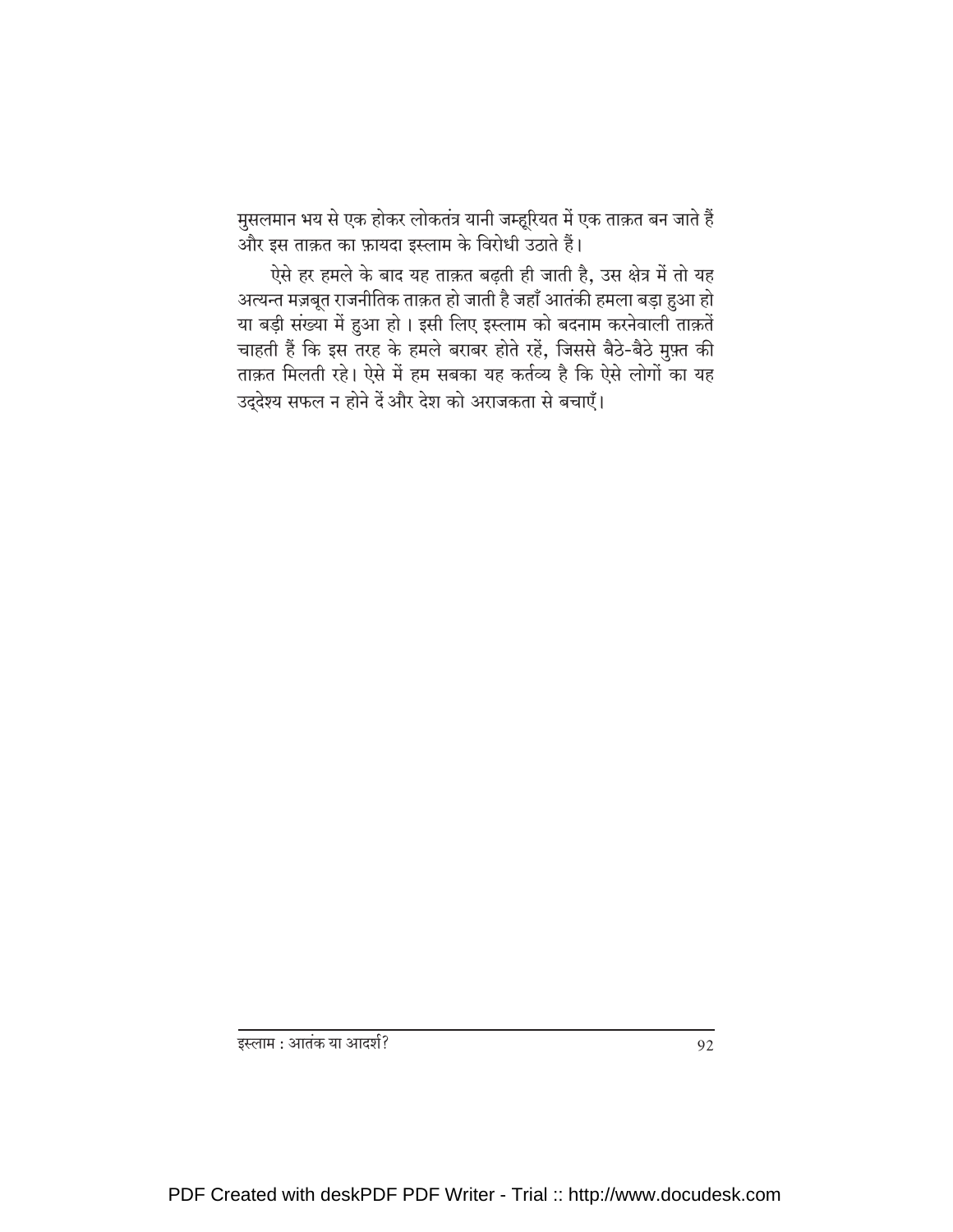## समर्पण

जैसा कि इस किताब की शुरुआत में मैंने लिखा है कि वास्तविक इस्लाम को जानने के बाद मुझे अपनी ग़लती का एहसास हुआ कि मैंने इस्लाम को लेकर पहले जो लिखा व बोला था वह असत्य और अनुचित था।

इस्लाम को नज़दीक से न जाननेवाले भ्रमित लोगों को लगता है कि मुस्लिम मौलाना, ग़ैर-मुस्लिमों से घृणा करनेवाले अत्यन्त कठोर लोग होते हैं। लेकिन बाद में जैसा कि मैंने देखा, जाना और उनके बारे में सुना उससे मुझे इस सच्चाई का पता चला कि 'मौलाना' कहे जानेवाले व्यवहार में सदाचारी होते हैं, अन्य धर्मों के धर्माचार्यों के लिए अपने मन में सम्मान रखते हैं। साथ ही वे मानवता के प्रति दयालु और संवेदनशील होते हैं। उनमें सन्तों के सभी गुण मैंने देखे। इस्लाम के ये पंडित आदर के योग्य हैं, जो इस्लाम के सिद्धान्तों व नियमों का कठोरता से पालन करते हैं, गुणों का सम्मान करते हैं, वे अति सभ्य और मृदुभाषी होते हैं।

ऐसे मुस्लिम धर्माचार्यों के प्रति भ्रमवश मैंने भी ग़लत धारणा बना रखी थी। जिसका प्रभाव मेरी पहली किताब 'इस्लामिक आतंकवाद का इतिहास' में भी पड़ा। अपनी इन ग़ल्तियों के प्रायश्चित के लिए मैं सार्वजनिक रूप से माफ़ी मांगना चाहता था। लेकिन समस्या यह थी कि मेरी लिखी किताब (इस्लामिक आतंकवाद का इतिहास) व बोले गए कैसेट पूरे देश में फैल चुके थे। अत: माफ़ी (यानी तौबा) हम इस तरह मांगना चाहते थे जिससे पूरा देश जाने तभी मेरे लिखे व बोले शब्दों का खण्डन उन लोगों तक पहुंच सकेगा जिन्होंने इन्हें पढ़ा या सुना है। इसके लिए प्रभावशाली हिन्दू और मुसलमान भाइयों के सहयोग की आवश्यकता थी। ऐसे लोगों का सहयोग प्राप्त करने के लिए देश के विभिन्न शहरों में जाकर मैं लोगों से मिलता रहा (जिनकी विचारधारा ऐसी थी।)

लोग साथ देने का आश्वासन देकर अगले दिन या बाद में बुलाते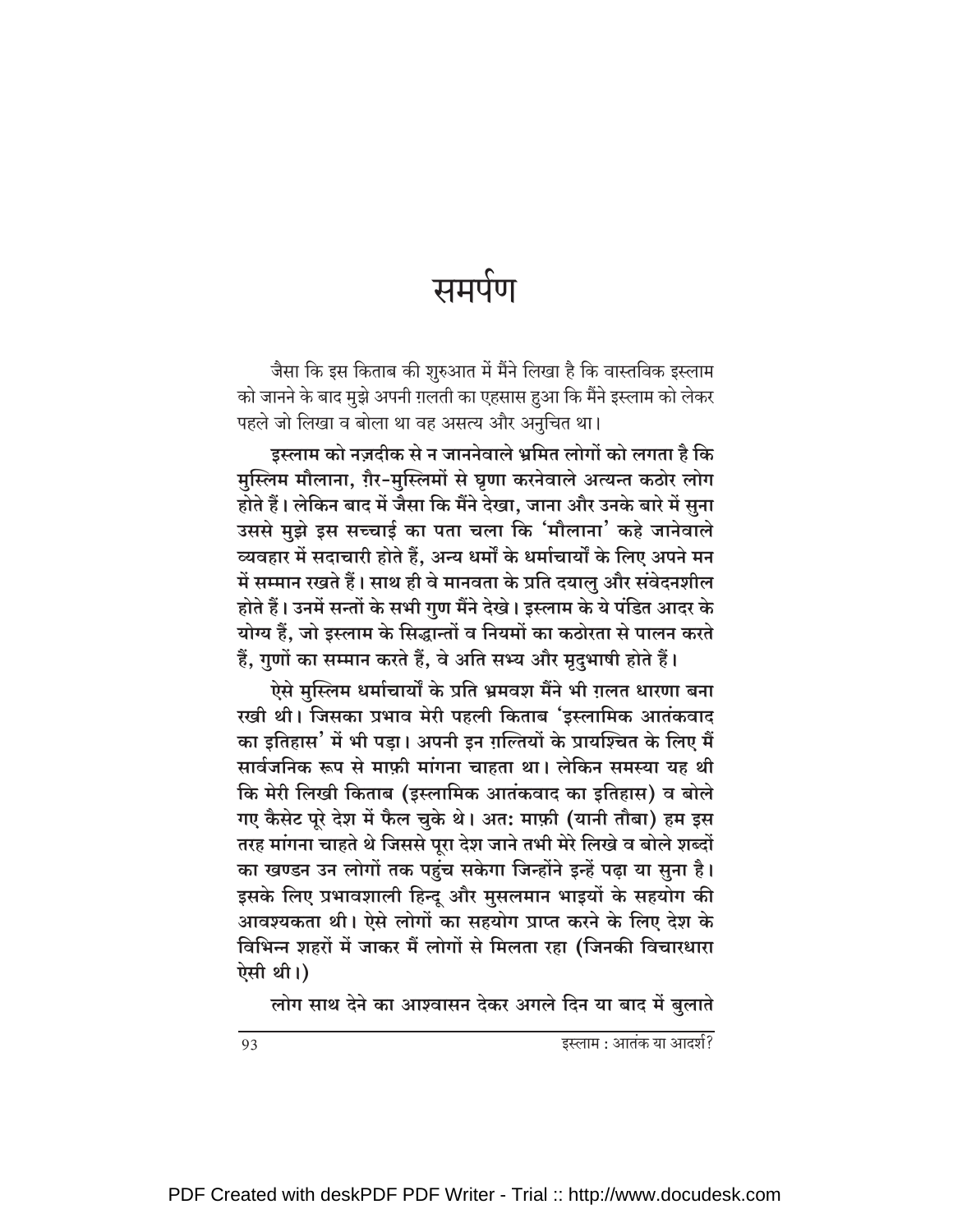लेकिन दुबारा मिलने पर वह अपने आश्वासन से पलट जाते। इस तरह मैं लगातार 6 महीने तक पूरे देश में दौड़-भाग करता रहा। इसमें मेरा बहुत पैसा और समय बर्बाद हुआ पर कोई सफलता नहीं मिली। आमदनी के बहुत सीमित साधन होने व इतनी दौड़-भाग के बाद भी सफलता न मिलने के कारण आख़िर मैं टूटने लगा।

एक रात बडी देर तक मुझे नींद नहीं आई यह सोचकर कि लगता है जो मैं करना चाहता हूँ वह परमेश्वर यानी अल्लाह नहीं चाहता इसलिए हमें यह प्रयास छोड देना चाहिए। यह सोचते-सोचते मुझे नींद आ गई। नींद में मुझे एक बड़े ही तेजस्वी पुरुष दिखाई दिए। उन्होंने मुझे हिलाते हुए कहा: ''उठो! मायूस मत हो। अल्लाह ने तुम्हारी तौबा क़बूल की। जैसे वह लिखा, वैसे ही यह लिख डालो। आगे कामयाबी ही कामयाबी है।''

इसके बाद मेरी नींद टूट गई। जगने के बाद मुझे बड़ी तेज़ घबराहट होने लगी। दिल बडी तेज़ी से धड़क रहा था। पाँच-सात मिनट उसी हालत में बैठने के बाद मैंने उठकर पानी पिया। घडी देखी तो रात के तीन बजकर कुछ मिनत हुए थे (मिनट मुझे याद नहीं) फिर बैठकर मैं सपने के बारे में सोचने लगा। मेरी समझ में नहीं आ रहा था कि 'जैसे वह लिखा, वैसे ही यह लिख डालो' का मतलब क्या है? थोडी देर तक सोचने के बाद मुझे लगा कि इसका मतलब यह हो सकता है कि 'जैसे वह (किताब यानी इस्लामिक आतंकवाद का इतिहास) लिखी वैसे ही यह (यानी जो सच्चाई है) लिख डालो।'

इसे ईश्वरीय आदेश (यानी ग़ैब से आया आदेश) मानकर मैंने यह निश्चय किया कि अब मैं इस विषय में किसी से मिलने नहीं जाऊँगा। बड़ा परिवर्तन यह हुआ कि पहले मेरा उद्देश्य अपनी ग़ल्तियों के लिए केवल तौबा करना ही था यानी अपने लिखे व बोले शब्दों का सार्वजनिक रूप से खण्डन कर माफ़ी मांगकर तौबा कर चुपचाप बैठ जाना था। तब यह किताब (इस्लाम, आतंक या आदर्श?) लिखने का विचार मेरे मन में दूर-दूर तक नहीं था। लेकिन यह आदेश आने के बाद अब मेरा उद्देश्य बदल गया। अब मैंने इस्लाम की सच्चाई पर यह किताब लिखने व व्याख्यानों के माध्यम से जनता को वास्तविक इस्लाम से परिचित कराने और इस देश में मुस्लिम समाज के साथ हुए भेद-भाव के लिए आवाज़ उठाने के लिए तथा हिन्दुओं और मुसलमानों के बीच पैदा की

इस्लाम : आतंक या आदर्श?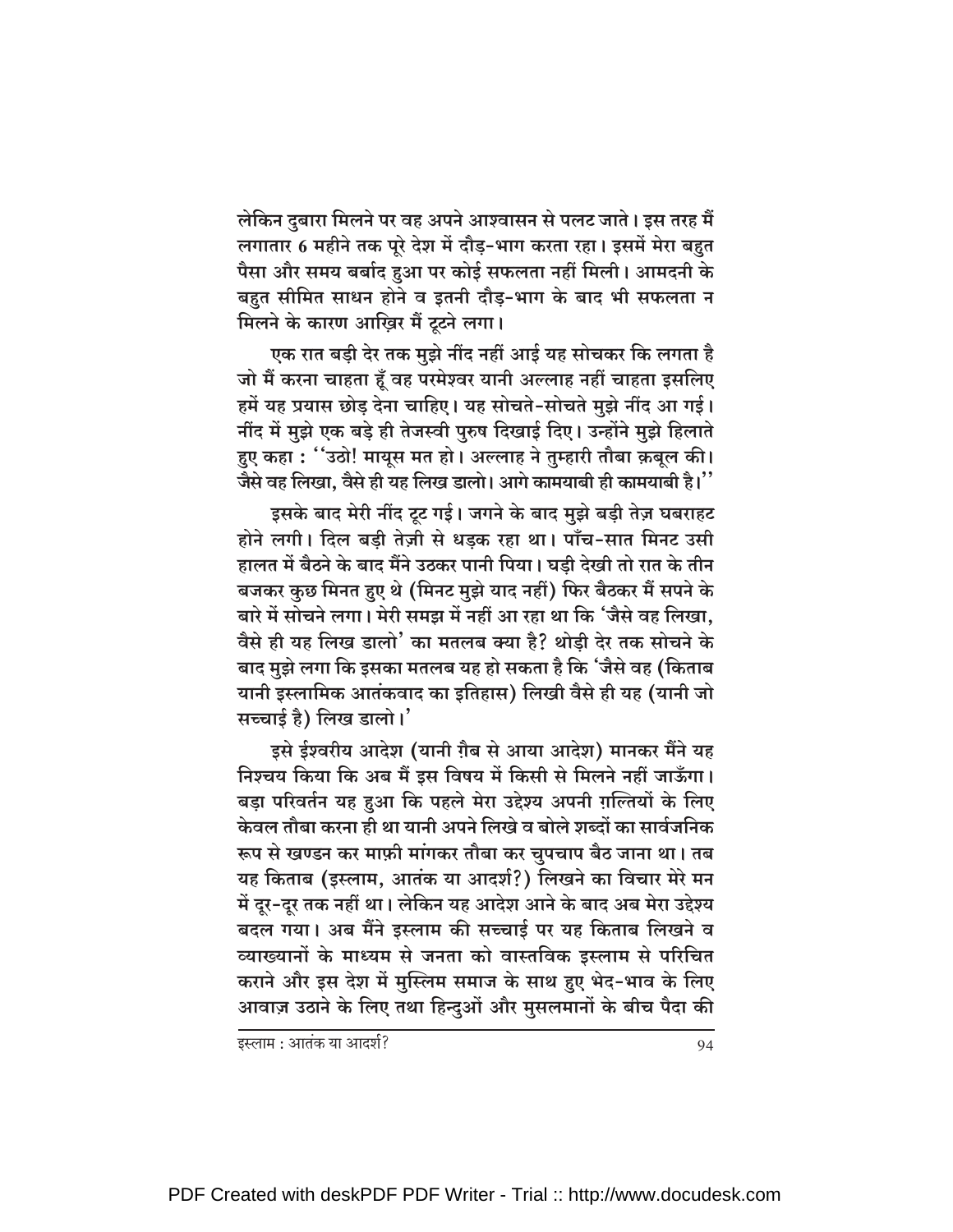गई दूरियों को समाप्त करने के लिए 'भारतीय जन-सेवा फ्रंट' और 'हिन्दू मुस्लिम जन-एकता मंच' नामक संगठन बनाने का फ़ैसला किया। ईश्वर से प्रार्थना है कि इस कार्य में साथ देने के लिए वह लोगों को प्रेरणा दे।

इसके बाद मैंने प्राथमिकता के आधार पर इस किताब को लिखने का निश्चय किया। लेकिन मैंने जो किताब पहले लिखी थी उससे यह उलटा विषय था जिसपर मैंने न कभी सोचा था और न ही इस विषय में मुझे ज़्यादा जानकारी ही थी। फिर भी किसी अदृश्य ताक़त के प्रभाव से मैं इसे लिखने लगा।

किताब लिखते समय जिस प्रकार के संयोग हुए और जिस तरह आसानी से मैंने यह किताब लिखी उससे मुझे पूर्ण विश्वास है कि अल्लाह (यानी परमेश्वर) की छिपी मदद से ही मैं इसे लिख सका।

जब मैंने किताब लिखनी शुरू की तो शुरुआत में ही 24 आयतों वाले जिस पर्चे के बारे में लिखा है, वह पर्चा उस समय मेरे पास नहीं था यद्यपि मुझे यह तो पता था कि ऐसा पर्चा बाँटा गया है। उन 24 आयतों में कुछ आयतों को छोड़कर शेष आयतें याद नहीं थीं। मुझे उस समय पर्चे की कमी बहुत खल रही थी। मैं सोच रहा था कि यह पर्चा कहाँ से लाऊँ? लेकिन आश्चर्यजनक ढंग से उसी दिन शाम को दिल्ली से पर्चा के प्रकाशक हिन्दू राइटर्स फ़ोरम के संस्थापक डा॰ के॰ वी0 पालीवाल का डाक से भेजा हुआ एक लिफ़ाफ़ा आया जिसमें 24 आयतों वाला पर्चा मुझे मिला। डाक से मिला वह लिफ़ाफ़ा और उसमें भेजी गई पर्चा सहित अन्य मुद्रित सामग्री हमारे पास अभी भी सुरक्षित है। उसके दूसरे दिन ही दिल्ली से निकलने वाला हिन्दू महासभा का पाक्षिक अख़बार 'हिन्दू सभा वार्ता' भी मुझे मिला जिसमें इस विषय में और विस्तार से छपा था। इस तरह दुबारा पर्चा मिलने के कारण ही मैं किताब का तीसरा भाग लिख सका।

मानवता के हित में सत्य और न्याय के इस कार्य की सफलता के लिए मैं परमेश्वर (यानी अल्लाह) से ही मदद माँगता हूँ कि वह कृपालु और दयालु मेरी मदद करे, मुझे रास्ता दिखाए।

यह किताब 'इस्लाम, आतंक या आदर्श' उस कृपालु और दयालु अल्लाह (यानी परमेश्वर) को ही समर्पित है जिसकी कृपा से यह लिखी जा सकी।

इस्लाम : आतंक या आदर्श?